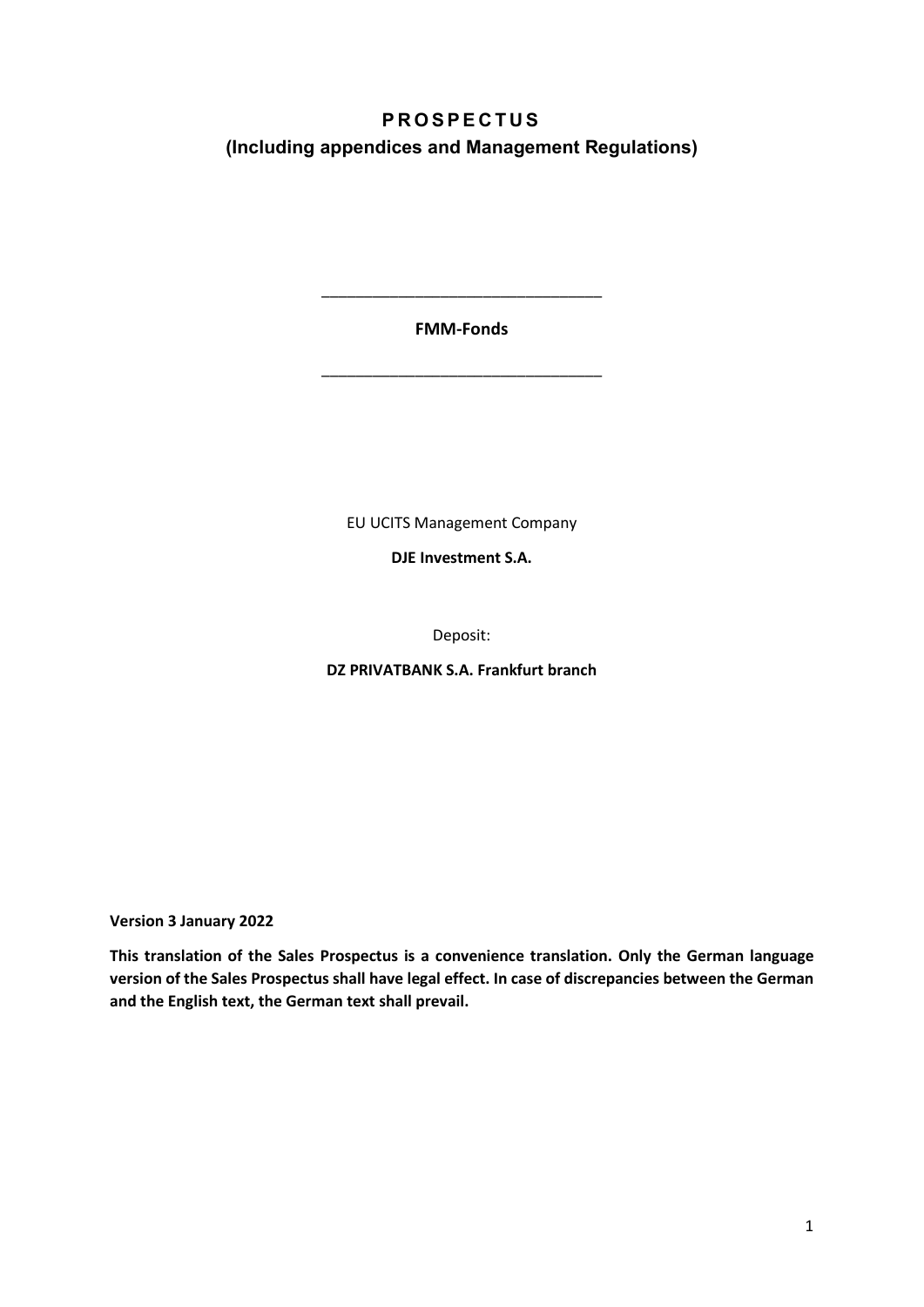# <span id="page-1-0"></span>**REMARKS RELATING TO THE SALES PROSPECTUS**

The purchase and sale of units in the FMM-Fonds investment fund is based on the Sales Prospectus, the Key Investor Information Document and the General Terms and Conditions of Investment in conjunction with the Special Terms and Conditions of Investment, as amended from time to time. The General Terms of Investment and the Special Terms of Investment are part in this Sales Prospectus.

The Sales Prospectus must be made available free of charge upon request to anyone interested in acquiring a unit in the FMM-Fonds and to any investor in the Fund, together with the most recently published annual report and any semi-annual report published after the annual report. In addition, the key investor information must be made available free of charge to anyone interested in acquiring a share in the FMM-Fonds in good time before the contract is concluded.

No information or statements deviating from the sales prospectus may be provided. Any purchase of units on the basis of information or statements not contained in the sales prospectus or in the key investor information is made exclusively at the risk of the purchaser.

The sales prospectus is supplemented by the latest annual report and the semi-annual report published after the annual report, if applicable.

## <span id="page-1-1"></span>**Investment restrictions for US Persons**

DJE Investment S.A. and/or the **FMM-Fonds** are not and will not be registered in accordance with the United States Investment Company Act of 1940 in its latest applicable version. Units in the Fund are not and will not be registered under the United States Securities Act of 1933, as amended, or under the securities legislation of any state of the United States of America. Units in the **FMM-Fonds** may not be offered or sold in the United States or to US Persons or for the account of US Persons. Potential purchasers of units may be required to state that they are not US Persons, are not acquiring units on behalf of US Persons and will not sell units on to US Persons.

For purposes of this limitation, the term "U.S. person" shall bear the following meaning:

- (1) A natural person who is considered a resident of the United States under a U.S. law or regulation;
- (2) a legal entity that is.
	- i. a corporation, partnership, limited liability company, or other entity,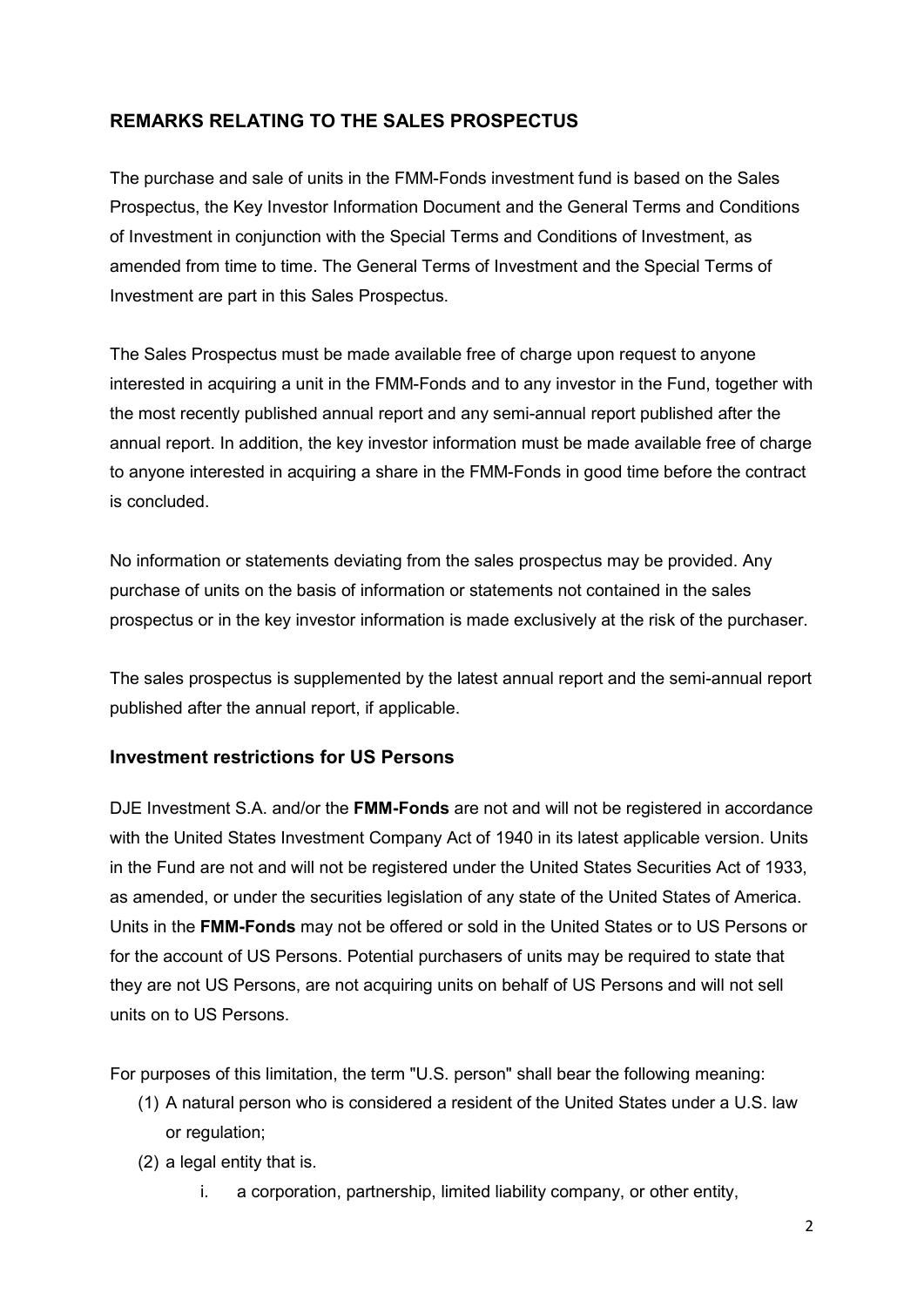- a) that is incorporated or organized under United States federal or state law, including agencies and branches of that entity located outside the United States; or
- b) that, regardless of where it is formed or organized, is formed primarily for the purpose of passive investments (such as an investment company or mutual fund or similar legal entity other than employee benefit and retirement programs for employees, officers, and directors of a foreign corporation with its principal place of business outside the United States)
	- and which is owned, directly or indirectly, by one or more USP(s), which USP(s) (unless defined as "Qualified Eligible Person(s)" under CFTC Regulation 4.7(a)) directly or indirectly hold an aggregate material ownership interest of at least 10%, or
	- in which a USP serves as general partner, managing director, principal executive officer, or in any other capacity that confers on it the power to direct the activities of that entity, or
	- which is formed by or for a USP primarily for the purpose of investing in securities not registered with the SEC IU.S. Federal Securities and Exchange Commission], or
	- that has more than 50% of its voting or non-voting shares owned, directly or indirectly, by USPs; or
- c) that is a U.S. resident agency or branch of a foreign corporation; or
- d) that has its principal place of business in the United States; or
- ii. is a trust created or organized under U.S. federal or state law, or, regardless of the place of creation or organization, is,
- a) in which one or more USP(s) is vested with the power to control all substantial decisions of the trust; or
- b) the administration of the trust or its constituent documents are subject to supervision by one or more U.S. court(s); or
- c) the functions of the settlor, founder, trustee, or other person responsible for decisions with respect to the trust are performed by a USP; or
- iii. is the estate of a deceased person, regardless of such person's residence during his or her lifetime, in which a USP performs the function of executor or administrator of the estate;
- (3) an employee benefit program established and administered in accordance with U.S. law;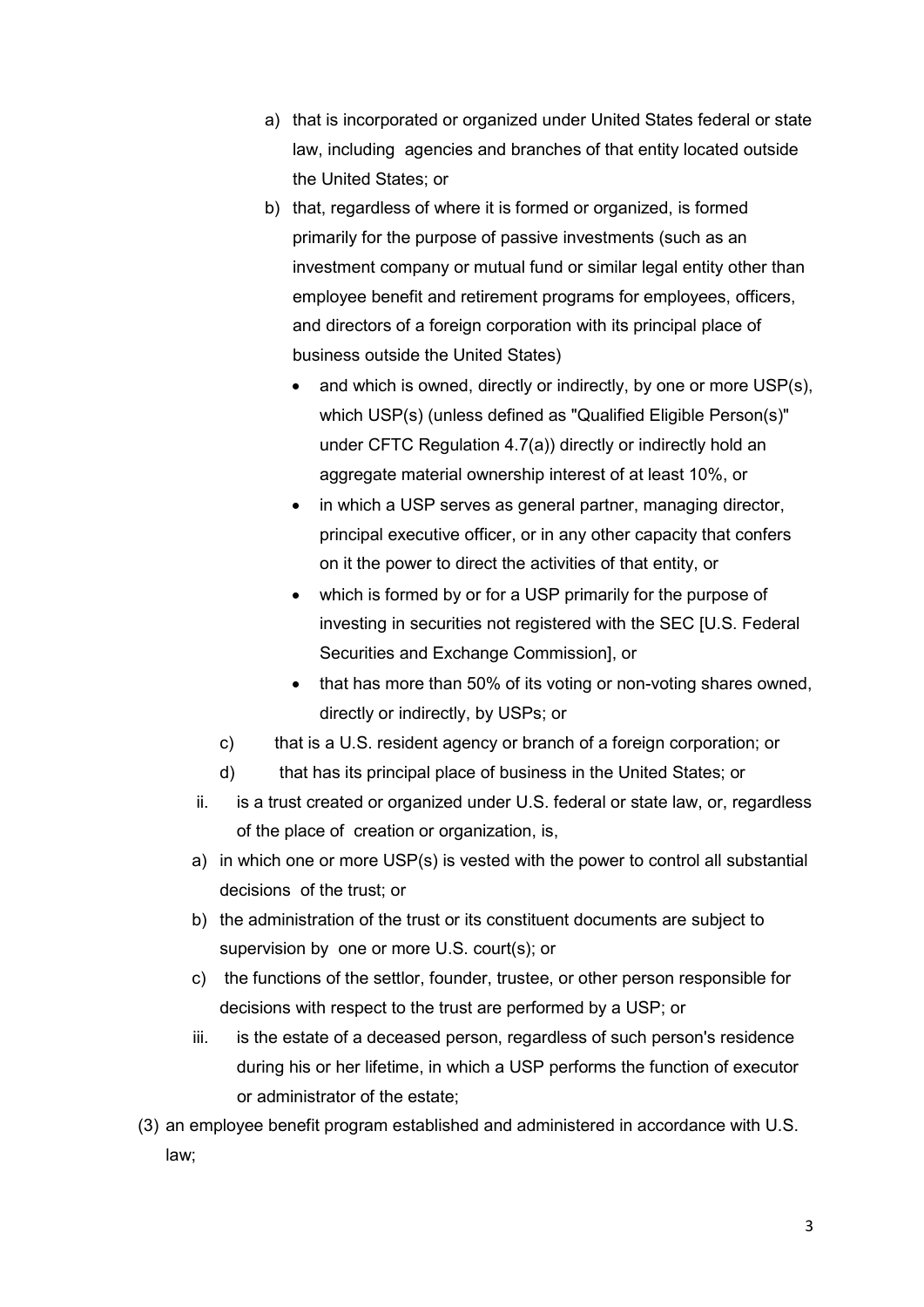(4) a discretionary or non-discretionary investment account or similar account (other than an estate or trust) held by a foreign dealer or by a U.S. dealer or other investment manager for the benefit or account of a USP (as defined above).

For purposes of this definition, the terms "United States" and "U.S." mean the United States of America (including the individual States and the District of Columbia), its overseas territories and possessions, and other areas subject to its jurisdiction.

## <span id="page-3-0"></span>**Important legal effects of the contractual relationship**

By purchasing units, the investor becomes the fractional co-owner of the assets held by the **FMM-Fonds**. The investor has no power of disposal over the assets. The units carry no voting rights.

## <span id="page-3-1"></span>**Enforcement of rights**

German law governs the legal relationship between DJE Investment S.A. and the investor as well as the pre-contractual relationships. Investors who are consumers (see the following definition) and who reside in another EU country may bring an action before a competent court in their place of residence.

DJE Investment S.A. has undertaken to participate in dispute resolution proceedings before a consumer arbitration board.

In the event of disputes, consumers may call upon the "Ombudsstelle für Investmentfonds" of the BVI Bundesverband Investment und Asset Management e.V. as the competent consumer arbitration board. DJE Investment S.A. participates in dispute resolution proceedings before this arbitration board.

The contact details of the Investment Funds Ombudsman:

Büro der Ombudsstelle des BVI Bundesverband Investment und Asset Management e. V. Unter den Linden 42 10117 Berlin/Germany Phone.: + 49 (0) 30 6 44 90 46 - 0 Fax: + 49 (0) 30 6 44 90 46 - 29 Email: info@ombudsstelle-investmentfonds.de [www.ombudsstelle-investmentfonds.de](http://www.ombudsstelle-investmentfonds.de/)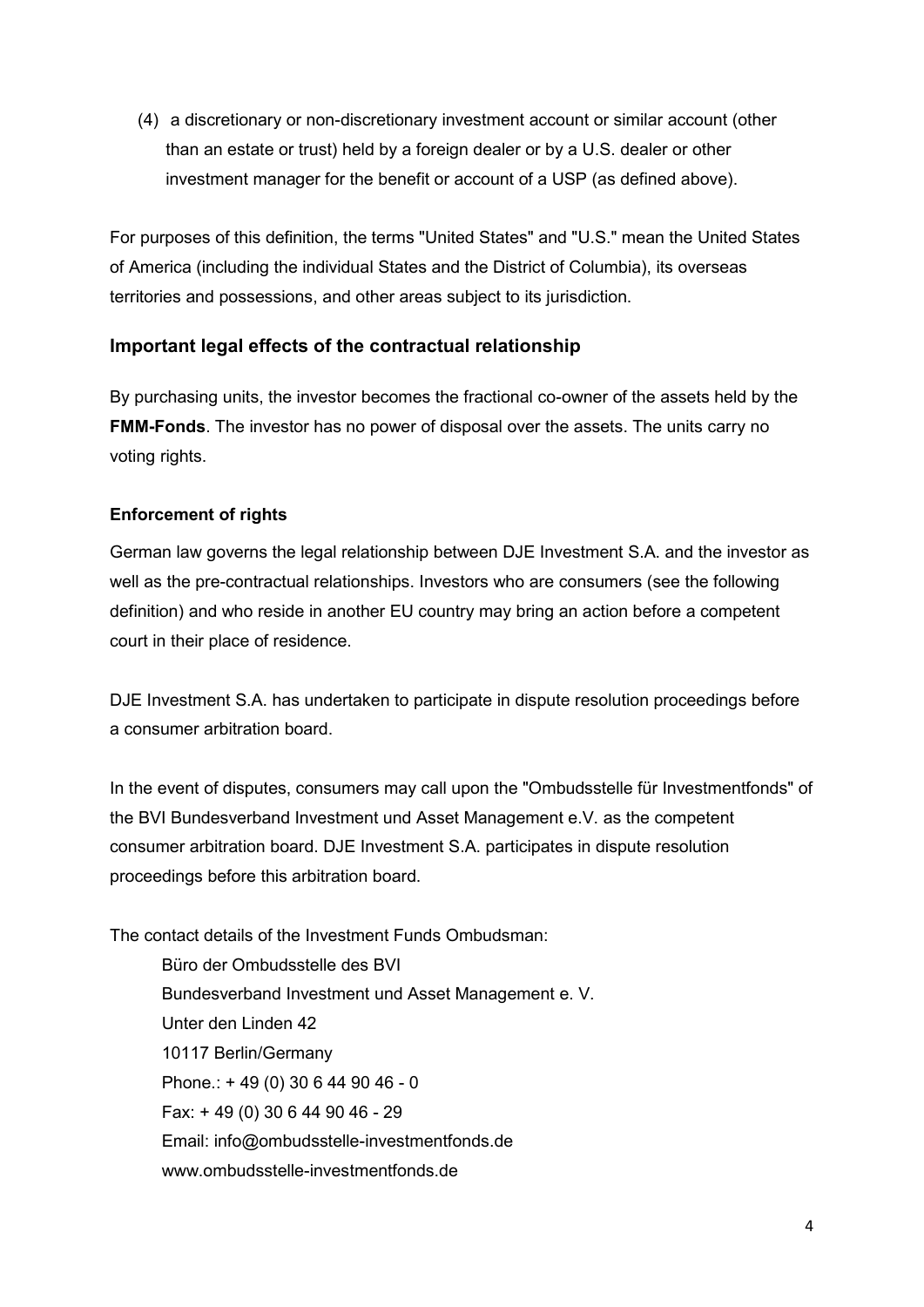Consumers are natural persons who invest in the Fund for a purpose that can predominantly be attributed neither to their commercial nor to their independent professional activity, i.e. who act for private purposes.

In the event of disputes in connection with sales contracts or service contracts concluded electronically, consumers may also turn to the EU's online dispute resolution platform (www.ec.europa.eu/consumers/odr). The following e-mail can be used as contact address of the Management Company: info@dje.lu. The platform is not itself a dispute resolution body, but merely puts the parties in contact with a competent national dispute resolution body.

The right to appeal to the courts remains unaffected by a dispute resolution procedure.

## <span id="page-4-0"></span>**Right to cancel a purchase made outside of permanent business premises**

If units in open-ended investment funds are purchased based on oral negotiations that take place outside the permanent premises of the seller or intermediary, the buyer has the right to cancel his undertaking to purchase within a period of two weeks without giving reasons; this cancellation must be given in text form. Buyers must be informed about their right of cancellation in the notice of sale or copy thereof. A right of cancellation also exists where the seller of the units or intermediary has no permanent business premises. No right of cancellation exists where the seller can prove that the buyer is either not a private individual entering into a legal transaction that cannot be attributed to his occupation (i. e. not a consumer) or that the negotiation took place at the buyer's initiative, i. e. the seller contacted the buyer for the negotiations on the basis of a prior solicitation by the buyer. No right of cancellation exists in respect of distance selling contracts, i. e. contracts that are made exclusively by remote communications (e.g. letters, telephone calls, e-mail).

## <span id="page-4-1"></span>**SALES RESTRICTION**

The issued units of the **FMM Fonds** may only be offered for sale in countries in which such an offer or sale is permitted. Unless DJE Investment S.A. or a third party appointed by DJE Investment S.A. has obtained permission for distribution from the local regulatory authorities, this Prospectus does not constitute an offer for sale of investment units; the Prospectus may not then be used for the purpose of such an offer.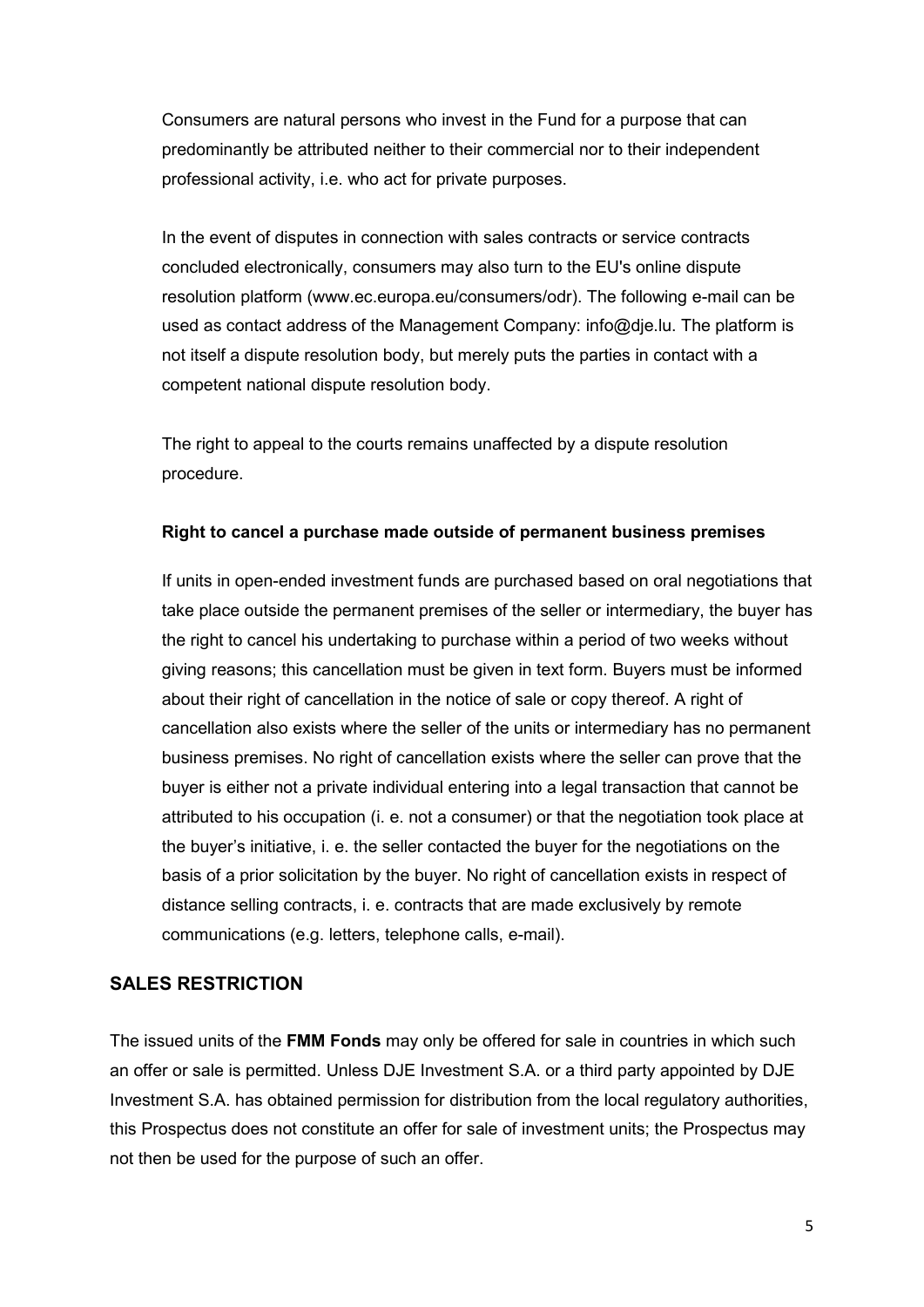# <span id="page-5-0"></span> **Administration and Management**

EU UCITS Management Company **DJE Investment S.A.**  4, rue Thomas Edison L-1445 Strassen, Luxembourg

> E-Mail: info@dje.lu Internet: www.dje.lu

share capital as off 31 December 2020: 23,218,249,95 Euro

## **Location of head office**

22A, Schaffmill L-6778 Grevenmacher, Luxembourg

#### **Board of Directors of the Management Company (supervisory board)**

## **Chairman of the Board of Directors**

Dr. Jens Ehrhardt Chairman of the Board DJE Kapital AG, Pullach/Germany

## **Vice-Chairman of the Board of Directors and Managing Director**

Dr. Ulrich Kaffarnik Vice-Chairman of the Board DJE Kapital AG, Pullach/Germany

## **Members of the Board of Directors**

Dr. Jan Ehrhardt Vice Chairman of the Board DJE Kapital AG Pullach/Germany

> Peter Schmitz Chairman DJE Kapital AG, Pullach/Germany

> Thorsten Schrieber Chairman DJE Kapital AG, Pullach/Germany

> > Bernhard Singer Luxemburg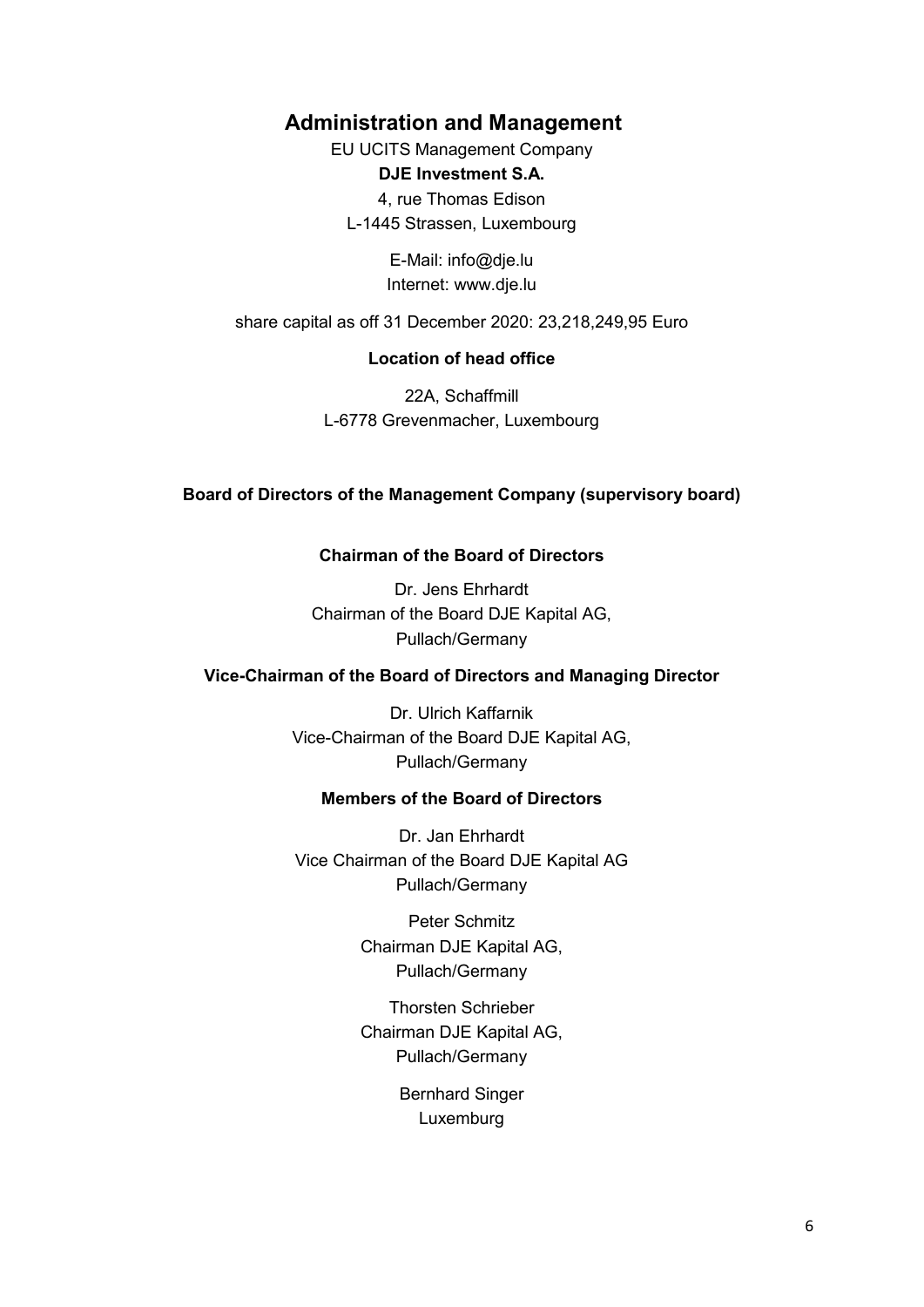#### <span id="page-6-1"></span><span id="page-6-0"></span>**Managing Directors of the Management Company**

Mirko Bono Stefan D. Grün Dr. Ulrich Kaffarnik Dirk Vollkommer

#### **Depositary DZ PRIVATBANK S.A. Frankfurt branch**

Platz der Republik 6 D-60325 Frankfurt am Main

#### <span id="page-6-2"></span> **Fund Manager DJE Kapital AG**

Pullacher Straße 24 82049 Pullach/Germany

## <span id="page-6-3"></span> **Distributor DJE Kapital AG**

Pullacher Straße 24 82049 Pullach/Germany

#### <span id="page-6-4"></span> **Central Administration Agent DZ PRIVATBANK S.A.**

4, rue Thomas Edison L-1445 Strassen, Luxembourg

## **Auditor of the Management Company**

## **Deloitte Audit S.à r.l.**

*Réviseurs d'Entreprises Agréé* 20, Boulevard de Kockelscheuer L-1821 Luxemburg

## **Auditor of the Fund**

#### <span id="page-6-5"></span>**PricewaterhouseCoopers GmbH Wirtschaftsprüfungsgesellschaft**

Friedrich-Ebert-Anlage 35 – 37 D-60327 Frankfurt am Main

#### **further information**

Security code number / ISIN 847811 / DE0008478116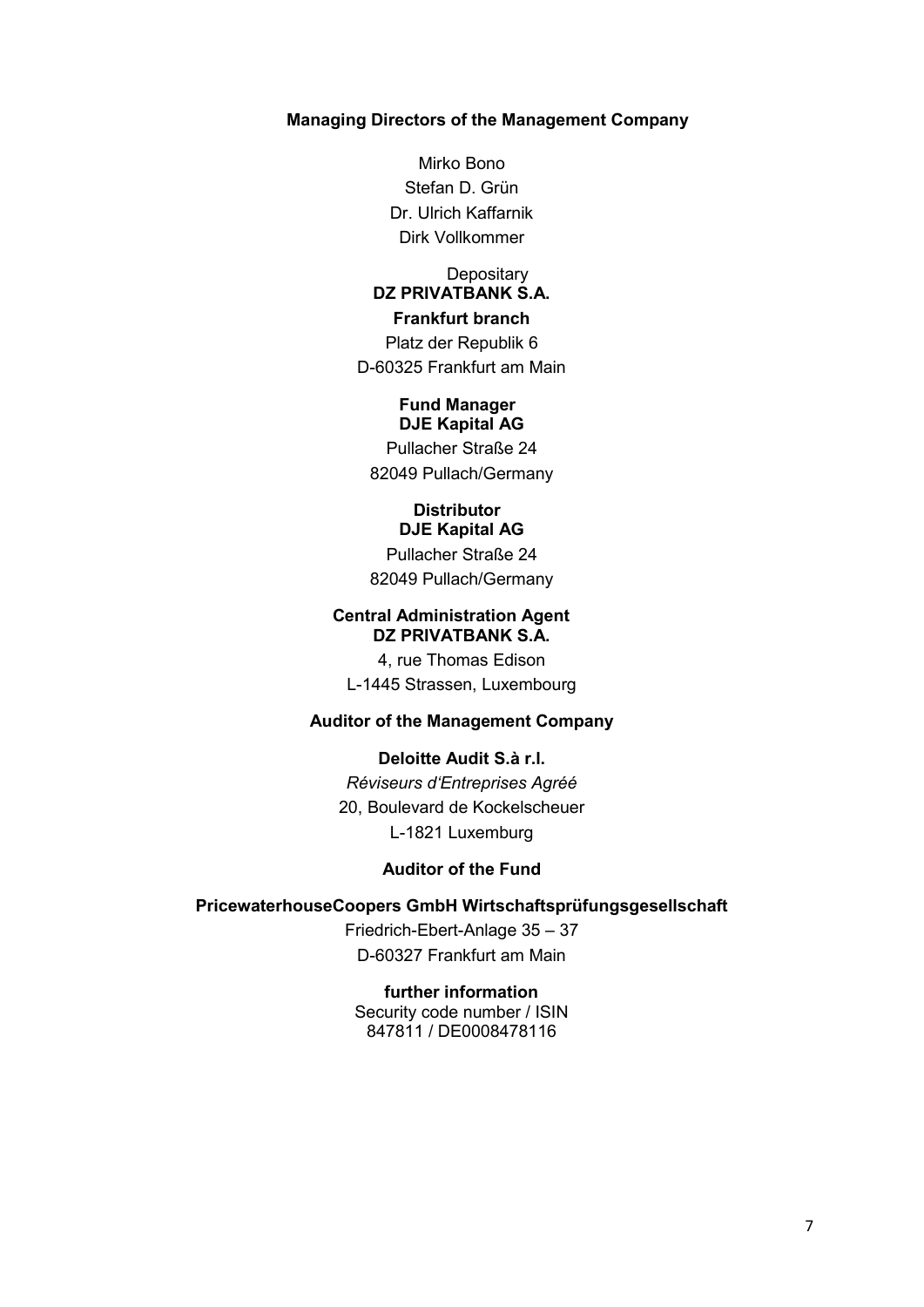# Table of content

| Sales documentation and disclosure of information | . 14 |
|---------------------------------------------------|------|
|                                                   |      |
|                                                   |      |
|                                                   |      |
|                                                   |      |
|                                                   |      |
|                                                   |      |
|                                                   |      |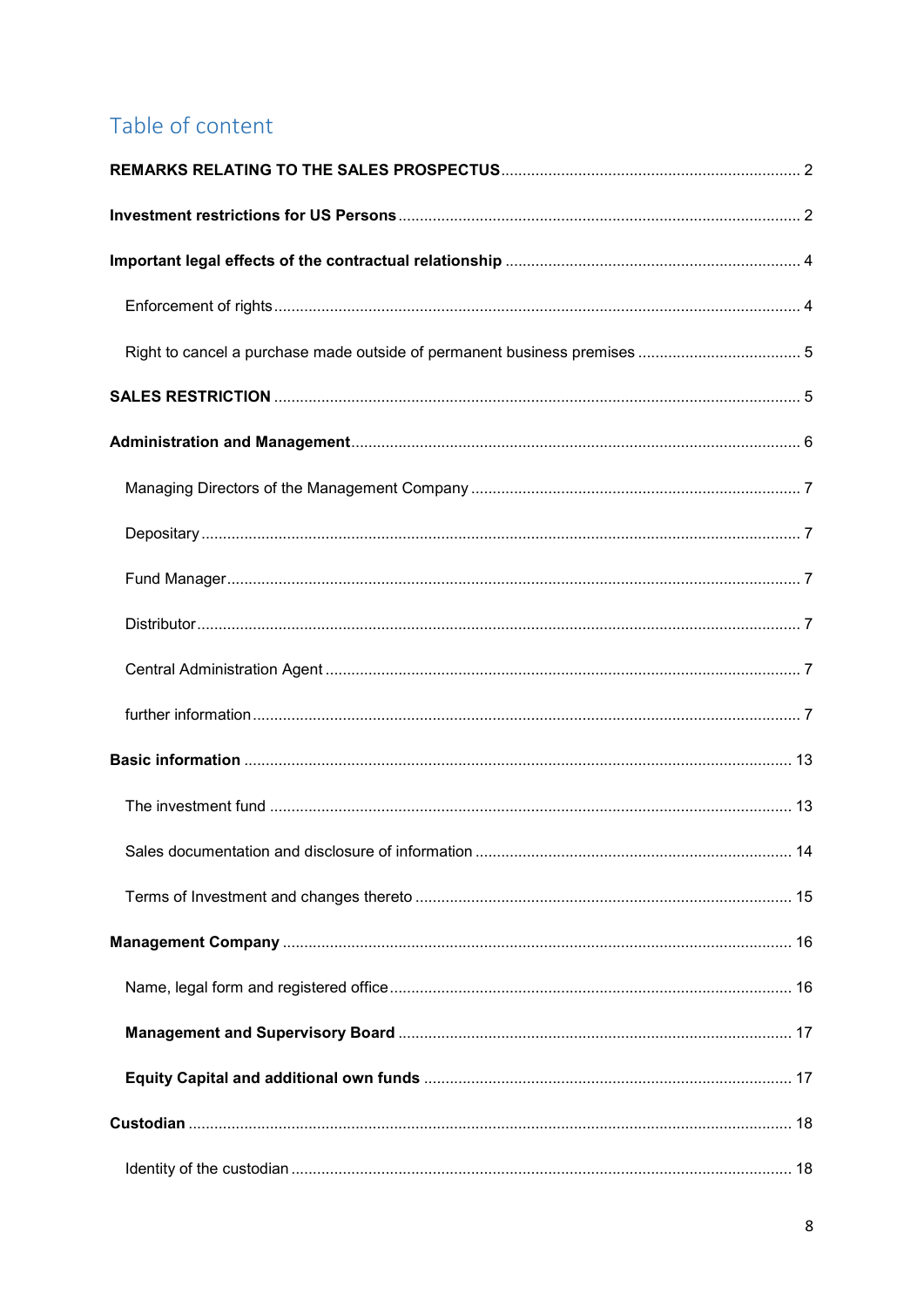| Risks of restricted or increased liquidity of the fund and risks associated with increased |  |
|--------------------------------------------------------------------------------------------|--|
|                                                                                            |  |
|                                                                                            |  |
|                                                                                            |  |
|                                                                                            |  |
|                                                                                            |  |
|                                                                                            |  |
|                                                                                            |  |
|                                                                                            |  |
|                                                                                            |  |
|                                                                                            |  |
|                                                                                            |  |
|                                                                                            |  |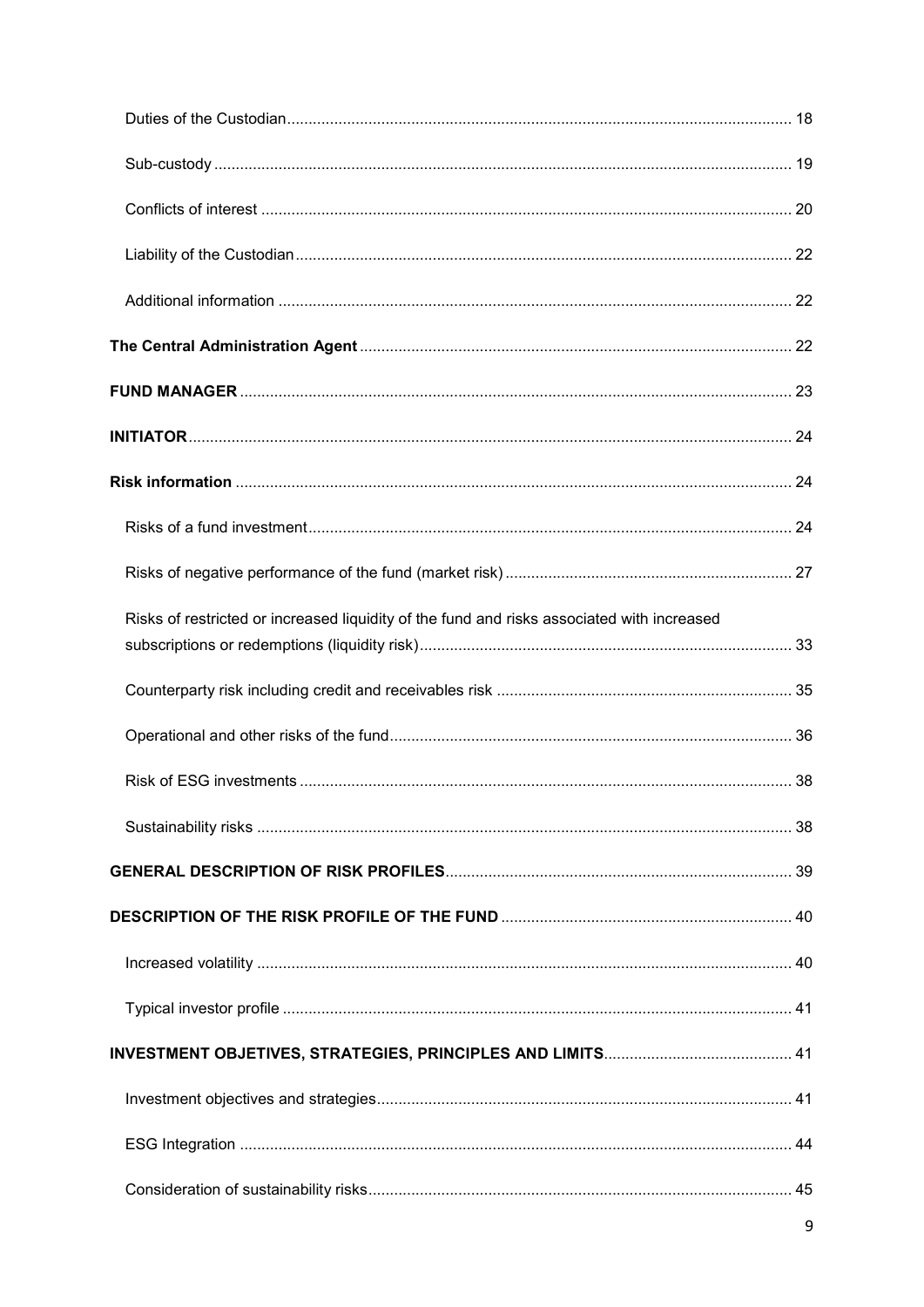| Investment limits for securities, money market instruments (including where derivatives are used) |  |
|---------------------------------------------------------------------------------------------------|--|
|                                                                                                   |  |
|                                                                                                   |  |
|                                                                                                   |  |
|                                                                                                   |  |
|                                                                                                   |  |
|                                                                                                   |  |
|                                                                                                   |  |
|                                                                                                   |  |
|                                                                                                   |  |
|                                                                                                   |  |
|                                                                                                   |  |
|                                                                                                   |  |
|                                                                                                   |  |
|                                                                                                   |  |
|                                                                                                   |  |
|                                                                                                   |  |
|                                                                                                   |  |
|                                                                                                   |  |
|                                                                                                   |  |
|                                                                                                   |  |
|                                                                                                   |  |
|                                                                                                   |  |
|                                                                                                   |  |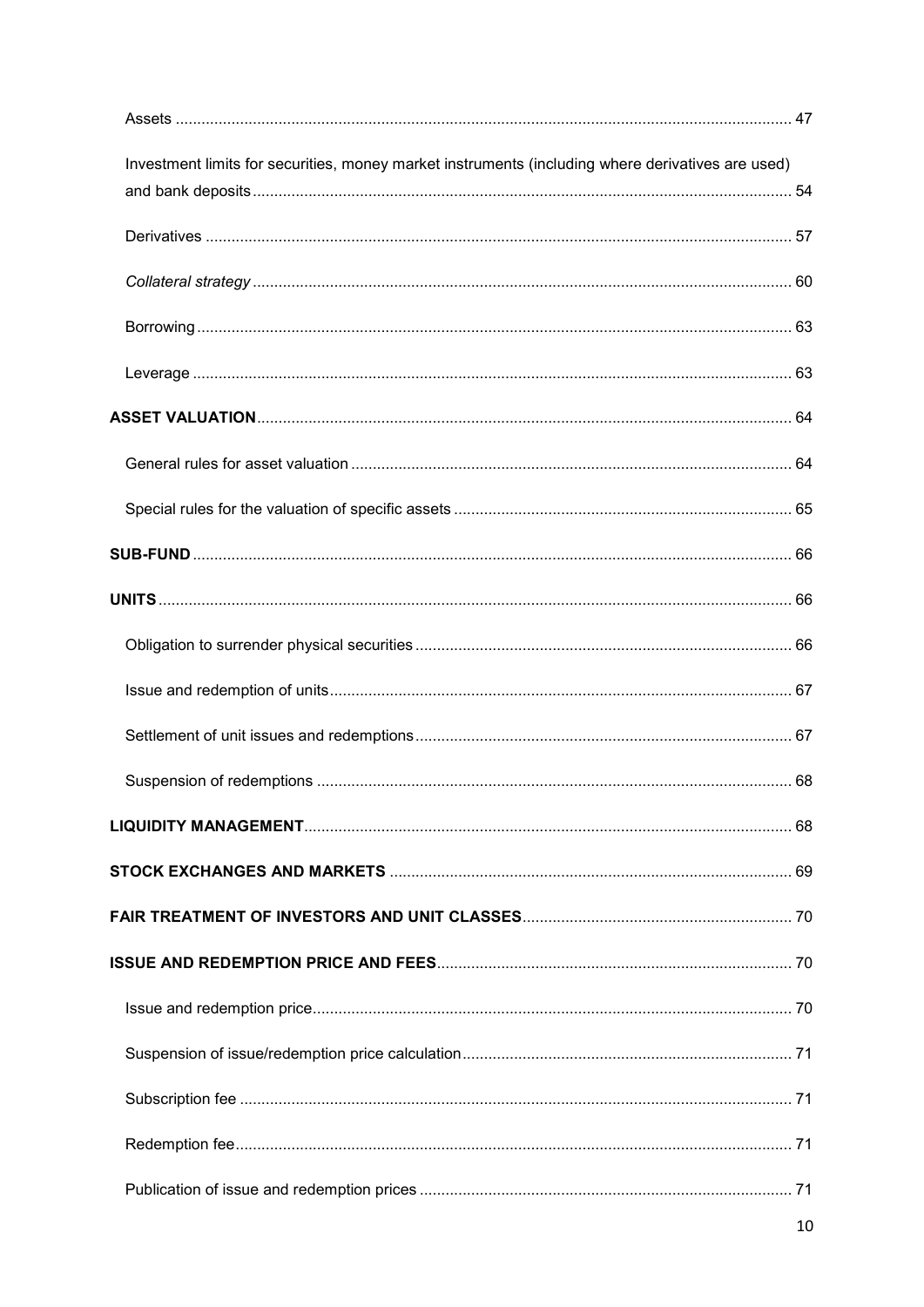| PERFORMANCE, ASSESSMENT AND UTILIZATION OF INCOME, FISCAL YEAR  77 |  |
|--------------------------------------------------------------------|--|
|                                                                    |  |
|                                                                    |  |
|                                                                    |  |
|                                                                    |  |
|                                                                    |  |
|                                                                    |  |
|                                                                    |  |
|                                                                    |  |
|                                                                    |  |
|                                                                    |  |
|                                                                    |  |
|                                                                    |  |
|                                                                    |  |
|                                                                    |  |
|                                                                    |  |
|                                                                    |  |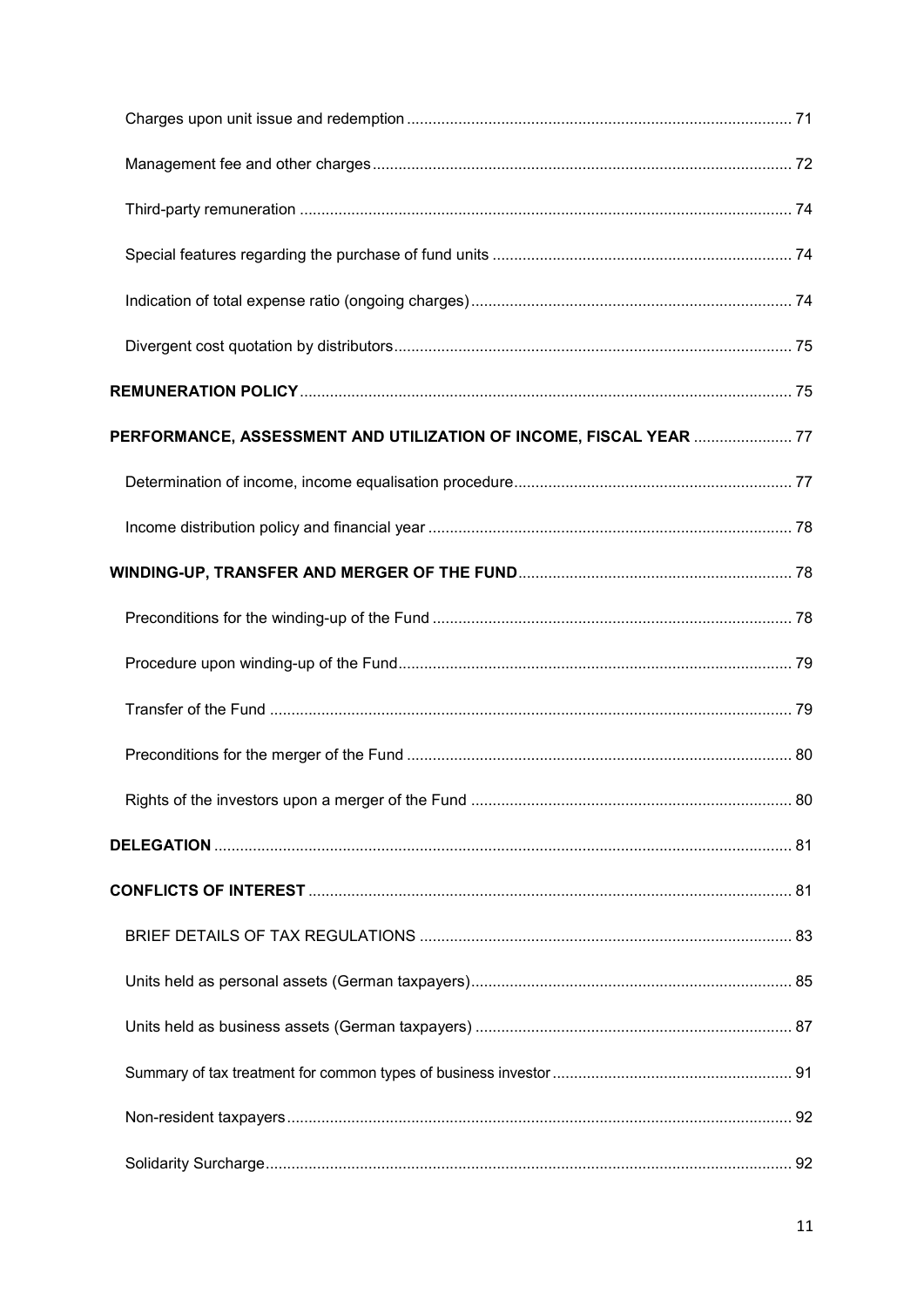| PAYMENTS TO INVESTORS / DISSEMINATION OF REPORTS AND OTHER INFORMATION  95 |  |
|----------------------------------------------------------------------------|--|
|                                                                            |  |
|                                                                            |  |
|                                                                            |  |
|                                                                            |  |
|                                                                            |  |
|                                                                            |  |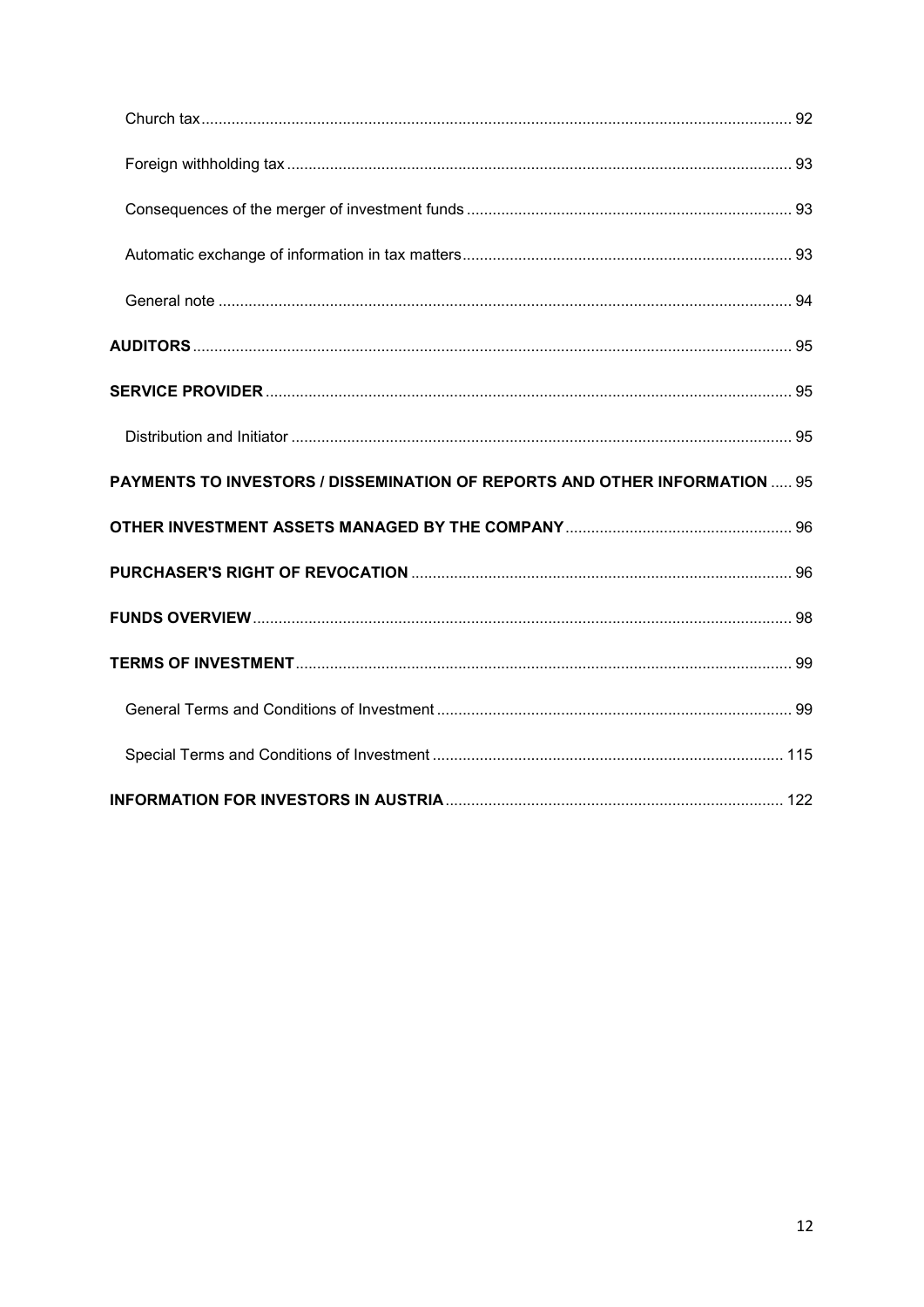## <span id="page-12-0"></span>**Basic information**

#### <span id="page-12-1"></span>The investment fund

FMM-Fonds (the "Fund") is an undertaking for collective investment that pools capital from a number of investors in order to invest it for the benefit of those investors in accordance with a defined investment strategy (an "investment fund"). The Fund is an investment fund that conforms to Directive 2009/65/ EC of the European Parliament and of the Council of 13 July 2009 on the coordination of laws, regulations and administrative provisions relating to undertakings for collective investment in transferable securities (a "UCITS") and as referred to in the German Investment Code (Kapitalanlagegesetzbuch, the "Investment Code"). It is managed on a cross-border basis by DJE Investment S.A. (hereinafter referred to as the "Company"). The FMM- Fonds was launched on 17 August 1987 for an indefinite period. Share classes do not exist at the moment.

The Company invests the capital deposited with it in its own name for the joint account of the investors in accordance with the principle of risk diversification in the assets permitted under the KAGB separately from its own assets in the form of special assets. The business purpose of the Fund is limited to the investment of capital in accordance with a defined investment strategy within the framework of collective asset management by means of the funds deposited with it; operating activities and active entrepreneurial management of the assets held are excluded. The assets in which the Company may invest the investors' funds and the provisions with which it must comply are governed by the German Investment Code (KAGB), the associated ordinances and the German Investment Tax Act (hereinafter "InvStG") and the Terms and Conditions of Investment, which regulate the legal relationship between the investors and the Company. The Terms of Investment comprise a General Section and a Special Section ("General Terms of Investment" and "Special Terms of Investment"). Investment Terms and Conditions for a public investment fund must be approved by the German Federal Financial Supervisory Authority ("BaFin") prior to their use. The Fund is not part of the Company's insolvency estate.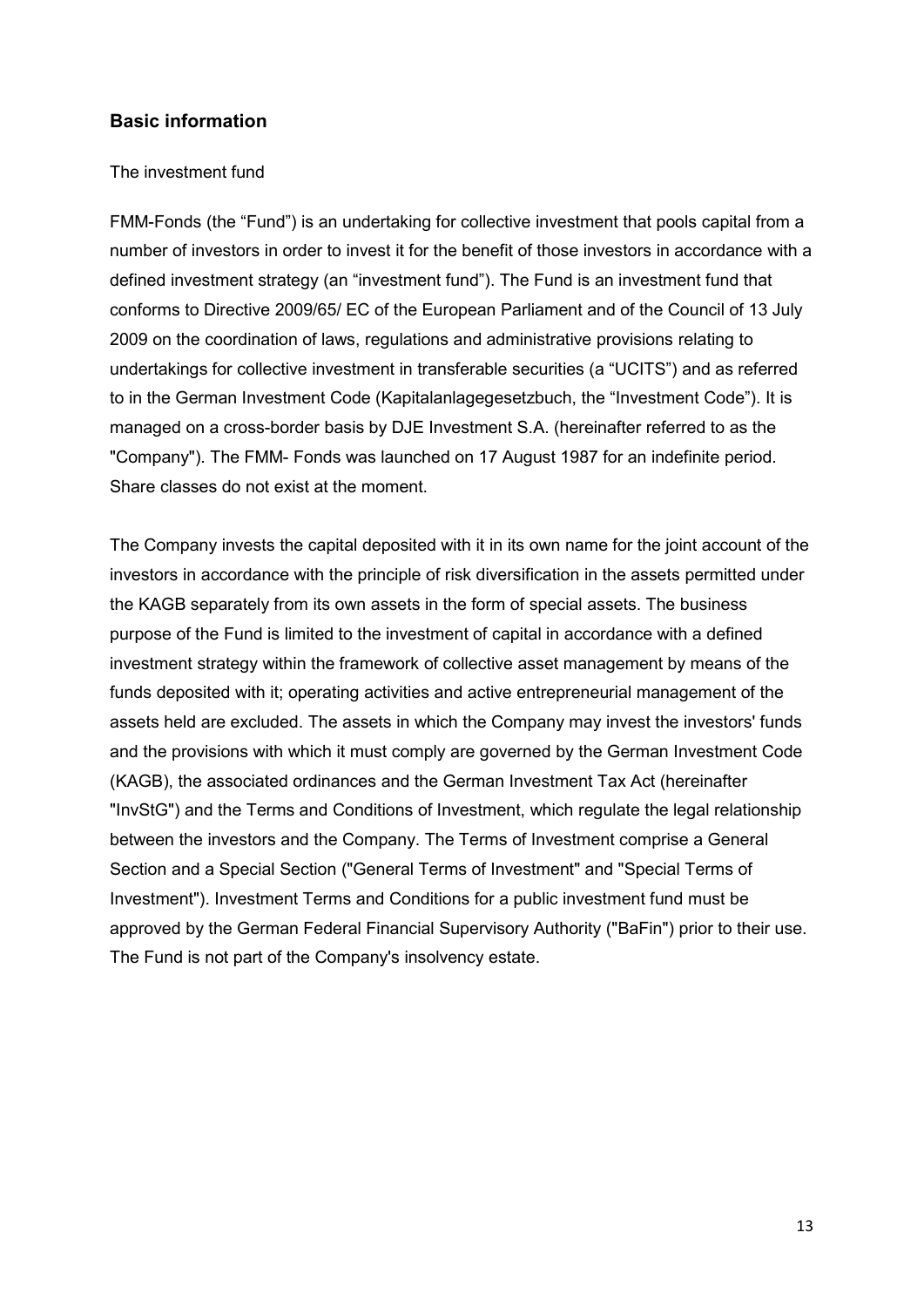#### <span id="page-13-0"></span>**Sales documentation and disclosure of information**

The Prospectus, the "Key Investor Information" document and the annual and semiannual reports of the fund may be obtained free of charge from the registered office of the Management Company and the Distributor on a permanent data carrier. The documents may also be obtained from the website www.dje.lu. On request the mentioned documents will also be provided in paper form.

Additional information on the investment limits applied in relation to the Fund's risk management, the risk management methods and the latest developments in relation to the risk and rewards of the main categories of assets is available from the Company in written form.

The Company also sends certain investors further information about the composition of the Fund portfolio or its performance. This additional information serves to ensure compliance with the regulatory obligations of insurance companies and includes reporting under the German Insurance Supervision Act Versicherungsaufsichtsgesetz, VAG). The Company will provide this information at the same time to any investor in the Fund upon request. This will be subject to the signing of a non-disclosure agreement.

Publications relating to transparency in strategies for incorporating sustainability risks into investment decision-making processes and transparency of adverse sustainability impacts at the level of the management company are available free of charge on the management company's website [www.dje.lu.](http://www.dje.lu/)

The publication of the information according to with Art. 10 of the aforementioned Regulation is also published on the Management Company's website www.dje.lu, which can be accessed under the relevant fund. This publication shall include, inter alia, a description of the environmental or social characteristics or the sustainable investment objective and information on the methods used to assess, measure and monitor the environmental or social characteristics or the impact of the sustainable investments selected for the relevant fund, including information on the data sources, the criteria for the valuation of the underlying assets and the relevant sustainability indicators used to measure the environmental or social characteristics or the overall sustainability impact.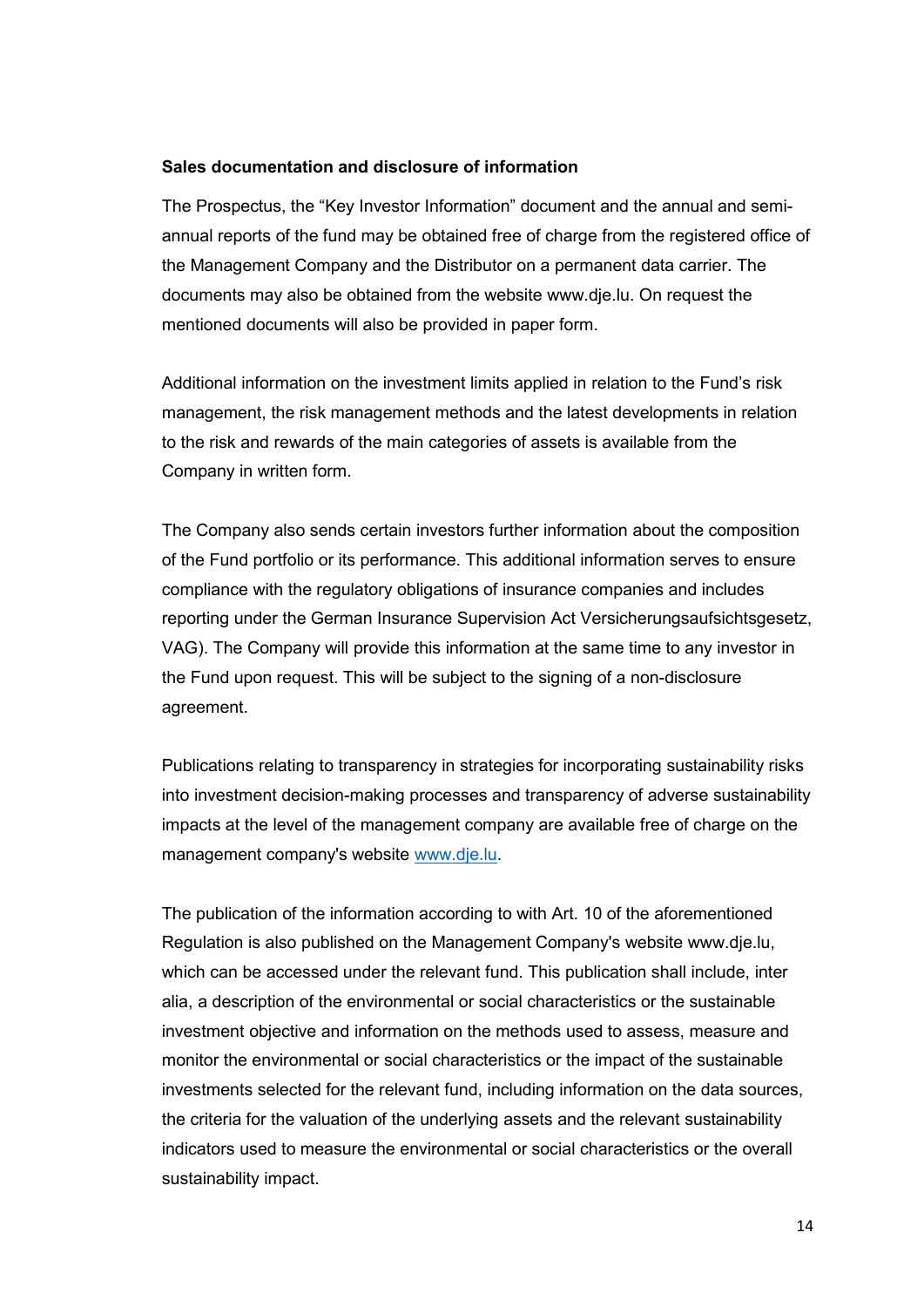#### <span id="page-14-0"></span>**Terms of Investment and changes thereto**

A copy of the Terms of Investment is included in this document after the Prospectus itself. The Company may amend the Terms of Investment. Changes to the Terms of Investment require approval from BaFin. Changes to the Fund's investment principles also require the consent of the supervisory board of the Company. Changes to the Fund's investment principles are only permitted on condition that the Company offers the investors the opportunity either to redeem their units at no additional costs before the change takes effect or to exchange their units free of charge for units in investment funds with similar investment principles, insofar as such funds are managed by the Company or another company in the Group.

Planned changes are announced in the *Bundesanzeiger* (German Federal Gazette) and on the Company's website, www.dje.lu. If the changes concern fees and costs that may be taken from the Fund, or if they concern the investment principles of the Fund or significant investor rights, the investors will also be informed, via their custody account provider, through a medium on which information can be stored, accessed and reproduced unchanged for a period of time adequate for the purposes of the information, such as on paper or electronically (a "durable medium"). Such information will include the main content of the planned changes, the background thereto, the rights of investors in connection with the changes and an indication of where and how further information can be obtained.

The amendments shall enter into force no earlier than the day after they are announced. Amendments to the rules governing remuneration and reimbursement of expenses that are unfavorable to investors shall enter into force no earlier than four weeks after they are announced, unless an earlier date has been specified with the approval of BaFin. Amendments to the Terms and Conditions of Investment that are incompatible with the Fund's previous investment principles shall also enter into force no earlier than four weeks after they are announced.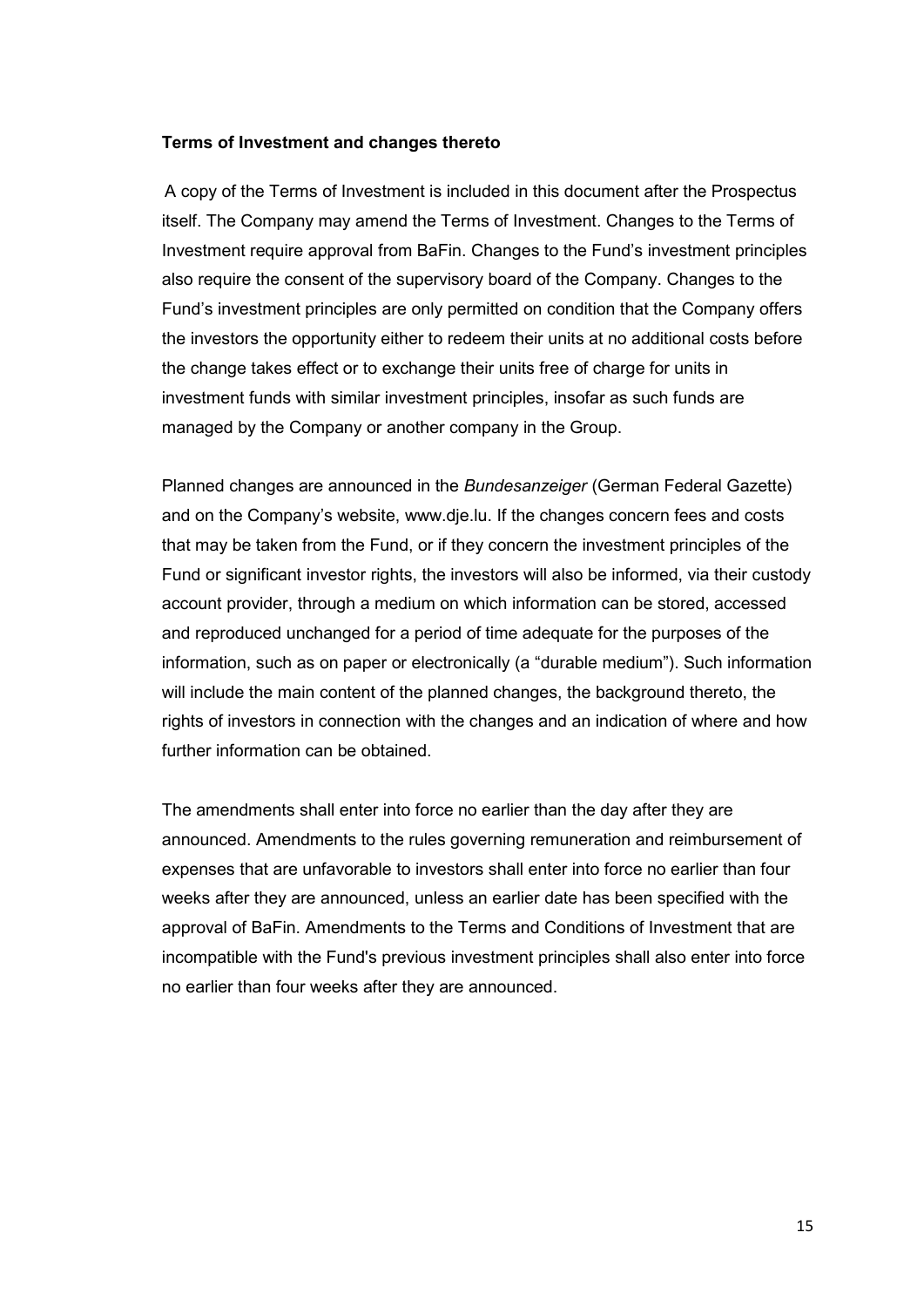## <span id="page-15-0"></span>**Management Company**

<span id="page-15-1"></span>Name, legal form and registered office

The company is a EU-UCITS management company was established for an indefinite period on 19 December 2002 in accordance with the KAGB as a public limited company under the law of the Grand Duchy of Luxembourg (société anonyme) with registered office at 4, rue Thomas Edison, 1445 Strassen, Luxembourg and head office 22A, Schaffmill, 6778 Grevenmacher, Luxembourg.

The object of the Company is the management of undertakings for collective investment. These include undertakings for collective investment in securities ("UCITS") pursuant to the Law of 17 December 2010 on undertakings for collective investment, as amended ("Law of 2010"), and alternative investment funds (" AIFs") pursuant to the Law of 12 July 2013 on alternative investment Fund Managers ("Law of 2013"), as well as other undertakings for collective investment ("UCIs") that are not subject to the aforementioned laws and for which the Management Company is subject to supervision, but whose units may not be distributed in other member-states of the European Union under the aforementioned laws. The Company may conduct its activities both domestically and abroad, and may engage in all other business dealings that are beneficial to the achievement of its objectives and permitted under the provisions of chapter 15 of the Law of 2010 and the Law of 2013. The Company may not engage in activities other than those pursuant to article 101 (2) of the Law of 2010 and article 5 (2) of the Law of 2013.

The management company complies with the requirements of the amended Council Directive 2009/65/EC on the coordination of laws, regulations and administrative provisions relating to undertakings for collective investment in transferable securities. Furthermore, the Company is authorized to manage domestic UCITS by way of cross-border service pursuant to sections 51 and 52 of the KAGB.

The Company may engage an investment advisor/fund manager in connection with the management of the Fund's assets under its own responsibility and control. The investment advisor/fund manager shall be remunerated for the service rendered out of the management fee of the Company.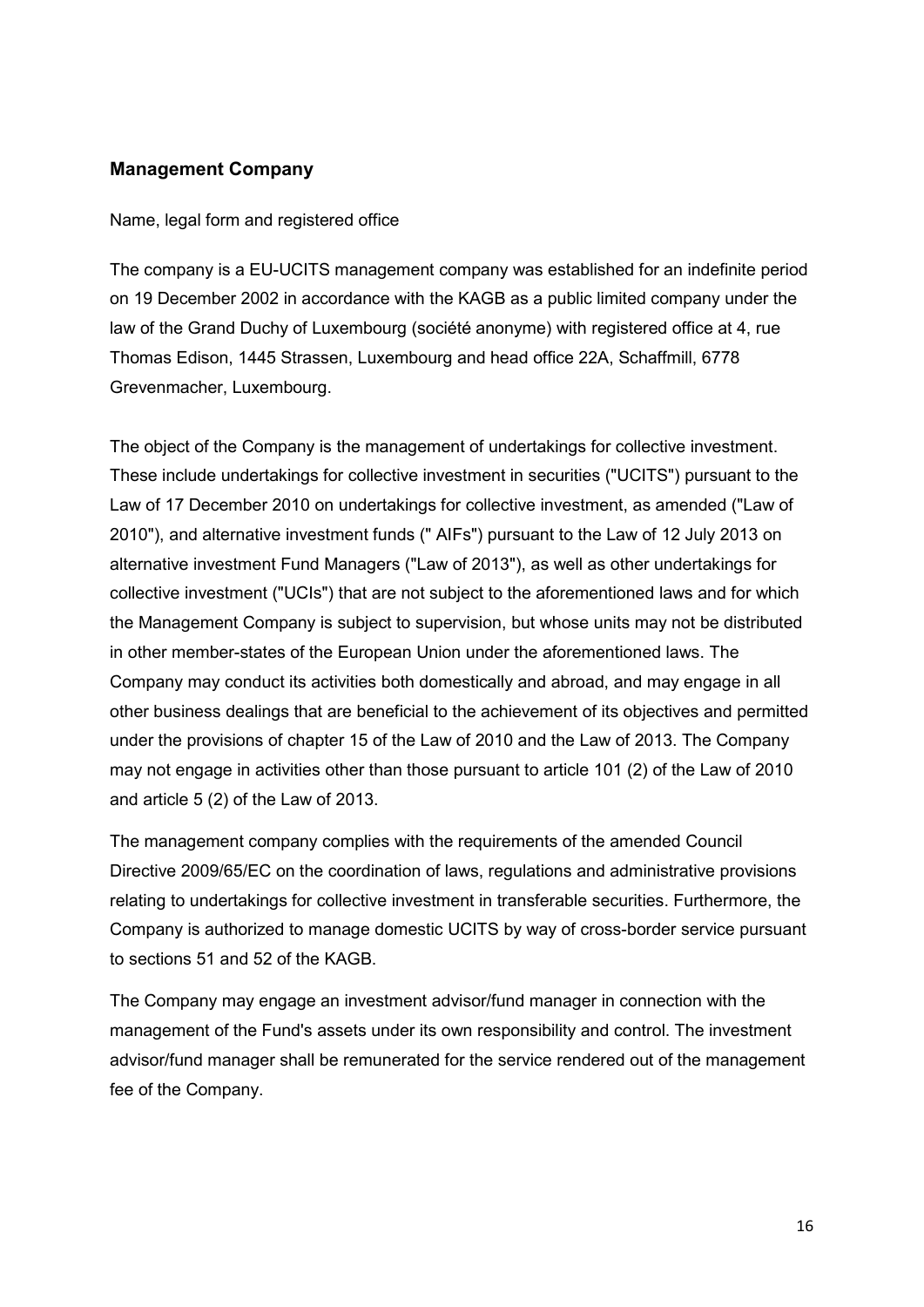The Management Company is solely responsible for investment decisions, order input and broker selection unless a Fund Manager has been appointed to manage the Fund in question.

The Management Company is entitled to outsource or transfer its activities to third parties in compliance with statutory requirements and in compliance with its own responsibility and control. The Management Company is responsible for the outsourcing provider's actions to the same extent as its own actions.

Delegation of tasks must not reduce the effectiveness of supervision by the Management Company in any way. In particular, delegation of tasks must not prevent the Management Company from acting in the interests of the investors.

## <span id="page-16-0"></span>**Management and Supervisory Board**

Please refer to the beginning of the prospectus for more details on the Board of Directors and its composition.

The Board of Directors of the Management Company has appointed Mr. Mirko Bono, Mr. Stefan D. Grün, Dr. Ulrich Kaffarnik and Mr. Dirk Vollkommer as Managing Directors and entrusted them with the overall management of the Company.

# <span id="page-16-1"></span>**Equity Capital and additional own funds**

The share capital of the Management Company amounted to EUR **23,218,249.95 Euro** as at 31 December 2020.

The Company has covered the professional liability risks that arise from the management of alternative investment funds (AIFs), i. e. investment funds that do not conform to the UCITS Directive, and are attributable to the professional negligence of its boards or employees as follows: own funds of at least 0.01 % of the portfolio value of all AIFs under management, this amount being subject to annual review and adjustment. This amount of own funds is covered by the amount of paid-up capital disclosed.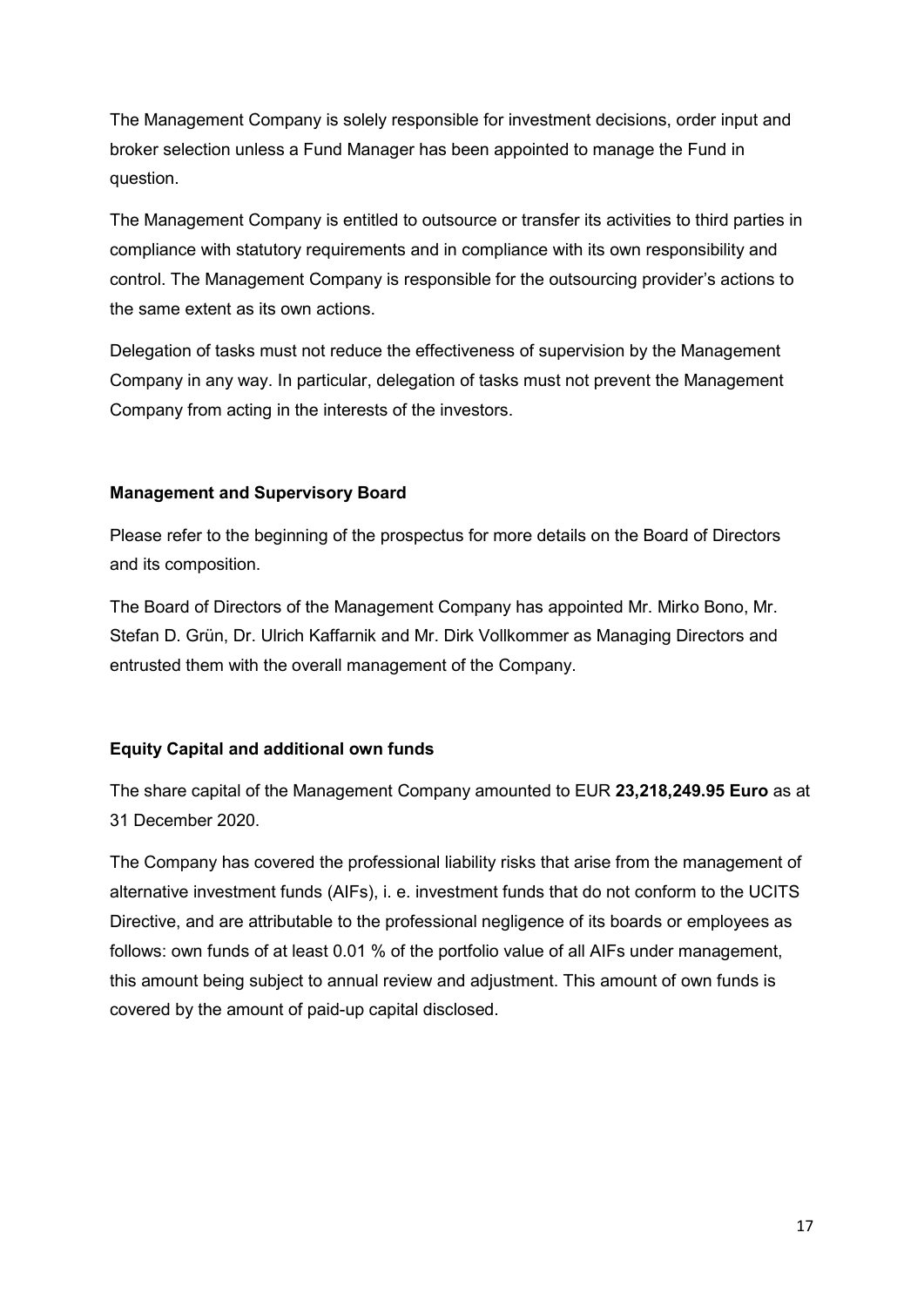# <span id="page-17-0"></span>**Custodian**

## <span id="page-17-1"></span>**Identity of the custodian**

The DZ PRIVATBANK S. A., Frankfurt am Main branch, Platz der Republik 6, 60325 Frankfurt am Main registered in the Commercial Register of the Frankfurt am Main Local Court under HRB 93030 has assumed the role of Custodian. The custodian is a branch office of the DZ PRIVATBANK S. A., a credit institution in the form of a public limited und Luxembourg law, rue Thomas Edison, 1445 Strassen, Grand Duchy of Luxembourg.

The main activities of the branch are banking and financial services business notified to BaFin in accordance with Annex I of the Banking Directive (2006/48/EC), in particular deposit and securities business and the exercise of the custodian function for investment assets under German law.

## <span id="page-17-2"></span>**Duties of the Custodian**

The Investment Code requires the management and custodianship of funds to be kept separate. The Custodian holds the assets in blocked custody accounts or blocked bank accounts. Where the Custodian is unable to hold an asset, it checks whether the Management Company has acquired ownership of that asset. It monitors whether legal dispositions over the assets by the Company conform to the requirements of the Investment Code and to the Terms of Investment. The placing and withdrawal of bank deposits at other credit institutions requires the Custodian's consent. The Custodian must grant such consent if the placing or withdrawal conforms to the Terms of Investment and the provisions of the Investment Code.

In addition, the depositary has the following tasks in particular:

- technical processing of the issue and redemption of the fund's units,
- ensuring that the issue and redemption of units and the valuation of units comply with the provisions of the KAGB and the fund's investment terms and conditions,
- to ensure that, in the case of transactions carried out for the joint account of the investors, the counter value is received into their custody within the usual time limits,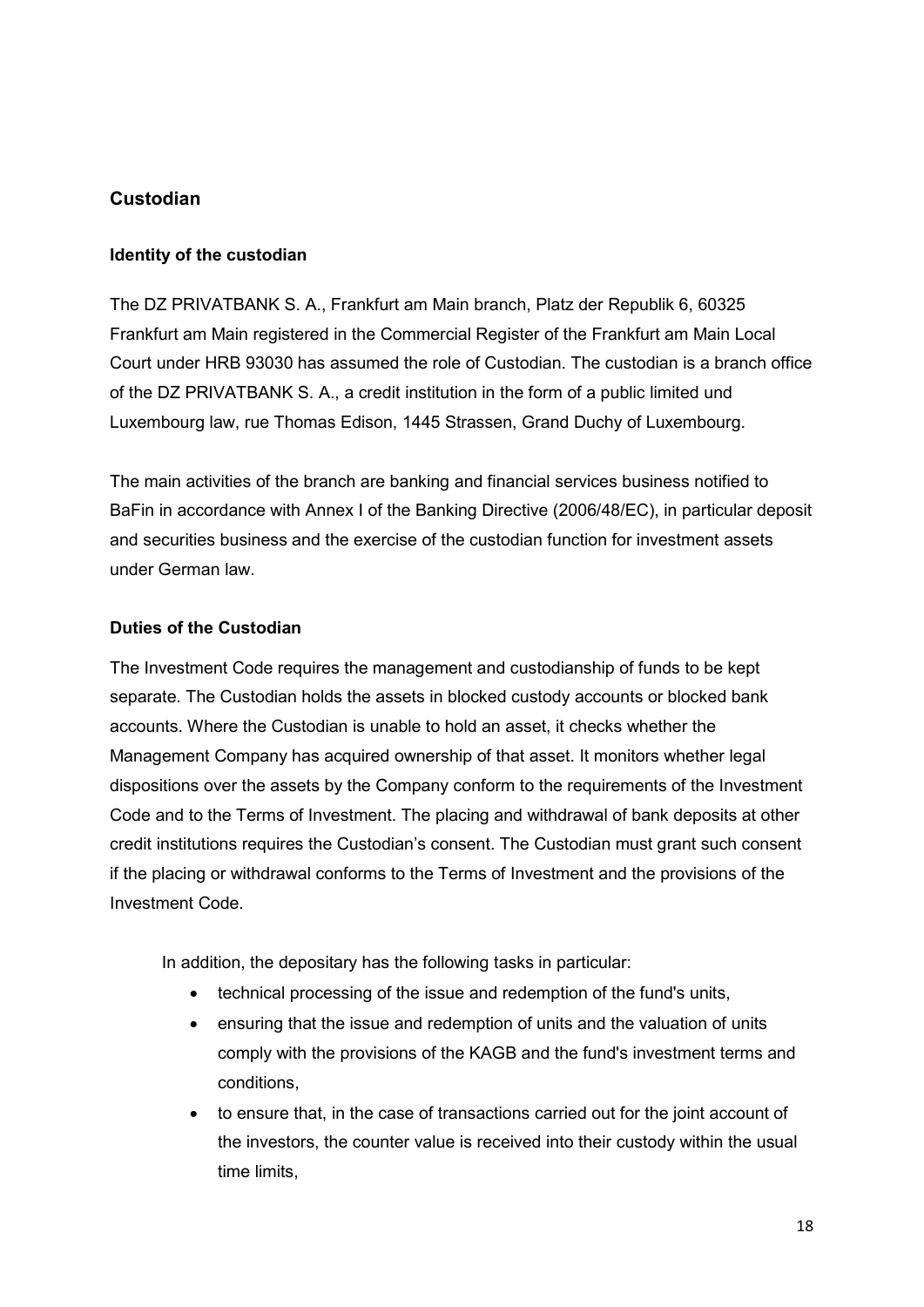- to ensure that the Fund's income is used in accordance with the provisions of the KAGB and the Fund's investment conditions,
- monitoring borrowings by the Company for the account of the Fund and, if necessary, approving such borrowings,
- ensuring that collateral for securities loans is legally valid and available at all times.

As its parent company, DZ PRIVATBANK S.A. supports the depositary in the performance of its general duties, e.g. in the technical processing of the issue and redemption of fund units.

# <span id="page-18-0"></span>**Sub-custody**

The custodian has the option to outsource custody tasks within the meaning of section 72 KAGB to third parties ("sub-custodians") in accordance with section 73 KAGB.

The depositary has transferred the following custody tasks to another company (subcustodian):

• The safekeeping of the assets held for the account of the Fund.

With the exception of the custody tasks pursuant to section 72 KAGB, the depositary may not outsource its specified tasks.

The following list represents sub-custodians that may be used directly by the depositary:

AO Unicredit BankAS SEB Pank, Tallinn Attrax Financial Services S.A. Banco BNP Paribas Brasil S.A. Banco Comercial Portugues Lissabon Banco National de Mexico Bank Hapoalim B.M. BNP Paribas BNP Paribas Securities Services S.A. Australia Branch BNP Paribas Securities Services Milano Branch Brown Brothers Harriman & Co Ceskoslovenska Obchodni Banka AS Citibank Canada Citibank Europe PLC Citibank Europe PLC Luxembourg Branch Citibank Europe PLC, Athen Branch Citibank NA London Branch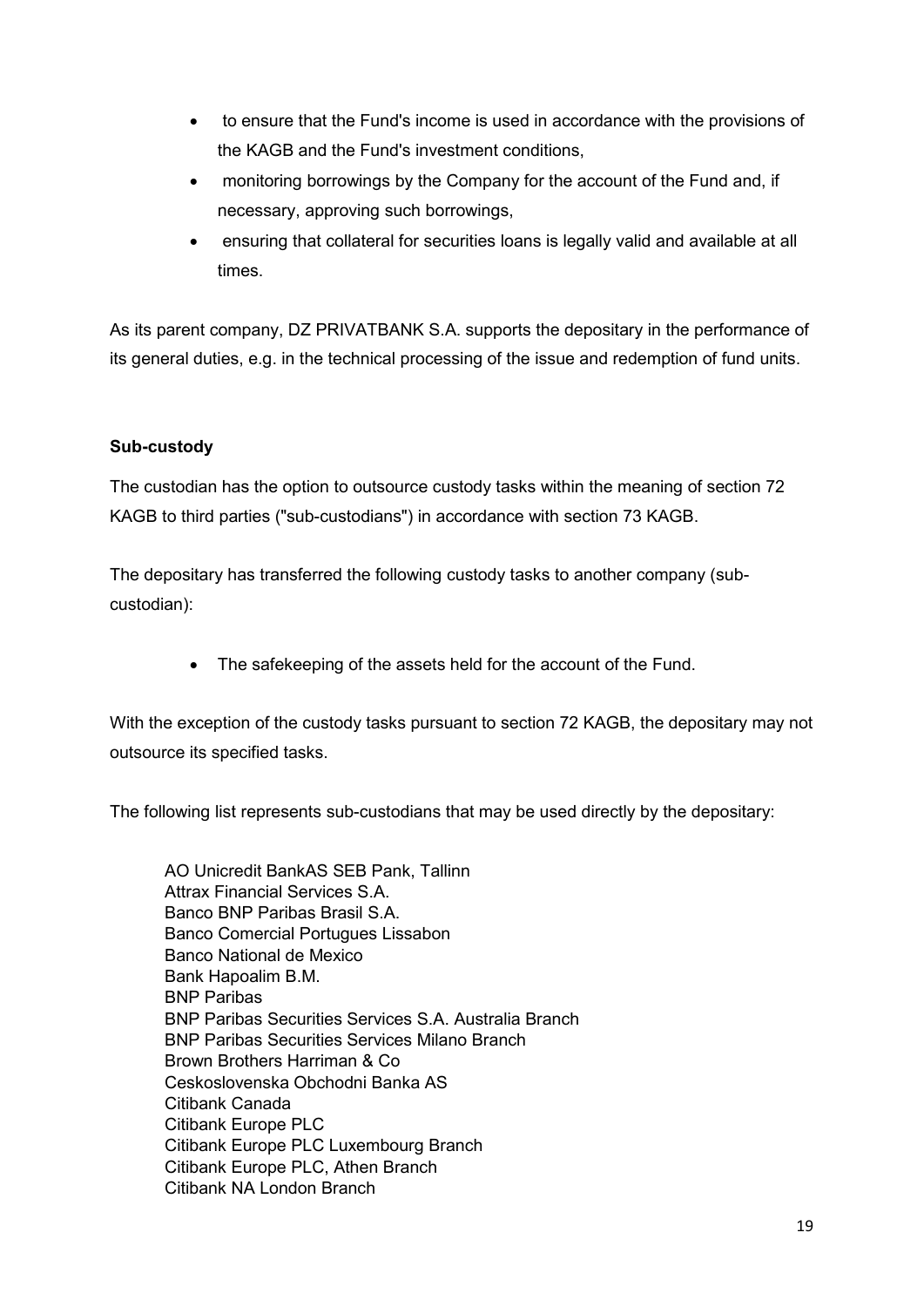Clearstream Banking S.A. Luxembourg Credit Suisse (Schweiz) AG Deutsche Bank SAE Deutsche Wertpapier Service Bank AG DZ BANK AG Deutsche Zentral -Genossenschaftsbank Eurobank EFG Bulgaria AD Sofia Euroclear Bank Brux W/Irland Euroclear SA/NV Hongkong & Shanghai Banking Corp Manila Branch Hongkong & Shanghai Banking Corp Singapore Branch Hongkong & Shanghai Banking Corporation Limited, Seoul Branch HSBC Bank Malaysia Berhard MUFG Bank Ltd Nordea Bank ABP Nordea Bank ABP filial i Norge Nordea Bank ABP filial i Sverige Nordea Danmark, filial af Nordea Bank Abp Finland Raiffeisen Bank International AG Six Sis AG Standard Chartered Bank (HK) Ltd Standard Chartered Bank Johannesburg Branch Standard Chartered Bank Mumbai Branch Standard Chartered Bank (Singapore) Limited Standard Chartered Bank (Thai) PCL Türk Ekonomi Bankasi A.S.

An up-to-date overview of the sub-custodians is available on the Company's website www.dje.lu or can be requested from the Company free of charge. In general, not all subcustodians listed in this overview are used for the fund.

### <span id="page-19-0"></span>**Conflicts of interest**

In performing its duties, the custodian acts honestly, fairly, professionally and independently of the Company and solely in the interests of the investors.

The function of custodian or sub-custodians entrusted with custodial functions may also be performed by an affiliate of the Company. The Company and the custodian, if there is an affiliation between them, have appropriate structures in place to avoid potential conflicts of interest arising from the affiliation. If conflicts of interest cannot be prevented, the Company and the custodian will identify, manage, monitor and disclose them, if any. The Company knows that conflicts of interest may arise due to various activities that the Company carries out with respect to the management of the Fund itself. The Company has sufficient and appropriate structures and control mechanisms in place in accordance with the Law of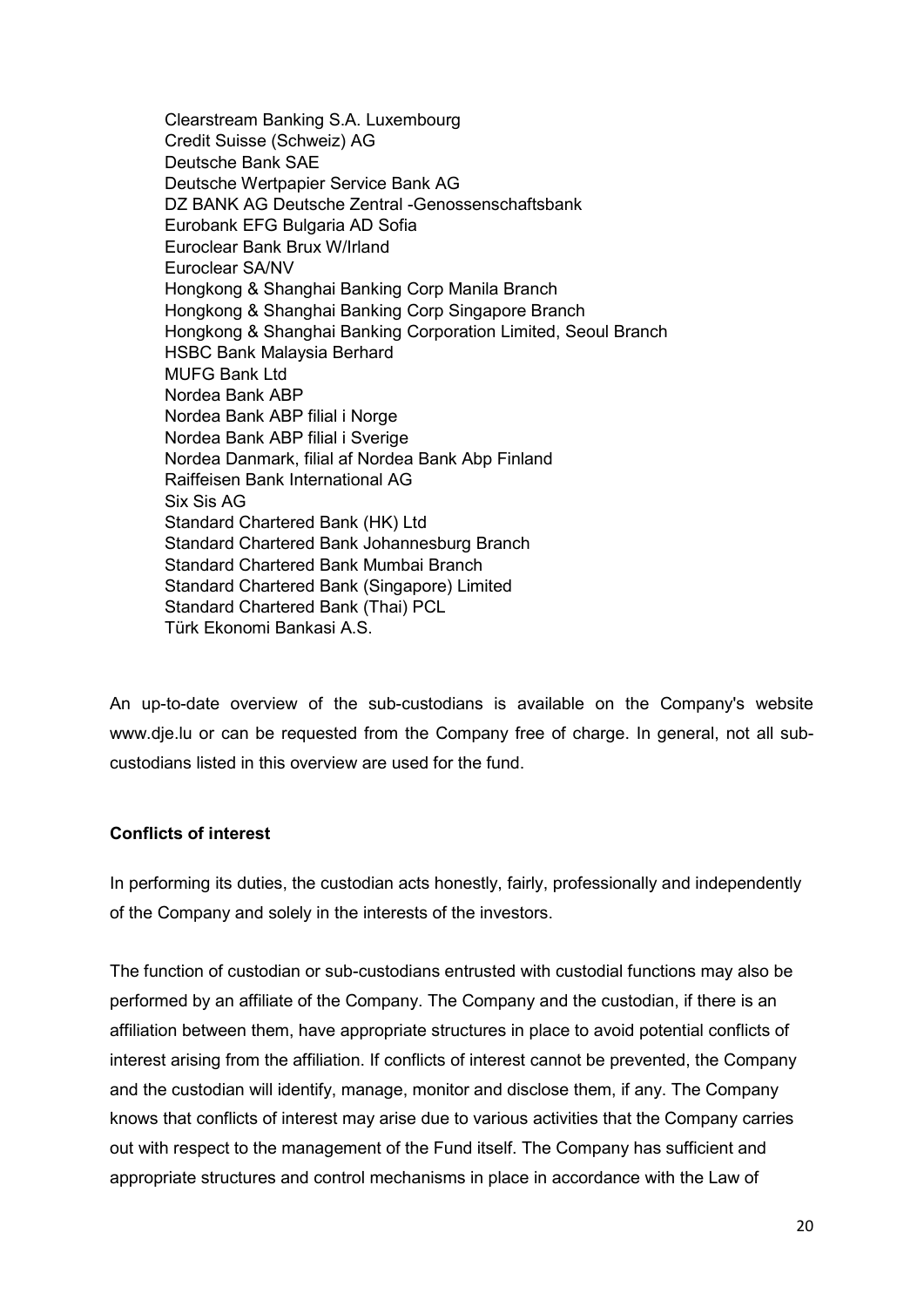December 17, 2010 and the applicable administrative regulations of the CSSF, and in particular it acts in the best interest of the Fund. The conflicts of interest that may arise from the delegation of tasks are described in the principles on the management of conflicts of interest.

The Company has published these on its website www.dje.lu. Insofar as the interests of investors are affected by the occurrence of a conflict of interest, the Company will disclose the nature or sources of the existing conflict of interest on its homepage.

The following conflicts of interest could arise from the assumption of the function as custodian by DZ PRIVATBANK S.A. Frankfurt am Main Branch:

The custodian is a branch of DZ PRIVATBANK S.A. DZ PRIVATBANK S.A. supports the custodian in the performance of its general tasks, e.g. within the scope of the technical processing of the redemption of fund units.

The custodian may not perform any tasks in relation to the UCITS or for the company which could create conflicts of interest between the investors of the UCITS, the company and itself. This shall not apply if a functional and hierarchical segregation of duties has been implemented and the potential conflicts of interest are properly identified, managed, monitored, and, moreover, disclosed to the investors of the UCITS. In order to avoid conflicts of interest between the custodian, the company or the investors, the company may not perform the tasks of a custodian. The custodian may not reuse the assets belonging to the **UCITS** 

The following conflicts of interest could arise from this delegation of custodial tasks to subcustodians or from the outsourcing of activities:

DZ BANK AG Frankfurt/Main is an affiliated company of the custodian. DZ BANK AG Frankfurt/Main holds a material interest in DZ PRIVATBANK S.A. and provides members of the Supervisory Board.

The information set out in this section has been provided to the Company by the custodian. The Company has checked this information for plausibility. However, it relies on the custodian to supply the information and is unable to verify its accuracy and completeness in detail.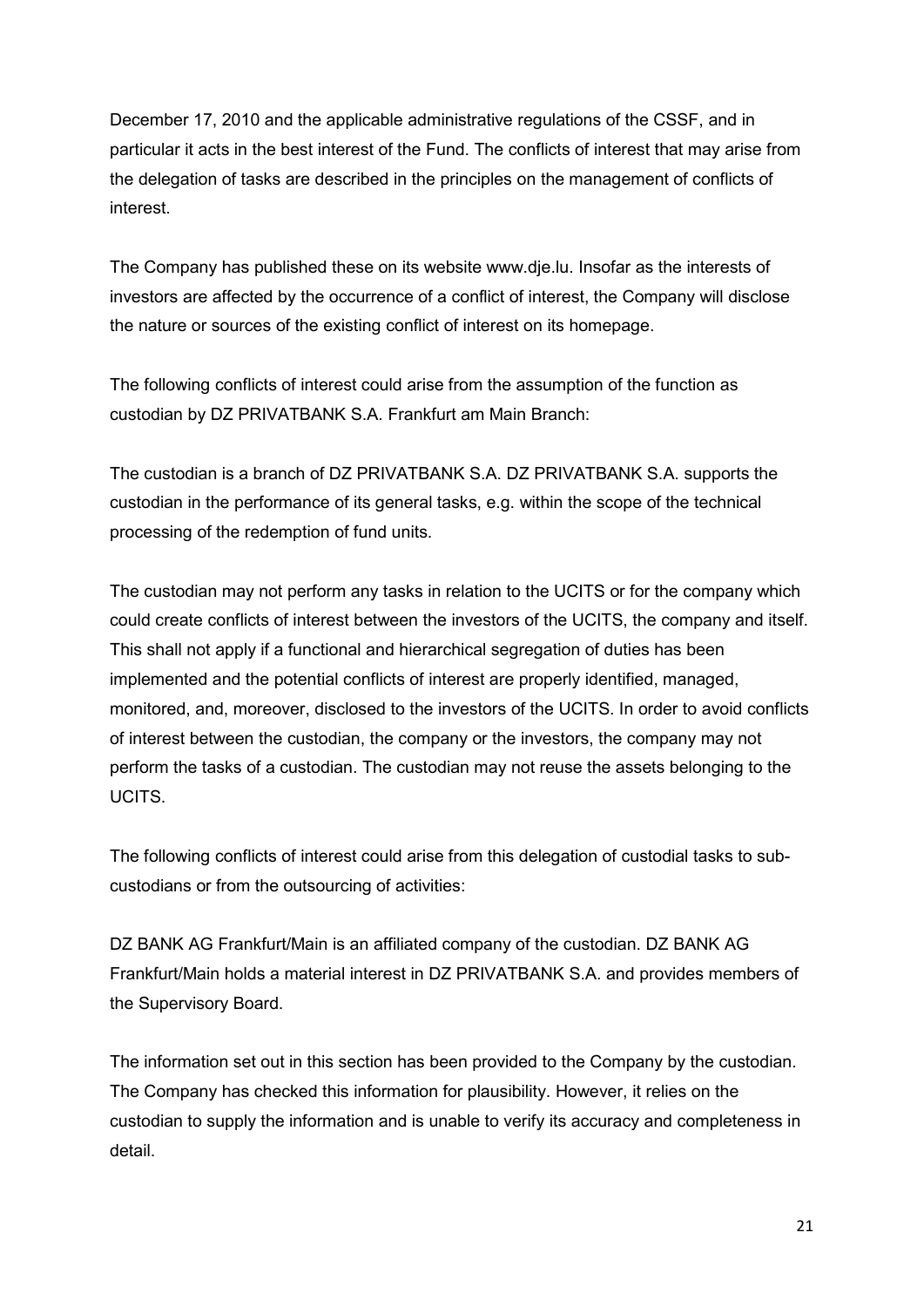## <span id="page-21-0"></span>**Liability of the Custodian**

The Custodian is in principle responsible for all assets held in its custody or held with its consent in the custody of another body. In the event of the loss of such an asset, the Custodian is liable to the Fund and its investors, unless the loss is attributable to events outside the Custodian's control. The Custodian will generally not be liable for damage that does not involve the loss of an asset unless it has failed to comply with its duties under the Investment Code, with negligence as the minimum criterion.

## <span id="page-21-1"></span>**Additional information**

On request, the Company will send investors up-to-date information about the Custodian and its duties, on the sub-custodians and on potential conflicts of interest in connection with the activities of the Custodian or sub-custodians.

## <span id="page-21-2"></span>**The Central Administration Agent**

The central administration agent of the Fund is **DZ PRIVATBANK S.A.** with registered office at 4, rue Thomas Edison, 1445 Strassen, Luxembourg (société anonyme). The Central Administration Agent is a public limited company under the law of the Grand Duchy of Luxembourg and is entrusted with accounting duties, calculating the net asset value and preparing the annual financial statements in particular. In addition, the Central Administration Office performs administrative tasks for the Fund.

The Central Administration Agent has, under its own responsibility and control, entrusted various administrative tasks, e.g. the calculation of the net asset values, to Union Service-Gesellschaft mbH, Weißfrauenstraße 7, 60311 Frankfurt am Main/Germany.

The following conflicts of interest could arise from DZ PRIVATBANK S.A. assuming the function of central administration agent:

The custodian is a branch of DZ PRIVATBANK S.A.

Currently, there are no known conflicts of interest arising from the group affiliation of the central administration agent and the custodian.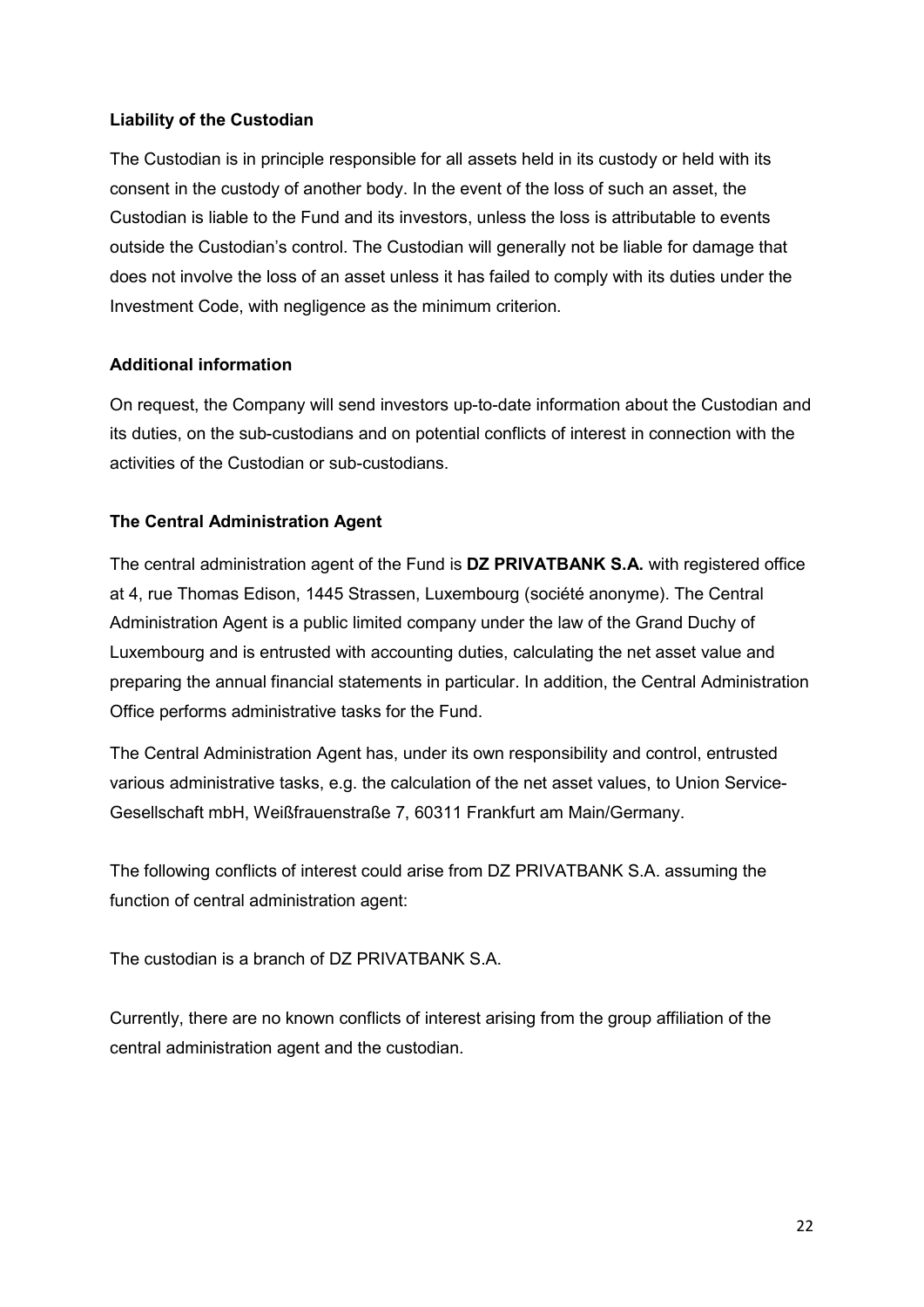#### <span id="page-22-0"></span>**FUND MANAGER**

The Management Company has appointed **DJE Kapital AG**, a public limited company subject to German law with registered office at Pullacher Straße 24, 82049 Pullach/Germany as Fund Manager and entrusted it with the management of the investments.

DJE Kapital AG is a company linked to the management company.

The Fund Manager is authorised to conduct asset management and is subject to appropriate supervision.

In particular, the role of Fund Manager includes the independent day-to-day implementation of the investment policy of the respective Fund and the management of the day-to-day business of asset management, as well as other associated services under the supervision, responsibility and control of the Management Company. These tasks are fulfilled in compliance with the principles of the investment policy and the investment restrictions of the respective Fund, as described in the Prospectus, as well as the statutory investment restrictions.

The Fund Manager is authorised to select brokers and dealers to handle transactions in the fund's assets. The Fund Manager is responsible for issuing investment decisions and order instructions.

The Fund Manager has the right to seek advice, at its own expense and under its own responsibility, from third parties, in particular from various investment advisors.

Subject to the approval of the Management Company, the Fund Manager is permitted to delegate its main duties in full or in part to third parties; the fees of these third parties are fully paid by the Fund Manager. In such case the Prospectus will be updated accordingly.

The Fund Manager bears all costs and expenses it incurs in connection with the services it provides. Commissions for brokers, transaction charges and other costs arising in connection with the purchase and sale of assets are borne by the relevant Fund.

#### **DISTRIBUTOR**

The DJE Kapital AG, a joint-stock company under German law with registered office in Pullach/Germany, Pullacherer Straße 24 acts as the distributor of the fund. The distributor is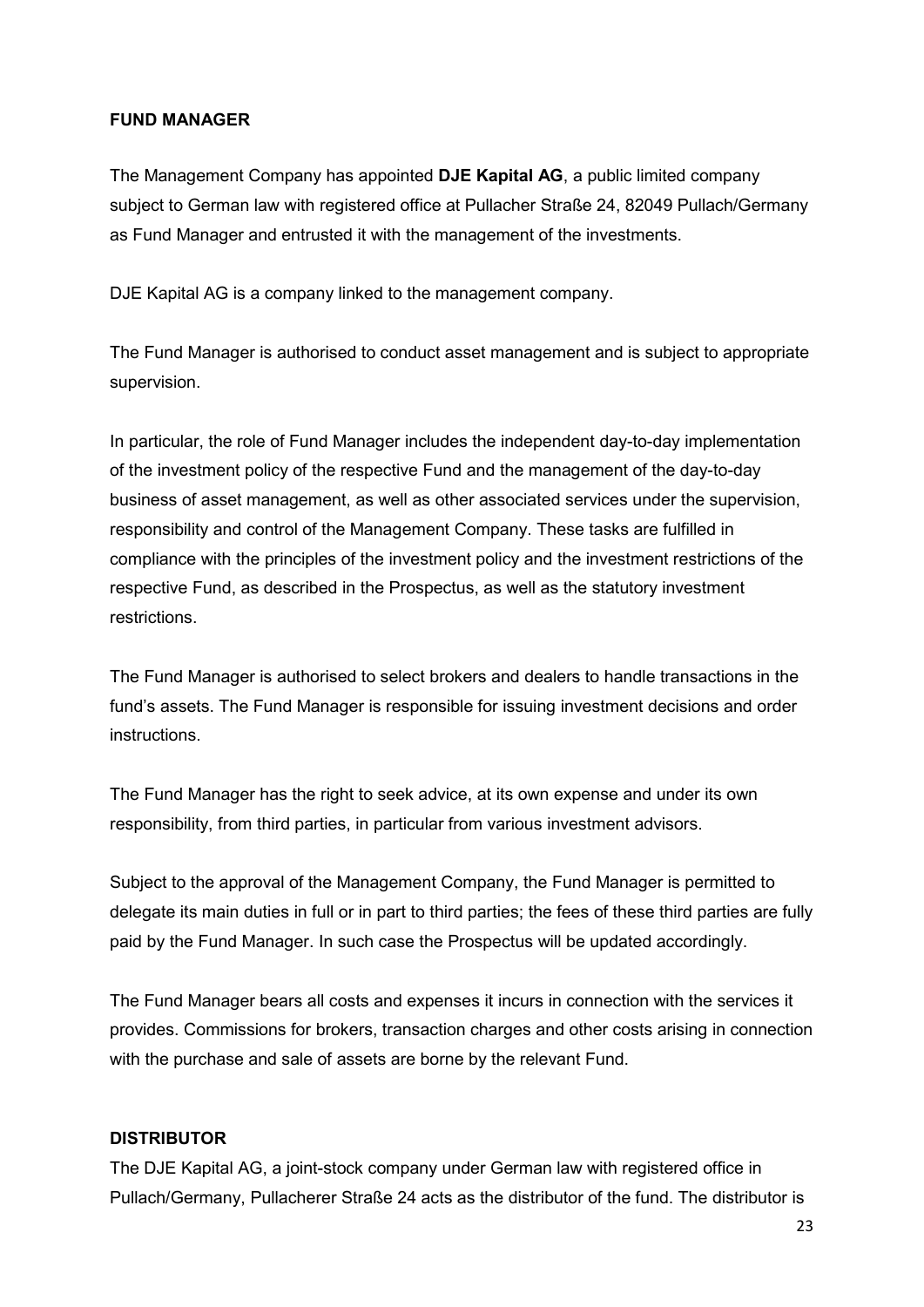authorised to accept subscription, redemption and conversion orders for the respective fund and will transmit them to the Register and Transfer Agent.

The Distributor will only distribute the shares of the funds in those countries in which the shares of the funds are authorised for distribution

## <span id="page-23-0"></span>**INITIATOR**

The DJE Kapital AG, a joint-stock company under German law with registered office in Pullach/Germany, Pullacherer Straße 24 is the initiator of the fund.

## <span id="page-23-1"></span>**Risk information**

Before deciding whether to purchase units in the Fund, investors should read carefully the following risk information along with the other information in this Prospectus and take it into consideration in their investment decision. The occurrence of one or more of these risks may, either directly or in combination with other circumstances, have an adverse impact on the performance of the Fund and/or its assets and thus on the unit value.

If investors sell units in the Fund when the market prices of the assets held by the Fund are lower than they were when the units were purchased, they will not recoup the full amount of capital they originally invested. Investors may lose some or all of the capital they have invested in the Fund. Capital growth cannot be guaranteed. The investor's risk is limited to the amount invested. Investors are under no obligation to invest additional capital over and above the amount they originally invested.

As well as the risks and uncertainties described below or elsewhere in the Prospectus, the Fund's performance may be adversely affected by further risks and uncertainties that are currently unknown. The order in which risks are listed below does not express any statement as to the likelihood of their occurrence or as to their extent or significance if they do occur. The section below sets out the risks that are typically associated with investing in an investment fund. These risks may have an adverse impact on unit values, on the capital invested by the investor and on the time for which the investor plans to remain invested in the Fund.

### <span id="page-23-2"></span>**Risks of a fund investment**

The risks typically associated with an investment in a UCITS are presented below. These risks may have an adverse effect on the unit value, on the capital invested by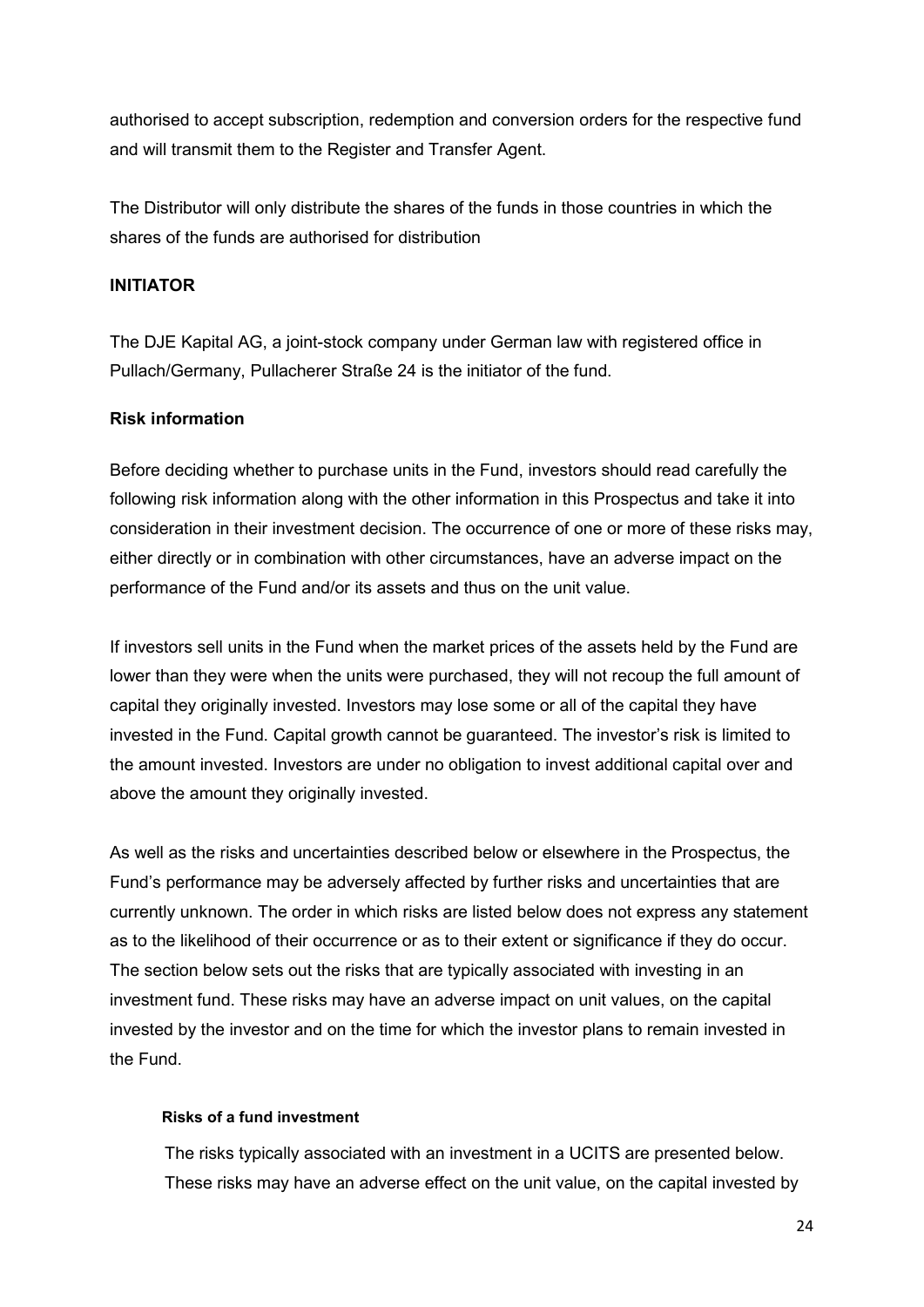the investor, and on the holding period of the fund investment planned by the investor.

## *Fluctuation in unit price*

The price of Fund units is calculated by dividing the price of the Fund by the number of units in circulation. The price of the Fund is the sum of the market values of all assets held in the Fund, less the sum of the market values of all liabilities of the Fund. The price of a Fund unit therefore depends on the price of assets held in the Fund and the amount of the liabilities of the Fund. If the price of those assets falls, or the price of the liabilities rises, the price of a fund unit will fall.

## *Tax effects on personal outcomes*

The tax treatment of gains and income from investments depends on the investor's personal circumstances and may be subject to change in the future. Investors should consult their personal tax advisors on any specific queries, particularly as regards their personal tax situation.

## *Changes in the investment policy or Terms of Investment*

The Company may change the Terms of Investment, subject to approval by BaFin. Such changes may affect the rights of investors. By amending the Terms of Investment, for example, the Company may alter the investment policy of the Fund or increase the fees charged to the Fund. The Company may also change the investment policy within the scope of the legally and contractually permitted spectrum of investment without changing the Terms of Investment or obtaining approval from BaFin. The risk associated with the Fund may change as a result.

## *Suspension of redemptions*

The Company may temporarily suspend the redemption of units in exceptional circumstances where it appears necessary to do so, having regard to the interests of the investors. Exceptional circumstances in this sense may include political or economic crises or an exceptional volume of redemption requests, or the closure of exchanges or markets, trading restrictions or other factors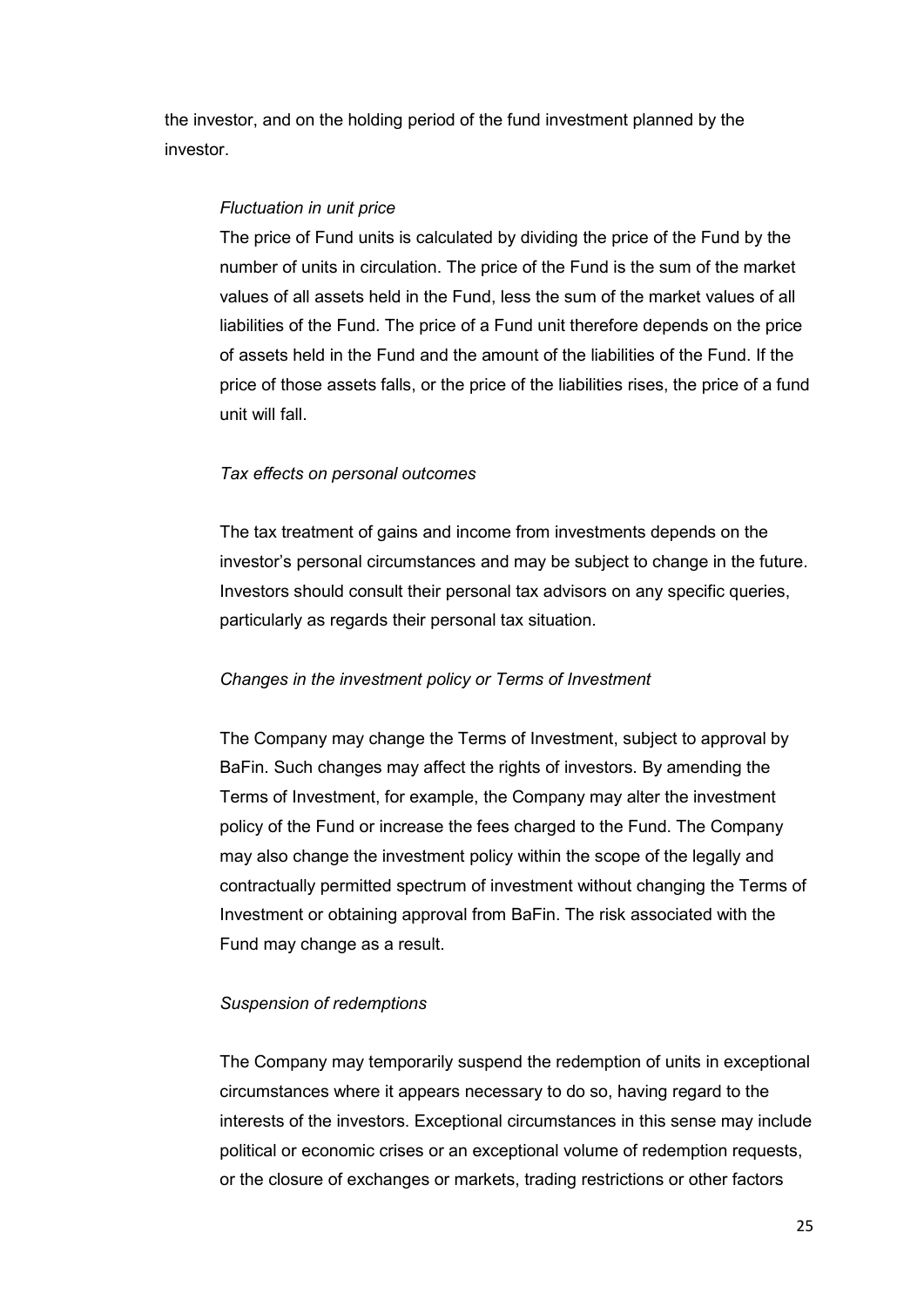that adversely affect the determination of unit values. In addition, BaFin may instruct the Company to suspend the redemption of units if this is deemed necessary in the interests of investors or the general public. Investors will not be permitted to redeem their units during this period. Unit values may fall while the redemption of units is suspended, for instance if the Company is compelled to sell assets at below their market value during the suspension period. Once redemptions have resumed, unit values may be lower than they were before the suspension.

#### *Winding-up of the Fund*

The Company has the right to cease management of the Fund. After ceasing management of the Fund, the Company may wind up the Fund. The right of disposition over the Fund shall pass to the Custodian after a notice period of 6 months. This means that there is a risk that investors will be unable to hold units for the period they had planned. Upon transfer of the Fund to the Custodian, the Fund may become liable for taxes other than German income tax. The investor may be liable to income taxes when the units are removed from the investor's custody account at the end of the liquidation process.

# *Full transfer of Fund assets to another open-ended retail investment fund (merger)*

The Company may transfer all of the Fund's assets to another UCITS. If this occurs, investors may (i) redeem their units, (ii) keep them and become investors in the UCITS taking over the Fund, or (iii) exchange them for units in an open-ended investment fund with similar investment principles, provided that the Company or one of its affiliates manages such an investment fund with similar investment principles. The same shall apply if the Company transfers all of the assets of another open-ended retail investment fund into the Fund. In such an event, investors will therefore have to take a new investment decision before they planned to. Redemption of the units may trigger a liability to income tax. If the units are exchanged for units in another investment fund with similar investment principles, the investor may be liable for tax, for instance if the value of the units received is higher than the value of the old units at the time of the original purchase.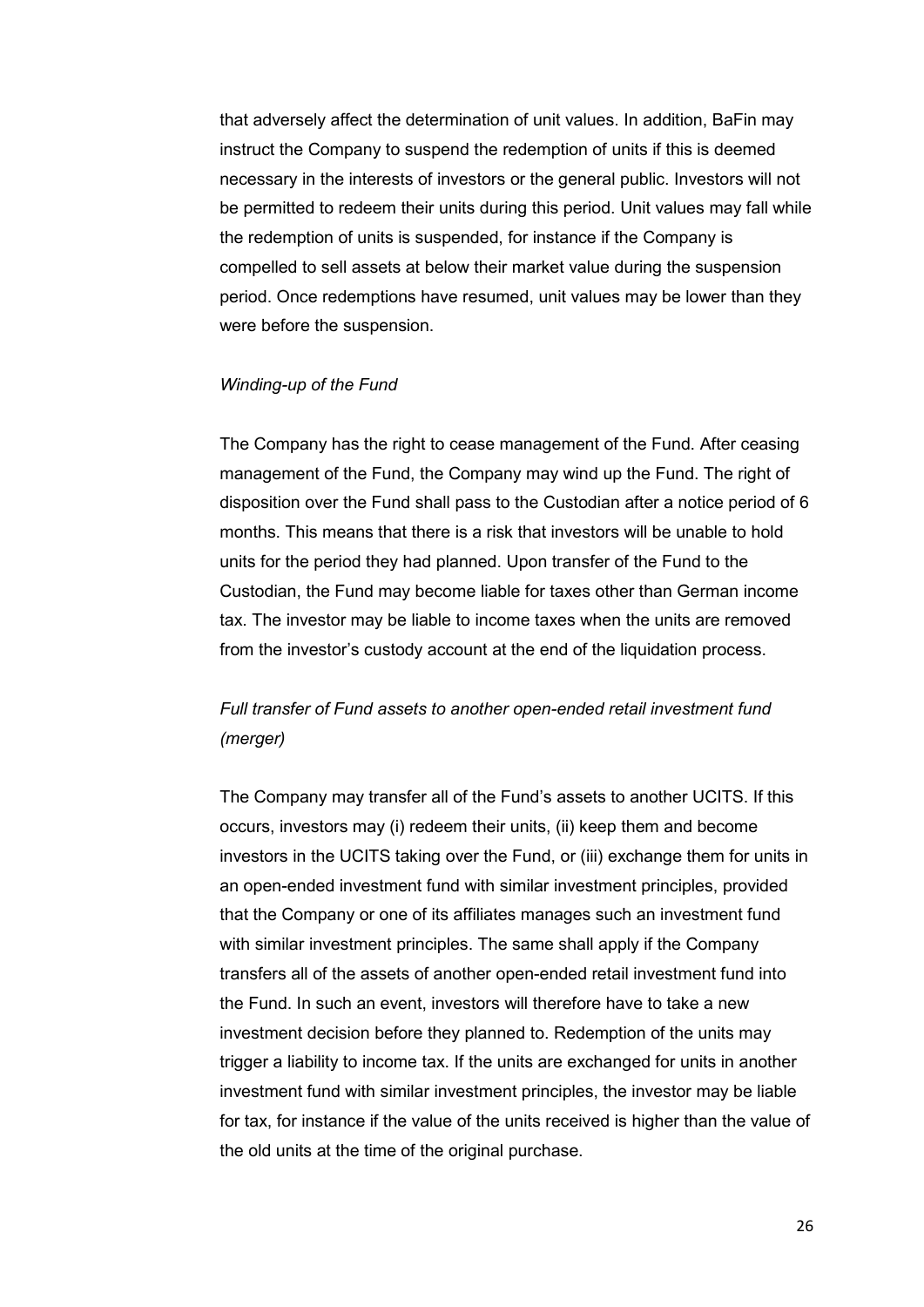### *Transfer of the Fund to another investment management company*

The Company may transfer the Fund to another investment management company. This will have no effect on the Fund or on the position of the investors. However, in the course of the transfer, investors will have to decide whether they believe the new investment management firm is as suitable as the former one. If they do not wish to remain invested in the Fund under new management, they will have to redeem their units. A liability for income tax may arise.

#### *Profitability and fulfilment of the investor's objectives*

It cannot be guaranteed that investors will achieve their desired investment objectives. The unit value of the Fund may fall, causing the investor to incur losses. Neither the Company nor any third party offers any guarantee as to a minimum redemption amount or the level of performance that the Fund will achieve. Investors may therefore receive less back than the original amount invested. Any subscription fee levied on purchases of units or any exit charge levied on the sale of units may also reduce or entirely consume the positive returns from an investment, especially for short holding periods.

#### <span id="page-26-0"></span>**Risks of negative performance of the fund (market risk)**

The risks associated with the fund's investment in individual assets are described below. These risks may affect the performance of the fund or the assets held in the fund and thus have a negative impact on the unit value and on the capital invested by the investor.

#### *Risks of changes in value*

The assets in which the Company invests for the account of the Fund are subject to risks. For example, losses in value may occur if the market value of the assets falls compared with the cost price or if spot and forward prices develop differently.

#### *Capital market risk*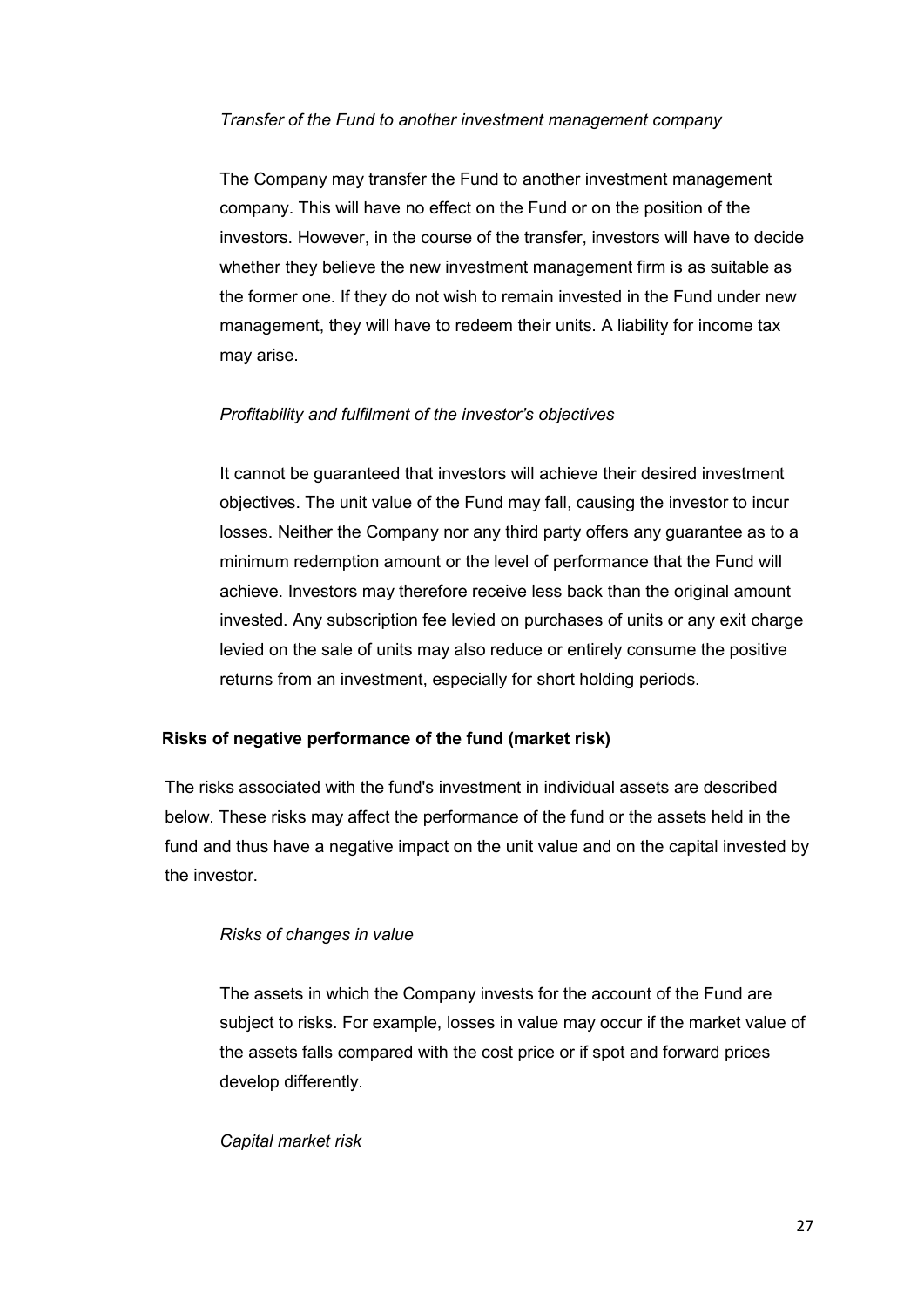The price or market value development of financial products depends in particular on the development of the capital markets, which in turn is influenced by the general situation of the global economy as well as the economic and political conditions in the respective countries. Irrational factors such as sentiment, opinions and rumors may also have an effect on the general development of prices, particularly on a stock exchange. Fluctuations in price and market values may also be due to changes in interest rates, exchange rates or the creditworthiness of an issuer.

#### *Share price risk*

Experience has shown that shares are subject to strong price fluctuations and thus also to the risk of price declines. These price fluctuations are influenced in particular by the development of the issuing company's profits as well as by developments in the industry and in the overall economy. The confidence of market participants in the respective company can also influence the development of the share price. This applies in particular to companies whose shares have only been listed on the stock exchange or another organized market for a short period of time; in the case of such companies, even minor changes in forecasts can lead to sharp price movements. If the proportion of freely tradable shares held by many shareholders (so-called free float) is low for a share, even small buy and sell orders can have a strong impact on the market price and thus lead to higher price fluctuations.

#### *Interest rate risk*

Investments in fixed-income securities are associated with the possibility that the market interest rate that prevailed at the time a security was issued may change. If market interest rates rise compared with the interest rate at the time of issue, then the prices of fixed-income securities tend to go down. Conversely, if the market interest rate drops, the price of fixed-income securities goes up. Such price movements mean that the current yield on a fixed-income security more or less corresponds to the current market interest rate. These fluctuations can vary considerably, however, depending on the (residual) maturity of the fixed-income securities. Fixed-income securities with shorter maturities present less price risk than those with longer maturities. Fixed-income securities with shorter maturities tend to have lower yields than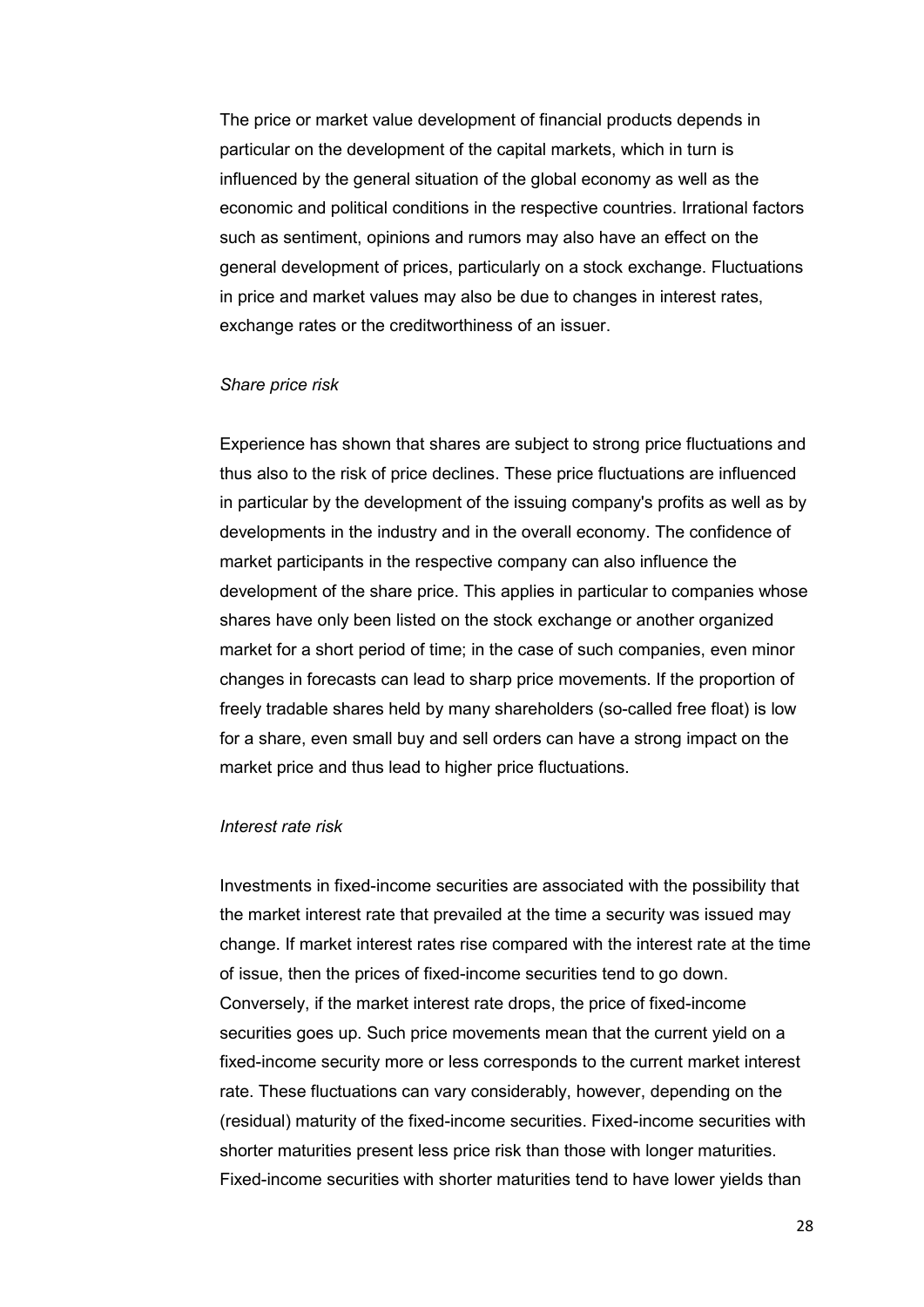those with longer maturities. Money market instruments tend to have lower price risks, due to their short maturity periods of not more than 397 days. In addition, interest rate movements for different interest-bearing financial instruments denominated in the same currency with comparable residual terms may not be the same.

#### *Risk of negative interest on credit balances*

The Company invests the Fund's liquid assets with the Custodian or other banks for the account of the Fund. In some cases, an interest rate is agreed for these bank balances which is equal to the European Interbank Offered Rate (Euribor) less a certain margin. If Euribor falls to less than the agreed margin, the interest rate on the account in question will be negative. Depending on the interest rate policy of the European Central Bank, shortterm, medium-term and even long-term bank deposits may produce negative interest.

#### *Price risk for convertible and warrant-linked bonds*

Convertible and warrant-linked bonds grant holders the right to convert bonds into shares or to buy shares. Movements in the value of such bonds therefore depend on movements in the underlying share price. Risks affecting the performance of the underlying shares may therefore affect the performance of the convertible and warrant bonds. Reverse convertible bonds, which grant the issuer the right to supply the investor with a predetermined number of shares instead of repayment of the principal, are especially dependent on the relevant share price.

#### *Risks associated with derivatives trading*

The Company may enter into derivative transactions for the Fund. The purchase and sale of options, and the conclusion of futures contracts or swaps, involve the following risks:

• The use of derivatives may cause unforeseeable losses to arise that could even exceed the original amounts employed for the derivative transaction.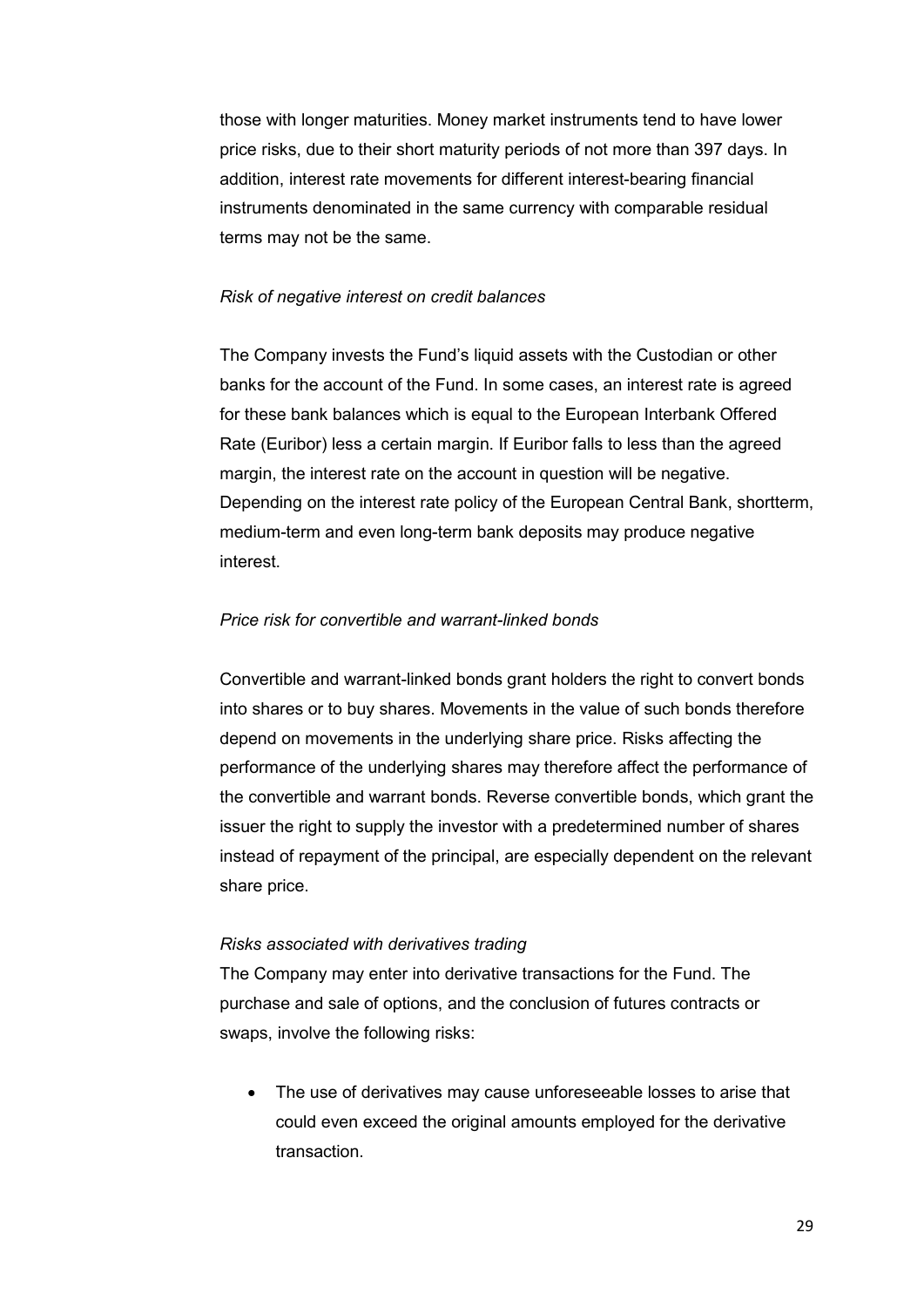- Changes in the price of the underlying asset may reduce the value of an option right or futures contract. If the value drops and the derivative is rendered worthless as a result, then the Company may be forced to allow the rights acquired to lapse. The Fund may also suffer losses due to changes in the value of an asset underlying a swap.
- There may be no liquid secondary market for a particular instrument at a given point in time. In such cases, under certain circumstances, it may not be possible to neutralise (close out) a derivatives position.
- Due to the leverage effect, options may have a more significant effect on the Fund than would be the case if the underlying asset were purchased directly. It may not be possible to determine the risk of loss when making a trade.
- The purchase of options carries the risk that the option will not be exercised because the prices of underlying assets fail to move as expected, resulting in forfeit of the option premium paid by the Fund. Selling options entails the risk that the Fund will be obliged to purchase assets at a higher price than the current market price, or to deliver assets at a lower price than the current market price. The Fund will then incur a loss corresponding to the price difference less the option premium collected.
- Futures contracts carry the risk that the Company may be obliged, for the account of the Fund, to bear the difference between the price set when the contract was made and the market price at the time the contract is closed out or falls due. This would result in the Fund incurring losses. The risk of loss cannot be determined when the futures contract is concluded
- Costs are incurred through any offsetting transaction (closing out) that needs to be concluded.
- The Company's forecasts for the future development of the underlying assets, interest rates, prices and currency markets may prove to be incorrect in retrospect.
- It may not be possible to buy or sell the assets underlying the derivatives at a favourable point in time, or it may not be possible to avoid buying or selling them at an unfavourable point in time. Offexchange transactions, also known as "over-the-counter" (OTC) transactions, may entail the following risks: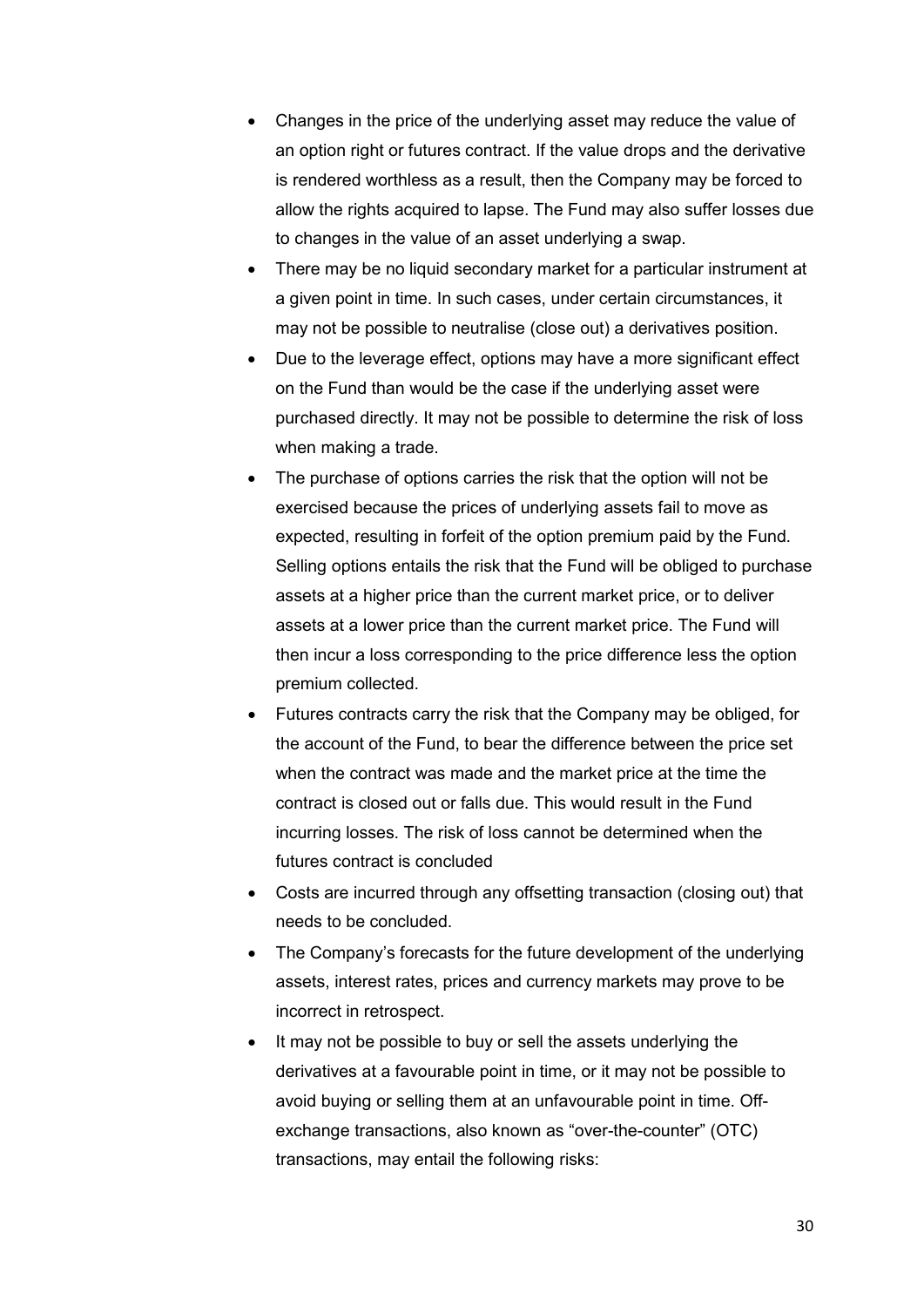The following risks may arise in the case of over-the-counter (OTC) transactions:

- There may be no organized market, so that the Company may find it difficult or impossible to sell the financial instruments acquired on the OTC market for the account of the Fund.
- The conclusion of an offsetting transaction (closing out) may be difficult, impossible or associated with considerable costs due to the individual agreement.

#### *Risks related to the receipt of collateral*

The Company receives collateral for derivative transactions. Derivatives may increase in price. The collateral received may then no longer be sufficient to fully cover the Company's delivery or retransfer claim against the counterparty.

The Company may invest cash collateral in blocked accounts, high quality government bonds or money market funds with a short maturity structure. However, the financial institution at which the bank deposits are held may default. Government bonds and money market funds may perform negatively. When the transaction is terminated, the collateral invested may no longer be available in full, although it must be returned by the Company to the fund in the amount originally granted. The fund would then have to bear the losses incurred on the collateral.

#### *Risk in the case of securitization positions without a deductible*

The fund may only acquire securities securitizing receivables (securitization positions) issued after January 1, 2011 if the debtor retains at least 5 percent of the volume of the securitization as a so-called deductible and complies with other requirements. The Company is therefore obliged to initiate remedial measures in the interests of investors if there are securitizations in the fund assets that do not comply with these EU standards. As part of these remedial measures, the Company could be forced to dispose of such securitization positions. Due to legal requirements for banks, fund companies and insurance companies, there is a risk that the Company may not be able to sell such securitization positions, or may only be able to sell them at a significant discount or with a long delay.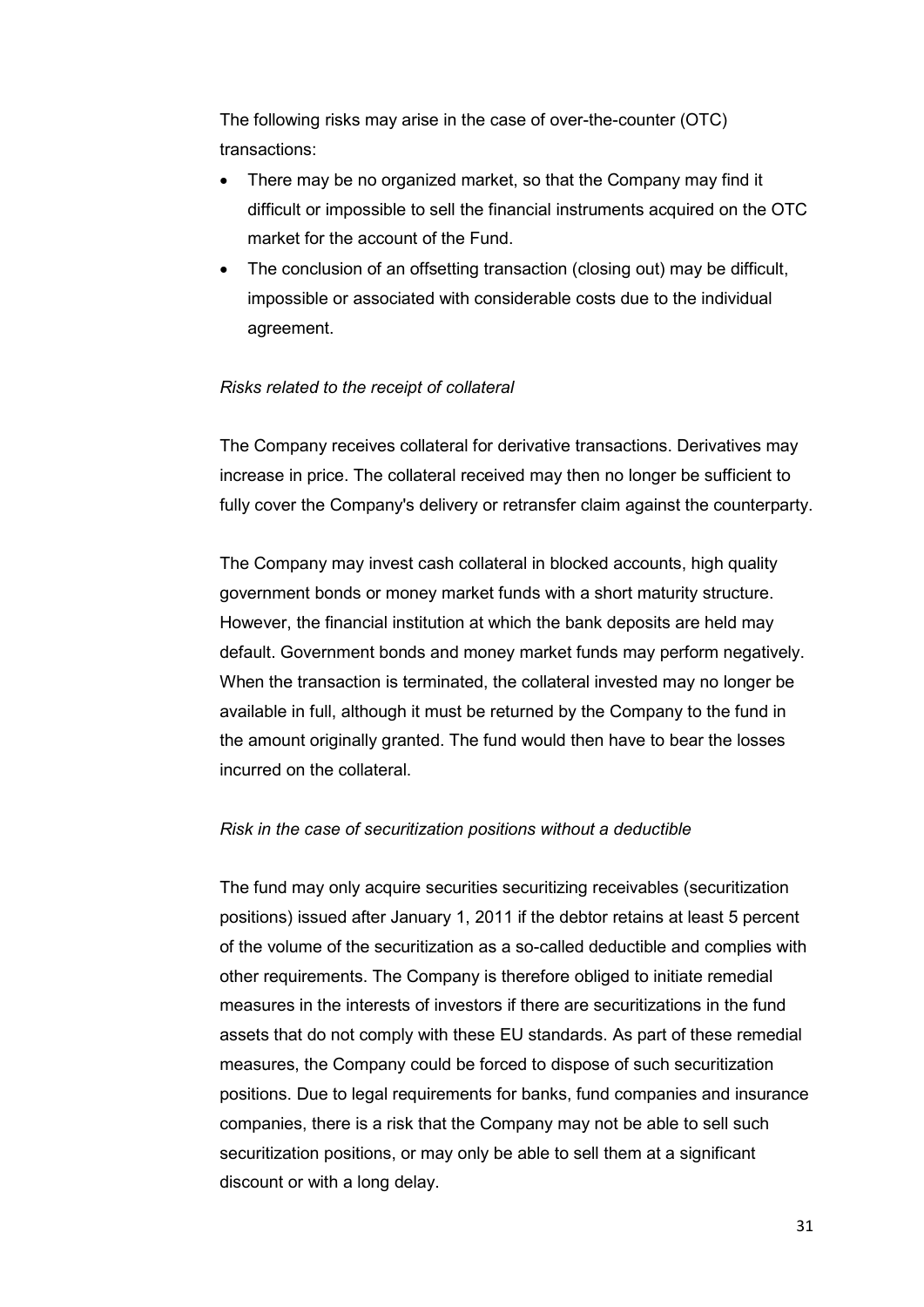#### *Inflation risk*

Inflation involves a devaluation risk for all assets. This also applies to the assets held in the fund. The inflation rate may be higher than the increase in value of the fund.

### *Currency risk*

Assets of the fund may be invested in a currency other than the fund currency. The fund receives income, redemptions and proceeds from such investments in the other currency. If the value of this currency falls against the fund currency, the price of such investments is reduced and therefore also the value of the fund assets.

#### *Concentration risk*

If there is a concentration of investment in certain assets or markets, then the fund is particularly dependent on the performance of these assets or markets.

#### *Risks associated with investment in investment units*

The risks associated with shares in other investment funds acquired for the fund (so-called "target funds") are closely related to the risks of the assets contained in these target funds or the investment strategies pursued by them. However, since the managers of the individual target funds act independently of each other, it is also possible that several target funds pursue identical or opposing investment strategies. As a result, existing risks may accumulate and possible opportunities may cancel each other out. As a rule, it is not possible for the Company to control the management of the target funds. Their investment decisions do not necessarily correspond to the assumptions or expectations of the Company. The Company will often not know the current composition of the target funds in a timely manner. If the composition does not correspond to its assumptions or expectations, it may only be able to react with a significant delay by redeeming target fund units.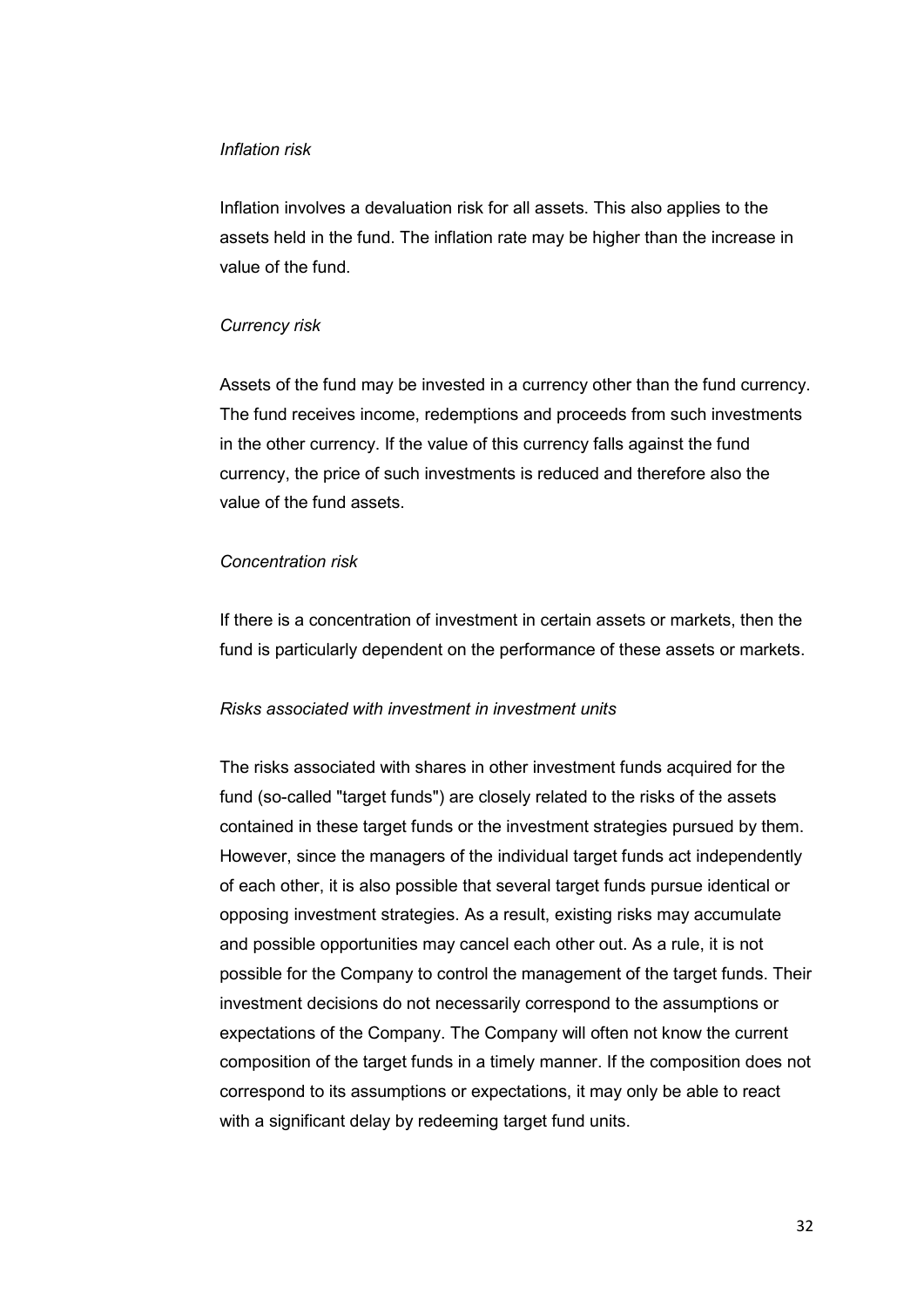Open-ended investment funds in which the Fund acquires units could also temporarily restrict or suspend the redemption of units. In such cases, the Company is prevented from selling the units in the target fund by returning them to the Management Company or custodian of the target fund in return for payment of the redemption price.

#### *Risks arising from the investment spectrum*

In compliance with the investment principles and limits laid down by law and the investment conditions, which provide a very broad framework for the fund, the actual investment policy may also be geared to focusing on the acquisition of assets in only a few sectors, markets or regions/countries, for example. This concentration on a few specific investment sectors may be associated with risks (e.g. market narrowness, high volatility within certain economic cycles). Information on the content of the investment policy is provided retrospectively in the annual report for the past reporting year.

# <span id="page-32-0"></span>**Risks of restricted or increased liquidity of the fund and risks associated with increased subscriptions or redemptions (liquidity risk)**

The risks that may affect the liquidity of the fund are presented below. This may result in the Fund being temporarily or permanently unable to meet its payment obligations or in the Company being temporarily or permanently unable to meet investors' redemption requests. Investors may not be able to realize their planned holding period and the invested capital or parts thereof may not be available to them for an indefinite period. In addition, the realization of liquidity risks could reduce the value of the fund assets and thus the unit value, for example if the Company is forced, to the extent permitted by law, to sell assets for the fund below their market value. If the Company is unable to meet investors' redemption requests, this may also lead to the restriction or suspension of redemption and, in extreme cases, to the subsequent dissolution of the Fund.

#### *Risk arising from investment in assets*

Assets may also be acquired for the fund that are not admitted to a stock exchange or admitted to or included in another organized market. These assets may only be resold at a high discount, with a time lag or not at all. Depending on the market situation, the volume, the time frame and the planned costs, assets admitted to a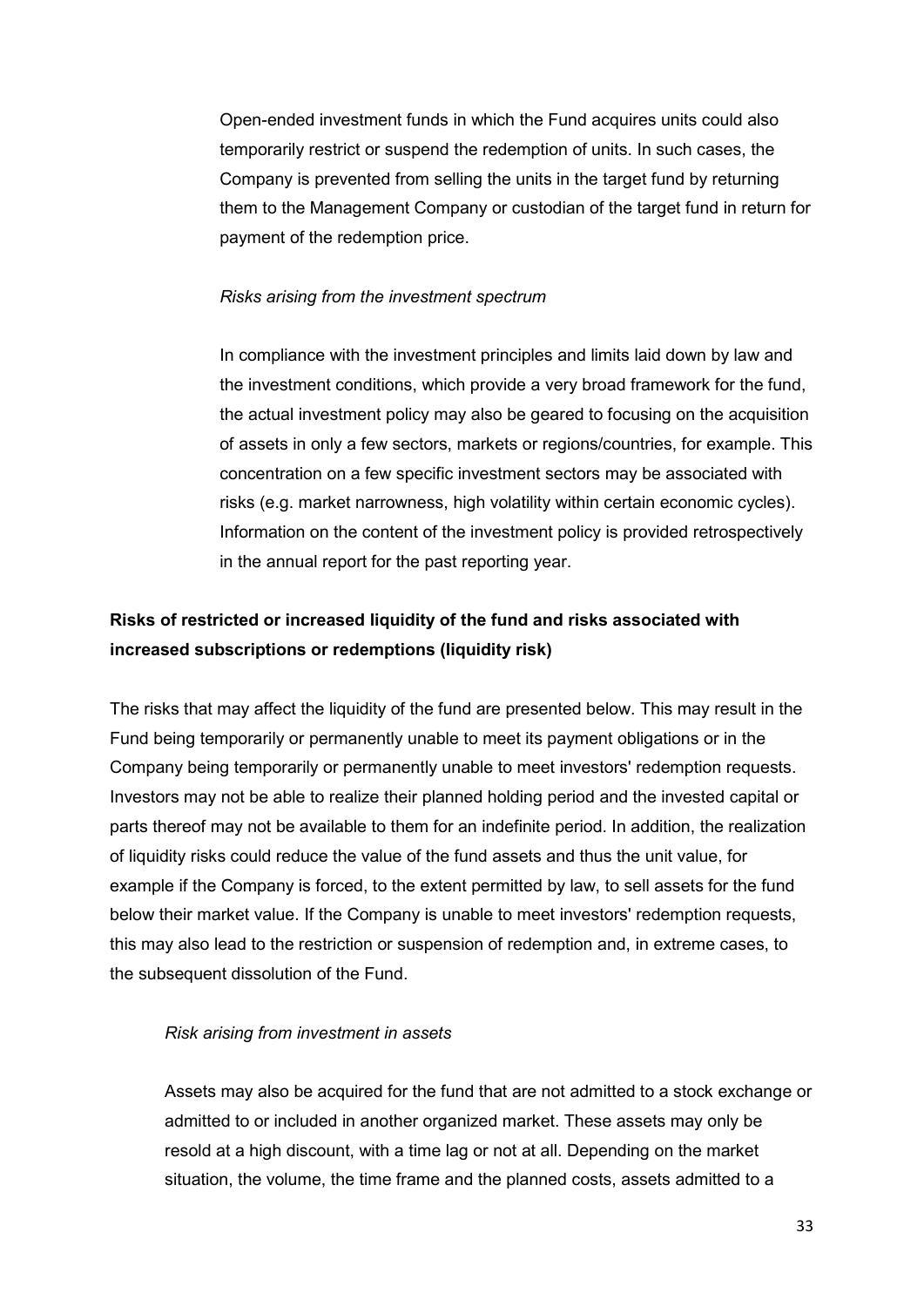stock exchange may also not be sold or may only be sold at a high price discount. Although only assets may be acquired for the fund that can in principle be liquidated at any time, it cannot be ruled out that these may temporarily or permanently only be sold at a loss.

## *Risk from borrowing*

The Company may take out loans for the account of the Fund. Loans with variable interest rates may have a negative impact on the fund assets due to rising interest rates. If the Company has to repay a loan and cannot offset it with follow-up financing or liquidity available in the Fund, it may be forced to dispose of assets prematurely or on less favorable terms than planned.

## *Risks due to increased redemptions or subscriptions*

Liquidity flows into and out of the fund assets as a result of investors' buy and sell orders. After netting, the inflows and outflows may result in a net inflow or outflow of the fund's liquid assets. This net inflow or outflow may cause the fund manager to buy or sell assets, thereby incurring transaction costs. This applies in particular if the inflows or outflows cause the fund to exceed or fall below a quota of liquid assets set aside by the Company for the fund. The resulting transaction costs are charged to the fund and may adversely affect the fund's performance. In the case of inflows, increased fund liquidity may have a negative impact on the fund's performance if the Company is unable to invest the funds on reasonable terms or at all in a timely manner.

### *Risk in the event of public holidays in certain regions/countries*

According to the investment strategy, investments for the fund are to be made in particular in certain regions/countries. Due to local holidays in these regions/countries, there may be differences between trading days on stock exchanges in these regions/countries and valuation days of the Fund. The Fund may not be able to respond to market developments in the regions/countries on the same day on a day that is not a valuation day or may not be able to trade in the market there on a valuation day that is not a trading day in those regions/countries. As a result, the Fund may be prevented from selling assets in the required time. This may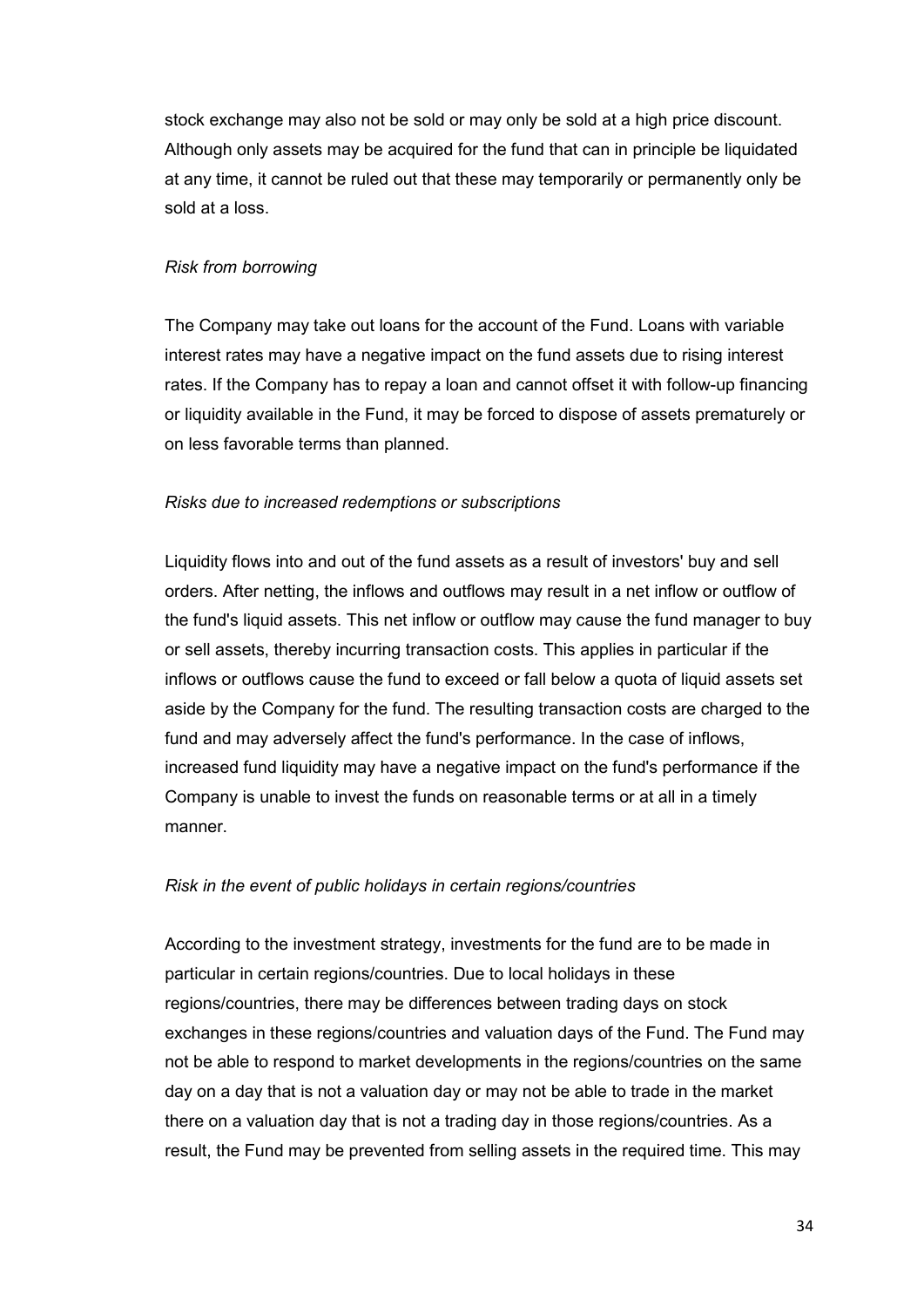adversely affect the Fund's ability to meet redemption requests or other payment obligations.

## <span id="page-34-0"></span>**Counterparty risk including credit and receivables risk**

The following section describes the risks that may arise for the fund in the context of a business relationship with another party (known as a counterparty). This involves the risk that the counterparty may no longer be able to meet its agreed obligations. This may impair the performance of the fund and thus also have a negative impact on the unit value and the capital invested by the investor.

## *Counterparty risk / counterparty risks (except central counterparties)*

The default of an issuer (hereinafter "issuer") or a counterparty (hereinafter "counterparty") against which the fund has claims may result in losses for the fund. Issuer risk describes the impact of the particular developments of the respective issuer that affect the price of a security in addition to the general trends of the capital markets. Even with careful selection of securities, it cannot be ruled out that losses may occur as a result of issuers' asset default. The party to a contract concluded for the account of the fund may default in part or in full (counterparty risk). This applies to all contracts concluded for the account of the fund.

### *Risk due to central counterparties*

A central counterparty ("CCP") enters into certain transactions for the Fund as an intermediary institution, in particular transactions on derivative financial instruments. In this case, it acts as buyer vis-à-vis the seller and as seller vis-à-vis the buyer. A CCP protects itself against the risk that its counterparties may not be able to perform as agreed by means of a number of protective mechanisms that enable it at any time to offset losses arising from the transactions entered into (e.g. through collateralization). Despite these protective mechanisms, it cannot be ruled out that a CCP may in turn become over-indebted and default, which may also affect claims of the Company for the Fund. This may result in losses for the Fund.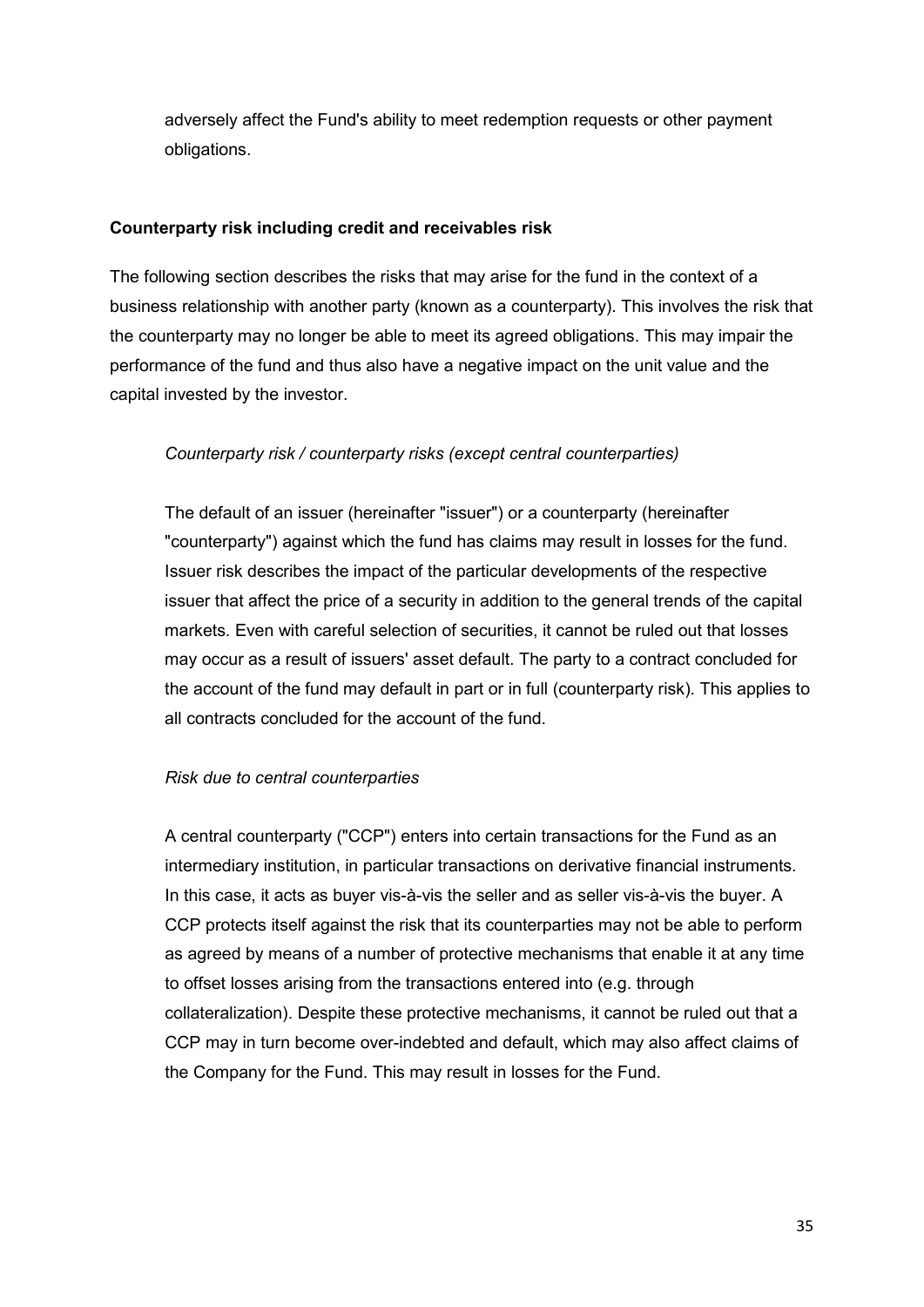#### <span id="page-35-0"></span>**Operational and other risks of the fund**

The following section describes risks that may arise, for example, from inadequate internal processes and from human or system failure at the Company or external third parties. These risks may impair the performance of the fund and thus also have a negative impact on the unit value and on the capital invested by the investor.

#### *Risks arising from criminal acts, wrongdoing or natural disasters*

The fund may fall victim to fraud or other criminal acts. It may suffer losses due to mistakes made by employees of the Company or external third parties, or be damaged by external events such as natural disasters or pandemics.

#### *Cyber Crime*

The Fund, the custodian or the service providers or counterparties with whom the Fund works may be affected by incidents that compromise the security of electronic data processing, which may result in the realization of operational and data protection risks. These incidents may result from targeted attacks or unintended (side) effects of other events, e.g. unauthorized access to electronic systems by so-called hacking, Trojans, viruses, phishing or pharming in order to misappropriate assets or sensitive data, to modify data, or to cause the failure of one or more systems. The latter can also occur without gaining unauthorized access to data processing systems, for example by slowing down or blocking a website from the intended use of the addressees through a large number of external calls. If the Fund, the Company, fund managers, custodians or financial intermediaries are affected by impairments to IT security, business operations may be impaired, e.g., the Fund's ability to determine its net asset value or to carry out transactions, issue or redeem unit certificates. This may result in financial losses for which the Fund may not receive compensation. Furthermore, breaches of data protection or applicable regulatory requirements may result in fines, costs and damages, including reputational damage, which the Fund may have to bear. Similar consequences may arise from compromising the IT security of issuers of assets in which the Fund invests, counterparties to the Fund's transactions, governmental authorities and other regulators, exchanges and operators of financial markets, banks, brokers, dealers, insurers and other parties. While information risk management systems, and business continuity planning in the event of an emergency, have been developed that mitigate the above risks, these measures have inherent limitations, including the risk that certain risks have not been identified.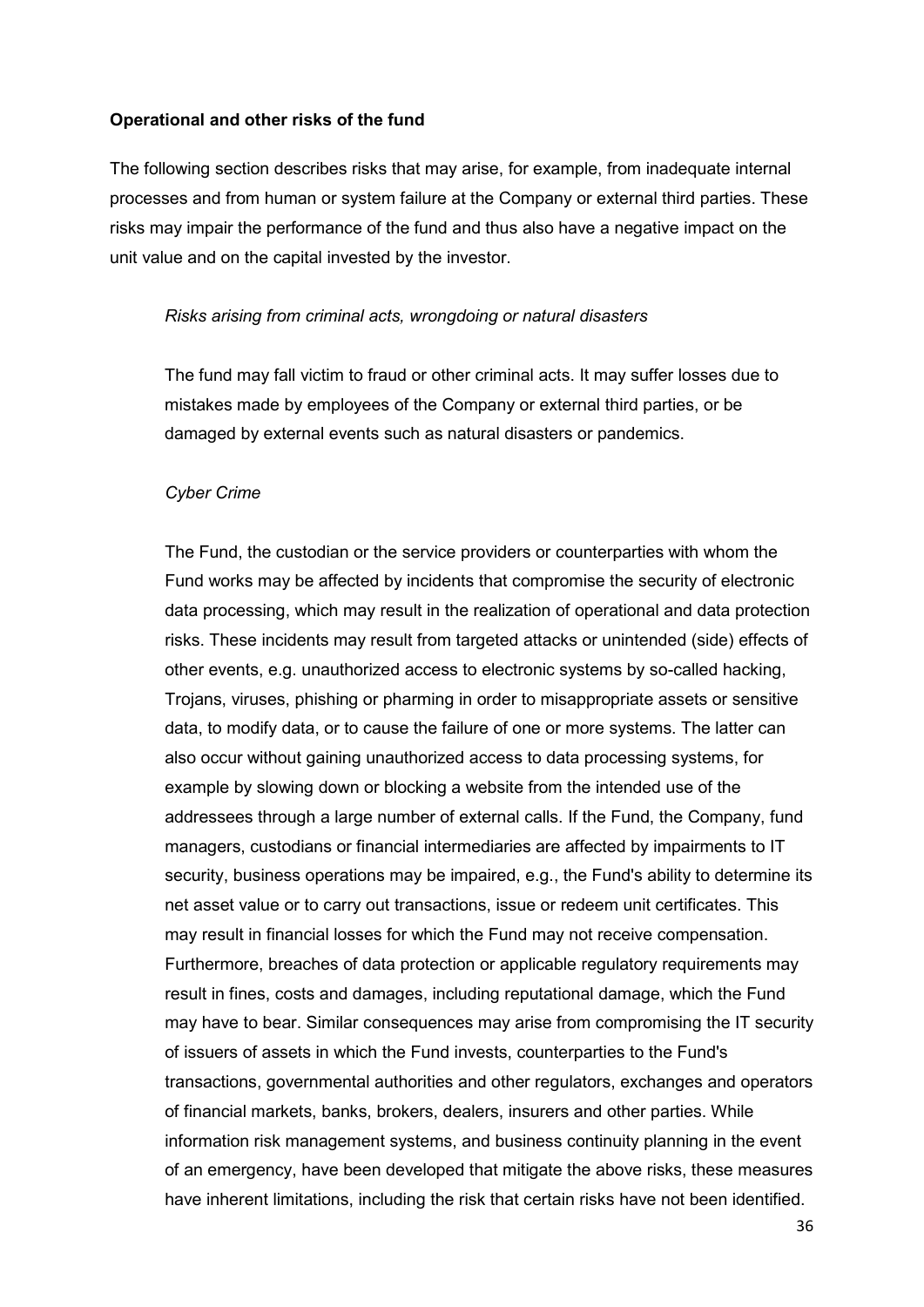#### *Country or transfer risk*

There is a risk that a foreign debtor, despite its ability to pay, may not be able to provide services on time, at all, or only in a different currency due to a lack of transferability of the currency, a lack of willingness to transfer on the part of its country of domicile, or for similar reasons. For example, payments to which the Company is entitled for the account of the Fund may not be made, may be made in a currency that is not (or no longer) convertible due to foreign exchange restrictions, or may be made in another currency. If the debtor pays in another currency, this position is subject to the currency risk described above.

#### *Legal and political risks*

Investments may be made for the fund in jurisdictions where German law does not apply or, in the event of legal disputes, the place of jurisdiction is outside Germany. Resulting rights and obligations of the Company for the account of the Fund may differ from those in Germany to the detriment of the Fund or the investor. Political or legal developments, including changes in the legal framework in these jurisdictions, may not be recognized by the Company or may be recognized too late or may lead to restrictions with regard to assets that can be acquired or have already been acquired. These consequences may also arise if the legal framework for the Company and/or the management of the Fund in Germany changes.

#### *Changes of tax conditions, tax risk*

The tax information in this sales prospectus is based on the currently known legal situation.

The brief information on tax regulations is directed at persons subject to unlimited income tax liability or unlimited corporate income tax liability in Germany. However, no guarantee can be given that the tax assessment will not change as a result of legislation, case law or decrees issued by the tax authorities.

#### *Key person risk*

If the investment result of the fund is very positive in a certain period, this success may also depend on the suitability of the acting persons and thus on the correct decisions of the management. However, the personnel composition of the fund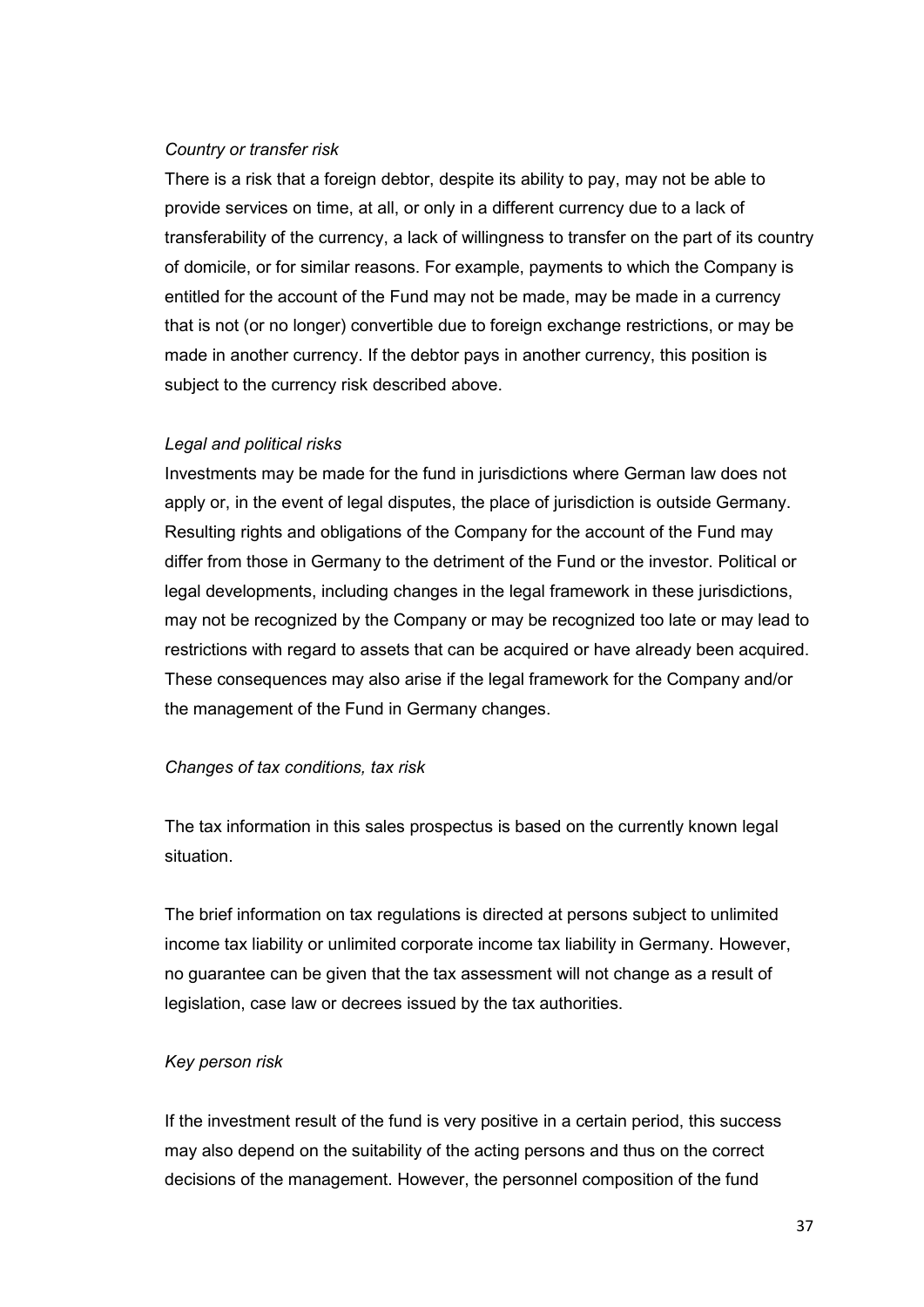management may change. New decision-makers may then be less able to act successfully.

#### *Custody risk*

The custody of assets, especially abroad, involves a risk of loss that may result from insolvency or breaches of duty of care by the custodian or force majeure.

# *Risks arising from trading and clearing mechanisms (settlement risk)*

In the settlement of securities transactions, there is a risk that one of the contracting parties may delay or fail to pay as agreed, or fail to deliver the securities on time. This settlement risk also exists accordingly for the fund when trading in other assets.

# **Risk of ESG investments**

The relevant fund may intend to invest its assets in companies with measurable social results as determined by the fund manager and to select specific companies and sectors. The main social outcomes measured are ESG-related. This may affect the exposure of the relevant Fund to certain companies or industries and the relevant Fund will not pursue certain investment opportunities. The results of the relevant Fund may be lower than those of other Funds that do not seek to invest in companies based on expected ESG results and/or to screen specific companies or sectors. The Investment Manager seeks to identify companies that it believes may have a positive ESG impact. However, investors may have different views on the positive or negative impact of ESG. As a result the relevant Fund may invest in companies that do not reflect the beliefs and values of a particular investor or group of investors.

#### **Sustainability risks**

Sustainability risk is an environmental, social or governance event or condition that could have an actual or potential material adverse effect on the value of the Fund's investment. These effects may affect the assets, financial position and earnings of the respective fund as well as the reputation of the Company. Sustainability risks can have a significant impact on all known types of risk (market risk, liquidity risk, counterparty risk and operational risk) and may contribute to the materiality of these types of risk as a factor. Companies in which the respective fund invests may be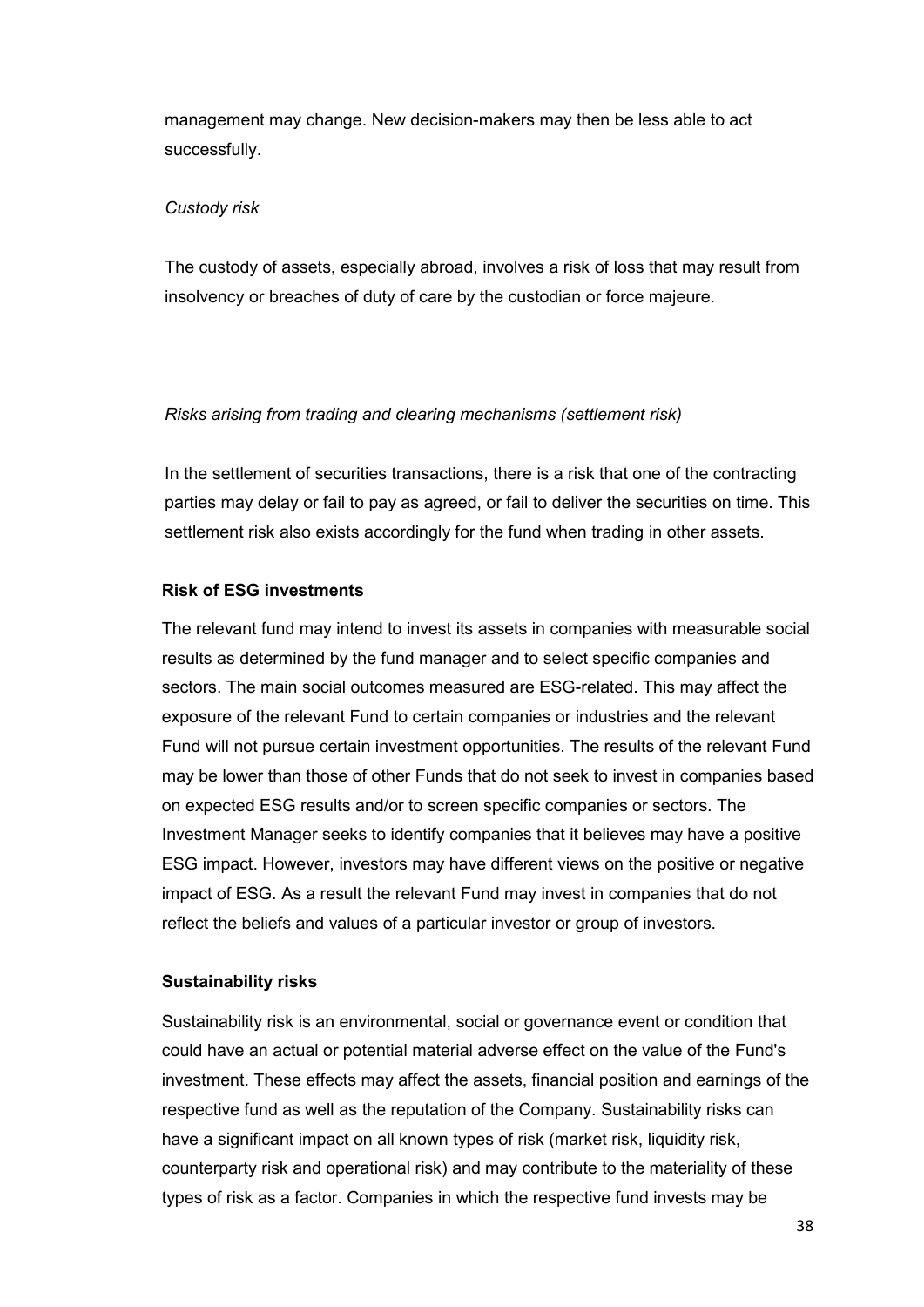subject to physical risks of climate change such as temperature fluctuations, rising sea levels, etc.

#### **GENERAL DESCRIPTION OF RISK PROFILES**

The investment funds managed by the Fund Management Company are organised into the following risk profiles. The risk profile for each Fund shall be stated in the relevant annex to the Sales Prospectus. The following profile descriptions were drawn up under normal market conditions. In unexpected market situations or market disturbances due to non-functioning markets, greater risks may occur than those stated in the risk profile.

# Risk profile - Security-oriented

The Fund is suited to security-oriented investors. The composition of the Fund's Net Assets presents a very high level of overall risk matched by the potential for very high returns. The risks may primarily consist of currency, creditworthiness, share price risks as well as changes in market interest rate risks.

# Risk profile - Conservative

The Fund is suited to conservative investors. The composition of the Fund's Net Assets presents a moderate level of overall risk matched by moderate potential returns. The risks may primarily consist of currency, creditworthiness, and share price risks as well as from changes in market interest rate risks.

# Risk profile - Growth-oriented

The Fund is suited to growth-oriented investors. The composition of the fund's Net Assets presents a high level of overall risk matched by high potential returns. The risks may primarily consist of currency, creditworthiness, and share price risks as well as from changes in market interest rate risks.

#### Risk profile - Speculative

The Fund is suited to speculative investors. The composition of the fund's Net Assets presents a very high level of overall risk matched by very high potential returns. The risks may primarily consist of currency, creditworthiness, share price risks as well as changes in market interest rate risks.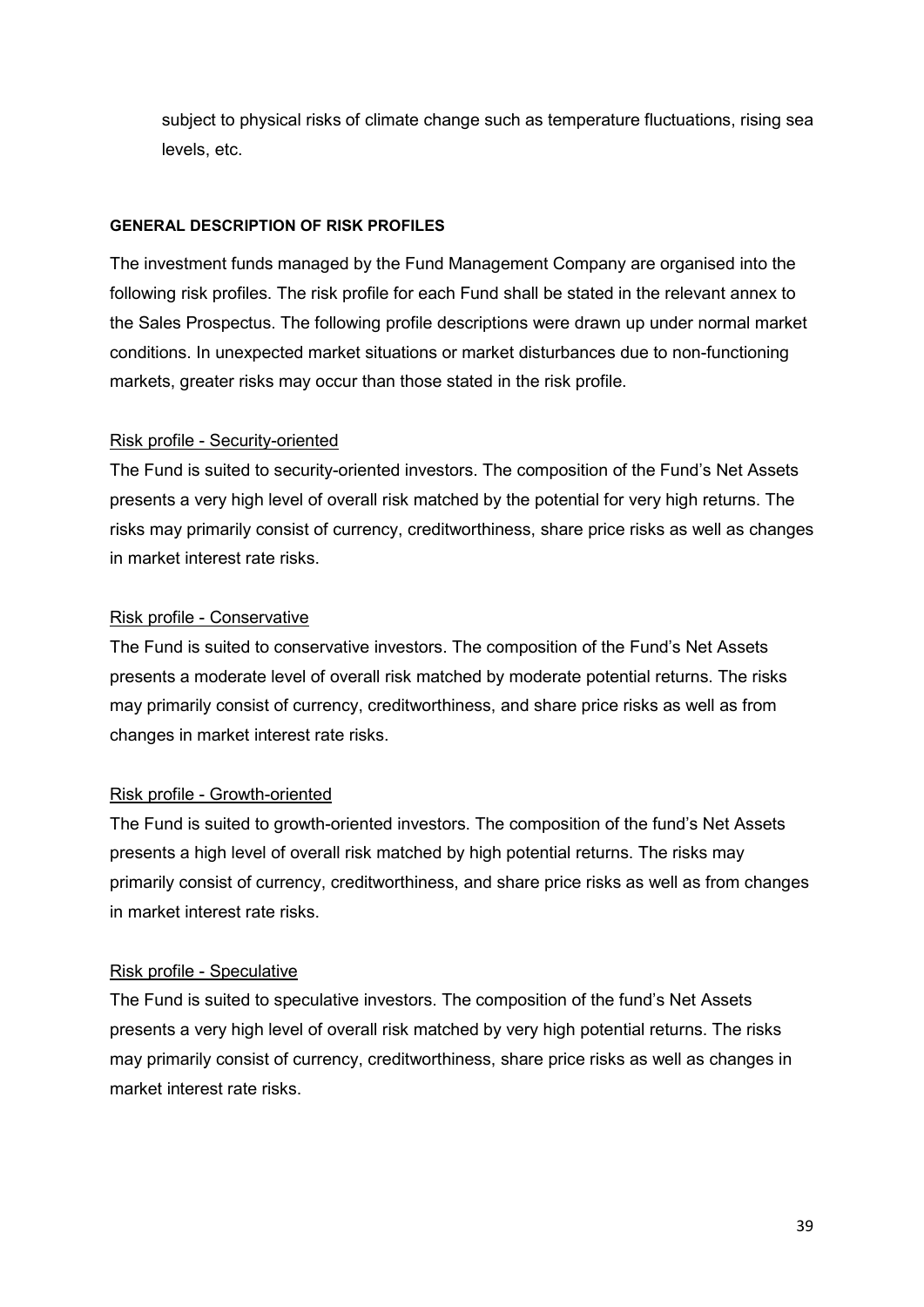# **DESCRIPTION OF THE RISK PROFILE OF THE FUND**

Risk Profile - Growth Oriented

The performance of the fund is influenced in particular by the following factors, which give rise to opportunities and risks:

- In addition to general risks, the fund is also subject to opportunities and risks compared with other fund types - arising from investments in bonds or money market securities, equities, but also from the assumption of currency risks.
- With regard to the equity market-related components, the general market risk, the credit risk, the counterparty risk and the counterparty default risk in particular determine the risk component of the fund.
- Sustained declines in stock market prices have a negative impact on fund assets.
- In addition, the market risks of the bond and money markets also influence the risk content of the fund. In particular, interest rate risk, company-specific credit risk and counterparty default risk determine the risk of the fund's bond components.
- Portfolio components not denominated in euros are also subject to the risk of changes in exchange rates against the fund currency, the euro.
- In general, derivatives also influence the risk profile of the fund by hedging the fund against the described market risks, but can also be used to increase risk. With regard to the special risks associated with the use of derivatives, please refer to the sections entitled "Special risks associated with the use of derivatives" and "Derivatives".

**The risk profile classification available at the time of acquisition of units should be understood as a guide. It cannot be ruled out that the risk classification shown may change during the term of the fund.**

# **Increased volatility**

**The Fund exhibits increased volatility as a result of its composition, i. e. unit values may be subject to substantial upward or downward fluctuations even over short time periods.**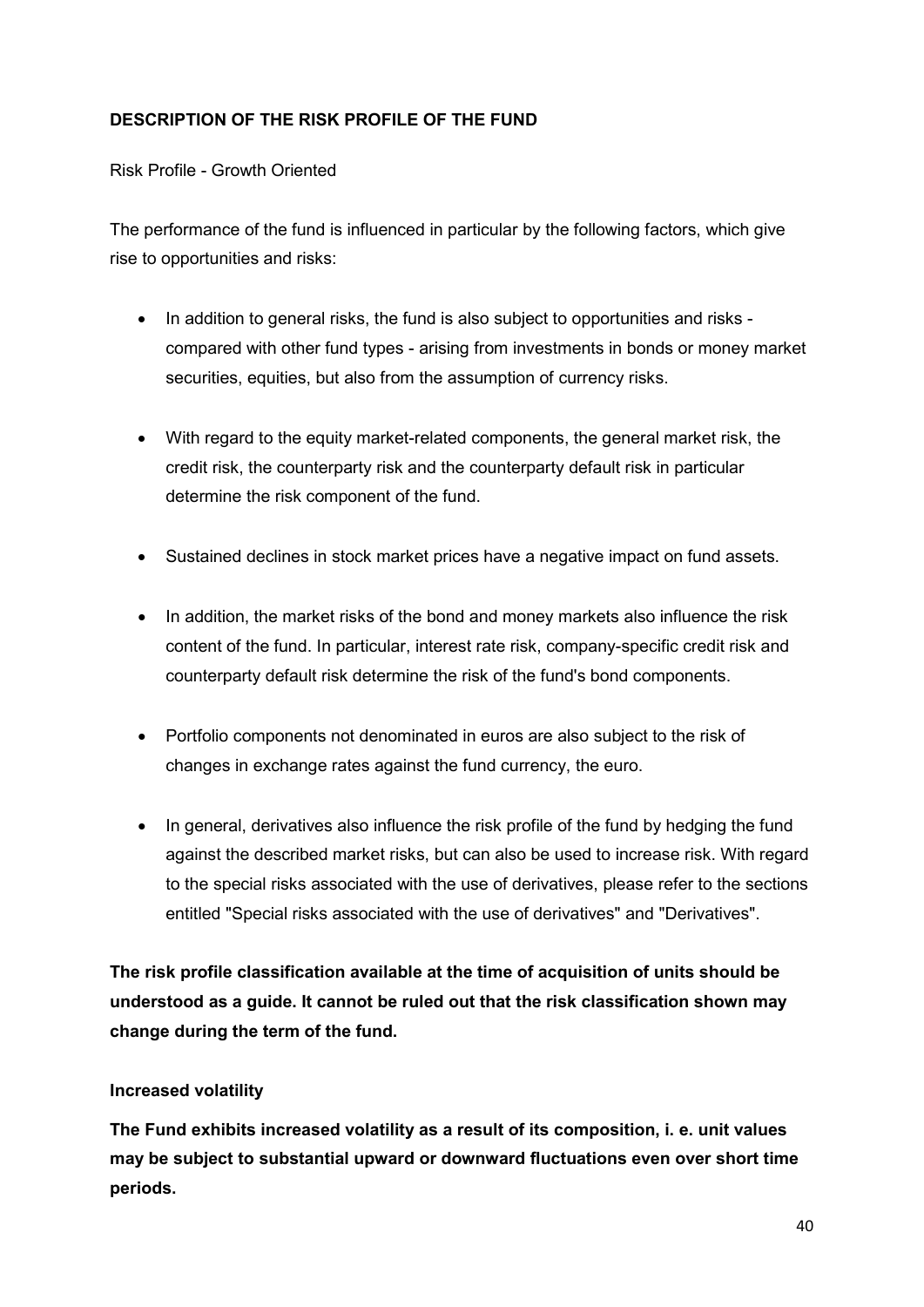# **Typical investor profile**

The Fund is aimed at all investors whose objective is to build or maximise capital. Investors should be able to tolerate fluctuations in value and significant losses. They should not require a guarantee that their invested capital will be returned to them.

The Fund may not be suitable for investors who wish to withdraw their capital within a period of 5 years. The Company's assessment does not constitute investment advice. Its purpose is to give investors an initial indication of whether the Fund is appropriate for them, given their level of experience, risk appetite and investment horizon. The Fund may be suitable for investors who have basic requirements in relation to sustainable investments.

# **INVESTMENT OBJETIVES, STRATEGIES, PRINCIPLES AND LIMITS**

# **Investment objectives and strategies**

The investment objective of **the FMM-Fonds** ("fund") is to achieve appropriate capital growth considering the investment risk (including sustainability risk).

The Fund Manager of the Fund, DJE Kapital AG, has signed the United Nations Principles for Responsible Investments (UN Principles for Responsible Investments, abbreviated "UN PRI") and is therefore obliged to integrate factors such as environmental, social and good corporate governance, so-called ESG factors, into its investment analysis, decision-making processes and the practice of actively exercising shareholders' rights. Consequently, sustainability risks are also taken into account in the Fund's investments.

Further information can be found in the sections "ESG Integration" and "Consideration of Sustainability Risks" of the Prospectus.

The fund is an equity fund within the meaning of the German Investment Tax Act (Investmentsteuergesetz). With the exception of the condition mentioned below the portfolio is structured actively and independently of any benchmark index, sector, country, maturity, market capitalisation and rating requirements under consideration of ESG factors.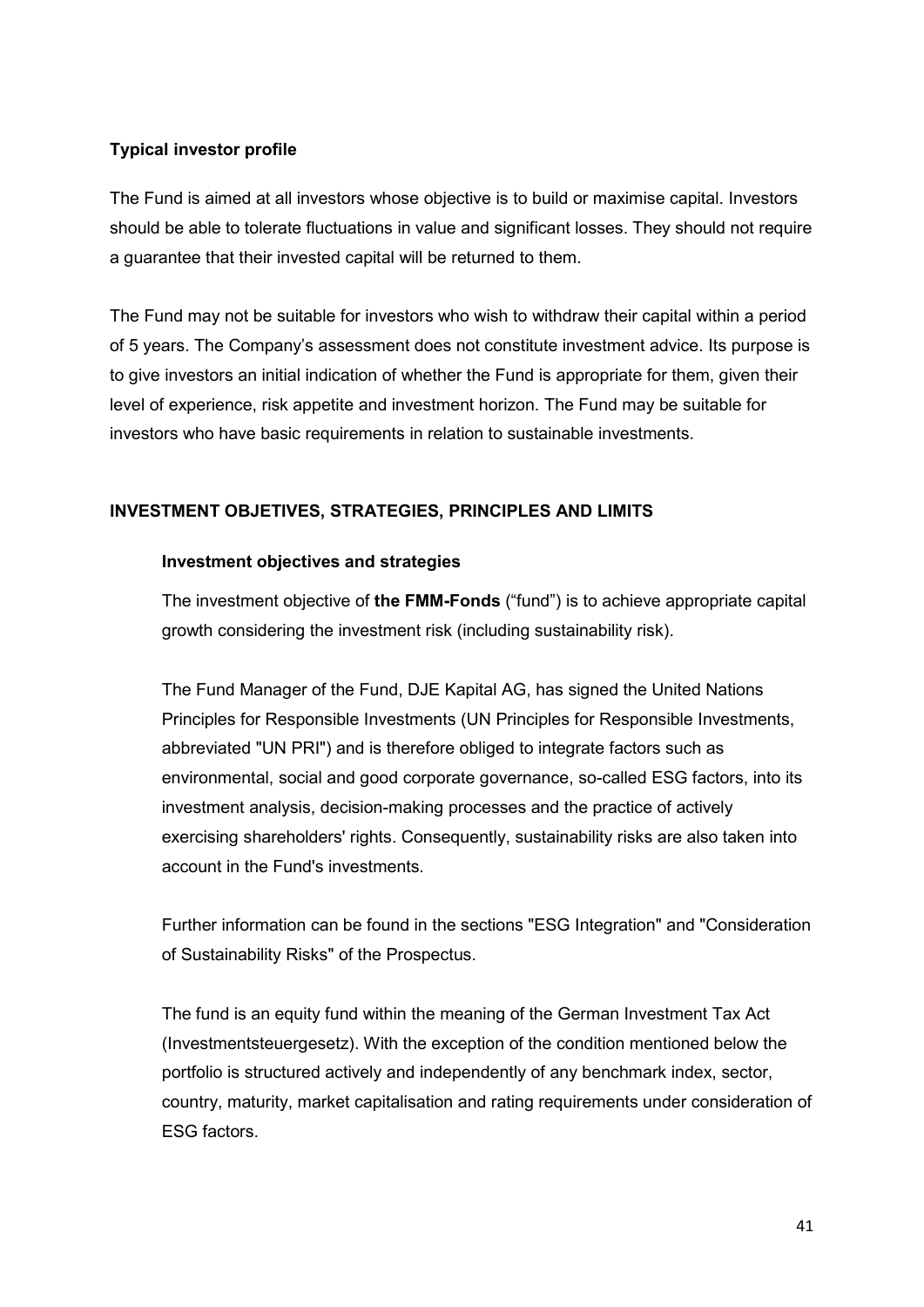In managing the fund the Company takes into account, among other things, environmental and/or social characteristics and invests in companies that apply good corporate governance practices. The fund manager follows a best-in-class approach taking into account the restrictions specified in the fund's investment policy.

The fund is a product in accordance with Article 8 of Regulation (EU) 2019/2088 of the European Parliament and of the Council of 27 November 2019 on sustainabilityrelated disclosure requirements in the financial services sector. The characteristics of this product are met as follows:

The FMM-Fonds makes diversified investments worldwide, primarily in equities. It may also invest in government bonds and corporate bonds.

FMM stands for a fundamental, monetary and market-technical analysis. This analysis forms the basis for selecting equities in which the fund invests, and for determining what proportion of the fund is invested in equities. Individual stock selection and management of the portfolio are at the discretion of the investment manager, DJE Kapital AG.

The fund does not track a stock index, nor is the fund management based on a fixed benchmark for the fund. The fund is subject to active management, which constantly searches for promising investment objects that are expected to perform well. The respective stock selection and asset allocation decisions are also based on in-depth market analyses and ESG analyses as well as macroeconomic studies. It aims to achieve positive performance.

Research services and fundamental, qualitative and/or quantitative analyses form further cornerstones of active investment decision-making. In addition, the use of the "top-down" approach, the "bottom-up" approach or a combination of both. The objective of an investment in the FMM-Fonds is to participate in the performance of the global equity markets.

Companies will be excluded that are active in the following controversial business areas and generate sales through involvement in the following business areas:

• controversial/outlawed weapons (e.g. landmines, cluster bombs, weapons of mass destruction)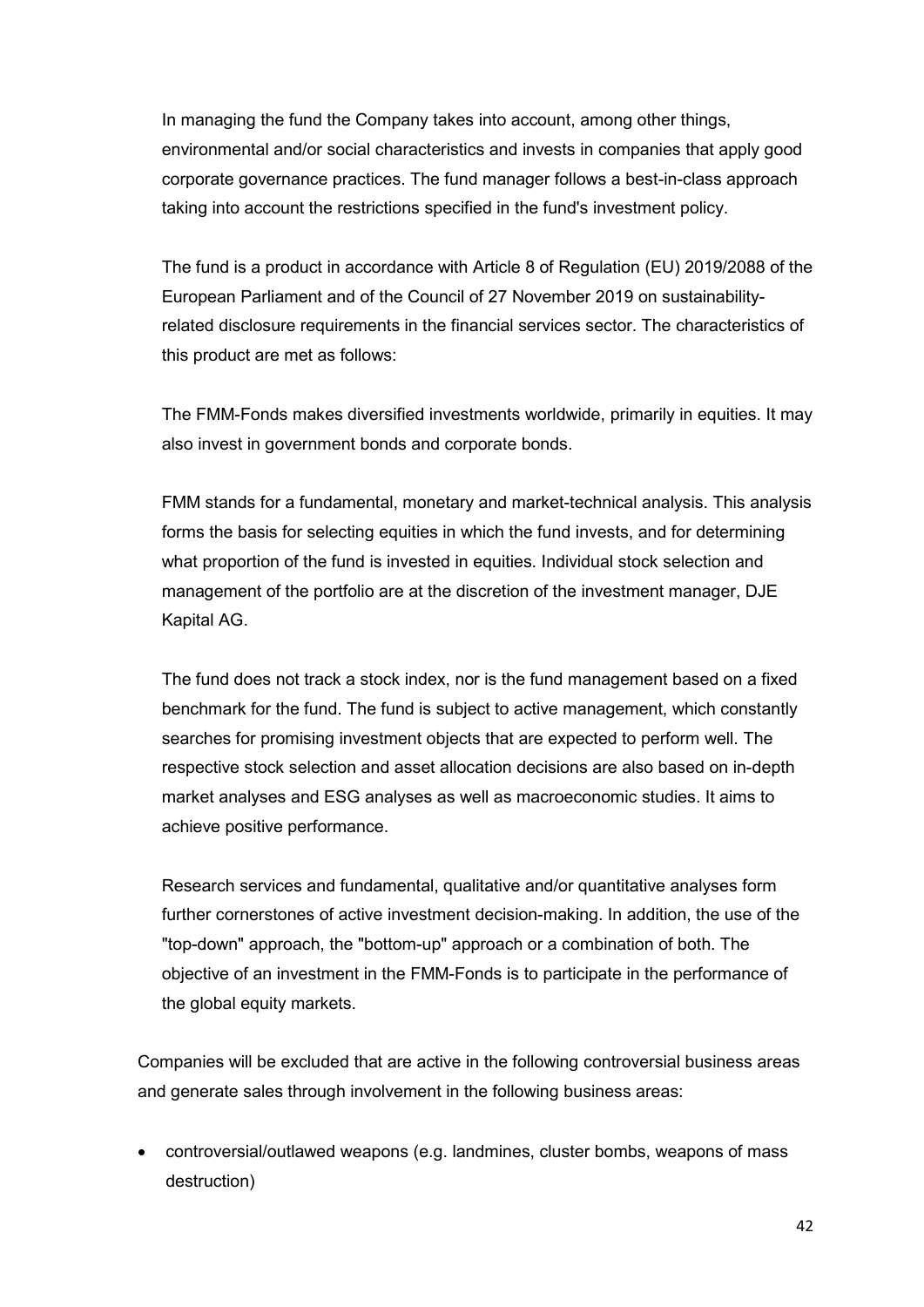- $\bullet$  military equipment<sup>1)</sup>
- coal for power generation<sup>2)</sup>
- $\bullet$  tobacco products  $3)$

On the other hand companies that pursue controversial business practices are excluded. This includes companies that clearly violate one or more of the ten principles of the "United Nations Global Compact" without any prospect of positive change (available on the Internet at https://www.unglobalcompact.org/whatis-gc/mission/principles). These consist of requirements regarding human and labour rights, environmental protection and corruption.

In addition, sovereign issuers are excluded if they have an inadequate score according to the Freedom House Index (https://freedomhouse.org/) and/or according to the World Bank Governance Indicators [\(https://info.worldbank.org/governance/wgi/\)](https://info.worldbank.org/governance/wgi/).

The above exclusions only apply to direct investments.

The principle of "avoidance of significant detriment" applies only to those investments underlying the financial product that take into account the EU criteria for environmentally sustainable economic activities within the meaning of Regulation (EU) 2020/852 of the European Parliament and of the Council of 18 June 2020 establishing a framework to facilitate sustainable investments and amending Regulation (EU) 2019/2088 ("Taxonomy Regulation").

The investments underlying the remaining part of this financial product do not take into account the EU criteria for environmentally sustainable economic activities as defined in the Taxonomy Regulation.

The Company will not enter into swaps, inter alia total return swaps or other derivatives with the same characteristics for the Fund. Securities lending and repurchase agreements pursuant to §§ 13 and 14 of the General Terms and Conditions of Investment will not be entered into.

**No assurance can be given that the objectives of the investment policy will actually be achieved.**

**\_\_\_\_\_\_\_\_\_\_\_\_\_\_\_\_\_\_\_\_\_\_\_\_\_\_\_\_\_\_\_\_\_\_\_\_\_\_\_\_\_\_\_\_\_\_\_\_**

 $1$  Exclusion if sales  $> 5\%$  of total sales.

<sup>2</sup> Exclusion if sales > 30% of total sales from production and/or distribution.

<sup>3</sup> Exclusion if sales > 5% of total sales from production and/or distribution.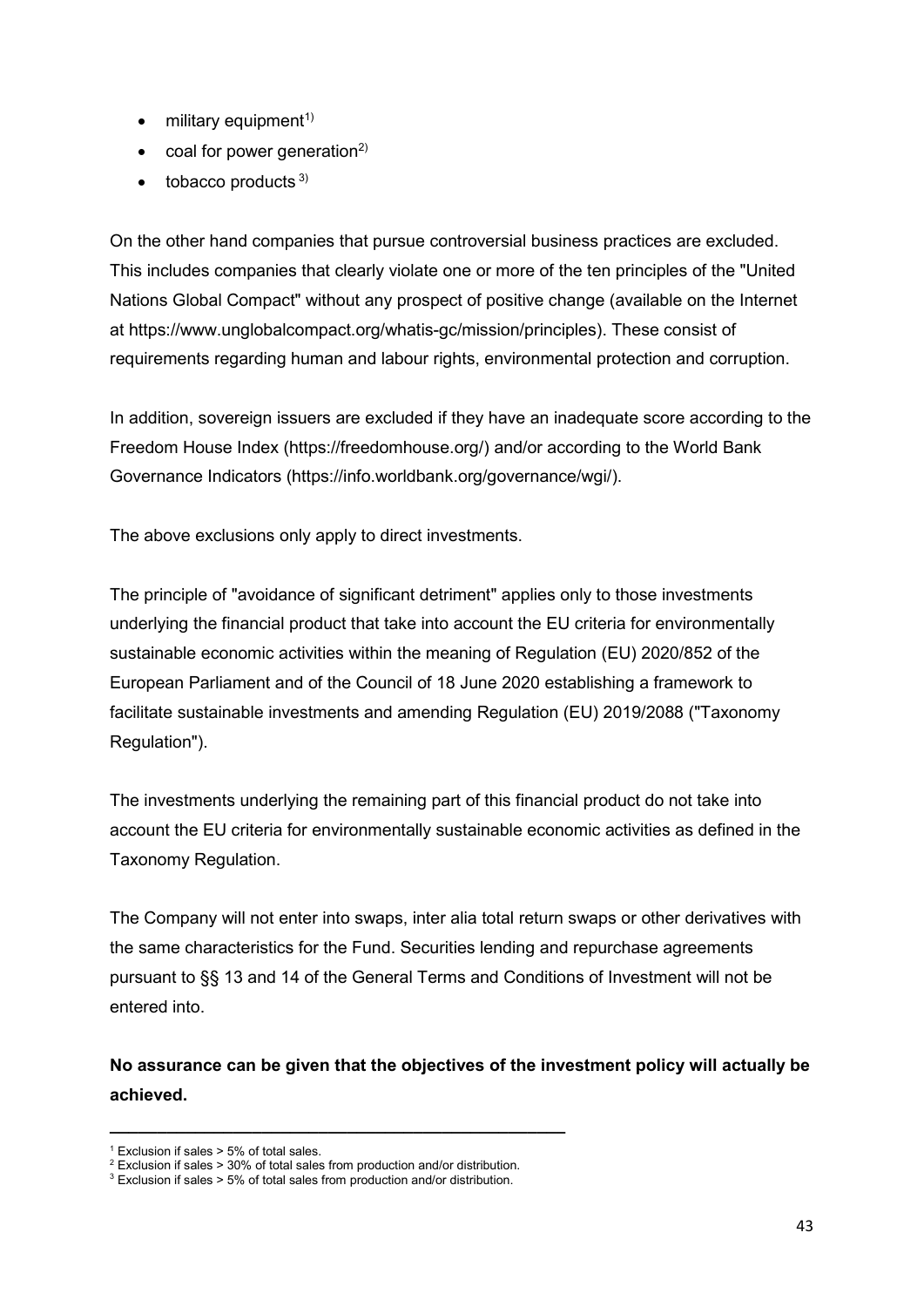# **ESG Integration**

In the context of its investment objectives the relevant Fund may take into account that the fund managers considers factors such as environmental, social and good corporate governance, so-called ESG factors, in its investment analysis, decisionmaking processes and practice of actively exercising shareholders' rights. This also takes into account sustainability risks that may have a significant material adverse effect on the return on an investment of the relevant fund.

The ESG factors mentioned above relate to the following topics, among others:

#### **Environmental**

- Climate protection
- Adaptation to climate change
- Protection of biological diversity
- Sustainable use and protection of water and marine resources
- Transition to a circular economy, waste avoidance and recycling
- Prevention and reduction of environmental pollution
- Protection of healthy ecosystems
- Sustainable land use

#### **Social issues**

- Compliance with recognized labor law standards (no child and forced labor, no discrimination)
- Compliance with occupational health and safety regulations
- Appropriate remuneration, fair workplace conditions, diversity and opportunities for training and further education
- Freedom of trade unions and assembly
- Ensuring adequate product safety, including health protection
- Same requirements for companies in the supply chain
- Including projects or consideration of the interests of communities and social minorities

#### **(Corporate) Governance - Corporate Management**

- Tax honesty
- Measures to prevent corruption
- Sustainability management by the Executive Board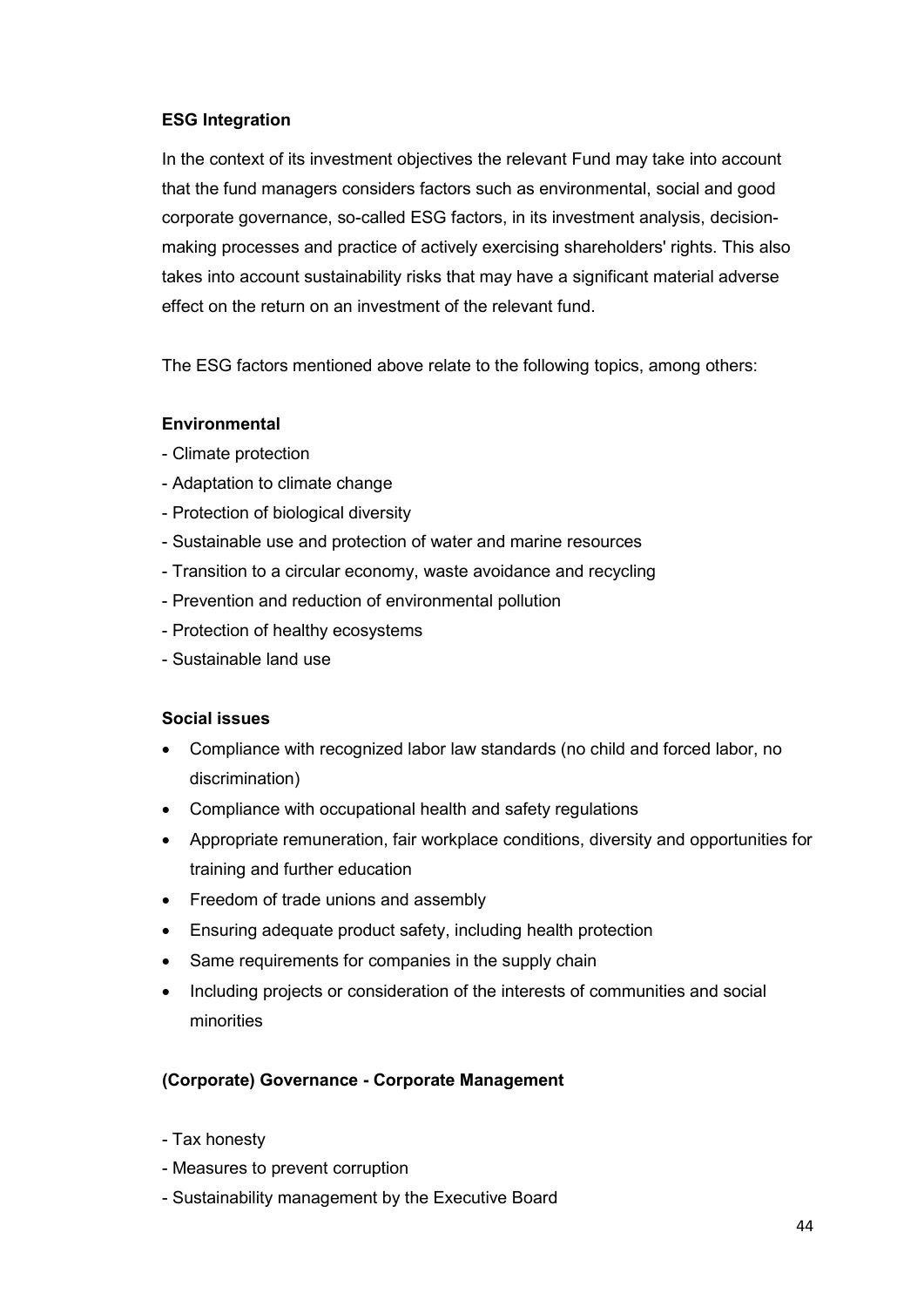- Remuneration of the Board of Management dependent on sustainability
- Enabling Whistle Blowing
- Guarantee of employee rights
- Guarantee of data protection
- Disclosure of Information

#### **Consideration of sustainability risks**

As part of its investment process, the fund manager of the respective fund includes relevant financial risks in its investment decision and evaluates these on an ongoing basis. This also takes into account sustainability risks that could have a significant and material negative impact on the return on an investment of the respective fund.

Possible financial risks and the definition of sustainability risks are described in the section "Risk Disclosures".

The relevant non-final financial risks include in particular the

- **- General market risk**
- **- Counterparty default risk**
- **- Liquidity risk**

These relevant financial risks as well as other financial risks are examined as part of the traditional securities analysis, which is part of the investment process, before the investment decision is made. The examination is based on balance sheet ratios, key figures from the income statement or fundamental balance sheet and company analysis.

When selecting companies for investment purposes the fundamental analysis takes into account the sustainability risk by classifying the target investments. Due to the increased sustainability risk involved, companies that violate the UN Global Compact in a rude manner are also excluded. Exclusion reduces the company-specific investment risk, as risks triggered by violations of human rights and labor rights or by environmental pollution are avoided. The exclusion is carried out with the help of a special database into which ESG data from other research companies (MSCI ESG Research LLC.) as well as our own research results are incorporated. With the help of the indicators contained in the database an aggregated overall assessment is calculated for each company based on various subsections. The final assessment,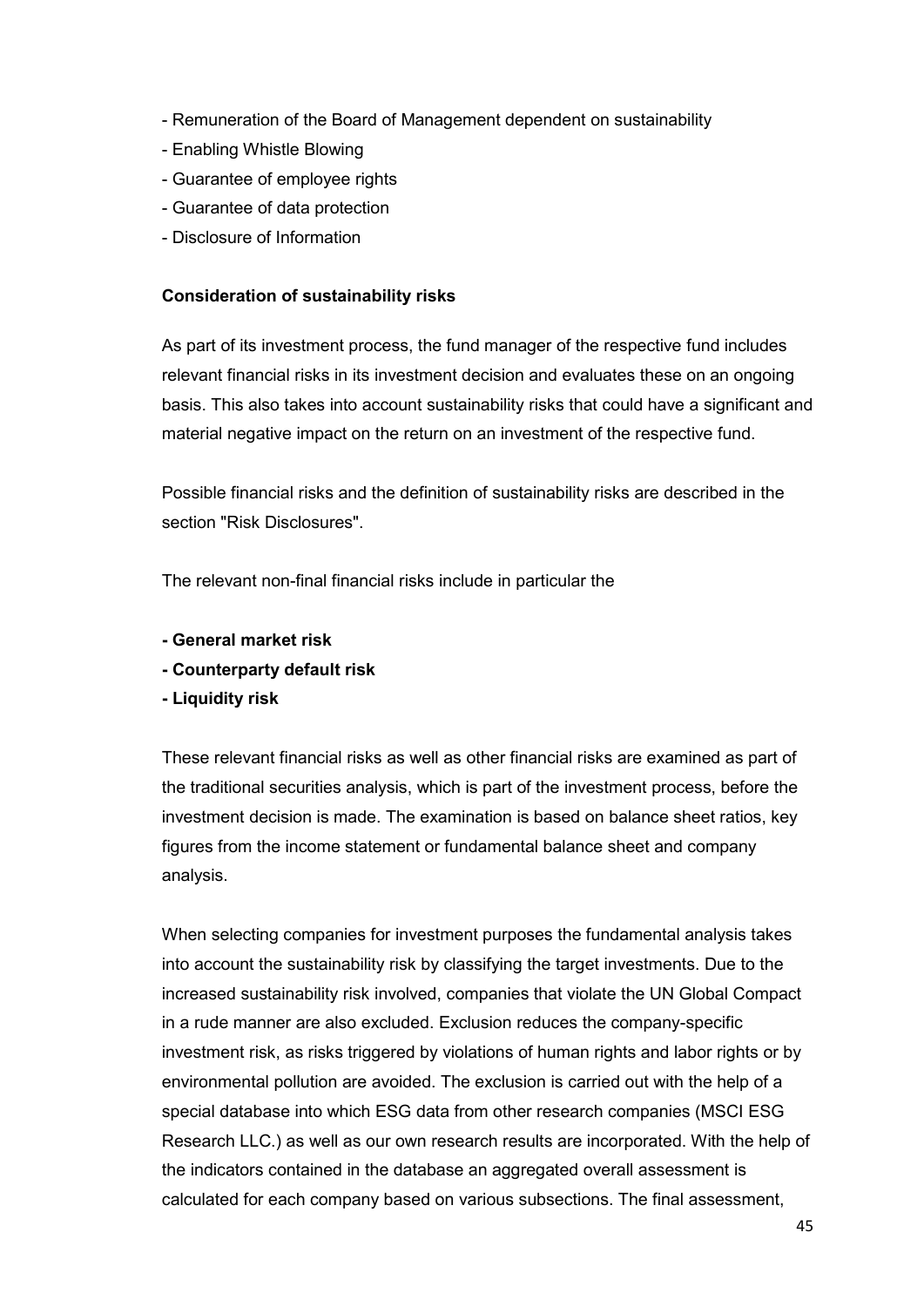which is made by the analyst on the basis of the fundamental analysis and personal contact with the company, is one of these elements. Like all the other subsections the analyst quantifies this with a rating of -10 to 10. In combination with the interview quality resulting from the personal contact with the company, the analyst's assessment enters into the final individual stock evaluation. The fund manager may review the evaluation of the database by a committee. When reviewing the database valuation the committee may decide that the database valuation needs to be corrected and that therefore an investment can be made in the target investment. If in the case of existing target investments the target investment receives a negative evaluation on the basis of an updated analysis and the committee agrees with the evaluation of the database, these target investments are generally sold. In its review the committee takes into account other criteria such as development prospects with regard to ESG factors, exercise of voting rights or general economic development prospects.

In the evaluation model companies perform better that counter the sustainability risks to which they are exposed with adequate or even exemplary risk management. The model also takes into account the CO2 intensity of the companies in order to counteract the risk of a possible environmental or climate-related decline in value (socalled "stranded assets"). Further information on the procedure can be found on the Management Company's website [\(www.dje.lu\)](http://www.dje.lu/).

Depending on the type of risk, sustainability risks can have a more or less significant negative impact on the return on the investment of the respective fund. Negative triggers can be

- **Physical damage due to extreme weather conditions**
- **Disproportionately high capital expenditure**
- **Penalty payment due to disregard of applicable laws**
- **Damage to reputation due to disregard for climate, environmental or social values & norms**

Companies with a high rating may be less affected by sustainability risks than companies with a low rating.

**However, a negative impact of sustainability risks on the return on the investment of the respective fund cannot be completely excluded.**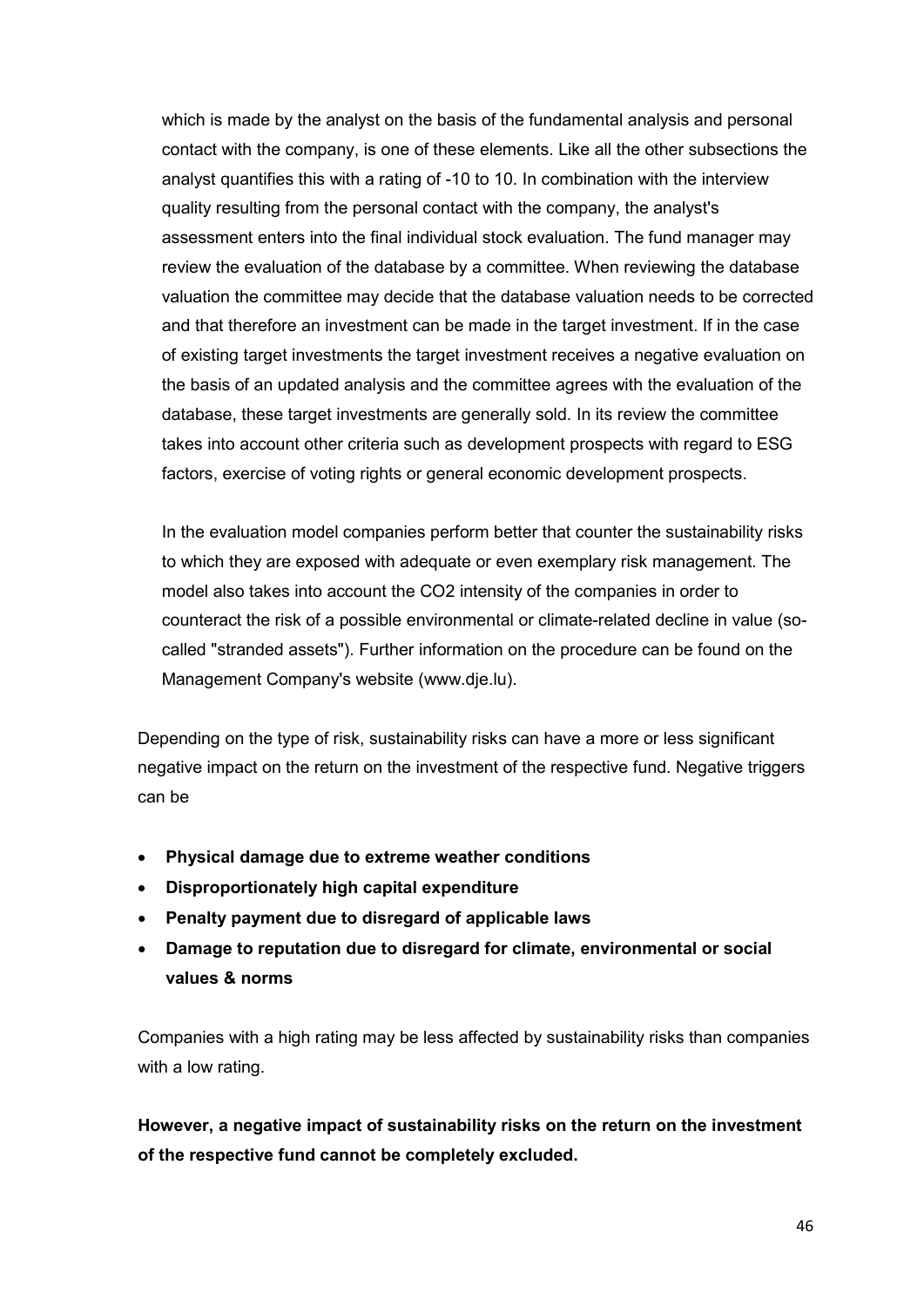# **Assets**

The Company may purchase the following assets for the account of the Fund:

- Securities pursuant to section 193 KAGB
- Money market instruments pursuant to section 194 KAGB
- Bank deposits pursuant to § 195 KAGB
- Investment units pursuant to § 196 KAGB
- Derivatives pursuant to section 197 KAGB
- So-called other investment instruments pursuant to section 198 KAGB.

The Company may acquire these assets within the investment limits set out in particular in the sections entitled "Investment limits for securities and money market instruments, including those using derivatives, and bank deposits" and "Investment units and their investment limits". Details of these assets and the investment limits applicable to them are described below.

# *Securities*

The Company may acquire securities of German and foreign issuers for the account of the Fund

1. if they are admitted to an exchange in a Member State of the European Union (EU) or another signatory state to the Agreement on the European Economic Area (EEA) or are

admitted to or included in another organised market in one of these states,

2. if they are exclusively admitted to trading on an exchange outside the EU member states or outside other states that are party to the agreement on the EEA or are admitted to or traded on another organised market in one of these states, provided that BaFin has approved the selection of that exchange or organised market.

New issues of securities may be acquired if their terms of issue require an application to be made for their admission to or inclusion in one of the exchanges or organised markets referred to in (1) or (2) above and such admission or inclusion occurs within one year of issue.

Securities in this sense additionally include: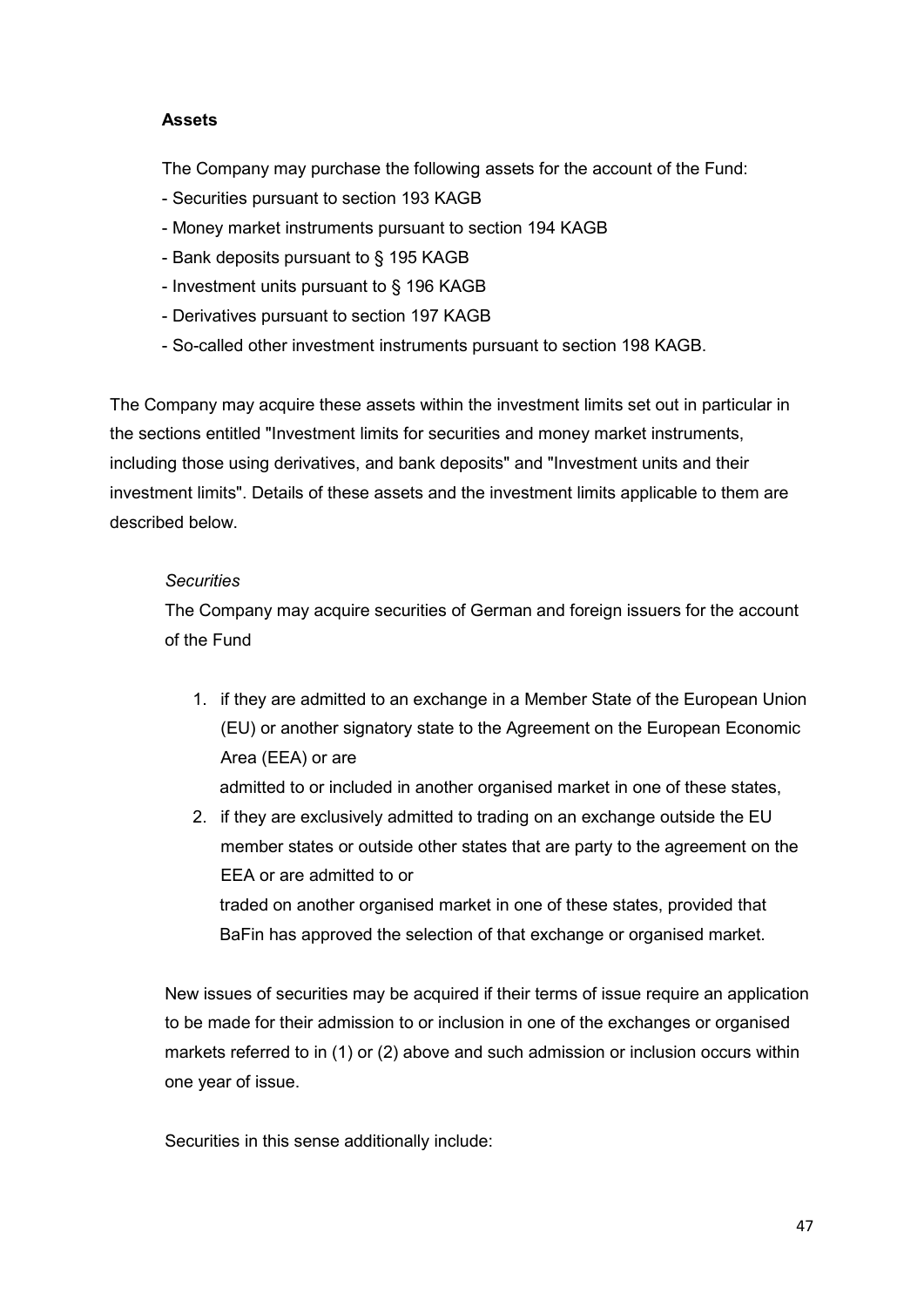- units in closed-end investment funds in either contractual or corporate form that are subject to control by the unitholders, in the sense of the "control of a business", i. e. the unitholders must have voting rights in relation to material decisions and the right to control the investment policy by means of appropriate mechanisms. The investment fund must also be managed by a legal entity subject to the regulations governing investor protection, except where the fund has been established in the form of a company and the asset management activity is not performed by another legal entity.
- financial instruments that are collateralised by other assets or linked to the performance of other assets. Where such financial instruments contain embedded derivative components, further requirements must be met before the Company may acquire them as securities.

Securities may only be acquired subject to the following conditions:

- The potential loss that the Fund may incur must not exceed the purchase price of the security. There must be no additional payment obligation.
- Illiquidity of the security acquired by the Fund must not render the Fund unable to meet the statutory requirements governing unit redemptions. This applies subject to the statutory possibility of suspending unit redemptions in special cases (see sections on the "Issue and redemption of units" and "Suspension of redemptions").
- A reliable valuation of the security through precise, reliable and up-to-date prices must be available; such prices must either be market prices or be provided by a valuation system which is independent of the issuer of the security.
- Suitable information about the security must be available in the form of regular, precise and comprehensive market information on the security or where relevant a linked portfolio, i. e. a portfolio securitised by the security.
- The security must be tradable.
- Acquisition of the security must be consistent with the Fund's investment objectives and investment strategy.
- The risks associated with the security are suitably addressed by the Fund's risk management system.

Securities may also be acquired in the following form: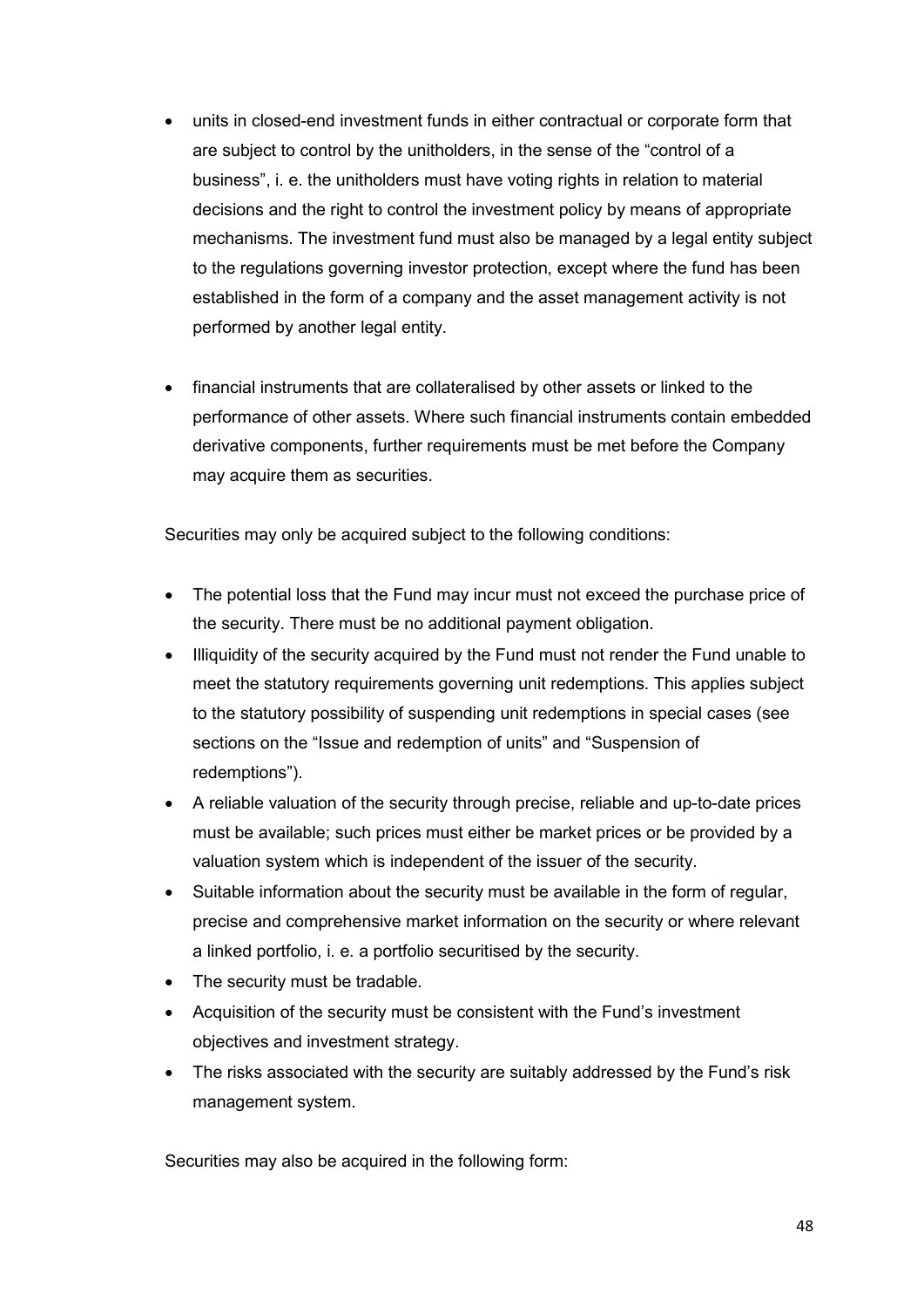- Equities to which the Fund is entitled in the context of a capital increase from the Company's reserves.
- Securities acquired through the exercise of subscription rights belonging to the Fund.

Subscription rights may also be acquired for the Fund as securities in this sense, provided that the securities from which the subscription rights derive are eligible to be held in the Fund.

# *Money market instruments*

The Company may invest for the account of the Fund in money market instruments that are normally traded on the money market, as well as in interest-bearing securities that either

- have a maturity or remaining maturity of no more than 397 days at the time of their acquisition for the Fund.
- have a maturity or remaining maturity of over 397 days at the time of their acquisition for the Fund, but whose interest rate must be regularly adjusted to market terms at least once every 397 days.
- have a risk profile that matches the risk profile of securities that satisfy either the maturity criterion or the interest adjustment criterion.

Money market instruments may be acquired for the Fund if they

- 1. are admitted to an exchange in a Member State of the EU or another signatory state to the EEA Agreement, or are admitted to or included in another organised market in one of these states,
- 2. are exclusively admitted to an exchange outside the Member States of the EU and other signatory states to the EEA Agreement, are admitted to or included in another organized market outside those states, provided that BaFin has approved the selection of that exchange or organised market,
- 3. are issued or guaranteed by the EU, the German Federal Government, a special fund (Sondervermögen) of the German Federal Government, a German Federal State, another Member State or another governmental, regional or local authority or the central bank of an EU Member State, by the European Central Bank or European Investment Bank, by a third country or, in the case of a federal state, a member of the federation, or by an international public institution to which at least one EU Member State belongs,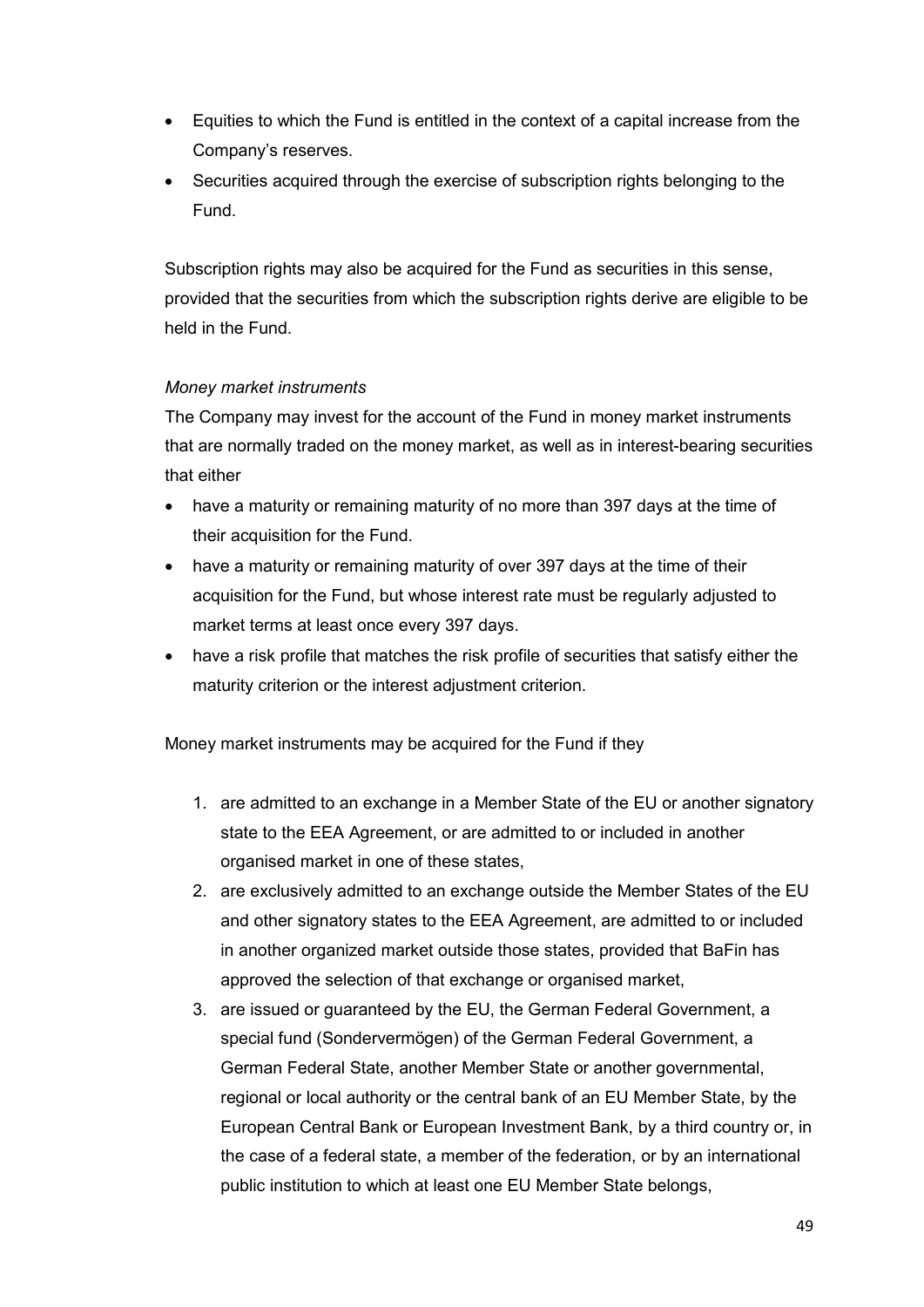- 4. are issued by an undertaking whose securities are traded on the markets referred to in (1) and (2) above,
- 5. are issued or guaranteed by a credit institution subject to prudential supervision in accordance with the criteria laid down in EU law or by a credit institution that is subject to and complies with prudential rules considered by BaFin as equivalent to those laid down in Community law, or
- 6. are issued by other issuers provided that each such issuer
	- a. is an undertaking with equity of at least  $\epsilon$  10 million that prepares and publishes its financial statements in accordance with the European Directive on the annual financial statements of companies, or
	- b. is a legal entity that is responsible for the financing of a corporate group that includes one or more exchange listed companies, or
	- c. is a legal entity that issues money market instruments backed by liabilities arising from the use of a credit facility granted by a bank. These are products where credit claims of banks are securitized in securities ("asset backed securities").

All of the foregoing money market instruments may only be acquired if they are liquid and their value can be accurately determined at any time. Money market instruments are liquid if they can be sold within a sufficiently short period at limited cost. Account should be taken in this regard of the Company's obligation to redeem units in the Fund on request by the investors and to be able to sell such money market instruments at short notice accordingly. A precise, reliable valuation system must also exist for the money market instruments that allows the net portfolio value of the instruments to be determined and is based on market data or valuation models (including systems based on amortised cost).

Money market instruments are deemed liquid if they are admitted to or included in an organised market within the EEA or are admitted to or included in an organised market outside the EEA where BaFin has approved the choice of that market. This does not apply if the Company has indications that the instruments are not sufficiently liquid.

For money market instruments that are not listed on an exchange or admitted for trading on a regulated market (see nos. 3 to 6 above), the issue or the issuer of the instruments must be subject to deposit and investor protection regulations. Sufficient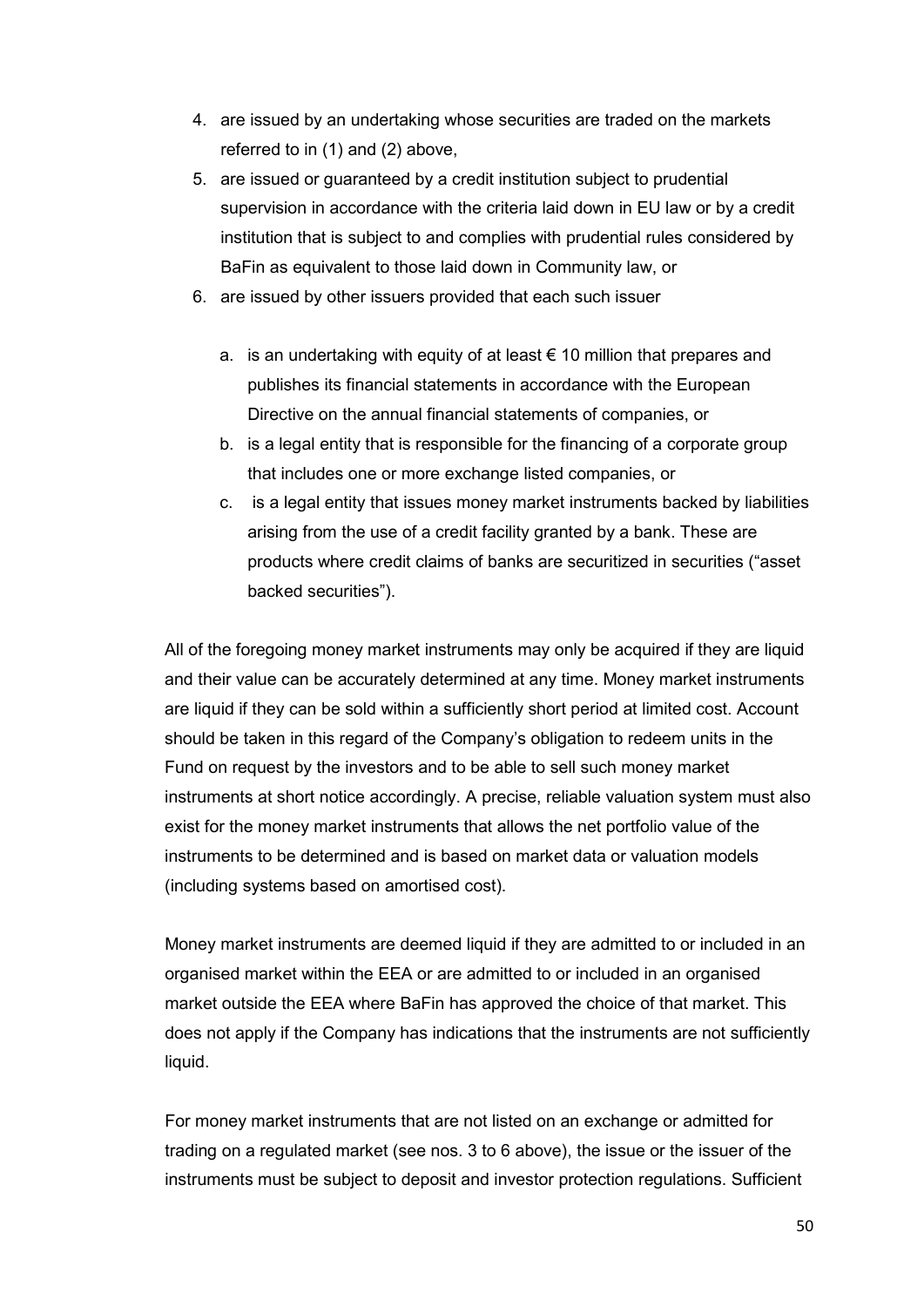information must therefore be available for these instruments to enable the credit risks associated with them to be appropriately evaluated, and the instruments must be freely transferable. Credit risks may, for instance, be assessed by way of a creditworthiness check by a rating agency.

The following requirements also apply to these money market instruments, unless they are issued or guaranteed by the European Central Bank or the central bank of an EU Member State:

- If they are issued or guaranteed by the following institutions (referred to in no. 3) above):
	- the EU,
	- the German federal government,
	- a special fund (Sondervermögen) of the German federal government
	- a German federal state,
	- another member state,
	- another central government authority,
	- the European Investment Bank,
	- a third country or, in the case of a federal state, a member of the federation,
	- an international public institution to which at least one EU Member State belongs,

sufficient information must be available about the issue and/or issue programme or about the legal and financial status of the issuer before the instrument is issued.

- If they are issued or guaranteed by a credit institution supervised in the EEA, (see no. 5 above), suitable information must be available about the issue and/or issue programme or about the legal and financial status of the issuer before the issue of the instrument, which must be updated at regular intervals and upon the occurrence of significant events. In addition, data (e. g. statistics) must be available on the issue and/or the issue programme to enable an appropriate evaluation to be made of the credit risks associated with the investment.
- If they are issued by a credit institution subject to prudential rules outside the EEA which, in the view of BaFin, are equivalent to the requirements for credit institutions in the EEA, one of the following conditions must be met: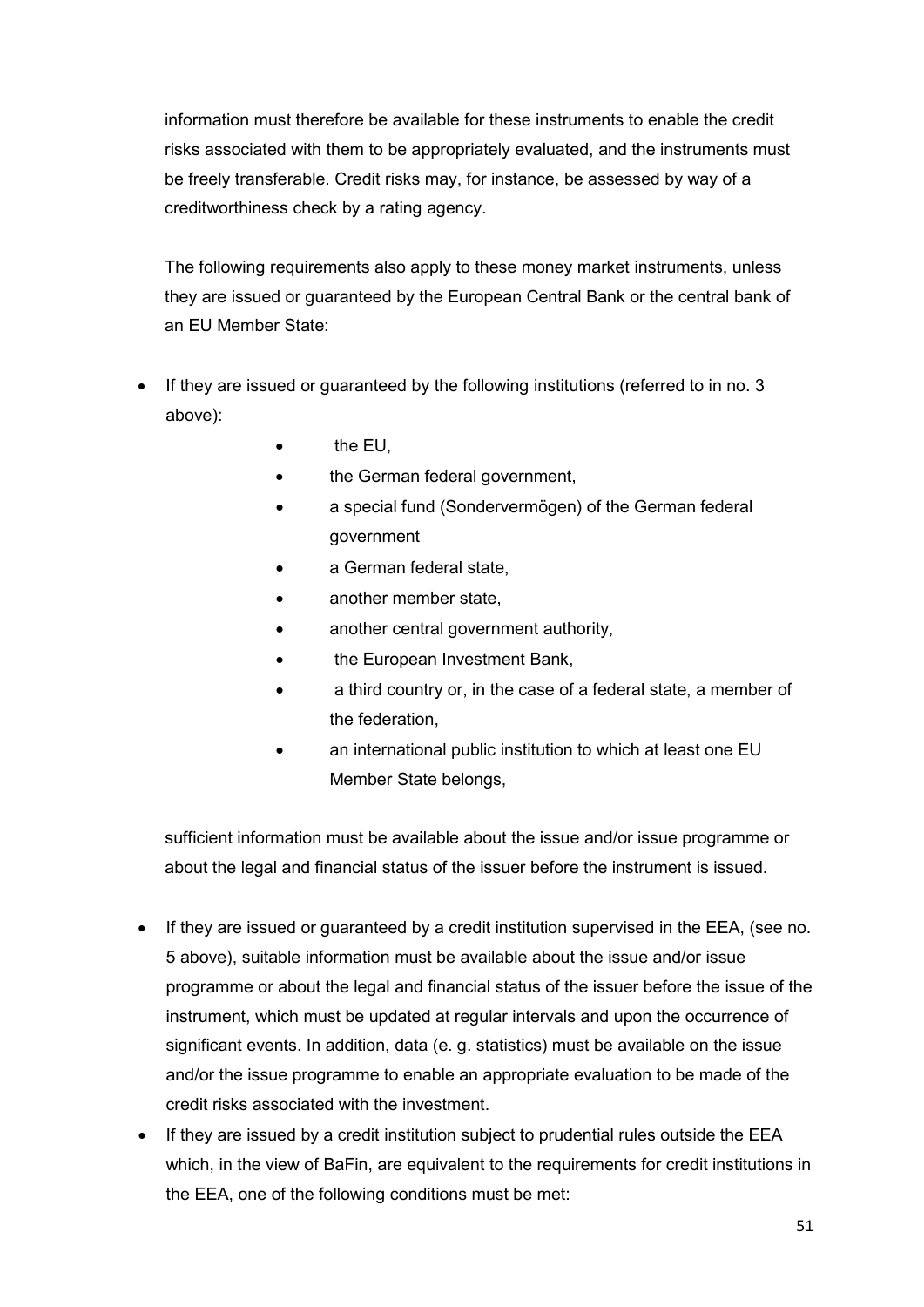- $\circ$  The credit institution maintains a registered office in a member state of the Organisation for Economic Cooperation and Development (the "OECD") that belongs to the Group of Ten (the group of the foremost industrialnations – G10).
- $\circ$  The credit institution has a rating that qualifies as investment grade. "Investment grade" refers to a score of BBB/Baa or higher from a rating agency following a creditworthiness check.
- $\circ$  It can be shown by way of a detailed analysis of the issuer that the supervisory regulations applying to this credit institution as at least as stringent as those under EU law.
- For other money market instruments that are not listed on an exchange or admitted to trading on a regulated market (see under nos. 4, 6 and relevant parts of 3 above), suitable information must be available about the issue and/or issue programme or about the legal and financial status of the issuer before the issue of the instrument, which must be updated at regular intervals and upon the occurrence of significant events and reviewed by qualified third parties independent of the issuer. In addition, data (e. g. statistics) must be available on the issue and/or the issue programme to enable an appropriate evaluation to be made of the credit risks associated with the investment.

#### *Bank deposits*

The Company may hold bank deposits on behalf of the Fund with a maturity of up to 12 months.

These deposits shall be held in blocked accounts at credit institutions whose registered office is in an EU member state or another signatory state to the EEA Agreement. They may also be held at credit institutions whose registered office is maintained in a third country, the prudential rules of which are considered by BaFin as equivalent to those laid down in EU law.

#### *Other assets and their investment limits*

The Company may invest in total up to 10 % of the Fund's value in the following other assets:

• Securities that are neither admitted to trading on an exchange nor admitted to or included in another organized market, but which in principle satisfy the criteria for securities. A reliable valuation must be available for these securities which, in variance of the rule for traded/admitted securities, must be in the form of a valuation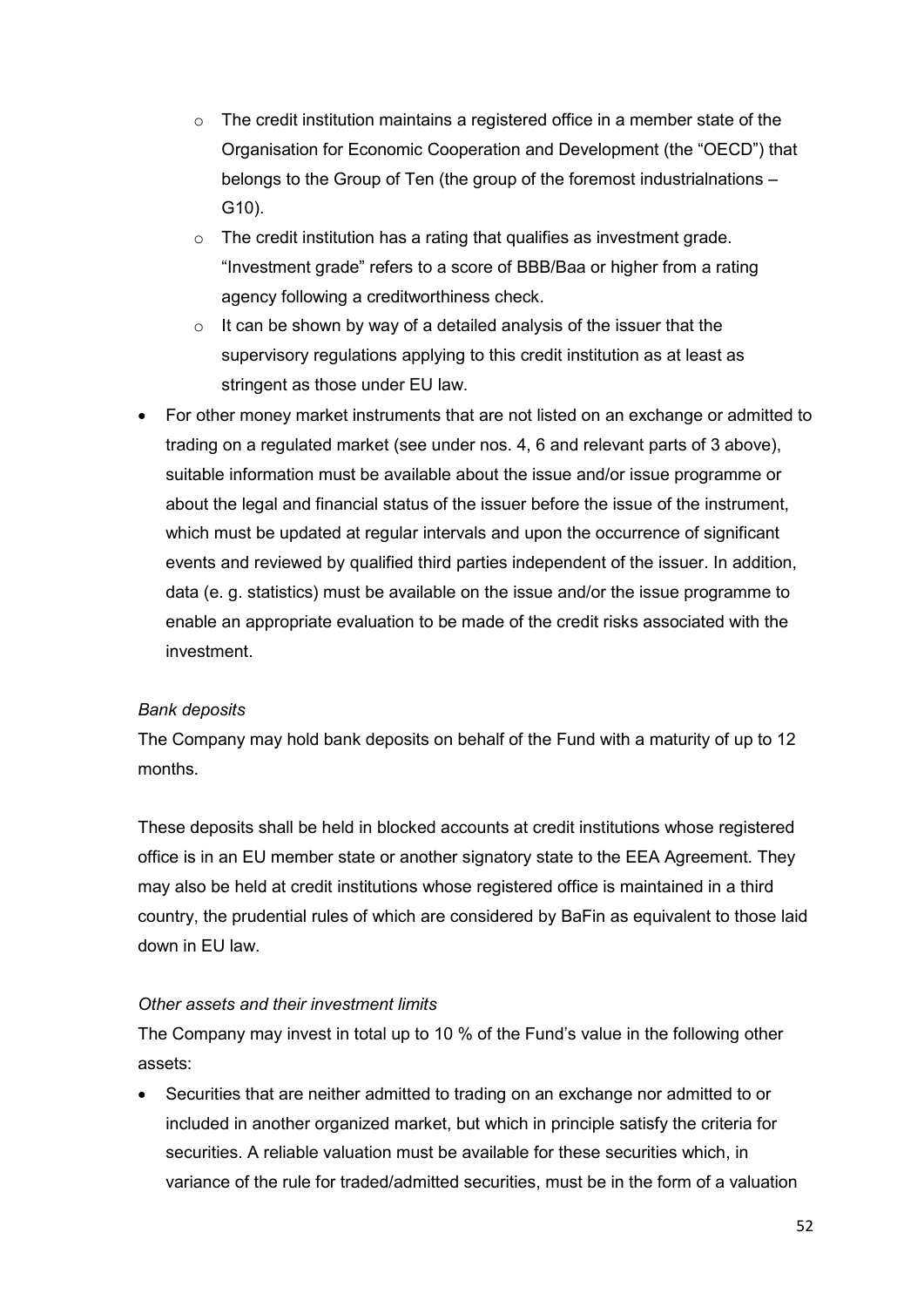performed at regular intervals and derived either from information provided by the issuer or from a competent financial analysis. Appropriate information must be available on securities that are not admitted/ traded or, where applicable, on the related (i. e. securitised) portfolio in the form of regular and accurate information.

- Money market instruments issued by issuers who do not satisfy the above requirements, provided that they are liquid and their value can be precisely determined at any time. Money market instruments are liquid if they can be sold within a sufficiently short period at limited cost. Account should be taken in this regard of the Company's obligation to redeem units in the Fund on request by the investors and to be able to sell such money market instruments at short notice accordingly. A precise, reliable valuation system must also exist for the money market instruments that allows the net portfolio value of the instruments to be determined and is based on market data or valuation models (including systems based on amortised cost). Money market instruments are deemed liquid if they are admitted to or included in an organised market within the EEA or are admitted to or included in an organised market outside the EEA where BaFin has approved the choice of that market.
- Shares from new issues, provided that under their terms
	- $\circ$  an application is to be made for their admission to an exchange or their admission to or inclusion in an organized market in an EU Member State or another signatory state to the EEA Agreement, or
	- $\circ$  an application is to be made for their admission to trading on an exchange or their admission to or inclusion in an organised market outside an EU Member State or another signatory state to the EEA Agreement, provided that the choice of that exchange or organised market is approved by BaFin, provided that such admission or inclusion takes place within one year after the issue.
- Borrower's note loans that can be assigned at least twice after purchase for the Fund and are granted by one of the following institutions:
	- a. the German federal government, a special fund (Sondervermögen) of the German federal government, a German federal state, the EU or an OECD member state,
	- b. another domestic authority or a regional government or local authority of another Member State of the EU or another signatory state to the EEA Agreement, provided that, under the Regulation on prudential requirements for credit institutions and investment firms, the claim can be treated in the same way as a claim on the central government in whose territory the regional government or authority is based,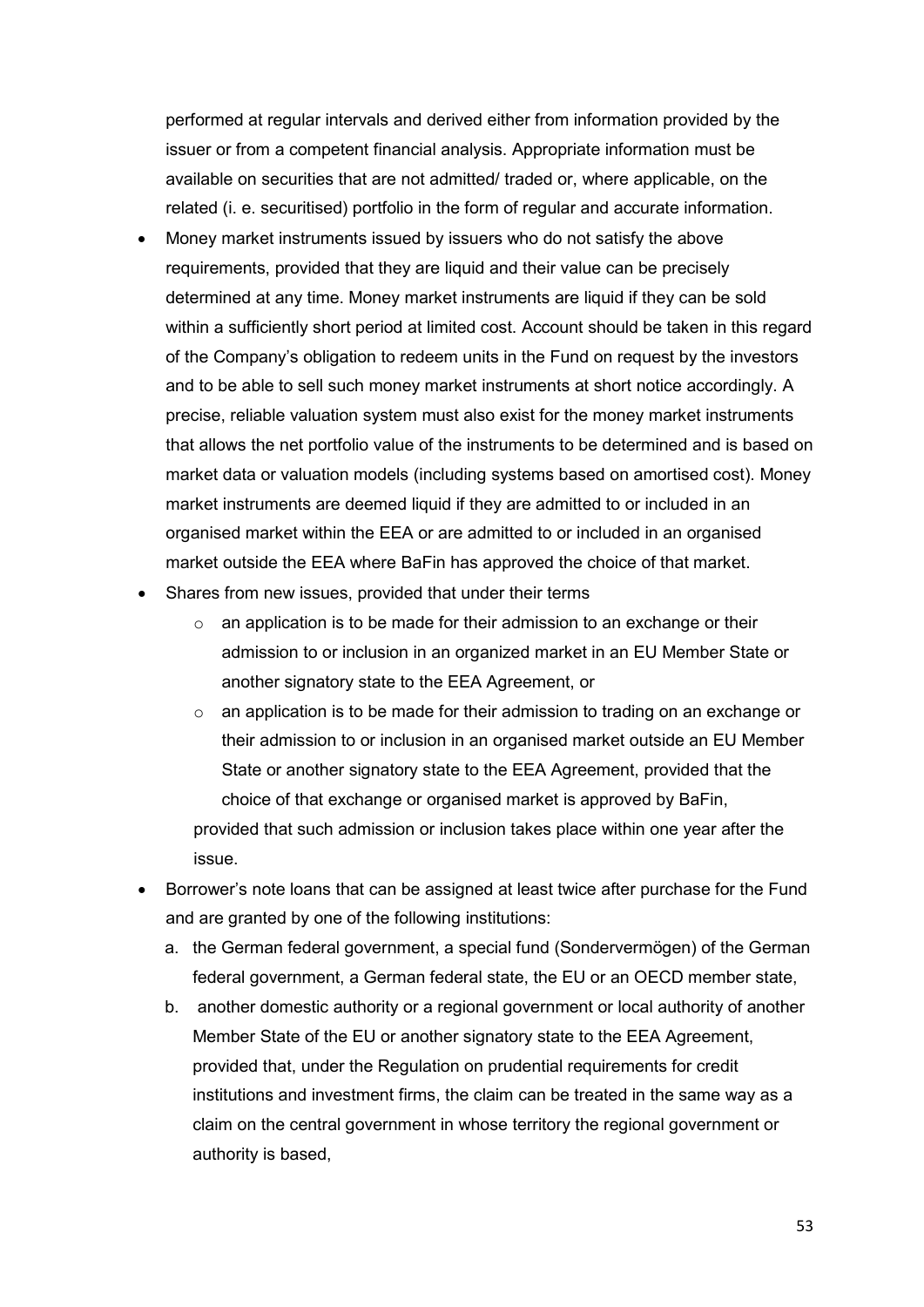- c. other public-law bodies or establishments whose head office is in Germany, another EU Member State or another signatory state to the EEA Agreement,
- d. undertakings that have issued securities that are admitted for trading on an organised market within the EEA or on another regulated market that satisfies the essential requirements for regulated markets within the meaning of the Markets in Financial Instruments Directive in its currently applicable version, or
- e. other debtors, where a body listed under a) to c) above has guaranteed payment of the interest and repayment of principal.

# **Investment limits for securities, money market instruments (including where derivatives are used) and bank deposits**

At least 60 % of the value of the UCITS Fund must be invested in securities in form of shares as per §5 of the General Terms and Conditions of Investment.

The Company may invest up to 40 % of the value of the Fund in money market insturments as per §5 of the General Terms and Conditions of Investment. The Company may invest up to 10 % of the value of the Fund in securities and money market instruments issued by the same issuer (debtor). The total value of the securities and money market instruments issued by such issuers (debtors) may not exceed 40 % of the value of the Fund. Furthermore, the Company may only invest 5 % of the value of the Fund in securities and money market instruments issued by any one issuer.

The Company may invest a total of up to 40 percent of the Fund's price in bank deposits in accordance with § 7 sentence 1 of the "General Terms and Conditions of Investment". The Company may only invest up to 20 percent of the Fund's price in bank deposits at any one credit institution.

#### *Investment limits for bonds with special cover assets*

The Company may invest up to 25 % of the Fund's assets respectively in covered bonds, municipal bonds and bonds issued by a credit institution whose registered office is in an EU Member State or another signatory state to the EEA Agreement. This is subject to the condition that the money raised from the bonds is invested so as to cover the liabilities on the bonds throughout their lifetime and ranks primarily for the repayment of the principal and interest in the event that the bond issuer defaults. If the Company invests more than 5 % of the Fund's value in bonds of the same issuer, the total value of these bonds must not exceed 80 % of the Fund's value. Securities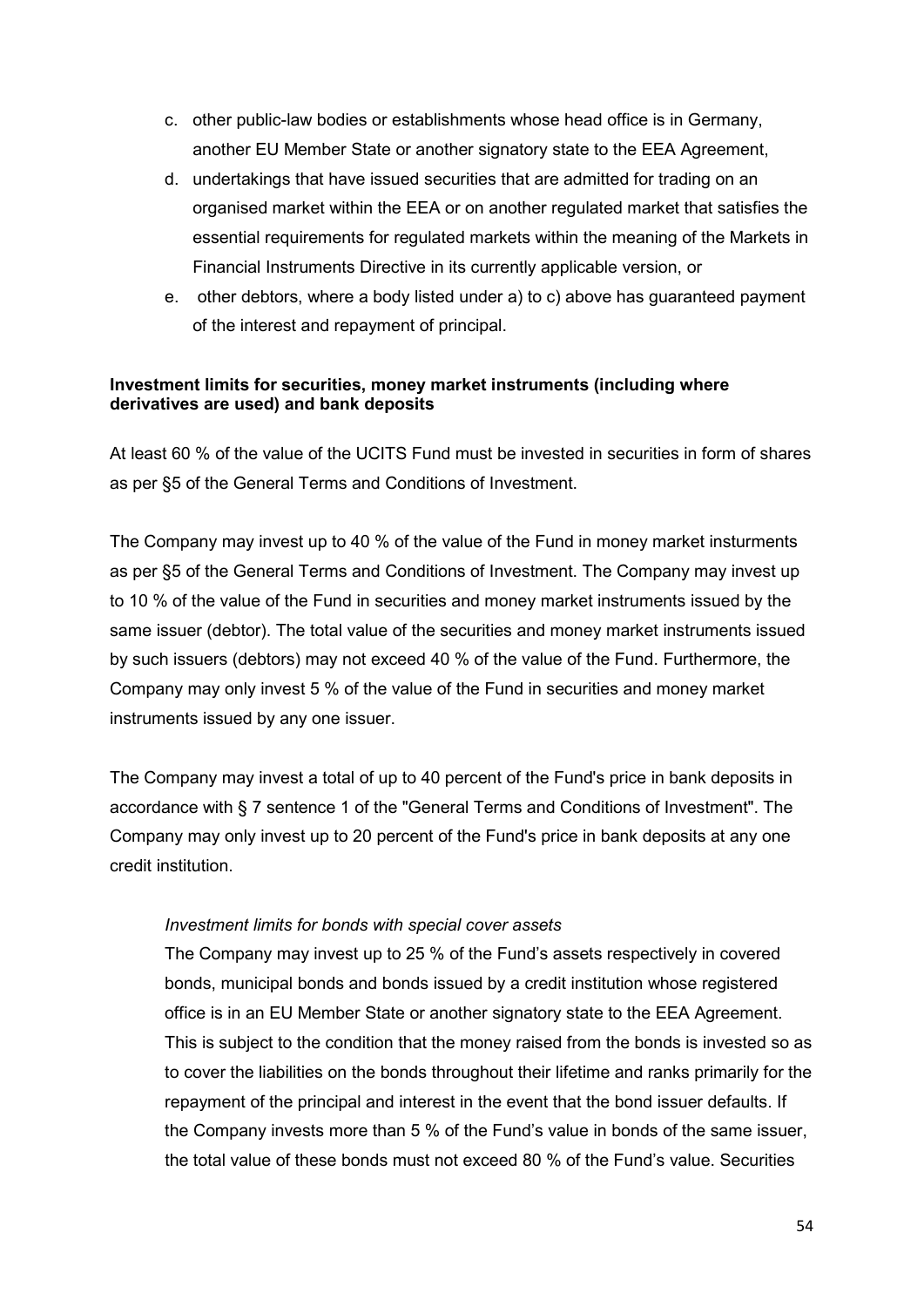held under repurchase agreements are included in the total for the purposes of this investment limit.

# *Investment limits for public-sector issuers*

The Company may invest up to 35 % of the value of the Fund in debt securities, borrower's note loans and money market instruments issued by particular national and supranational public-sector issuers. These public-sector issuers are the German federal government, the German federal states, EU Member States or their local or regional authorities, third countries and supranational public institutions to which at least one EU Member State belongs

# *Combination of investment limits*

The Company may invest no more than 20 % of the Fund's value in a combination of the following assets:

- securities or money market instruments issued by a single institution,
- deposits with this institution, i. e. bank deposits,
- attributable amounts for the counterparty risk on derivative, securities lending and repurchase transactions entered into with that institution.

For particular public-sector issuers (see under "Investment targets, strategy, terms and limits - Investment limits for securities, money market instruments, including where derivatives are used, and bank deposits – investment limits for public issuers"), a combination of the above assets may not exceed 35 % of the Fund's value.

The individual upper limits continue to apply.

# *Investment limits where derivatives are used*

For the purposes of the above limits, the amounts of securities and money market instruments issued by a single issuer may be reduced through the use of hedging derivatives for which the underlying assets are securities and money market instruments issued by the same issuer. In other words, securities or money market instruments issued by a single issuer may be acquired for the Fund in excess of the above limits if the increased issuer exposure is lowered by means of hedging transactions.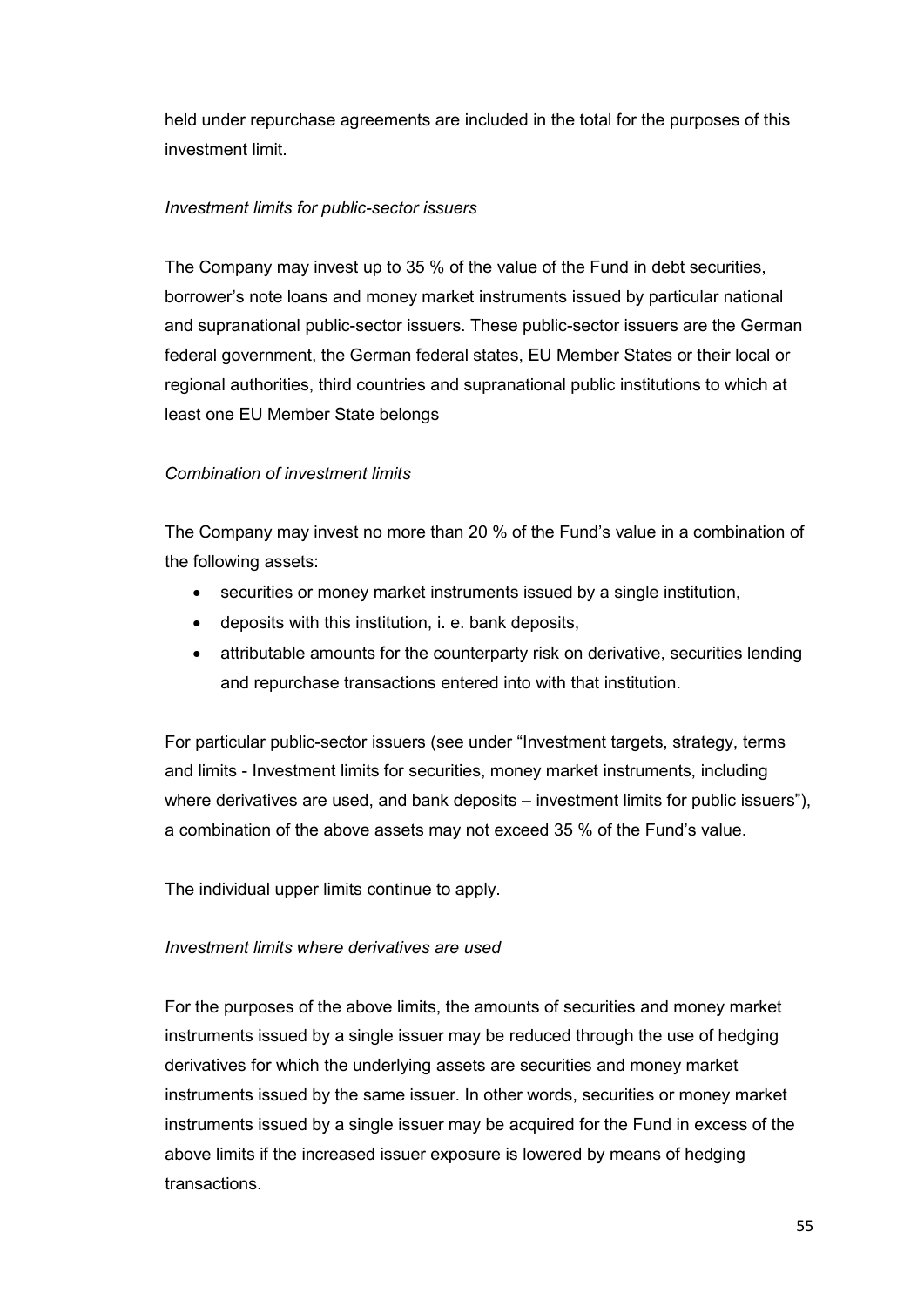## *Tax-driven investment limits*

Over 50 % of the UCITS Fund's assets (the amount of the assets is determined according to the value of the investment fund's assets without taking liabilities into account) is invested in such equity investments (within the meaning of section 2(8) of the Investment Tax Act) which may be acquired for the UCITS Fund pursuant to these Terms of Investment (equity fund). As such, the actual equity interest rates of target investment funds can be taken into account.

# *Investment units and their investment limits*

The Company may invest a total of up to 10 percent of the Fund's price in investment units in accordance with § 8 of the "General Terms and Conditions of Investment". With regard to the investment units that may be acquired for the Fund pursuant to sentence 1 in accordance with § 8 of the General Terms and Conditions of Investment, no focus is set with regard to the permissible types of investment units that may be acquired. Within the permissible maximum limit of 10 percent of the Fund's price, there is no further restriction with regard to the amount of acquisition for the various types of permissible investment units that may be acquired.

The target funds may invest a maximum of 10 percent in units in other open-ended investment funds in accordance with their investment conditions or their articles of incorporation.

The Company may not acquire for the account of the Fund more than 25 percent of the issued units of a target fund.

The target funds may invest a maximum of 10 percent in units in other open-ended investment funds in accordance with their investment conditions or their articles of association. The following requirements also apply to units in AIFs:

• The target fund must have been authorized under legal provisions that subject it to effective public supervision for the protection of investors, and there must be sufficient guarantee of satisfactory cooperation between BaFin and the target fund's supervisory authority.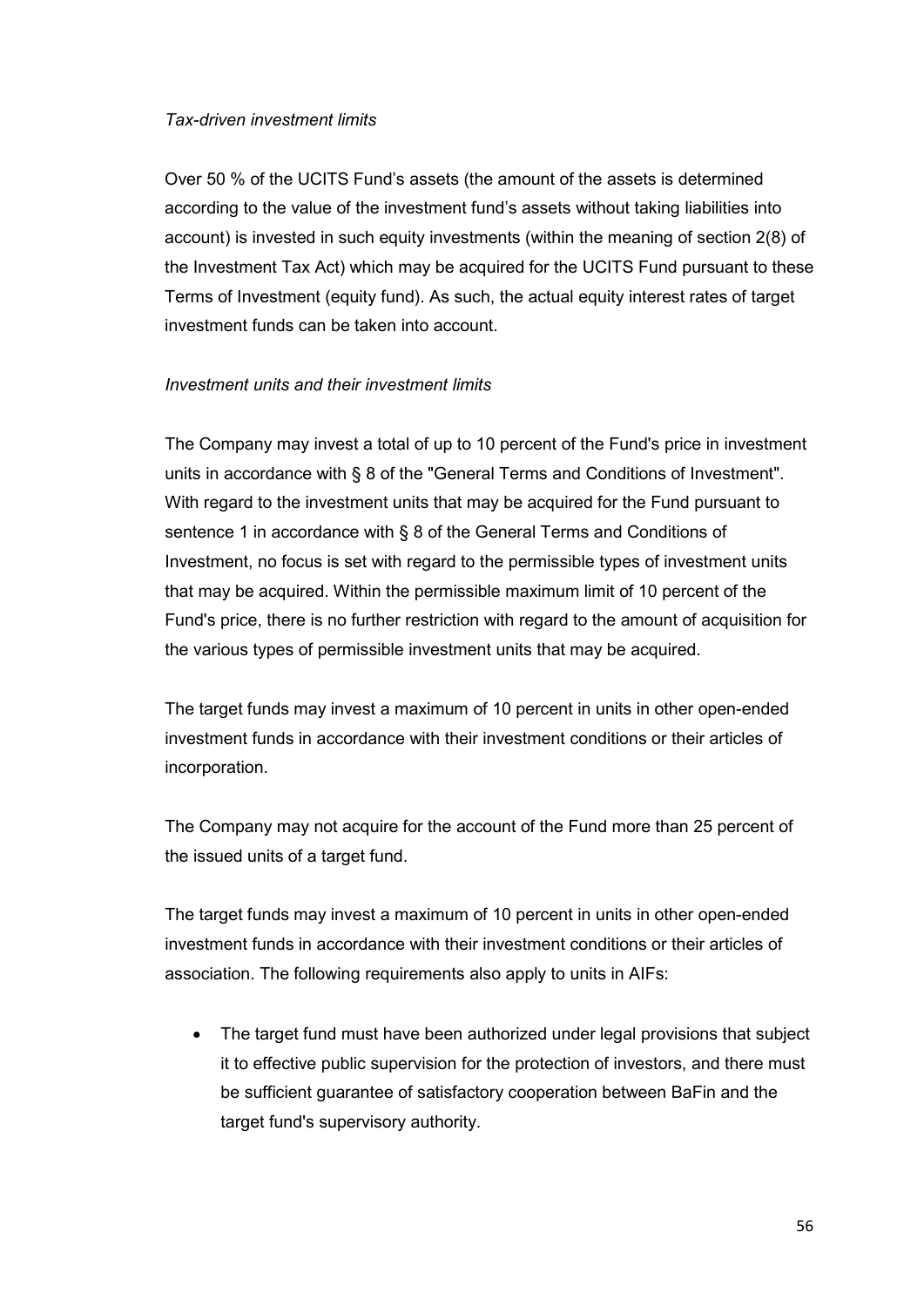- The level of investor protection must be equivalent to the level of protection of an investor in a domestic UCITS, in particular with regard to the separation of management and custody of assets, for borrowing and lending, and for short sales of securities and money market instruments.
- The business activity of the target fund must be the subject of annual and semi-annual reports and must allow investors to form an opinion on the assets and liabilities as well as the income and transactions during the reporting period.
- The target fund must be a mutual fund in which the number of units is not limited in number and investors have a right to redeem the units.

# *Informing investors in the event of a restriction or suspension of the redemption of target fund units*

Target funds may temporarily restrict or suspend the redemption of units within the legal framework. In such cases, the Company may not redeem the units in the target fund or may only redeem them to a limited extent from the management company or custodian of the target fund in return for payment of the redemption price (see also the section entitled "Risk Warnings - Risks Associated with Investing in Investment Units"). The Company's homepage at www.dje.lu lists whether and to what extent the Fund holds units of target funds that have currently suspended the redemption of units.

# **Derivatives**

**The Company may enter into trades in derivatives for the Fund, not only for hedging purposes but also as part of the investment strategy. This includes trading in derivatives for efficient portfolio management and to achieve additional returns, i. e. including for speculative purposes. This may increase the Fund's risk of loss, at least temporarily.**

A derivative is an instrument whose price depends on movements in the actual or expected price of another asset (the "underlying"). The statements below concern both derivatives and financial instruments with derivative components (hereinafter collectively referred to as "derivatives").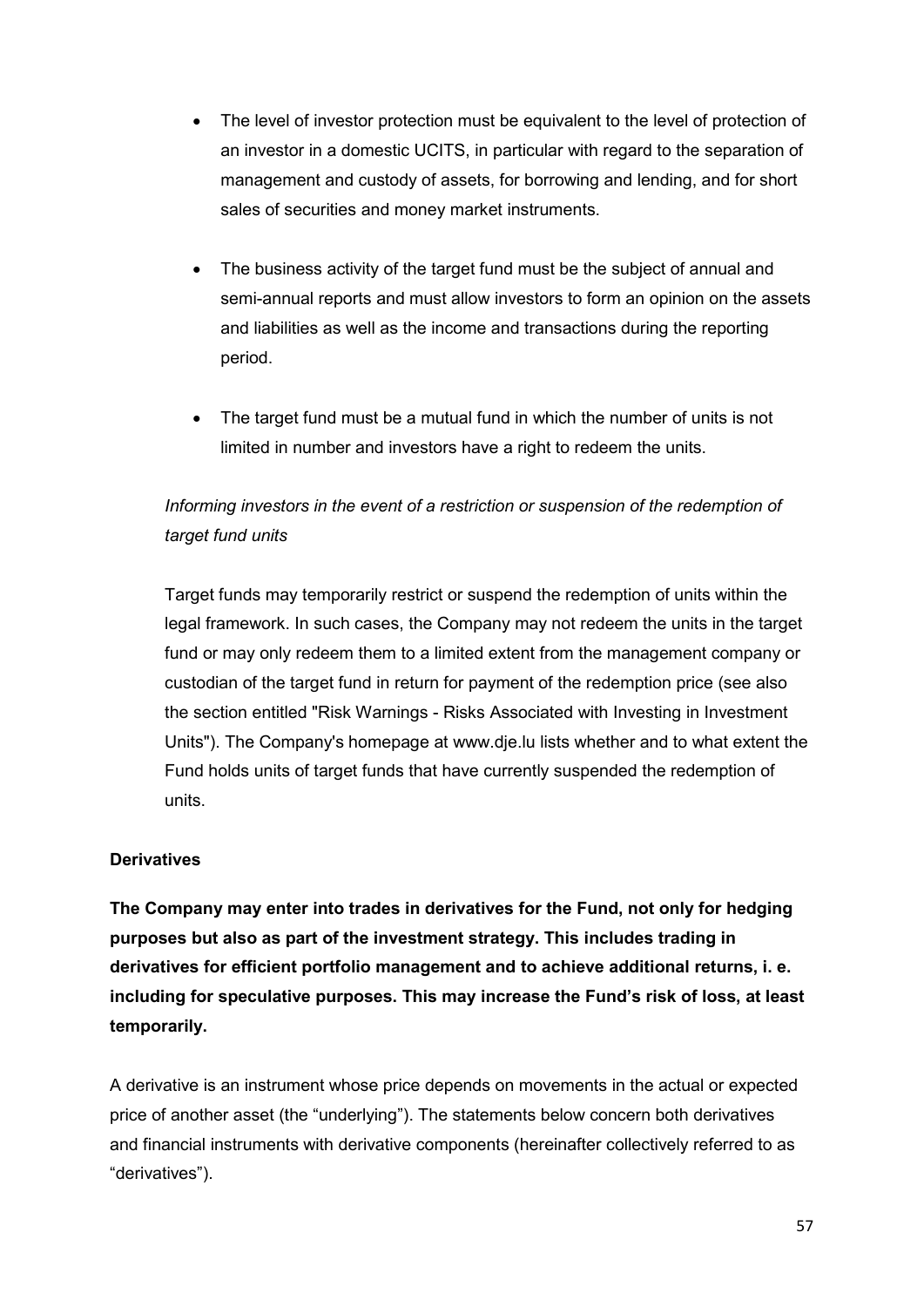The use of derivatives may, as a maximum, double the Fund's exposure to market risk (the "market risk limit"). Market risk is the risk of loss resulting from fluctuations in the market value of assets held in the Fund, attributable to changes in variable prices and/or rates on markets such as interest rates, exchange rates, equity prices, commodities prices or changes in the credit rating of an issuer. The Company must adhere to the market risk limit at all times. The utilisation of market risk limit capacity must be calculated daily in accordance with the statutory provisions of the German Ordinance on risk management and risk measurement for the use of derivatives, securities loans and repurchase transactions in investment funds pursuant to the Investment Code (hereinafter the "Derivatives Ordinance").

To determine the utilisation of market risk limit capacity, the Company uses what is known as the "qualified approach" pursuant to the Derivatives Ordinance. To this end, the Company compares the Fund's market risk with the market risk of a hypothetical reference portfolio that contains no derivatives. The derivative-free benchmark is a virtual portfolio whose value always precisely matches the current value of the Fund, but without any increases or hedges of market risk through derivatives. The composition of the reference portfolio must also match the investment objectives and investment policy applicable to the Fund. The derivative-free reference portfolio for the Fund consists entirely of global equities in line with the investment universe.

The use of derivatives must at no time cause the value of the Fund's market risk to exceed more than twice the market risk for the derivative-free reference portfolio.

The market risk of the Fund and the derivative-free reference portfolio is determined using a suitable in-house risk model (thevalue-at-risk method). As modelling procedure, the Company employs historical simulation. This modelling procedure is based in particular on historical changes in equity, yield curve, credit spread, commodity, foreign currency and other index or security prices and implicit volatilities. In so doing, the Company determines the market price risks from all trades. The Company uses the risk model to quantify the change in the value of the Fund's assets over time. This produces what is known as the "value at risk", which expresses the potential loss on a portfolio between two given points in time as an amount of money. This change in value is the outcome of chance events, namely future movements in market prices, and therefore cannot be predicted with certainty. In each case, the calculable market risk can be estimated with a satisfactory degree of probability, but no more.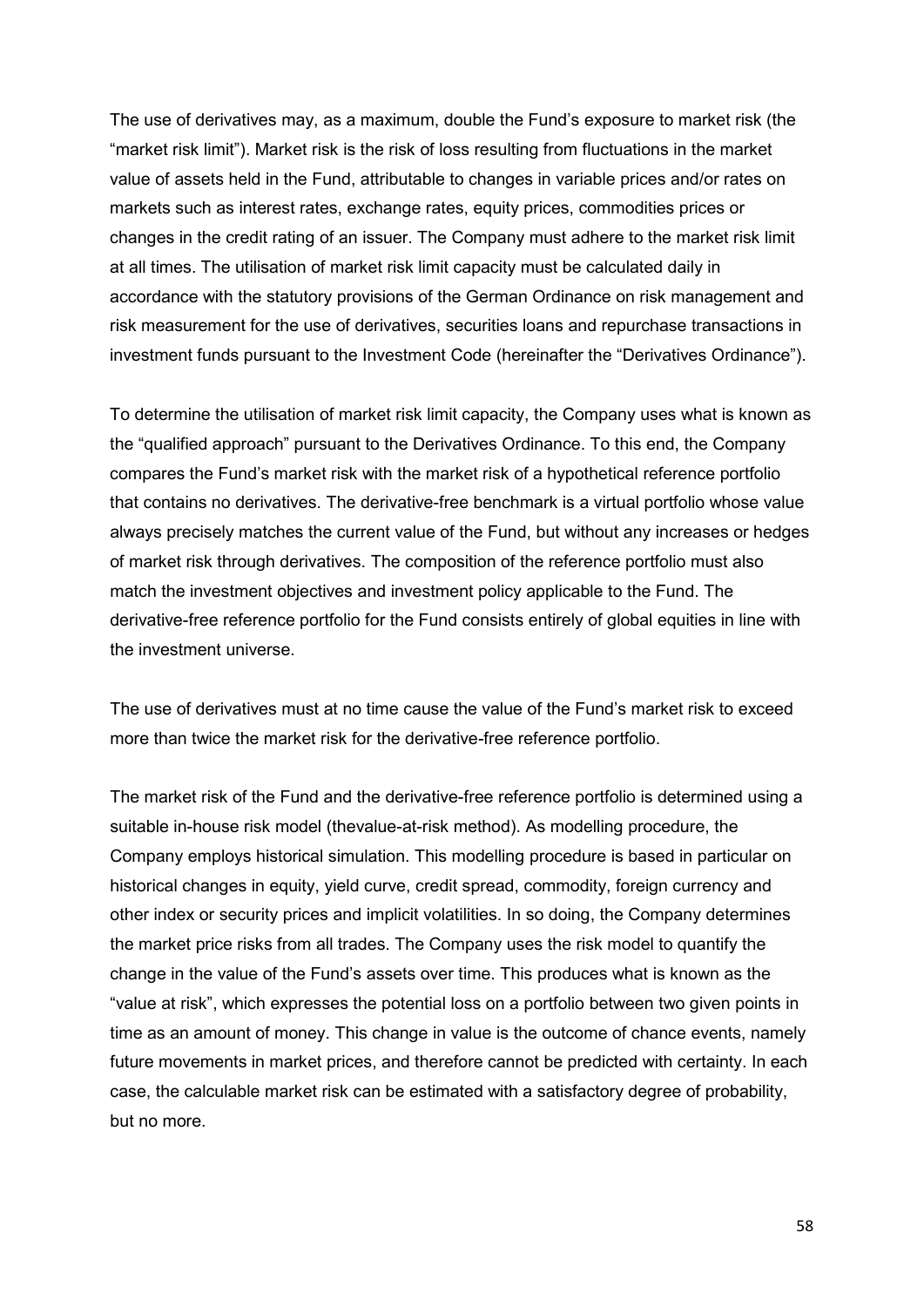The Company may invest in any derivatives for the account of the Fund, provided that a suitable risk management system is in place. This is subject to the proviso that the derivatives are derived from assets that are acquirable for the Fund or from the following underlyings:

- interest rates
- exchange rates
- currencies
- financial indices that are sufficiently diversified, provide an adequate benchmark for the market to which they refer and are published in an appropriate form.

These include, in particular, options, financial futures and swaps, as well as combinations of these.

# *Futures contracts*

Futures contracts are agreements to buy or sell a certain quantity of a certain underlying asset at a certain pre-set price either at a certain point in time, the due date, or within a certain period that are unconditionally binding on both contracting parties. The Company may, within the scope of the investment principles, enter into futures contracts for the account of the Fund for securities and money market instruments, interest rates, exchange rates or currencies that are acquirable for the Fund, as well as for Qualified Financial Indices.

#### *Option trading*

Option trades involve granting a third party, in return for consideration (the option premium), the right to receive or sell assets at a price agreed in advance (the strike price), or to obtain the payment of a price difference, or to acquire corresponding option rights, on demand during or at the end of a specific period of time.

The Company may buy and sell call and put options and trade in warrants for the account of the Fund within the scope of the investment principles. The options transactions must pertain to securities and money market instruments, interest rates, exchange rates or currencies, as well as financial indices that are sufficiently diversified, provide an adequate benchmark for the market to which they refer and are published in an appropriate form. The options or warrants must provide for exercise throughout the term or at the end of the term. In addition, the option value at the time of exercise must have a linear dependency on the positive or negative difference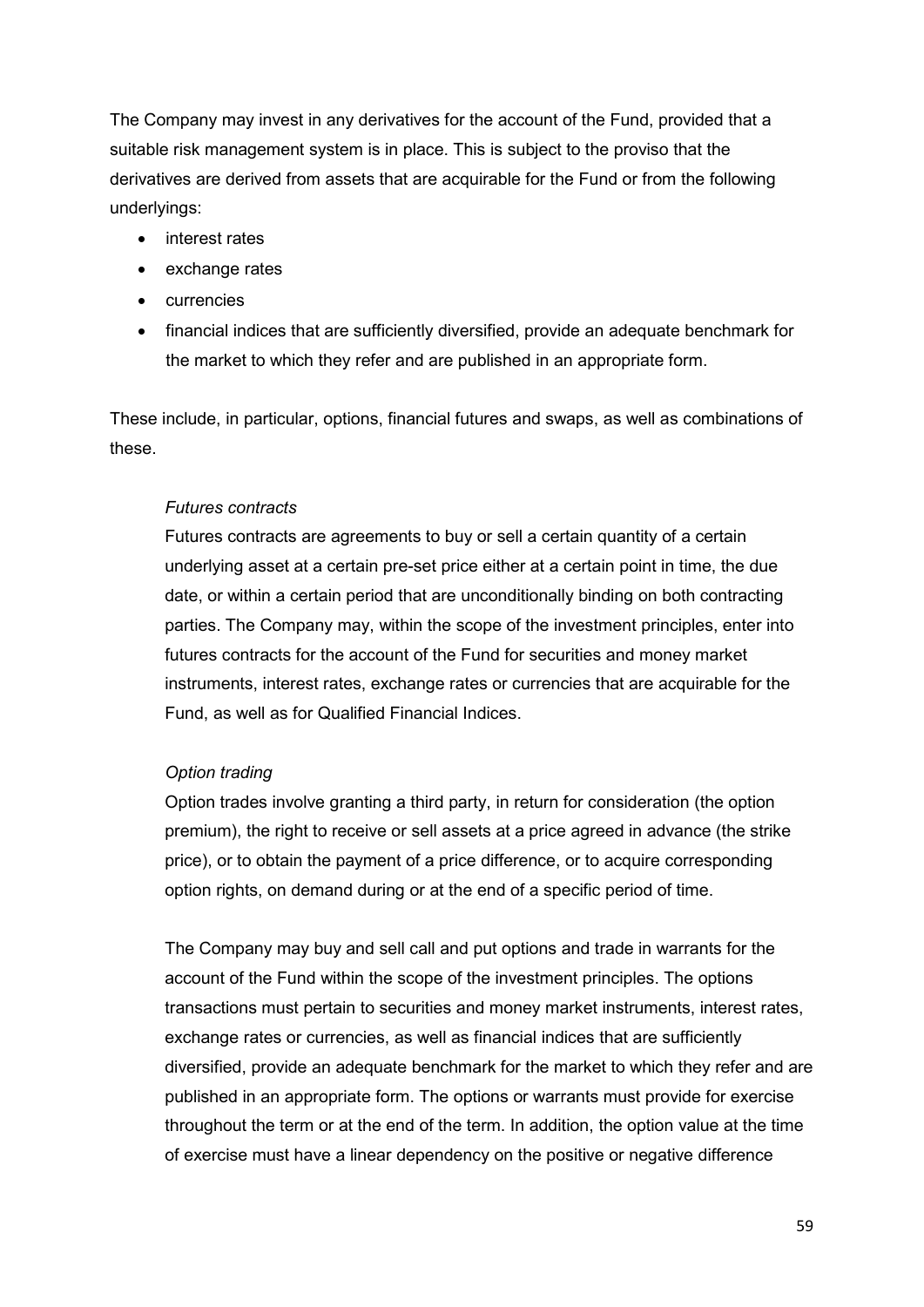between the strike price and the market price of the underlying asset and be zero if the difference has the opposite sign.

#### *Securitised financial instruments*

The Company may also acquire the financial instruments described above for the account of the Fund in securitised form. Trades in financial instruments may also be only partially securitized (e.g. warrant-linked bonds). The statements regarding risks and rewards apply to such securitised financial instruments accordingly, provided that the risk of loss on the securitized financial instruments is limited to the value of the security.

#### *OTC derivative trades*

The Company may trade for the account of the Fund in derivatives that are admitted to trading on an exchange or admitted to or included in another organised market and may enter into off-exchange trades, which are known as over-the-counter (OTC) trades. The Company may only enter into trades in derivatives that are neither admitted to trading on an exchange nor admitted to or included in another organised market based on standardised framework agreements with suitable credit institutions or financial services institutions. For OTC derivatives, the counterparty risk in relation to any one contracting partner is limited to 5 % of the value of the Fund. However, the counterparty risk may be up to 10 % of the value of the Fund if the contracting partner is a credit institution whose registered office is in an EU Member State, another signatory state to the EEA Agreement or a third country with a comparable level of prudential supervision. OTC derivatives entered into with the central clearing body of an exchange or other organised market as contracting partner shall not be included in the total for the purposes of determining counterparty exposure if the derivatives are valued daily at market prices and are subject to daily margin settlement. Claims of the Fund against an intermediary must be included in the total for the purposes of determining exposure, even if the derivative is traded on an exchange or another organised market.

#### *Collateral strategy*

The Company accepts collateral for the account of the Fund in the course of derivatives, securities lending and repurchase transactions. The collateral serves to fully or partially mitigate the risk that the counterparty to such transactions will default.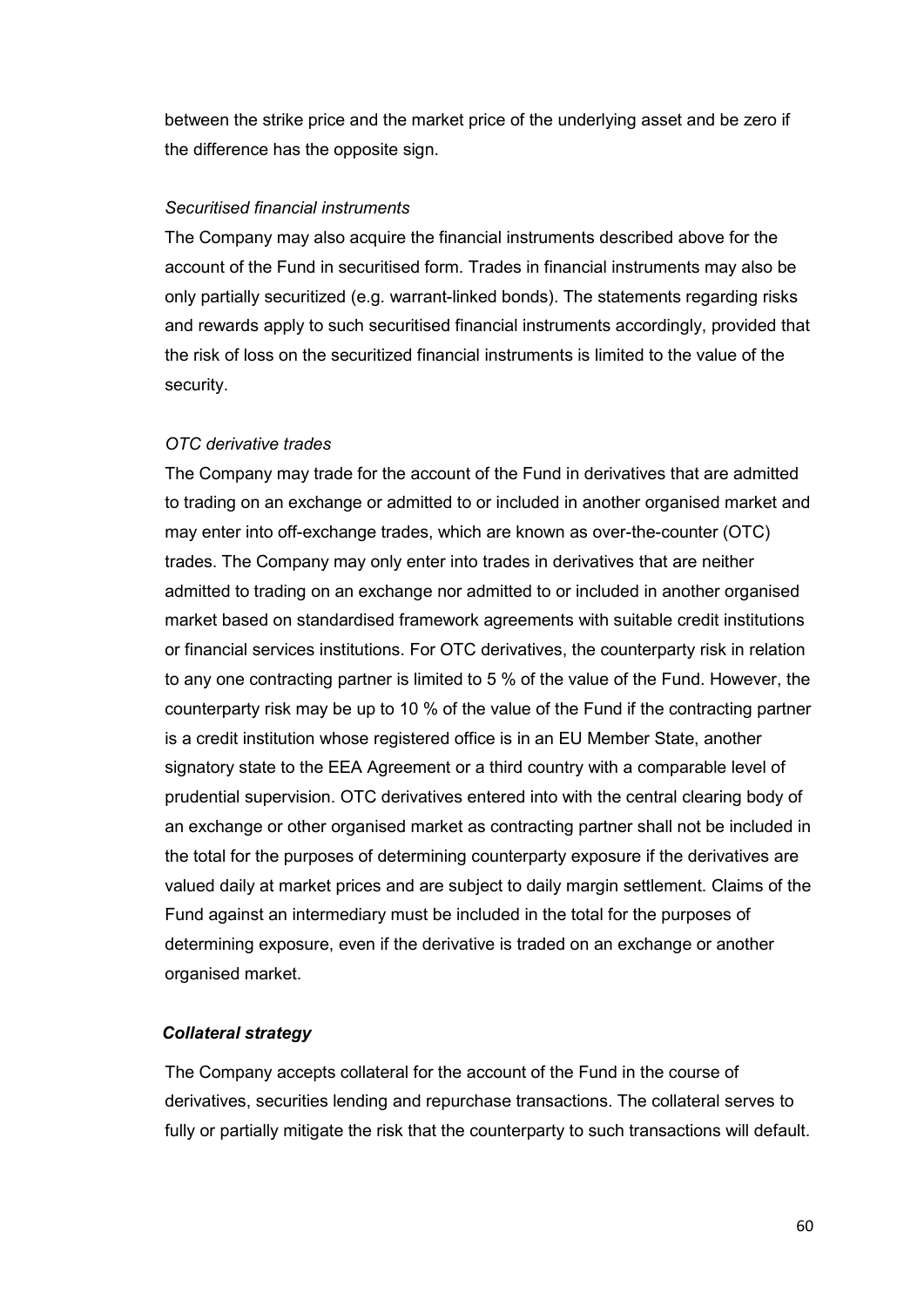# *Types of collateral permitted*

The Company accepts as collateral for the Fund in respect of derivatives trades, securities lending transactions and repurchase transactions the following assets:

- cash securities in the form of bank deposits
- government bonds or in the form of debt securities issued by public international bodies to which one or more member states of the European Union belong, and
- covered bonds.

The cash collateral received is not reinvested. The other collateral received is not sold, reinvested or pledged.

The collateral provided by a counterparty must be appropriately risk-diversified with respect to issuers, among other things. If several contracting parties provide collateral from the same issuer, this must be aggregated. If the value of the collateral provided by one or more counterparties of the same issuer does not exceed 20 percent of the price of the fund, the diversification shall be deemed adequate. Appropriate diversification shall also be deemed to exist if this limit is exceeded, if securities or money market instruments of the following issuers or guarantors are exclusively granted to the Fund as collateral to this extent:

If all collateral granted consists of securities or money market instruments of such issuer or guarantor, such collateral must have been issued within the scope of at least six different issues. The price of the securities or money market instruments issued as part of the same issue may not exceed 30 percent of the value of the investment fund.

Collateral received by the Company under OTC derivatives must meet the following criteria, among others:

- i. cashless collaterals have to be sufficiently liquid and have to be traded on a regulated market or within a multilateral trading system
- ii. collaterals are observed and valuated daily on market basis
- iii. collaterals with high price volatility have to be accepted with reasonable haircuts
- iv. creditworthiness of the issuer has to be high
- v. collaterals have to be adequately diversified regarding country, markets and issuer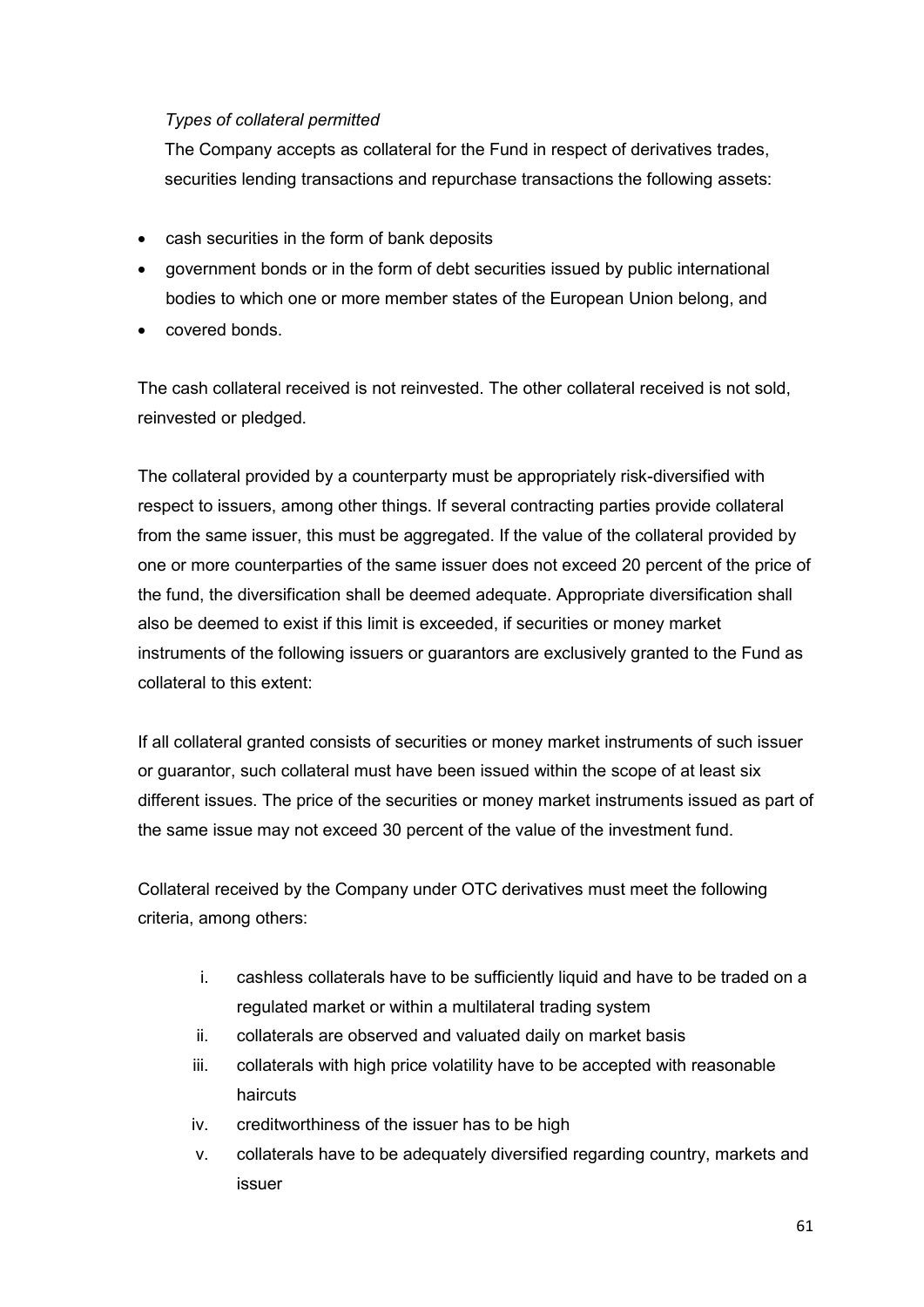vi. collaterals which are not provided in cash have to be issued by a company not related to the counterparty

There are no requirements for a restriction on the remaining term of collateral.

# *Scope of collateralization*

Derivative transactions must be collateralized to an extent that ensures that the attributable amount for the default risk of the respective contracting party does not exceed five percent of the price of the fund. If the counterparty is a credit institution domiciled in a member state of the EU or in another state party to the EEA Agreement or in a third country in which equivalent supervisory provisions apply, the attributable amount for the default risk may amount to ten percent of the fund's price.

# *Collateral valuation and strategy for haircuts on valuation (haircut strategy)*

The Company applies gradual valuation haircuts to the collateral received, taking into account the specific characteristics of the collateral as well as the issuer (so-called haircut strategy). The following table provides details on the lowest applied haircuts for each type of collateral:

| <b>Collateral</b>                | <b>Minimum haircut</b> |
|----------------------------------|------------------------|
| Cash (Sub-fund currency)         | $0\%$                  |
| Cash (foreign currencies)        | 8%                     |
| Government bonds                 | 0.50%                  |
| Bonds issued by international    | 0.50%                  |
| institutions under public law    |                        |
| consisting of one or more member |                        |
| states of the European Union and |                        |
| covered bonds                    |                        |

Details of the agreements may be obtained free of charge from the Management Company at any time.

The collateralization is based on individual contractual agreements between the counterparty and the Company. These agreements define, among other things, the type and quality of collateral, haircuts, allowances and minimum transfer amounts. The prices of the OTC derivatives and any collateral already provided are determined on a daily basis. If an increase or reduction of collateral is necessary due to the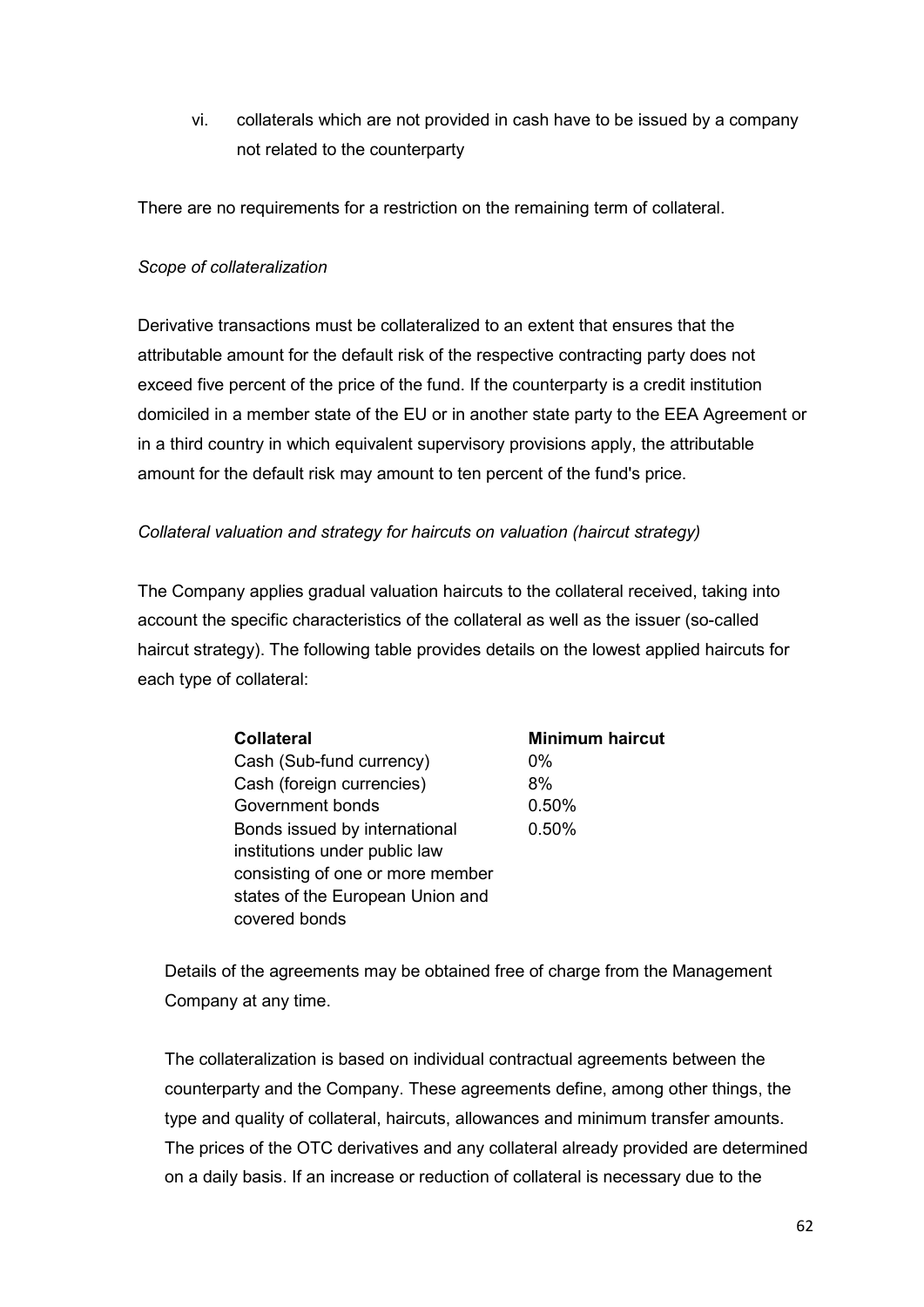individual contractual terms, it will be requested from or returned to the counterparty. Details of the agreements can be obtained from the Company free of charge at any time.

## Investment of cash collateral

Cash collateral received shall not be reinvested. Cash collateral in the form of bank deposits may be held in blocked accounts with the fund's custodian or, with its consent, with another credit institution.

# *Custody of securities as collateral*

The Company may accept securities as collateral for the account of the Fund within the scope of derivative transactions. If these securities have been transferred as collateral, they must be held in custody with the custodian. If the Company has received the securities pledged as collateral within the framework of derivative transactions, they may also be held in custody with another entity that is subject to effective public supervision and is independent of the collateral provider. Reuse of the securities is not permitted.

#### **Borrowing**

Short-term loans of up to 10 % of the value of the Fund may be taken out for the common account of the investors, provided that the loan is subject to normal market conditions and the Custodian consents to the loan.

#### **Leverage**

Leverage means any method used by the Company to increase the Fund's investment ratio. Such methods include borrowing, entering into securities lending or repurchase transactions and the acquisition of derivatives with embedded leverage finance. The Company may use such methods for the Fund within the scope described in this Prospectus. The option to use derivatives is described in the section "Investment targets, strategies, terms and limits – assest – deriatives. The possibility to into securities lending is set out in the sections on "Investment targets, strategies, terms and limits – borrowing".

The Fund's leverage is the ratio between its risk exposure and its net asset value. Calculation of net asset value is explained under "Issue and redemption price". The Fund's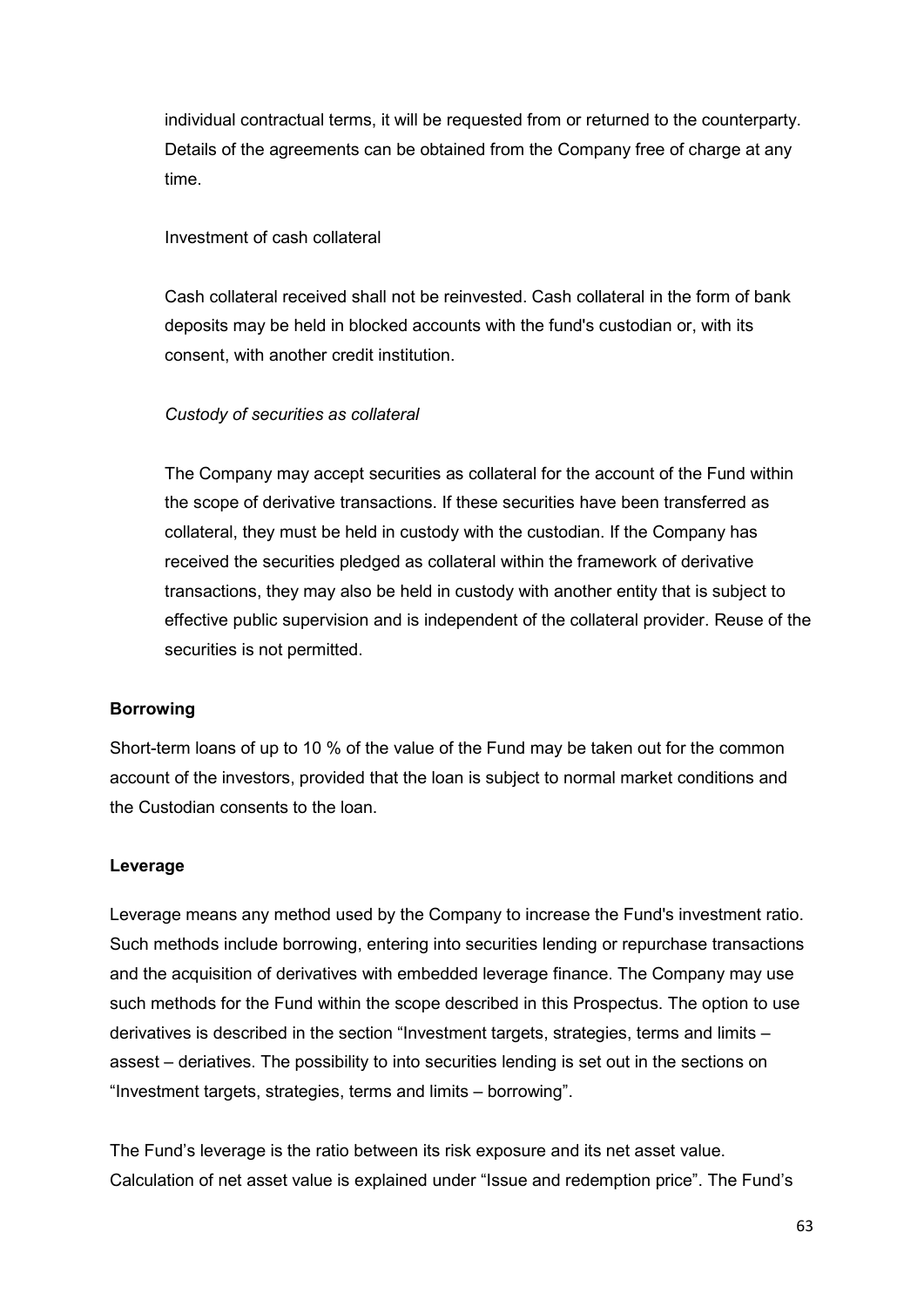risk exposure is calculated using a gross method. Risk exposure is the sum of the absolute values of all positions held by the Fund, as valued in accordance with the statutory requirements. Individual derivative transactions or securities positions may not be offset against each other (i. e. any netting and hedging agreements are disregarded). Any effects due to reinvestment of collateral in the case of securities loans and repurchase transactions are taken into account. The Company expects that the Fund's risk as calculated using the gross method will not exceed 3 times the net asset value. Depending on market conditions, however, leverage may fluctuate in such a way that this target is exceeded despite constant monitoring by the Company.

# **ASSET VALUATION**

Assets are valuated in accordance with Sections 168 and 169 of the German Investment Code ("KAGB") and the Capital Investment Accounting and Valuation Ordinance ("KARBV").

#### **General rules for asset valuation**

#### *Assets admitted to an exchange or traded on an organised market*

Assets that are admitted to trading on an exchange or admitted to or included in another organised market, and subscription rights held for the Fund, are valued at the last available trading price offering a reliable valuation, unless otherwise stated under "Special rules for the valuation of specific assets" below.

*Assets not listed on an exchange or traded on an organised market, or assets with no trading price*

Assets that are neither admitted to trading on exchanges nor admitted to or included in another organised market, or for which no trading price is available, are valued at the current fair value that is appropriate on the basis of a careful assessment using suitable valuation models and taking overall market circumstances into account, unless otherwise stated under "Special rules for the valuation of specific assets" below.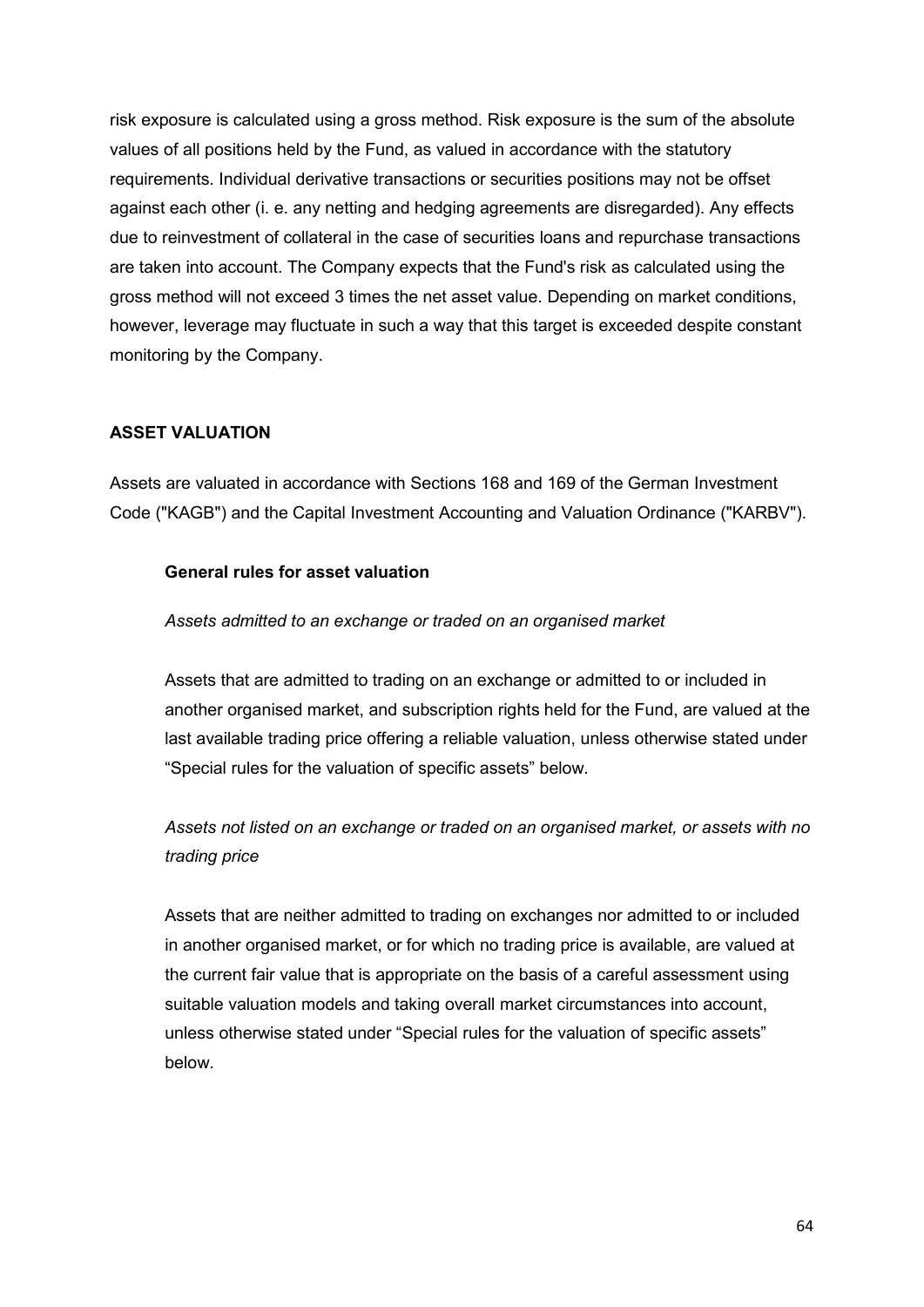#### **Special rules for the valuation of specific assets**

#### *Unlisted bonds and borrower's note loans*

For the valuation of bonds that are neither admitted to trading on an exchange nor admitted to or included in another organized market (e. g. unlisted bonds, commercial papers and certificates of deposit), and for the valuation of borrower's note loans, the agreed prices for similar bonds and borrower's note loans and, where appropriate, the market prices of bonds from similar issuers with the same maturity period and interest rate are used, subject where necessary to a discount to reflect limited saleability.

#### *Options and futures contracts*

Where they are admitted to trading on an exchange or are admitted to or included in another organised market, options belonging to the Fund and liabilities on any options granted to a third party are valued at the latest available trading price that guarantees a reliable valuation.

The same applies to receivables and liabilities on any futures contracts sold for the account of the Fund. Any margin payments made at the Fund's expense shall be added to the value of the Fund, taking account of the valuation gains and losses ascertained on the trading day.

#### *Bank deposits, fixed-term deposits, units in investment funds and loans*

Bank deposits are generally valued at their nominal value plus any interest received.

Fixed-term deposits are valued at their fair value, where the deposit can be terminated at any time and the repayment on termination is not made at the nominal value plus interest.

Units in investment funds are generally valued at their most recent redemption price or at the last available trading price that guarantees a reliable valuation. If these prices are unavailable, units in investment funds are valued at the current fair value that is appropriate on the basis of a careful assessment using suitable valuation models and taking overall market circumstances into account. Claims for repayment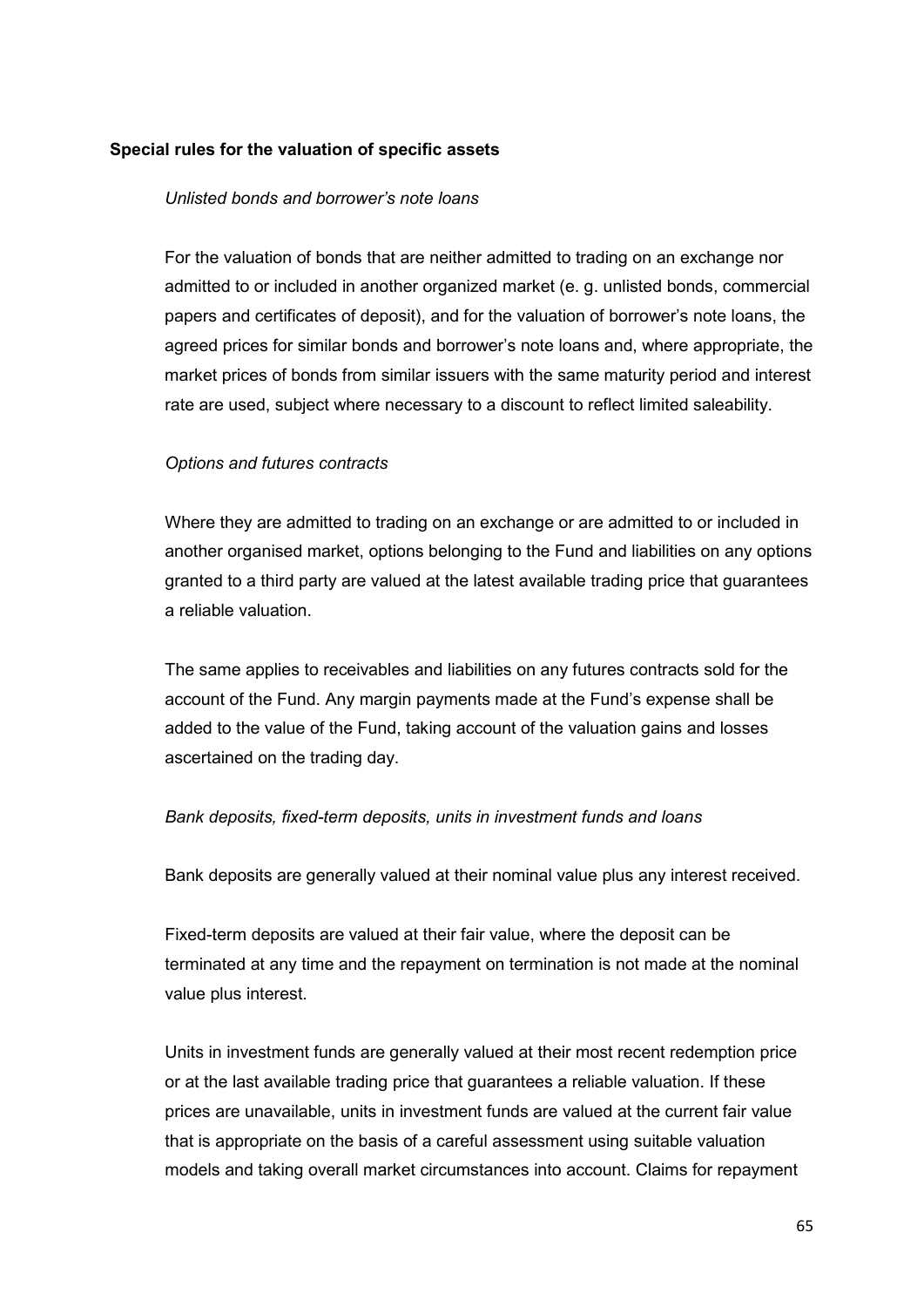of lending transactions are valued at the current market price of the assets transferred as collateral.

## *Assets denominated in foreign currency*

The market value of assets denominated in foreign currencies is converted into the corresponding fund currency at the last average exchange rate. Gains and losses on foreign exchange transactions are added or deducted as appropriate.

#### **SUB-FUND**

The Fund is not a sub-fund within an umbrella structure.

# **UNITS**

The rights of investors are certified in global certificates only. These global certificates are deposited with a central securities depository. Investors may not demand the issue of individual unit certificates. Units may only be purchased for holding in custody accounts. The units are nominated to the bearer and are quoted to three decimal places.

# **Obligation to surrender physical securities**

In the past, bearer units were issued for the Fund's units in the form of physical securities. Under the Investment Code, such physical securities may no longer be held by the investors, and must instead be deposited for collective safekeeping with a custodian bank, a licensed and/or recognised German or foreign central custodian or another suitable foreign custodian, together with any coupons that are not yet payable.

Investors cannot demand the return of these physical securities. The Company must replace the physical securities surrendered by certifying the units in question in a global certificate.

Bearer units that were not held in collective custody at one of the aforementioned institutions on 31 December 2016 became void as from the end of that day. The same applied to any coupons not yet due. Since 1 January 2017, the rights of the affected investors have instead been certified in a single global certificate. The investors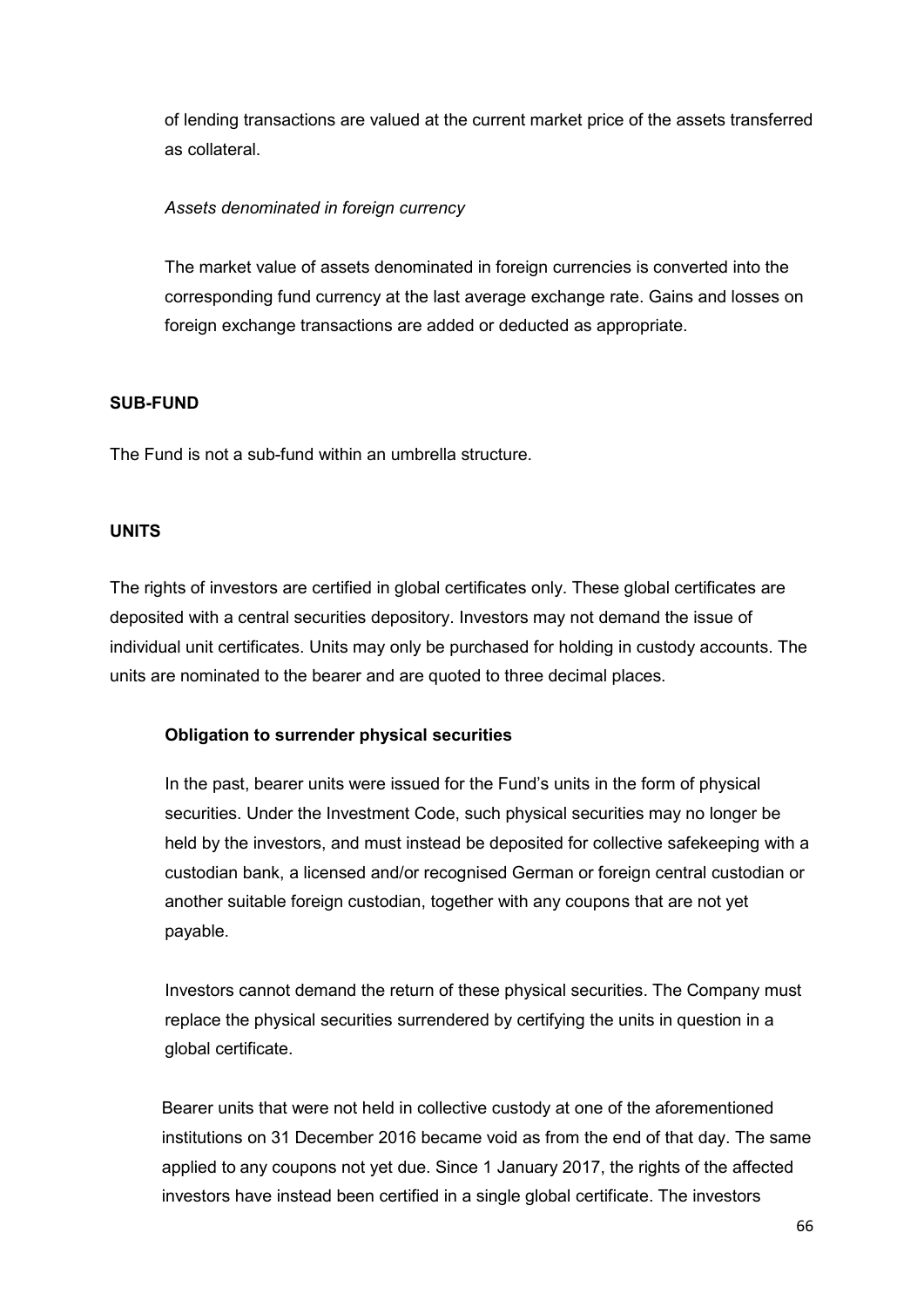became co-owners of the global certificate and of the overall holding to which the certificate pertains in proportion to their holdings in the Fund. They can hand in their void bearer units to the Fund's Custodian and demand in exchange that their holding in the Fund be credited to a custody account.

#### **Issue and redemption of units**

#### *Issue of units*

The number of units in issue is unlimited in principle. Units may be purchased from the Company. They are issued by the Custodian at the issue price, which represents the net asset value per unit (the "unit value") plus an subscription fee. Units may also be acquired via third-party intermediaries; additional costs may arise in this case. The Company reserves the right to discontinue the issue of units wholly or in part, either temporarily or permanently.

The Company does not require a minimum initial investment.

#### *Redemption of units*

Investors may request unit redemptions on any valuation day, unless the Company has temporarily suspended unit redemptions (see "Suspension of redemptions"). Redemption orders must be placed with the Custodian, the Company itself or to an intermediary third party (e.g. custodian).

The Company has an obligation to redeem the units for the redemption price valid on the date of settlement, which will correspond to the unit value determined on that date. Units may also be redeemed via third-party intermediaries; additional costs may arise in this case.

#### **Settlement of unit issues and redemptions**

The Company adheres to the principle of equal treatment of investors by ensuring that no investor is able to gain an advantage by buying or selling units at previously known unit values. It therefore imposes a daily cut-off time for orders. Issue and redemption orders that reach the Custodian or the Company by the order cut-off time (t) are settled at the latest on the day after the order is received  $(=$  settlement date  $t+1$ ) at the unit value determined on that day. Orders that reach the Custodian or the Company after the cut-off time (t) are settled on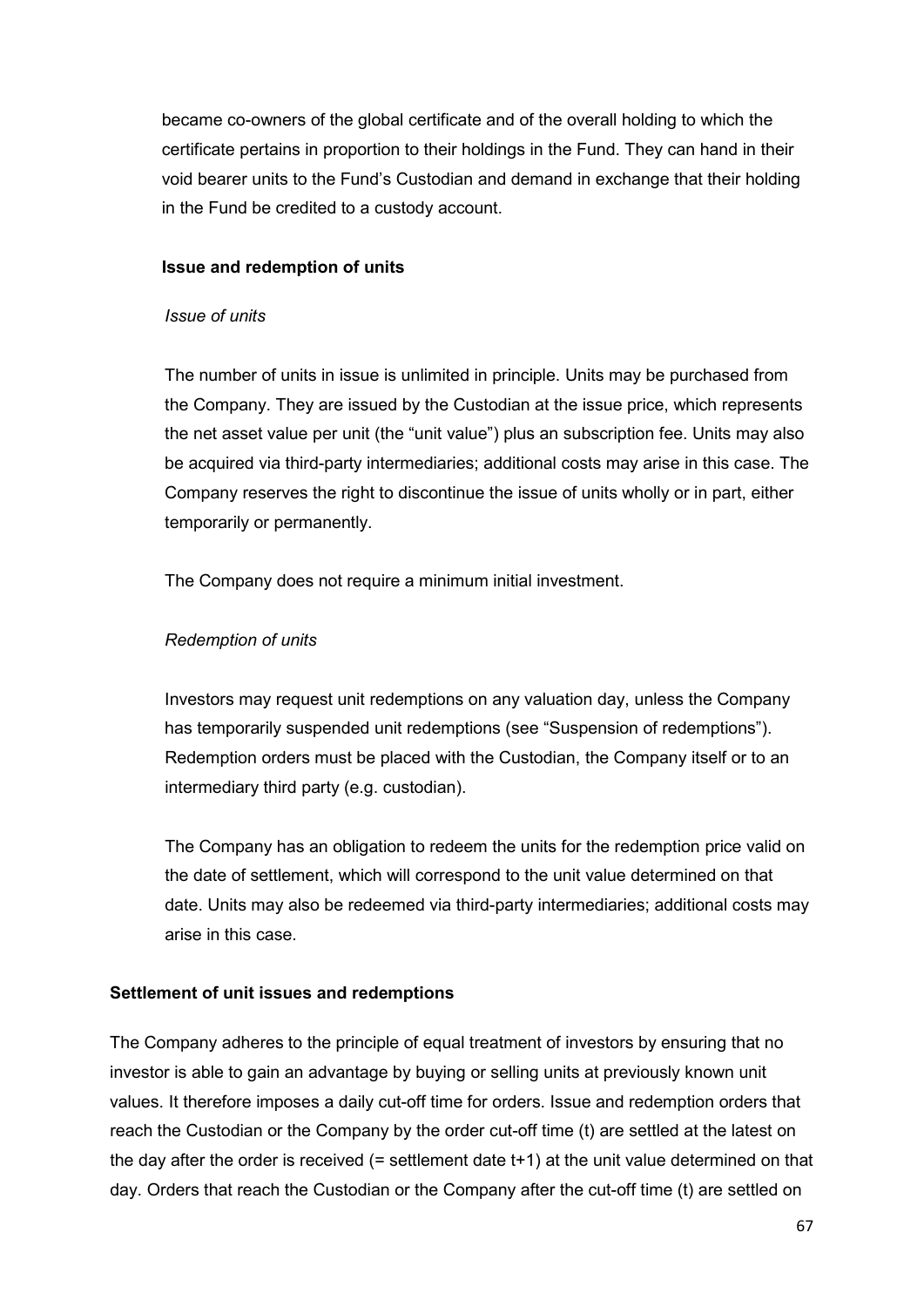the next-but-one valuation day  $(= t+2)$  at the unit value determined on that day. Theorder cutoff time is currently 5 p.m. and can be changed by the Company at any time.

Furthermore, third parties, for example the institution at which the investor's custody account is held, may act as intermediaries for the issue and redemption of units. This may lead to longer settlement periods. The Company has no influence over the different settlement terms of institutions providing custody accounts. Payment of the issue price or payment of the redemption price shall be made within the number of banking days specified in the "Overview of Funds" overview after the relevant value determination date.

#### **Suspension of redemptions**

The Company may temporarily suspend the redemption of units in exceptional circumstances where it appears necessary to do so, having regard to the interests of the investors. Such exceptional circumstances exist, for instance, if an exchange at which a material part of the Fund's securities are traded is subject to unplanned closure, or if the Fund's assets cannot be valued. In particular, the Company may also be forced to suspend redemption if an investment fund whose units or shares have been acquired for the Fund in turn suspends unit redemption and these account for a significant proportion of the Fund's assets. In addition, BaFin may instruct the Company to suspend the redemption of units if this is deemed necessary in the interests of investors or the general public.

The Company reserves the right not to redeem or exchange units until it has promptly sold assets belonging to the Fund; in so doing, it must have regard to the interest of all investors. Such redemptions will be made at the redemption price valid after the sales. Temporary suspension may be followed directly by the winding-up of the Fund without any resumption of redemptions (in this regard, see under "Winding-up, transfer and merger of the Fund").

The Company shall inform investors of the suspension and resumption of unit redemptions by way of an announcement in the Bundesanzeiger (German Federal Gazette) and on the Company's website at www.dje.lu Investors will also be informed by means of a durable medium, for instance in paper or electronic form, via their custody account provider.

# **LIQUIDITY MANAGEMENT**

The Company has laid down written principles and procedures for the Fund that enable it to monitor the Fund's liquidity risks and ensure that the liquidity profile of the Fund's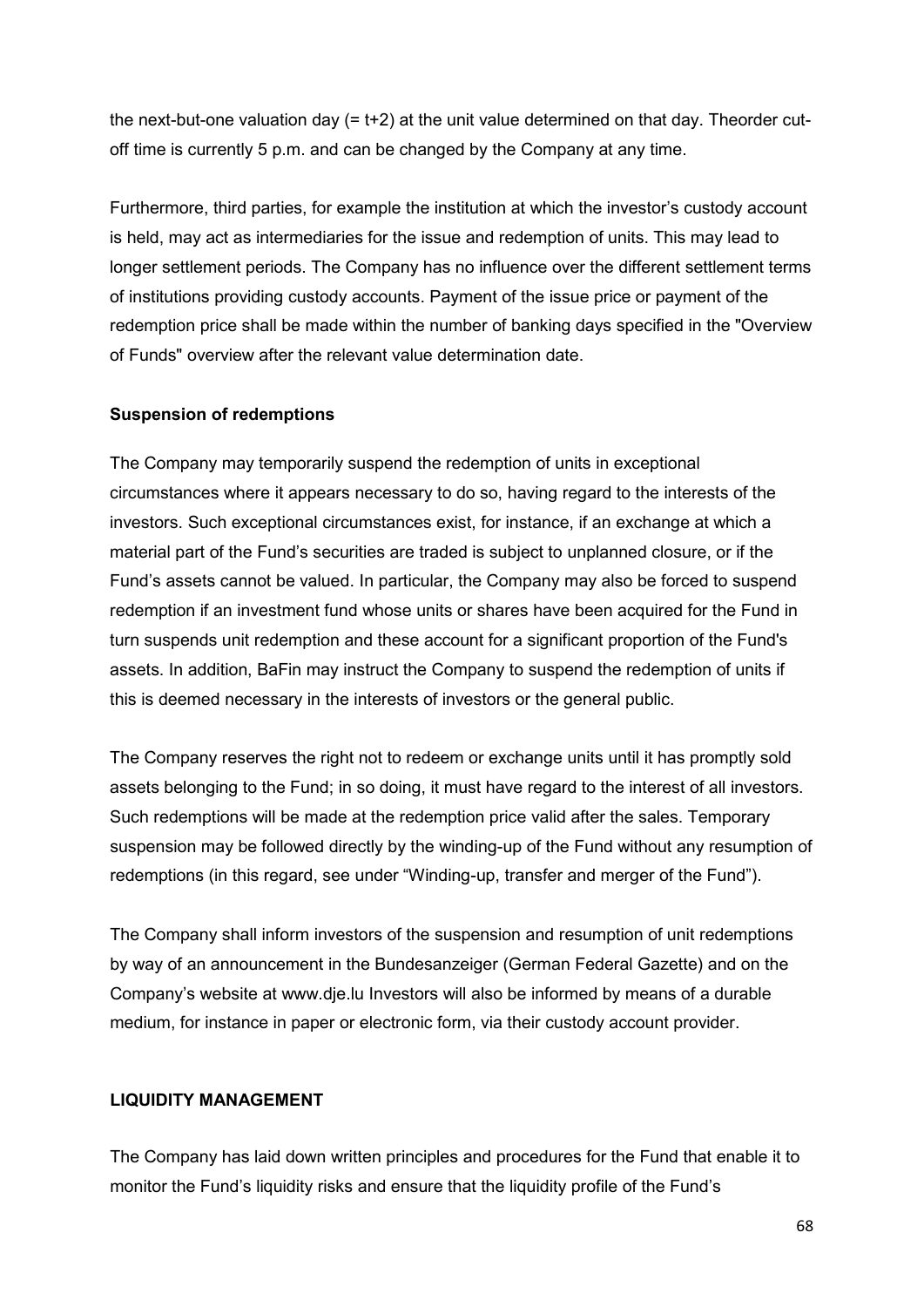investments covers the underlying liabilities. The principles and procedures comprise the following:

- The Company monitors liquidity risks that may arise at Fund or asset level. In doing so, it assesses the liquidity of the assets held in the Fund in relation to the Fund assets and determines a liquidity ratio for this purpose. The assessment of liquidity includes, for example, analysis of the difference observed on the market between the supply and demand of the financial instruments held by the Fund and the market capitalisations of the respective issuer. The Company also monitors the investments in the Target Fund and their redemption policy and any resulting impact on the Fund's liquidity.
- The Company monitors liquidity risks that may arise as a result of increased investor demand for redemptions of units. In doing so, it forms expectations of changes in net funds taking into account available information about the investor structure and past experience of net historical changes. It takes into account the effects of wholesale recall risks and other risks (for example reputational risks).
- The Company has set adequate limits for liquidity risks for the Fund. It monitors compliance with these limits and has established procedures for exceeding or possibly exceeding the limits.
- The procedures established by the Company ensure consistency between the liquidity ratio, the liquidity risk limits and the expected net asset changes.

The Company reviews these principles regularly and updates them accordingly.

The Company performs regular stress tests at least once a month with which it can evaluate the Fund's liquidity risks. The Company performs the stress tests on the basis of reliable, uptodate quantitative or, if this is unsuitable, qualitative information. Where appropriate, the stress tests simulate a lack of liquidity in the Fund's assets.

Redemption rights under normal and exceptional circumstances, and the suspension of redemptions, are set out under"Suspension of redemptions". The associated risks are described under "Risk information".

# **STOCK EXCHANGES AND MARKETS**

The Company does not intend to list the Fund units or trade them on exchanges or other markets. It cannot be ruled out that units may be traded on markets without the Company's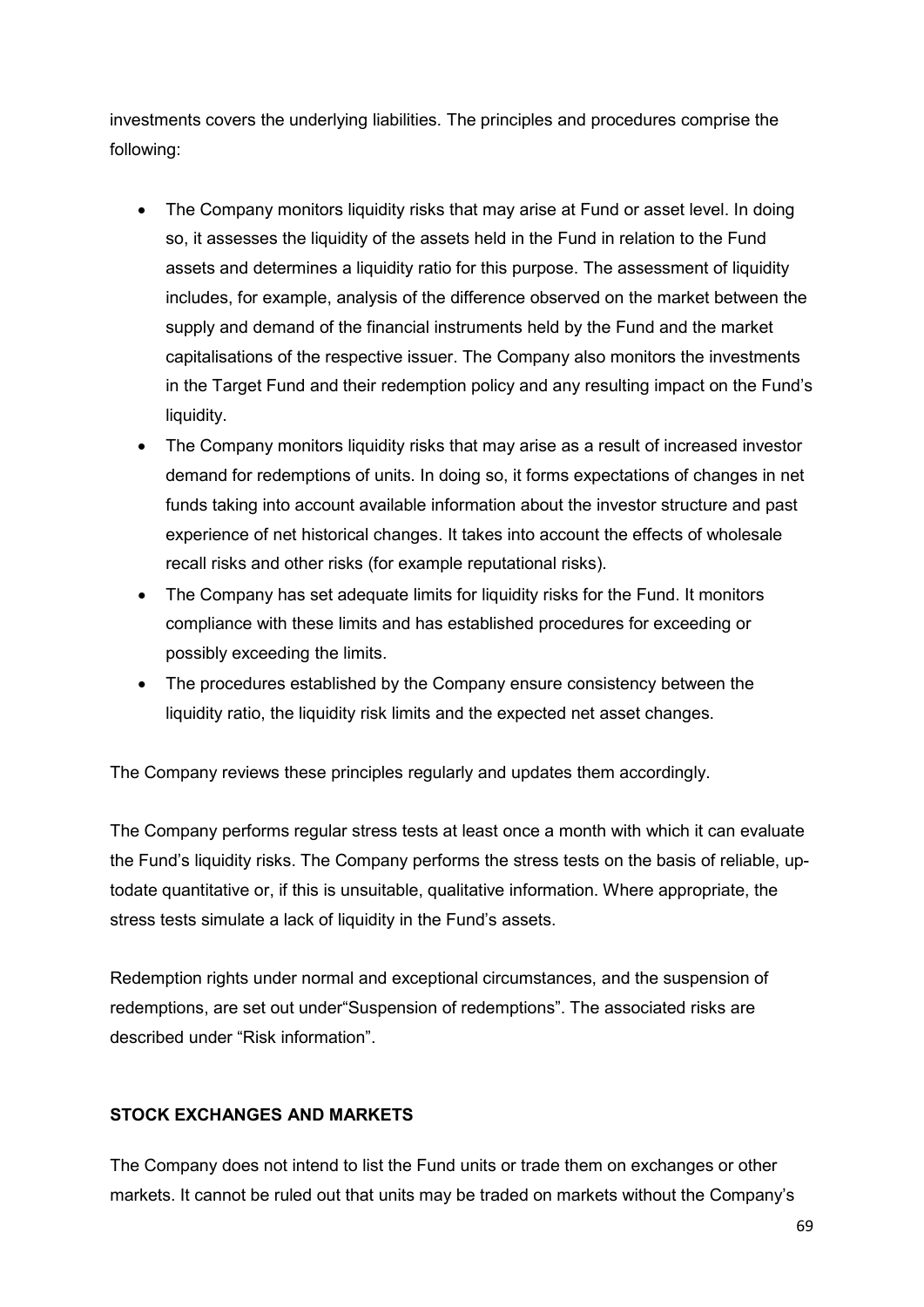consent. A third party may cause units to be traded on unregulated markets or included in another form of off-exchange trading.

The market price underlying trading on an exchange or another market will not be determined solely by the value of the assets held in the Fund, but also by supply and demand. Such a market price may therefore deviate from the unit value determined by the Company or the Custodian.

# **FAIR TREATMENT OF INVESTORS AND UNIT CLASSES**

All issued units have the same structural characteristics. Currently, no unit classes are formed.

According to section 16 (2) of the General Terms of Investment, unit classes may be established for the Fund which differ with regard to the income distribution policy, subscription fee, currency of unit value including the use of currency hedging transactions, management fee, custodian fee, minimum investment amount or any combination of these features. Unit classes may be formed at any time at the Company's discretion. A unit class may exist even if no units are currently in issue. If a new unit class is formed, the units do not need to be issued immediately.

The Company must treat the investors in the Fund fairly. In the course of managing liquidity risk and unit redemptions, it must not place the interests of one investor or group of investors above the interests of another investor or group of investors.

See under "Settlement of unit issues and redemptions" and "Liquidity management" for the procedures the Company uses to ensure the fair treatment of investors.

# **ISSUE AND REDEMPTION PRICE AND FEES**

#### **Issue and redemption price**

To calculate issue and redemption prices for the units, the Company determines the value of the Fund's assets and liabilities (the "net asset value") on each valuation day, subject to review by the Custodian. Dividing the net asset value thus determined by the number of units in issue gives the value of each unit (the "unit value").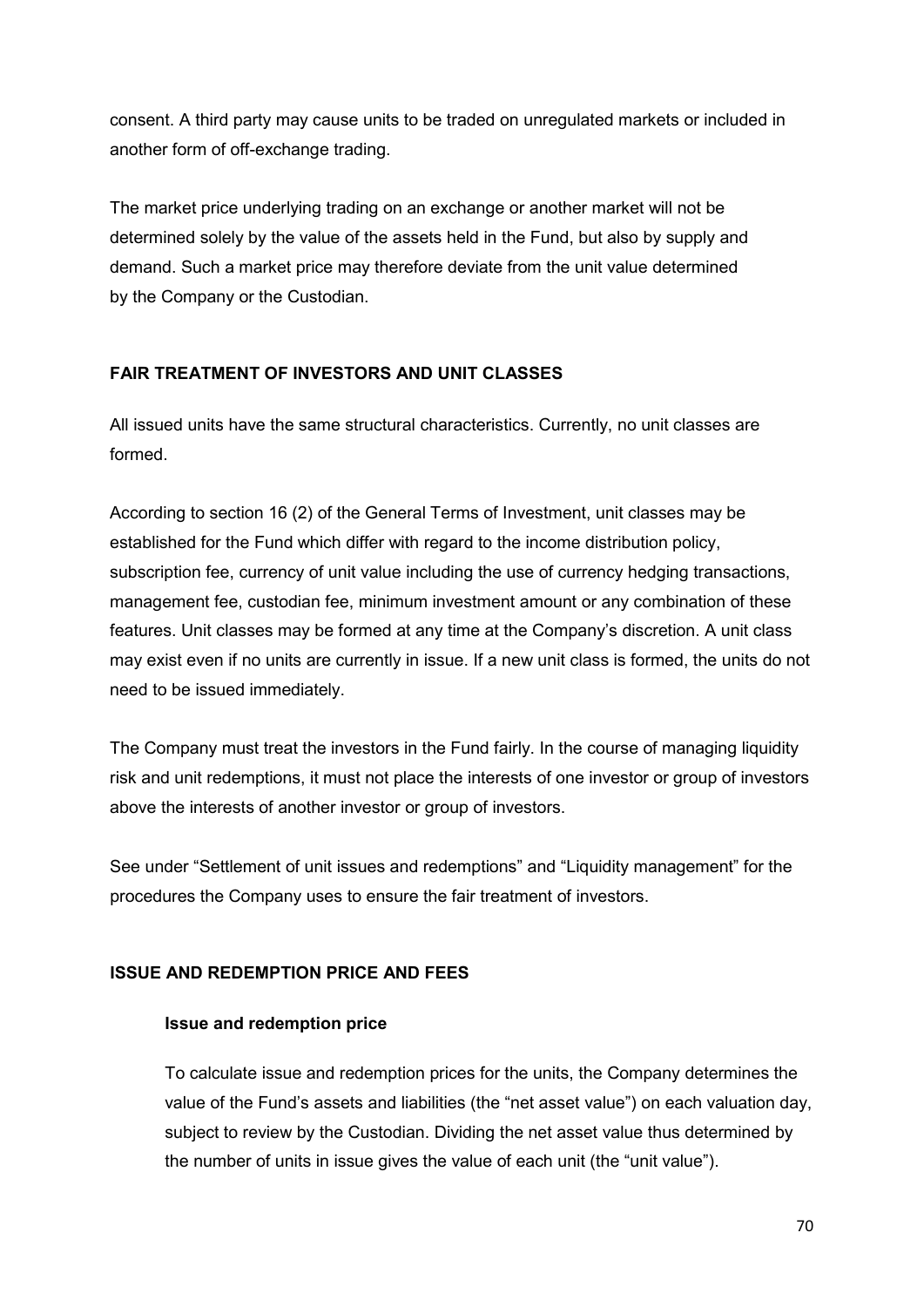The value of the units in the Fund is determined on each German exchange trading day. The Company and the Custodian may abstain from determining the value on public holidays in Germany within the scope of the Investment Code that are trading days, as well as on 24 and 31 December of each year. At present, no unit value is calculated on New Year's Day, Shrove Monday,Good Friday, Easter Monday, May Day, Ascension Day, Whit Monday, Corpus Christi, German Unity Day, All Saints' Day, Christmas Eve, Christmas Day, Boxing Day or New Year's Eve.

#### **Suspension of issue/redemption price calculation**

The Company may temporarily suspend calculation of the issue and redemption price under the same conditions as for unit redemptions. These conditions are described in more detail under "Suspension of redemptions".

# **Subscription fee**

A subscription fee may be added to the unit value when setting the issue price. The subscription fee shall be up to 5 % of the unit value. The subscription fee may reduce or even cancel out any performance gains of the Fund, especially for short holding periods. The subscription fee is essentially a fee for the sale of units of the Fund. The Company may pass on the subscription fee to intermediaries in consideration for marketing services.

#### **Redemption fee**

A redemption fee is not charged.

# **Publication of issue and redemption prices**

The issue and redemption prices and, if applicable, the net asset value per unit shall be published on the Company's website www.dje.lu for each issue and redemption.

# **Charges upon unit issue and redemption**

Units are issued and redeemed by the Company or Custodian at the issue price (unit value plus subscription fee) and redemption price (unit value) respectively, without the levying of any additional charges.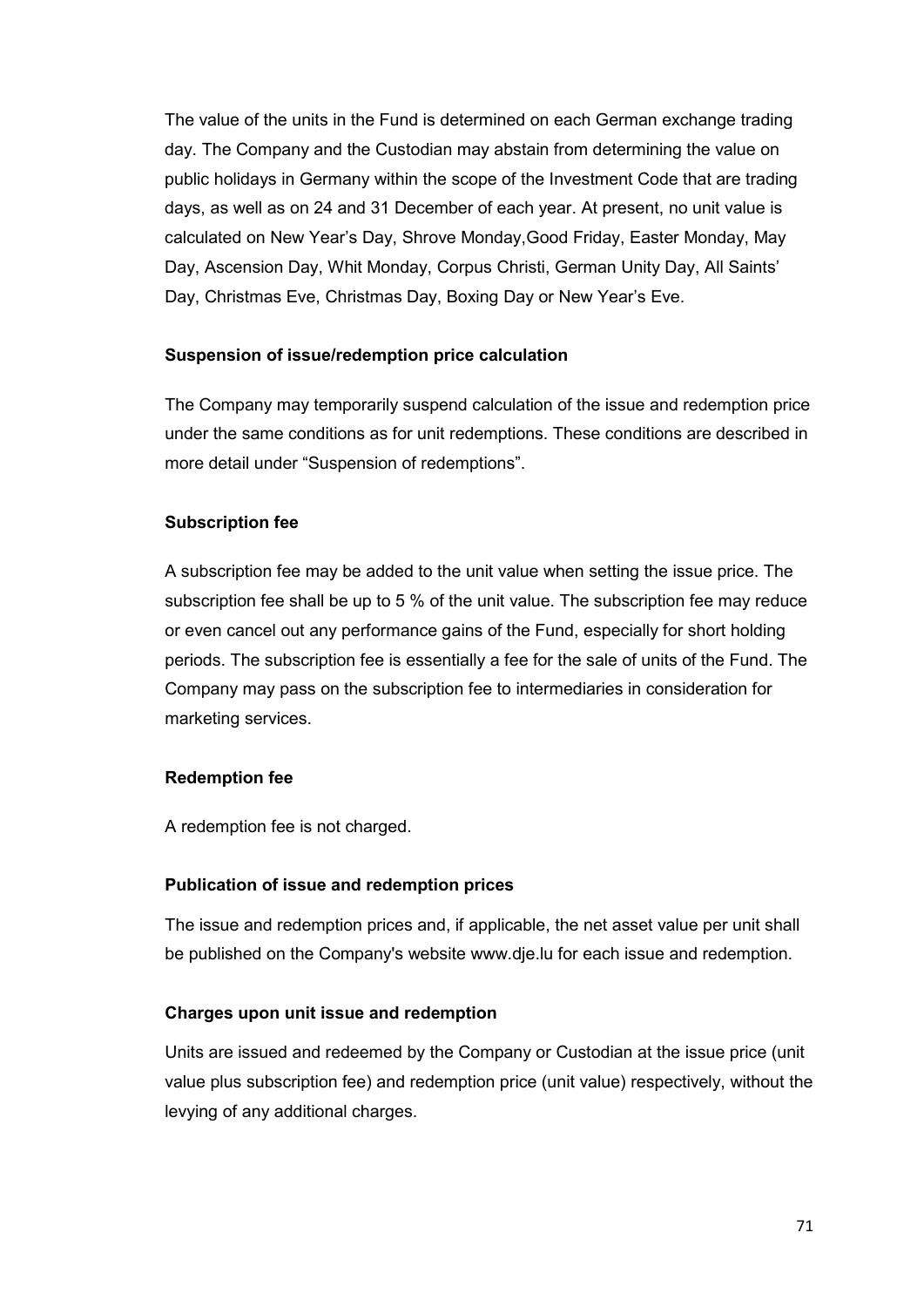If an investor acquires units via an intermediary, the charges levied by the intermediary may be higher than the entry charge. If an investor redeems units via an intermediary, the intermediary may levy its own charges upon redemption.

# **Management fee and other charges**

The following fees are payable to the Company:

- 1. The Company receives an annual fee for the Fund's management of up to 1.6 % of the average value of the Fund in the accounting period based on the net asset value as determined each valuation day. It is entitled to charge monthly pro rata advances on this amount. The management fee may be withdrawn from the Fund at any time. The Company is free to charge a lower management fee for one or more unit classes. The Company will state the management fee charged in the Prospectus and in the annual and half-yearly reports.
- 2. The following fees are payable to third parties: The Company pays an annual fee from the Fund for market risk and liquidity risk measurement as per the German Derivatives Ordinance of up to 0.028 % of the average value of the Fund in the accounting period based on the net asset value as determined each valuation day. The management fee from No. 1 shall cover the remuneration of the Central Administration Agent.
- 3. Custodian

The Custodian receives an annual fee from the Fund for its services of up to 0.1 % of the average value of the Fund in the accounting period based on the net asset value as determined each valuation day, subject to a minimum of  $\epsilon$  9,800 per annum. It is entitled to charge monthly pro rata advances on this amount. The Custodian fee may be withdrawn from the Fund at any time. The Custodian is free to charge a lower fee for one or more unit classes. The Company shall state the Custodian fee charged in the Prospectus and in the annual and half-yearly reports.

- 4. Annual maximum amount permitted as per paragraphs 1, 2 and 3 The total amount withdrawn from the Fund pursuant to paragraphs 1, 2 and 3 by way of fees may be up to to 2.1 % of the average value of the Fund in the accounting period based on the net asset value as determined each valuation day.
- 5. Expenses

In addition to the above fees, the following expenses are charged to the UCITS Fund: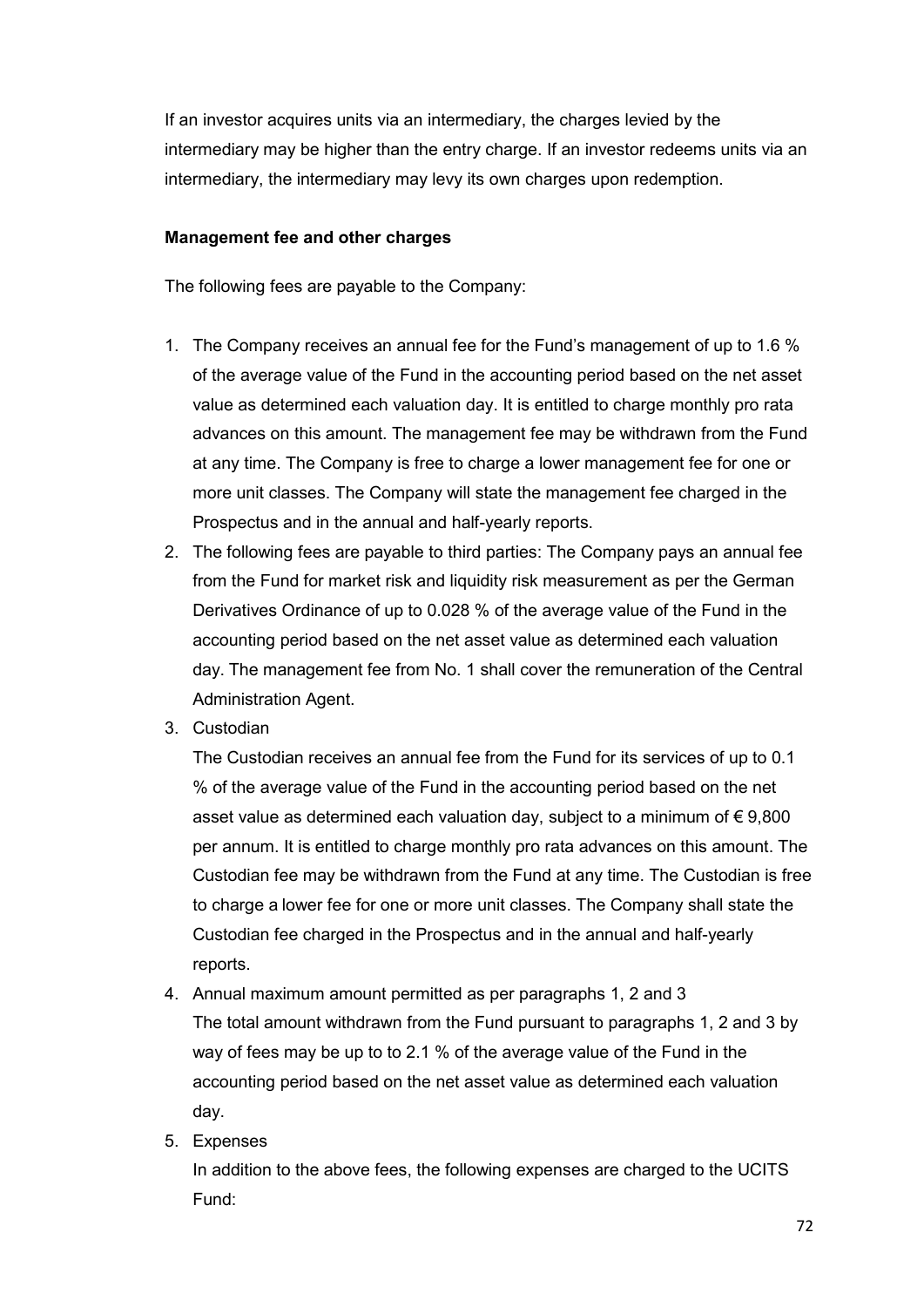- a. normal bank charges for custody accounts and bank accounts, including where relevant normal bank charges for the custody of foreign assets abroad;
- b. the costs of printing and distributing the legally prescribed marketing documents intended for the investors (annual and half-yearly reports, prospectuses, Key Investor Information);
- c. the costs of publishing the annual and half-yearly reports, the issue and redemption prices and, where applicable, the distributions or income reinvestments and the winding-up report;
- d. costs of preparation and use of a durable medium, except in the case of information on mergers of investment assets and except in the case of information on measures in connection with investment limit violations or calculation errors in unit value determination;
- e. the costs of the audit of the Fund performed by the Fund's auditor;
- f. Costs for the publication of the taxation bases and the certification that the tax information was determined in accordance with the rules of German tax law;
- g. the costs of the assertion and enforcement by the Company of legal claims for the account of the Fund and of defence by the Company against claims made against the Company to the detriment of the Fund;
- h. fees and charges levied by authorities in relation to the Fund;
- i. costs of legal and tax advice in relation to the Fund
- j. Costs and any fees that may be incurred with the acquisition and/or use or mention of a benchmark or financial indices;
- k. costs of appointing proxy voters
- l. costs of analysis of the Fund's investment performance by third parties;
- m. costs of creating and using a durable medium, except in the case of notices about mergers of investment funds or notices about measures in connection with breaches of investment limits or calculation errors in the determination of unit values;
- 6. Transaction costs

In addition to the fees and expenses above, costs arising in connection with the acquisition and disposal of assets are charged to the Fund.

7. Acquisition of investment funds

The Company shall disclose in the annual report and in the semi-annual report the amount of the issue premiums and redemption discounts charged to the Fund in the reporting period for the acquisition and redemption of units within the meaning of Section 196 KAGB. When acquiring units that are managed directly or indirectly by the Company itself or by another company with which the Company is affiliated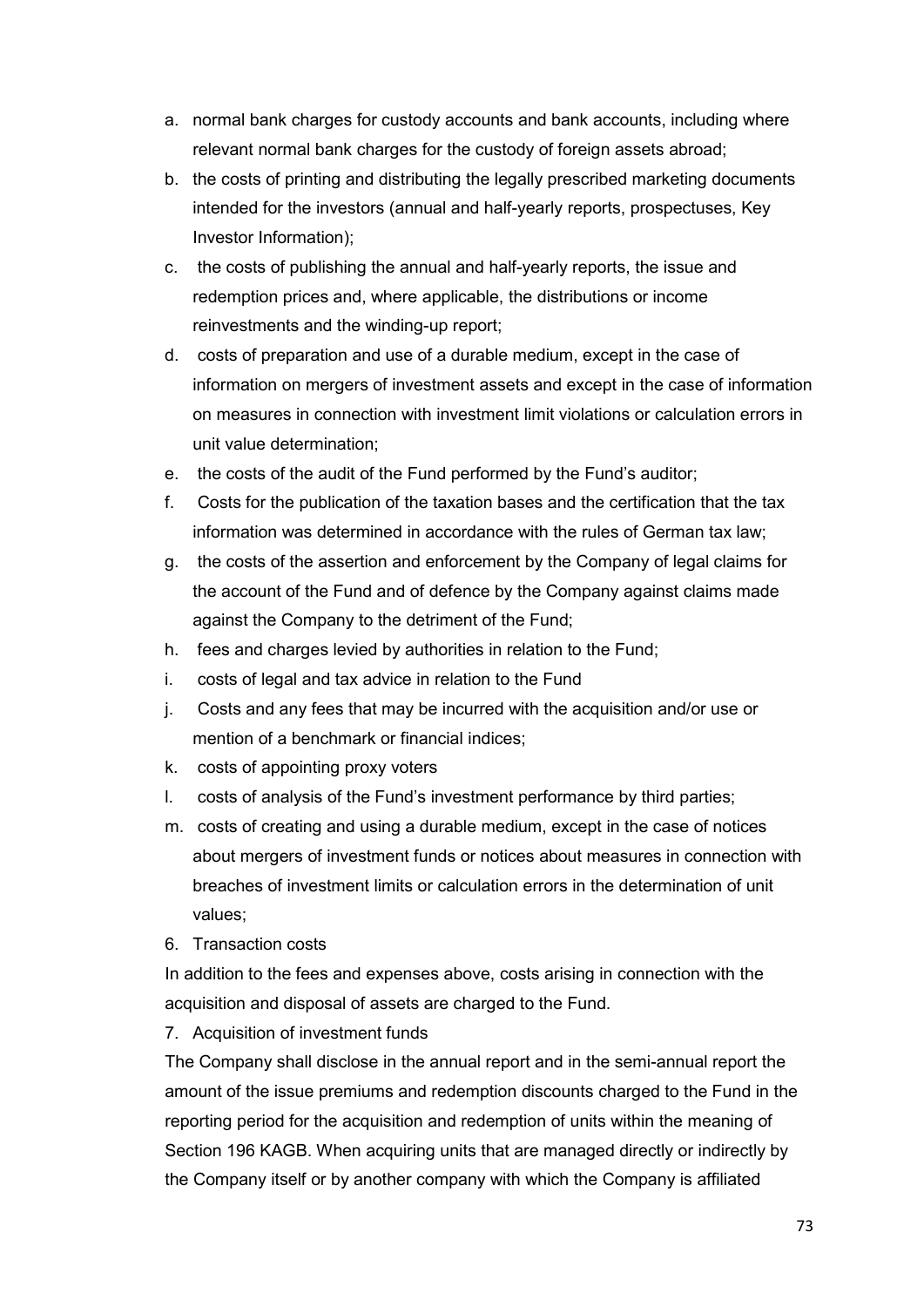through a significant direct or indirect holding, the Company or the other company may not charge any front-end load and redemption fees for the acquisition and redemption. The Company shall disclose in the annual report and in the semi-annual report the remuneration charged to the Fund by the Company itself, by another (capital) management company or by another company with which the Company is affiliated through a material direct or indirect holding as management remuneration for the units held in the Fund.

**Please note that the fees stated above are maximum rates. Actual fees and entry charges are indicated under "Fund overview". However, the Company reserves the right to raise fees up to the maximum fee rates.**

## **Third-party remuneration**

The Fund has engaged a Fund manager, who receives a remuneration from the Company's administrative charges.

## **Special features regarding the purchase of fund units**

In addition to the management fee, the Fund is directly or indirectly charged the costs of the target fund, particularly the custodian fee, performance fees, other fees, entry and exit charges, expense reimbursements and other costs.

The annual and half-yearly reports disclose the entry and exit charges charged to the Fund in the reporting period for the purchase and redemption of units of target funds. Also disclosed are fees charged to the Fund by domestic and foreign companies and by companies to which the company is related through a material direct or indirect shareholding as a management fee for target fund units held by the Fund.

## **Indication of total expense ratio (ongoing charges)**

Management expenses incurred by the Fund are disclosed in the annual report and presented as a proportion of the average fund size ("total expense ratio"). The management expenses are made up of fees for managing the Fund, fees for the Custodian, and other expenses chargeable to the Fund (see "Management fee and other charges" and "Special features regarding the purchase of fund units"). The total expense ratio does not include charges and ancillary expenses incurred upon the purchase and sale of assets (transaction costs). The total expense ratio is published in the Key Investor Information as "ongoing charges".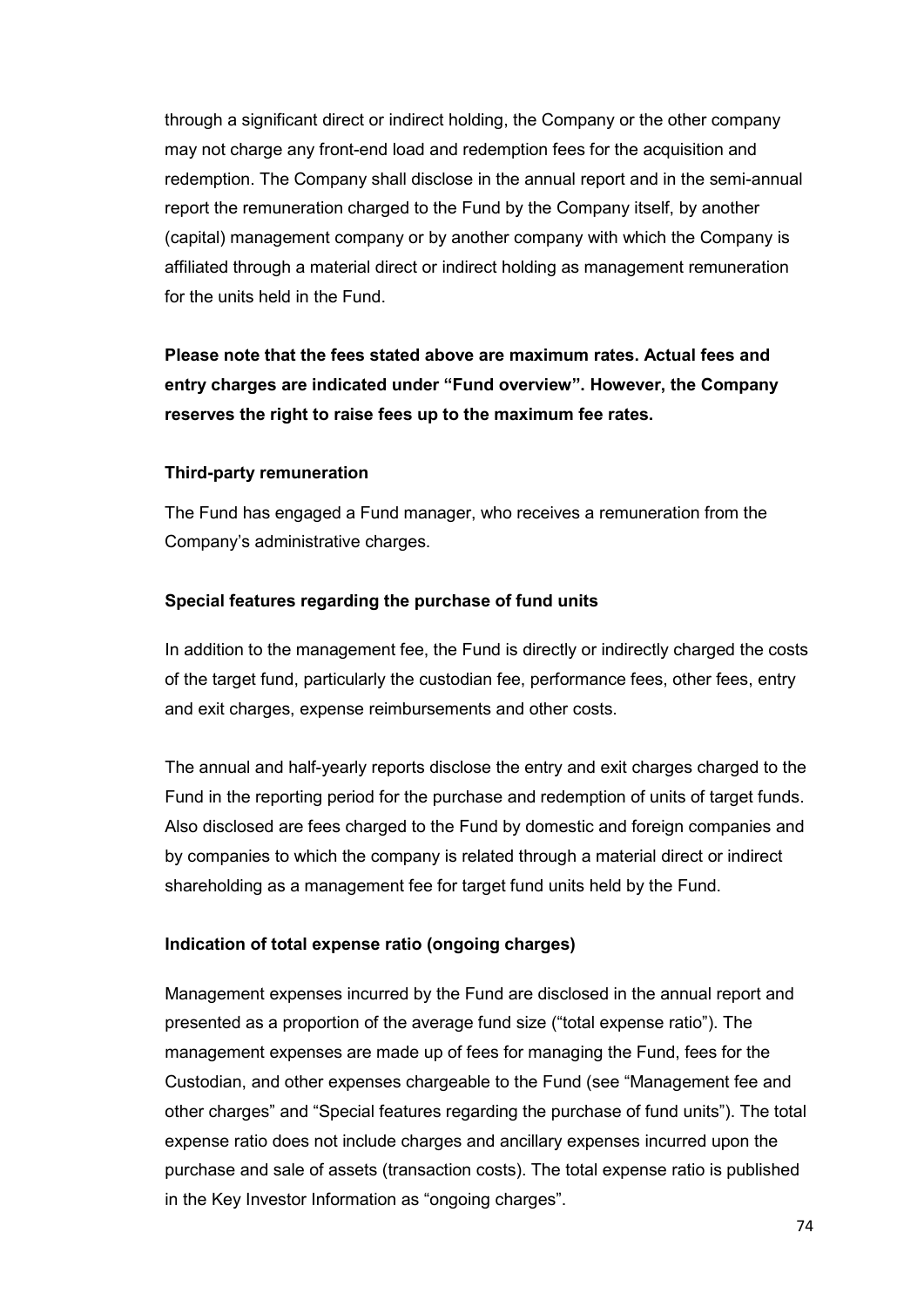## **Divergent cost quotation by distributors**

If the investor is advised by third parties when purchasing units or if these third parties arrange the purchase, they may indicate costs or cost ratios that are not identical to the cost information in this prospectus and in the key investor information and may exceed the total cost ratio described here. This may be due in particular to the fact that the third party additionally takes into account the costs of its own activities (e.g. brokerage, advisory services or custody account management). In addition, he may also take into account one-off costs such as issue surcharges and usually uses other calculation methods or also estimates for the costs incurred at fund level, which in particular include the fund's transaction costs.

Deviations in the reporting of costs may arise both in the case of information provided prior to the conclusion of a contract and in the case of regular cost information on the existing fund investment as part of a long-term customer relationship.

## **REMUNERATION POLICY**

The Management Company has defined a remuneration policy and practices which comply with the statutory provisions, in particular to the principles specified in article 111 ter of the Law of 17 December 2010, and apply these. Regarding the definition and implementation of the remuneration policy the Management Company applies these principles in manner and degree to the company's size, the internal organisation and to the size and complexity of their business. These are consistent with the risk management procedure laid down by the Management Company, are conducive to this, and neither encourage the assumption of risks that are inconsistent with the risk profiles and the management regulations of the funds it manages, nor prevent the Management Company from acting as duty-bound in the best interests of the Fund.

The remuneration policy and practices comprise fixed and variable components of salaries and voluntary retirement benefits.

The remuneration policy and practices apply to the categories of employees (including management, risk bearers, employees with control functions and employees who, as a result of their total remuneration, are at the same income level as the management and risk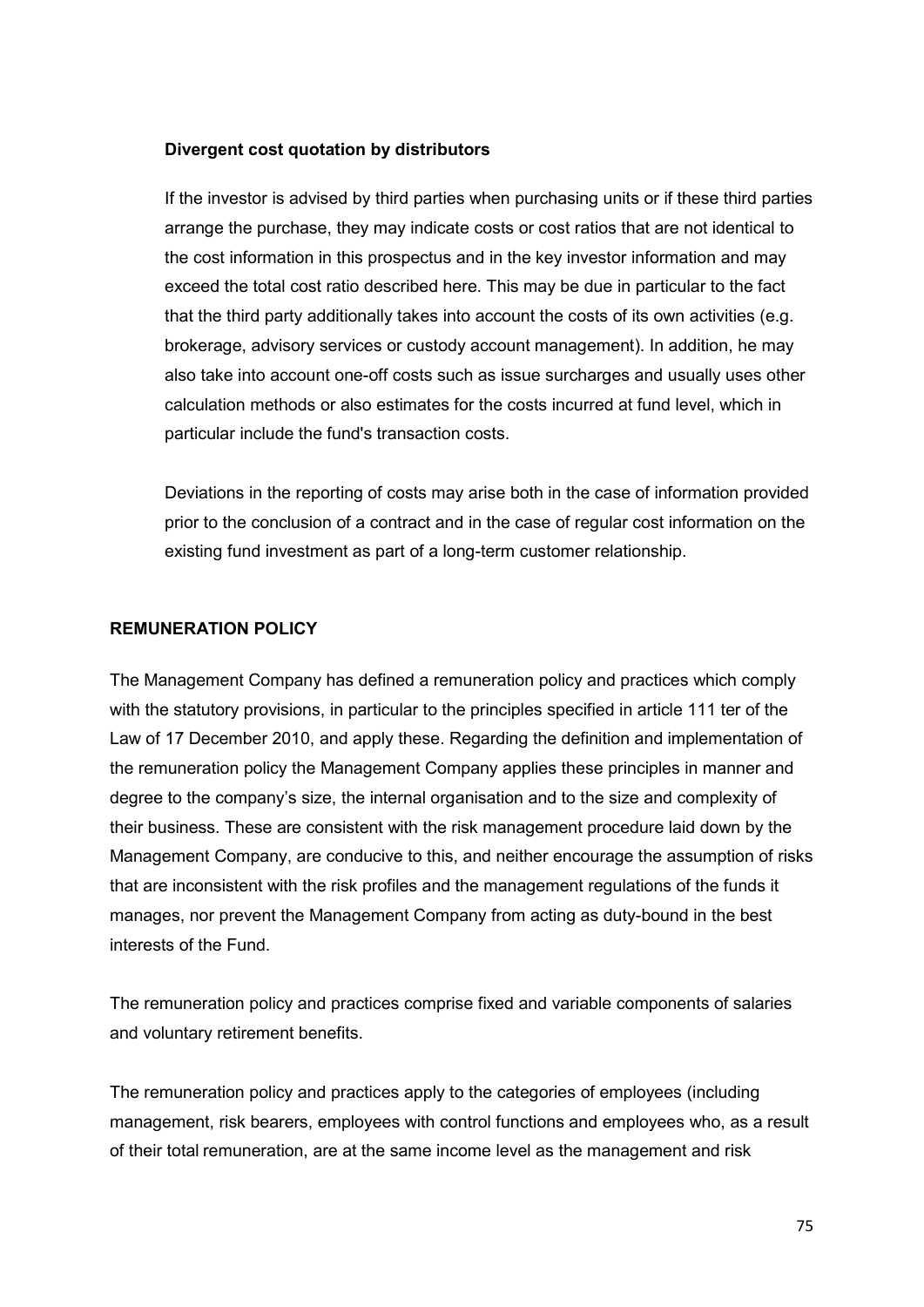bearers) whose activities have a significant impact on the risk profiles of the management company or of the funds it manages.

The remuneration policy of the Management Company is consistent with sound and effective risk management and is in line with the business strategy, objectives, values and interests of the Management Company and the UCITS it manages, as well as its investors. Compliance with remuneration principles, including their implementation, is reviewed once a year. Fixed and variable components of total remuneration are proportionate to each other. Whereas the fixed components of the total remuneration are high enough in order to offer full flexibility with regard to the variable components, including the possibility to waive the payment of variable components. A performance-related remuneration depends on the qualification and skills of the employee as well as the responsibility and the value creation contribution of the position for the Management Company. Considering the company's size, the internal organisation as well as the manner, the quantity and the complexity of the business of the Management Company, the performance assessment is carried out on a multiannual basis, applying to the holding period, which is recommended to the investors for the UCITS managed by the Management Company in order to ensure a valuation corresponding to the long-term performance of the UCITS and the investment risks. Furthermore the effective payments of performance-based remuneration component cover the same period. The pension scheme is in line with the business strategy, objectives, values and long-term interests of the Management Company and the UCITS it manages.

Details of the current remuneration policy, including a description of how the remuneration and other benefits are calculated, and the identity of the persons responsible for the allocation of remuneration and other benefits, including the composition of the remuneration committee, if there is such a committee, can be retrieved free of charge from the website of the management company, www.dje.lu. On request, a paper version will be made available to investors, free of charge.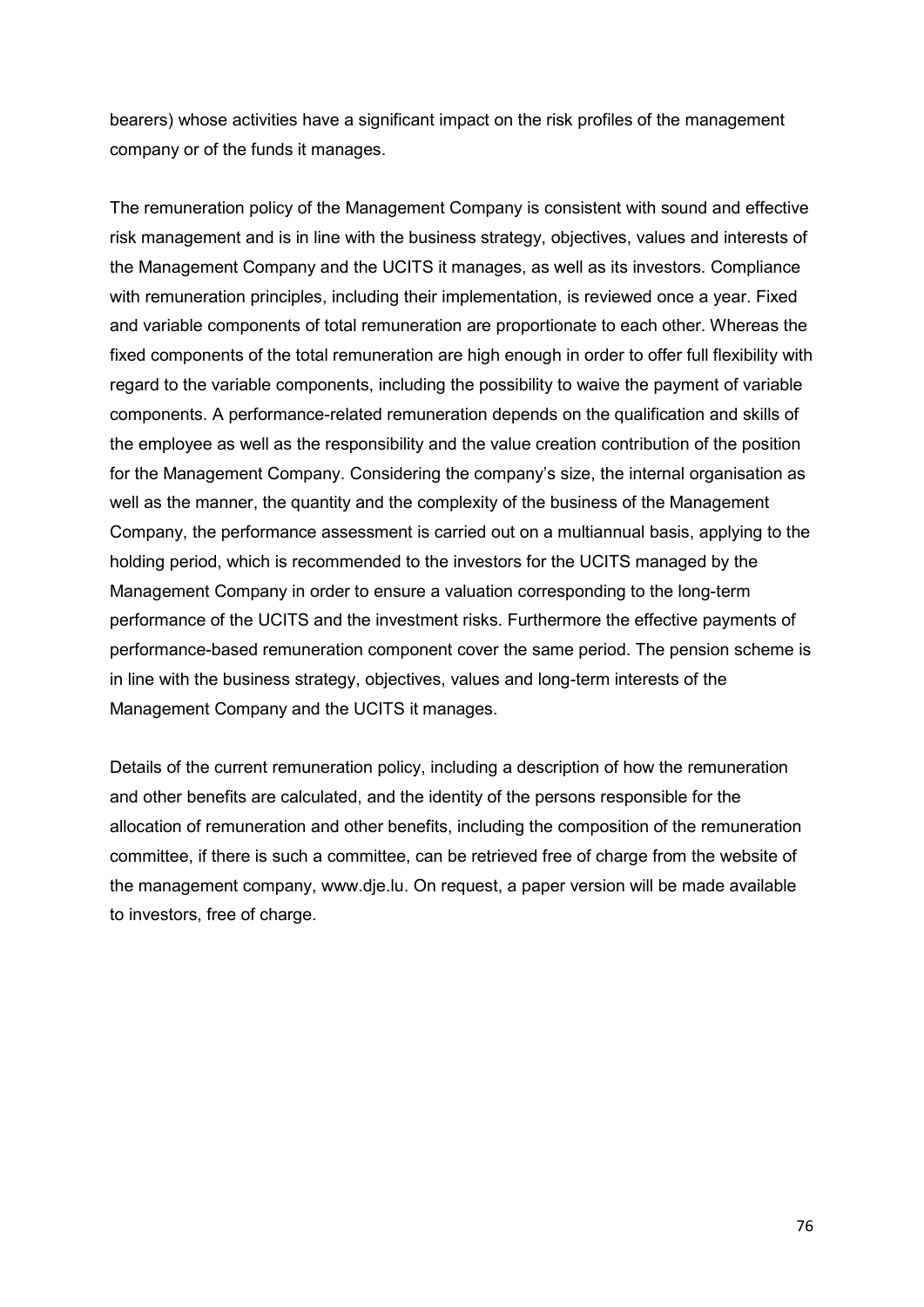## **PERFORMANCE, ASSESSMENT AND UTILIZATION OF INCOME, FISCAL YEAR**

#### **Performance**

Annual performance\* from 2011 to 2020



Source: In-house calculations using the BVI method

\* Basis of calculation: unit price (excluding entry charge), payable taxes reinvested. Not a guarantee of future performance.

# **The historical performance of the fund does not allow a forecast of future performance.**

#### **Determination of income, income equalisation procedure**

The Fund obtains income in the form of accrued interest, dividends and other income earned during the year, less costs. Additional income may result from the sale of assets held on the Fund's behalf.

The Company applies an income equalisation procedure to the Fund. This prevents the proportion of distributable income contained within the unit price from fluctuating as a result of cash paid into and out of the Fund. Otherwise every new investment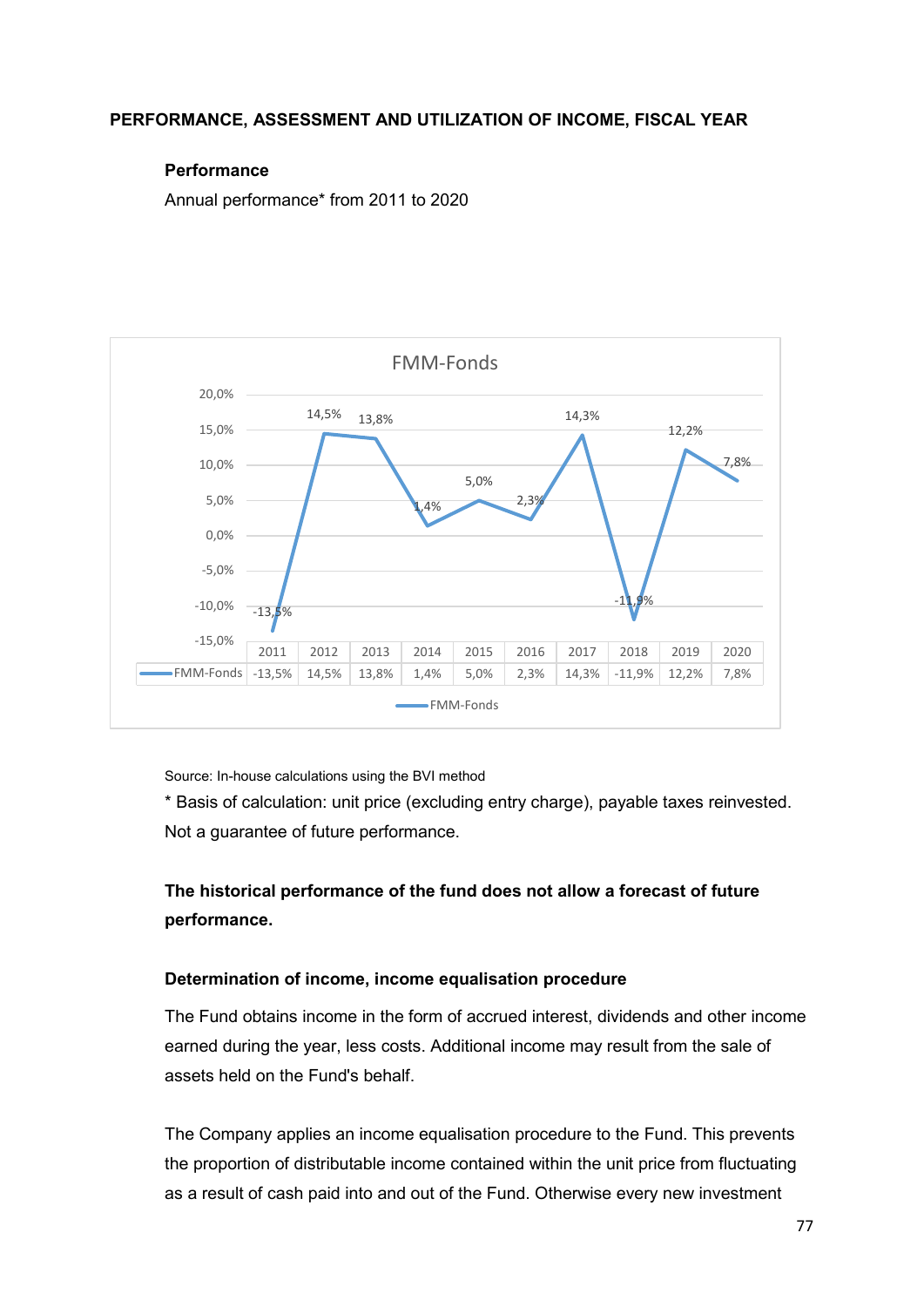into the Fund during the year would mean there was less income per unit available for distribution on the distribution dates than would be the case if the number of units in issue were constant. Conversely, cash paid out on redemptions would mean that more income per unit was available for distribution than would be the case if the number of units in issue were constant.

To prevent this, the amount of distributable income which unit purchasers must pay for as part of the issue price and which unit sellers receive as part of the redemption price is computed on an ongoing basis, such amounts being treated as a distributable item in the income statement. Account is thus taken of the fact that investors who, for example, purchase units of a unit class shortly before the distribution date will be repaid the portion of the issue price that relates to accrued income in the form of a dividend, even though the capital they paid in played no part in earning it.

## **Income distribution policy and financial year**

Income is not distributed but is instead reinvested in the Fund (reinvestment).

In the past, bearer units were issued for the Fund's units in the form of physical securities. Under the Investment Code, these physical securities must be surrendered into collective custody. Bearer units that were not held in collective custody on 31 December 2016 became void as from the end of that day (see "Obligation to surrender physical securities").

The Fund's fiscal year begins on January 1 of each year and ends on December 30 of the same year.

#### **WINDING-UP, TRANSFER AND MERGER OF THE FUND**

#### **Preconditions for the winding-up of the Fund**

Investors are not entitled to demand the winding-up of the Fund. The Company may relinquish its right to manage the Fund, subject to a notice period of at least 6 months, by way of an announcement in the German Federal Gazette and in the annual or halfyearly report. Investors will also be informed of the notice to relinquish by means of a durable medium, for instance in paper or electronic form, via the institutions at which their custody accounts are held. The Company's right to manage the Fund expires once the relinquishment takes effect.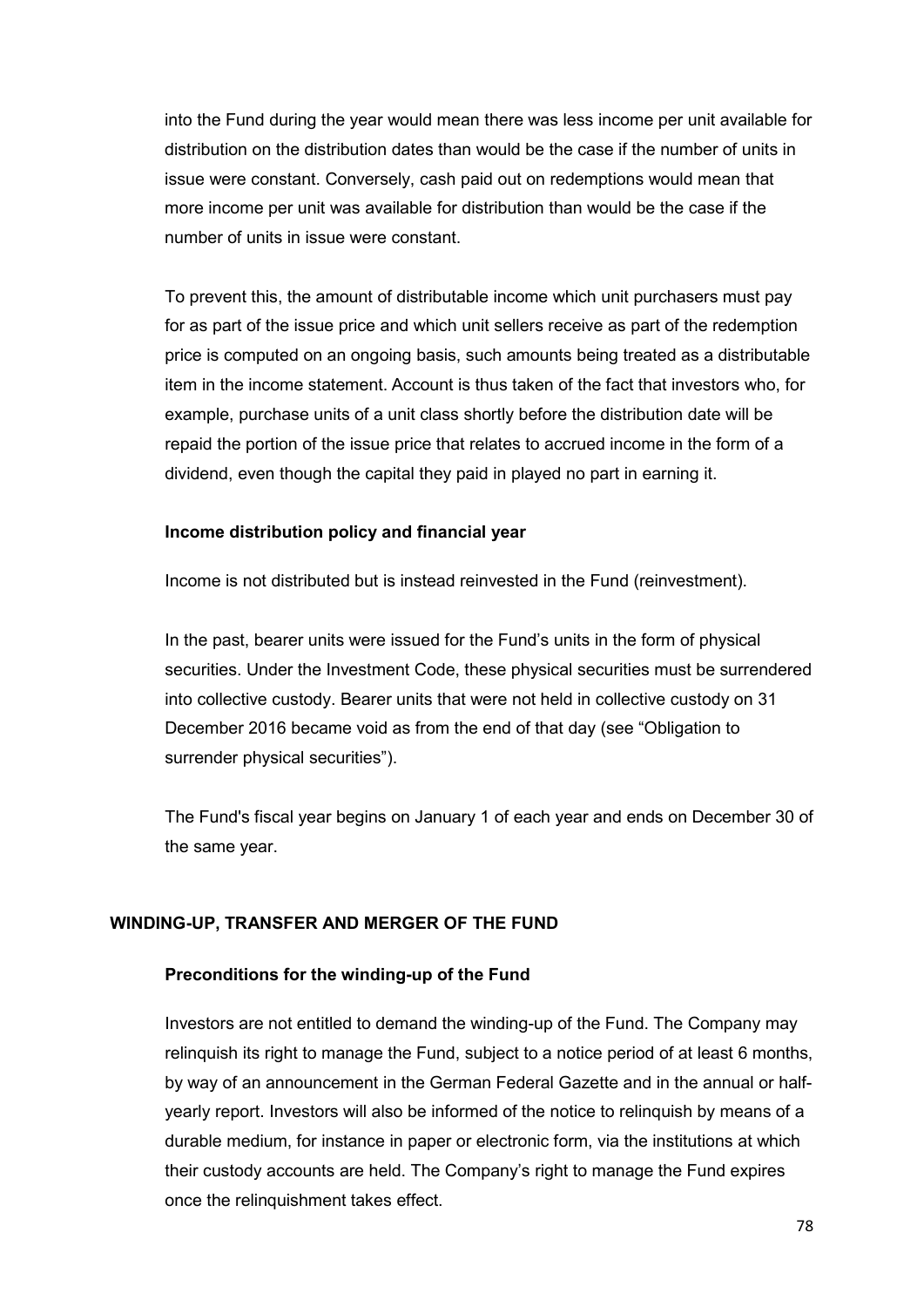The Company's right to manage the Fund will also expire if insolvency proceedings are opened in respect of the Company's assets or when a legal decision rejecting an application to open insolvency proceedings on the grounds of lack of assets becomes final and absolute.

Upon expiry of the Company's right to manage the Fund, the right of disposition over the Fund's assets shall pass to the Custodian, who shall both wind up the Fund and distribute the proceeds to the investors or, subject to approval from BaFin, transfer the management to another investment management company.

#### **Procedure upon winding-up of the Fund**

Upon transfer to the Custodian of the right of disposition over the Fund's assets, the issue and redemption of units shall cease and the Fund shall be wound up.

The proceeds from the disposal of the Fund's assets, less any costs still to be borne by the Fund and the costs incurred by virtue of the winding-up, shall be distributed to the investors, who shall have a claim to payment of the liquidation proceeds in proportion to their respective holdings in the Fund.

The Company shall draw up a winding-up report up to the date on which the right of management expires; this report shall fulfil the requirements for an annual report. The winding-up report shall be announced in the German Federal Gazette no later than 3 months after the date of winding-up of the Fund. While the Custodian is winding up the Fund, it shall draw up a report that meets the requirements for an annual report once a year and as at the date on which the winding-up is ended. These reports shall also be published in the German Federal Gazette no later than three months after the reporting date.

#### **Transfer of the Fund**

The Company may transfer the right to manage and the right of disposal over the Fund to another investment management company. The transfer requires prior approval from BaFin. The authorised transfer shall be announced in the German Federal Gazette and in the annual or half-yearly report. Investors will also be informed of the planned transfer by means of a durable medium, for instance in paper or electronic form, via the institutions at which their custody accounts are held. The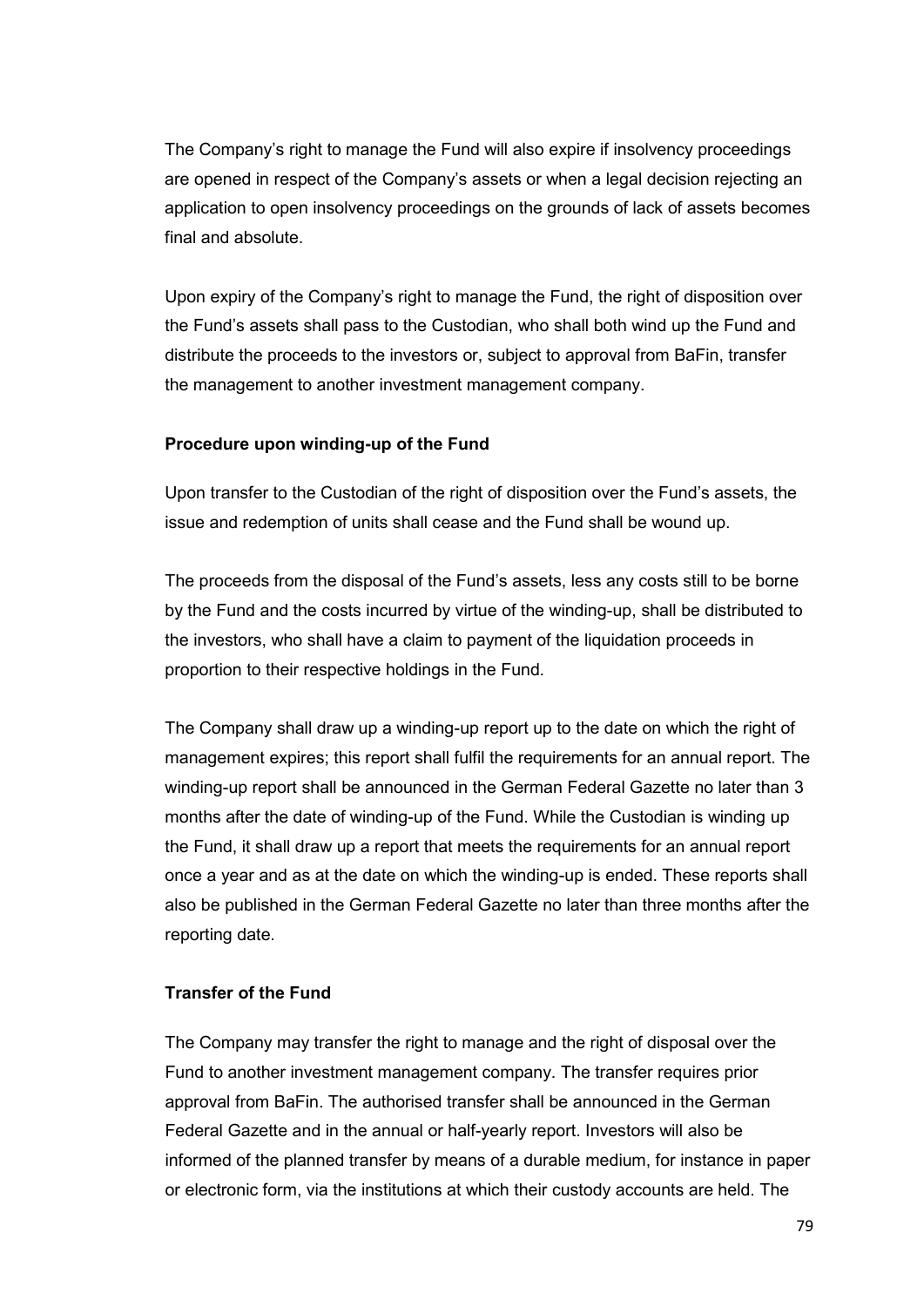time at which the transfer takes effect shall be determined by the contractual agreements between the Company and the investment management company taking over. However, the transfer may not take effect until at least three months after its announcement in the German Federal Gazette. All rights and obligations of the Company in relation to the Fund will then pass to the investment management company taking over.

### **Preconditions for the merger of the Fund**

All assets of this Fund may, subject to authorisation by BaFin, be transferred to another existing investment fund or a new investment fund to be created by the merger; such investment fund must satisfy the requirements for a UCITS established in Germany or another EU or EEA state.

The transfer shall take effect as of the financial year-end of the merging fund (the "transfer date"), unless another transfer date is specified.

#### **Rights of the investors upon a merger of the Fund**

Up until 5 working days before the planned transfer date, the investors shall have the option either to redeem their units at no extra charge other than costs to cover the winding-up of the Fund or to exchange their units for units in another open-ended retail investment fund that is also managed by the Company or by a company in the same Group and whose investment principles are similar to those of the Fund.

The Company must inform investors in the Fund before the planned transfer date of the reasons for the merger, the potential effects for investors, their rights in connection with the merger and of significant aspects of the procedure by means of a durable medium, for instance in paper or electronic form. The Key Investor Information for the investment fund to which the Fund's assets will be transferred must also be provided to the investors. Investors must receive the above information at least 30 days before the deadline for the redemption or exchange of their units.

On the transfer date, the net asset values of the Fund and of the receiving investment fund shall be calculated, the unit conversion ratio shall be set and the entire conversion process shall be reviewed by the auditor. The unit conversion ratio shall be determined in accordance with the ratio of the net asset value per unit of the Fund to the net asset value per unit of the receiving investment fund as at the time of the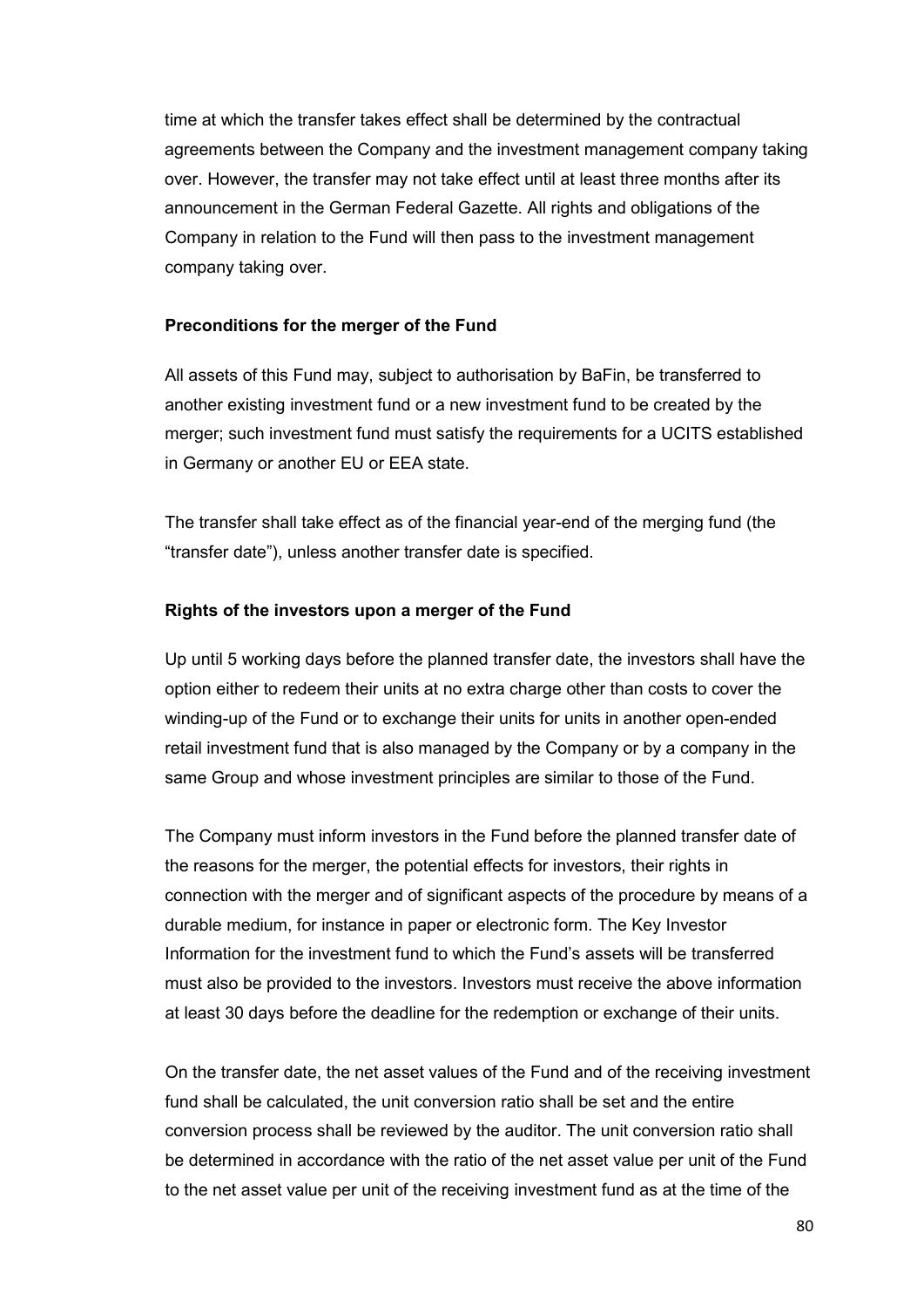takeover. Investors shall receive the number of units in the receiving investment fund that corresponds to the value of their units in the Fund.

If the investors do not use their right to redeem or exchange, they will become investors in the receiving investment fund on the transfer date. The Company may also decide in conjunction with the management company of the receiving investment fund that up to 10 % of the value of the investors' units should be paid out to them in cash. Upon the transfer of all its assets, the Fund will cease to exist. If the transfer takes place during the course of the Fund's financial year, the Company must draw up a report as at the transfer date which meets the requirements for an annual report.

The Company shall announce in the German Federal Gazette and on the Company's website at [www.dje.lu](http://www.dje.lu/) that the Fund has been merged into another investment fund managed by the Company and that the merger has become effective. If the Fund is merged into another investment fund that is not managed by the Company, the management company that manages the receiving or newly established investment fund shall assume responsibility for announcing the effectiveness of the merger.

## **DELEGATION**

The Company has delegated the following activities:

- Portfolio management for the Fund has been outsourced to DJE Kapital AG, Pullacher Straße 24, 82049 Pullach/Germany.
- The Company has outsourced the tasks of the Central Administration Agent (please refer to the section "The Central Administration Agent") to DZ PRIVATBANK S.A., 4, rue Thomas Edison, L-1445 Strassen, Grand Duchy of Luxembourg.

The following conflicts of interest could arise from the outsourcing:

• DJE Kapital AG is an affiliated company of the Company.

## **CONFLICTS OF INTEREST**

Conflicts of interest may arise for the Company.

The interests of the investors may conflict with the following interests:

• interests of the Company and related enterprises of the Company,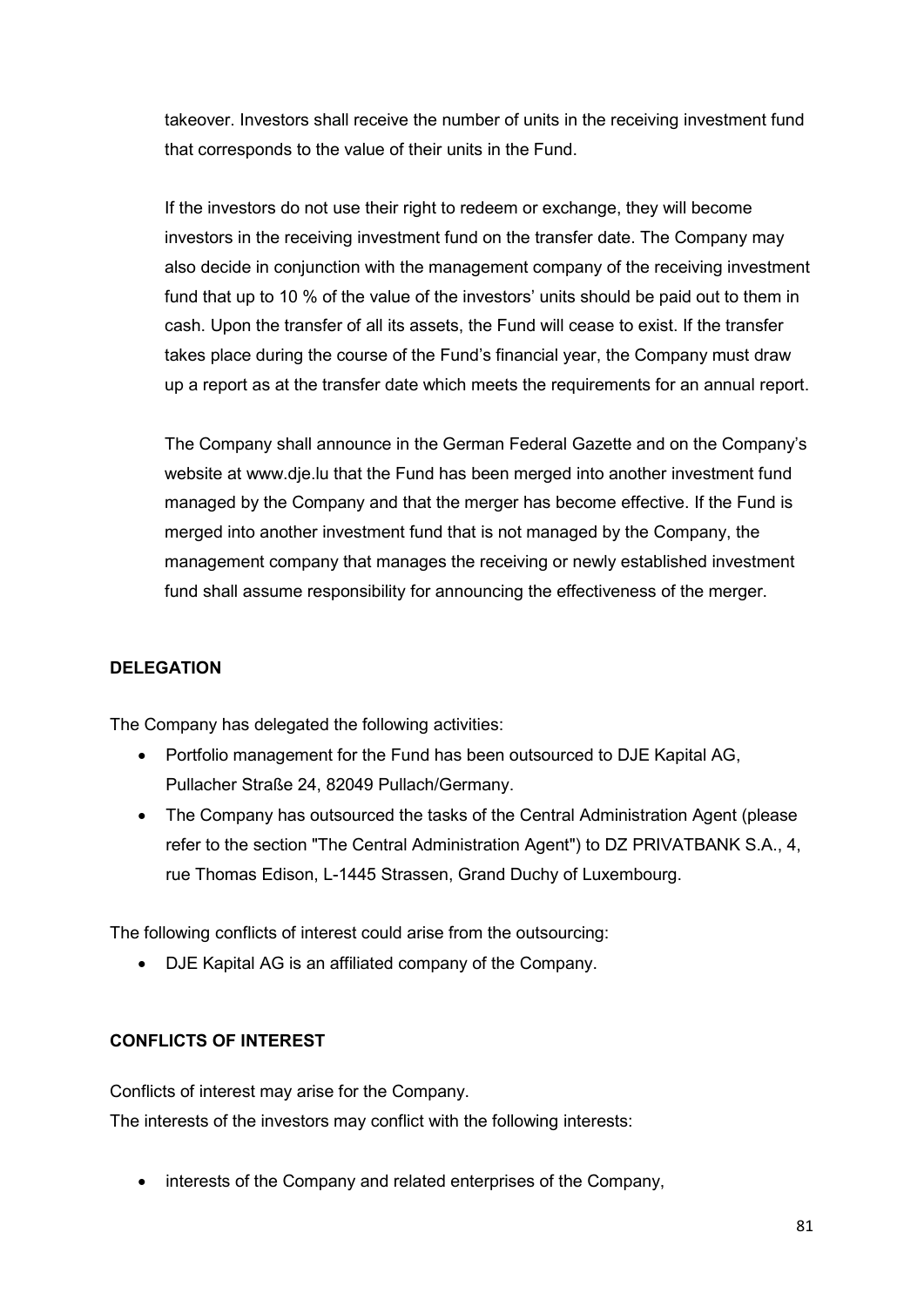- interests of the Company's employees,
- interests of other investors in this or other funds.

Circumstances or relationships that may give rise to conflicts of interest include in particular:

- incentive systems for the Company's employees,
- employee trades,
- benefits granted to the Company's employees,
- acquisition of products issued by related enterprises or in whose issue a related enterprise was involved,
- reallocations within the Fund,
- window-dressing of fund performance at year-end,
- Transactions between the Company and investment funds or personal portfolios under the Company's management, or
- trades between investment funds or personal portfolios under the Company's management,
- aggregation of multiple orders ("block trades"),
- hiring of related enterprises and persons,
- large individual investments,
- where, following the oversubscription of a share issue, the Company has subscribed for shares on behalf of several investment funds or personal portfolios ("IPO allotments"),
- late trading, i. e. transactions made after the close of trading at the known closing price for the day,

Benefits in kind (broker research, financial analysis, market and pricing information systems) may accrue to the Company in connection with transactions made on behalf of the Fund; such benefits shall be used when taking investment decisions in the interests of the investors.

The Company does not receive any reimbursements of fees and expense reimbursements paid from the Fund to the custodian and third parties.

The Company and/or the sales agent grants intermediaries, e.g. banks, recurring - usually annual - brokerage fees as so-called "follow-up brokerage commissions". Brokerage fees as so-called "trail commissions". Shares in the Company's investment funds are generally sold through third parties, i.e. banks, financial service providers, brokers and other authorized third parties. The cooperation with these third parties is usually based on a contractual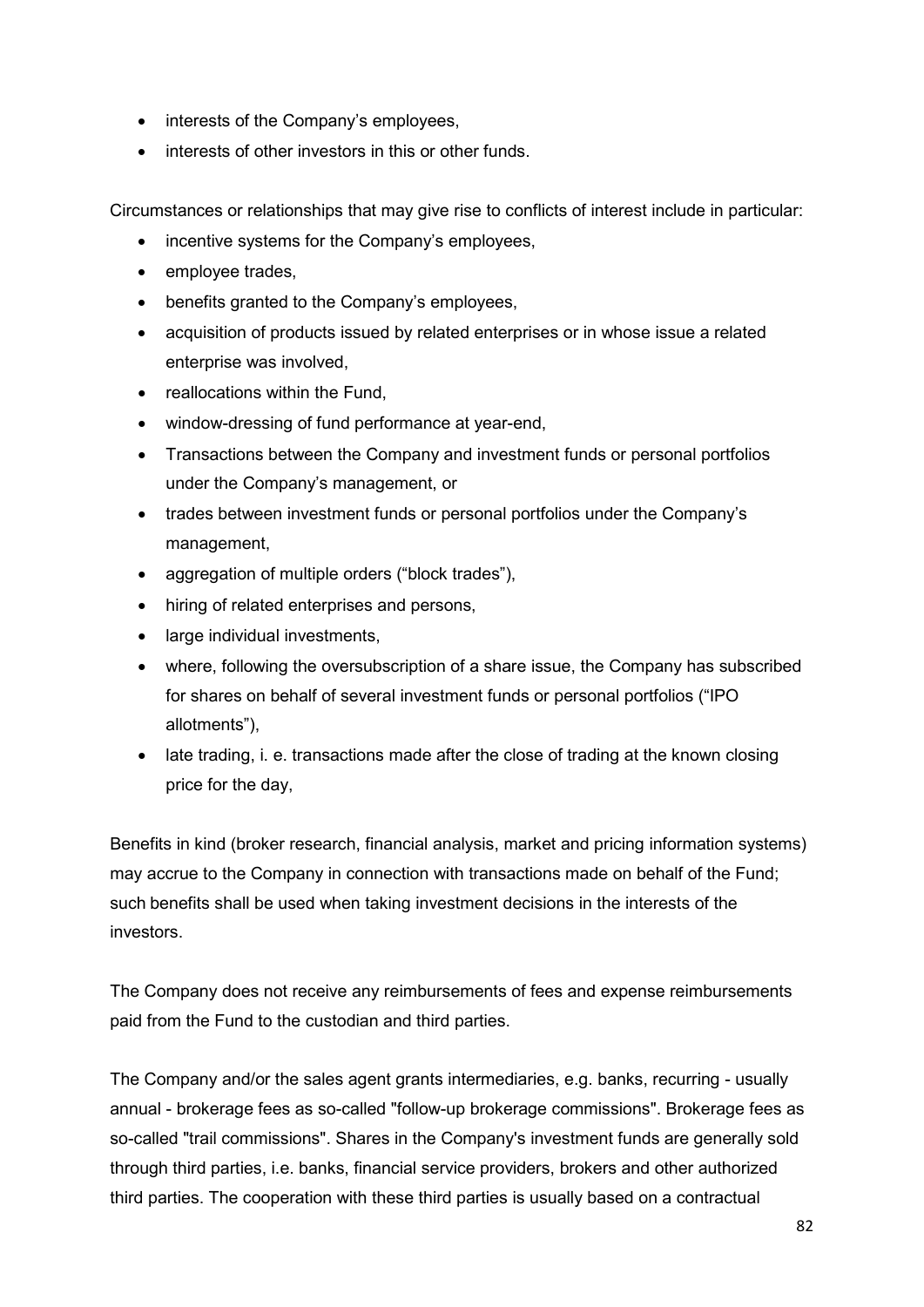agreement which stipulates that the Company pays the third parties a portfolio-related trail commission for the brokerage of the fund units and that the third parties are entitled to the issue premium in whole or in part. The amount of these commissions is generally calculated on the basis of the fund volume brokered. The trail commission does not represent an additional cost burden for the investor.

The Company employs the following organisational measures to identify, prevent, manage, monitor and disclose conflicts of interest:

- existence of a compliance department, which monitors compliance with laws and regulations and to which conflicts of interests must be notified,
- duties of disclosure,
- organisational measures such as
	- $\circ$  The establishment of confidentiality areas for individual departments in order to prevent the misuse of confidential information
	- $\circ$  allocation of responsibilities to prevent improper influence
	- $\circ$  the separation of proprietary trading and customer trading
- imposition of obligations to comply with insider trading
- setting principles for the remuneration system
- Principles for taking into account the interests of customers and for providing advice that is appropriate for investors and investments, and for complying with the agreed investment quidelines
- Best execution principles for the purchase and sale of financial instruments
- Establishment of order acceptance times (cut-off times)
- Fund manager is contractually obliged to avoid conflicts of interest.

## **BRIEF DETAILS OF TAX REGULATIONS**

These comments on tax regulations apply only to investors with an unrestricted liability to tax in Germany.2 We recommend that foreign investors3 contact their tax advisors before purchasing units in the Fund described in this Prospectus and clarify the potential tax consequences arising from the acquisition of units in their respective countries of residence.

As a special purpose fund (Zweckvermögen), the Fund is in principle exempt from corporation tax and trade tax. However, under the rules for limited income tax liability, it is partially liable to corporation tax in respect of its German equity income and other forms of domestic income, although not in respect of gains made on the sale of holdings in corporate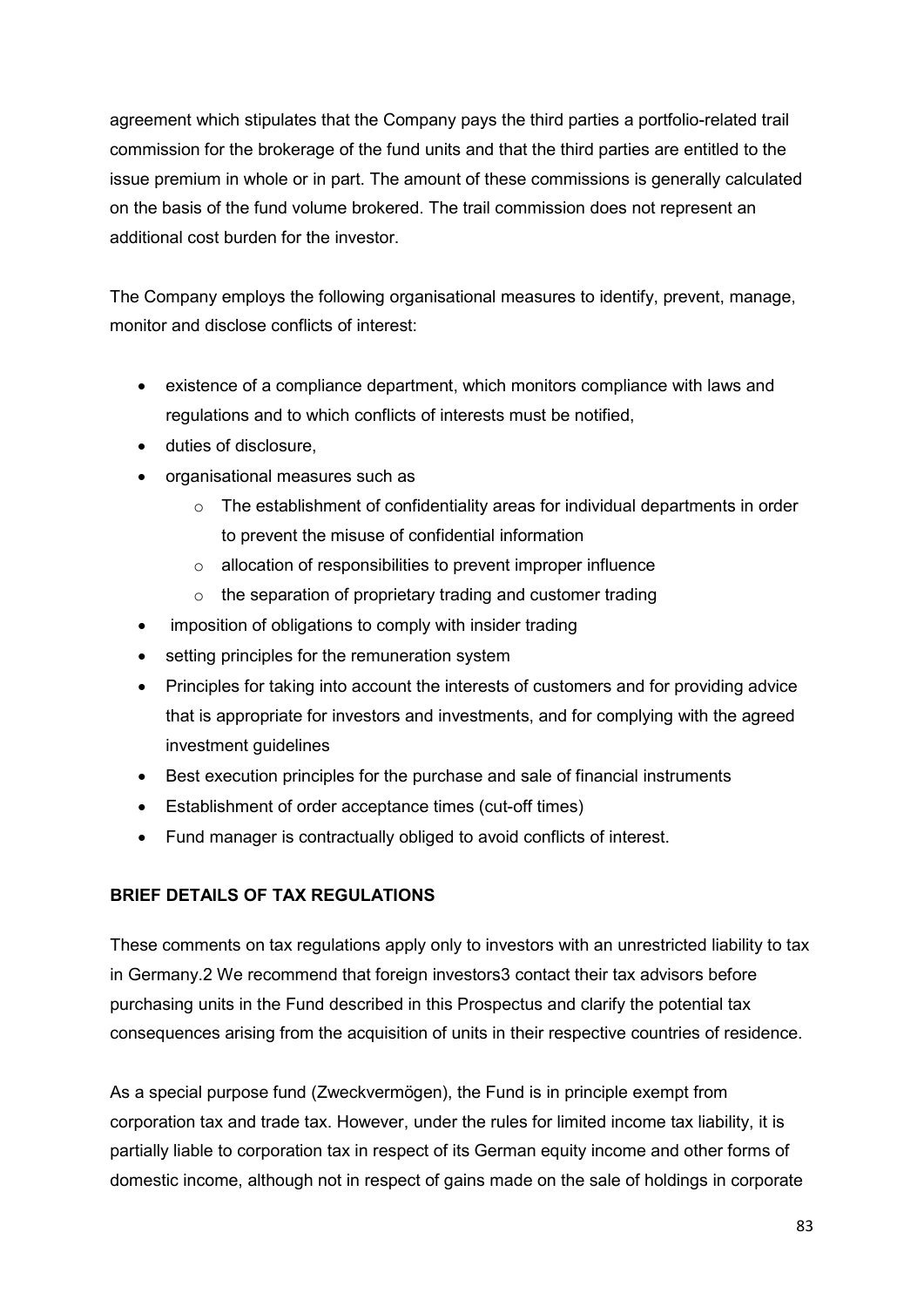entities. The tax rate is 15 %. Insofar as the tax is collected by way of the investment income tax deduction, the solidarity surcharge is included in the 15 % tax rate.

For private investors, however, earnings obtained from the Fund are classed as income from capital assets. As such, they are subject to income tax to the extent that the investor's total income from capital assets exceeds the annual savings allowance of  $\epsilon$  801 (for taxpayers assessed individually) or  $\epsilon$  1602 (for married couples assessed jointly).

Income from capital assets is generally subject to a 25 % tax deduction at source (plus solidarity surcharge and church tax, where applicable). Income from capital assets includes earnings from investment funds ("fund income"), i. e. distributions from funds, advance lumpsums and gains on the disposal of fund units. Under certain conditions investors will receive a fixed part of this investment income tax-free (a "partial tax exemption'').

For private investors, the tax deduction at source generally functions as a "final withholding tax", i. e. it settles the tax liability once and for all. Normally, therefore, income from capital assets does not need to be declared in your income tax declaration if it has been subject to a tax deduction at source. When it levies the tax deduction, your custody account provider will generally offset any eligible losses and any foreign withholding taxes arising on direct investments.

However, if your personal tax rate is lower than the 25 % tax deduction rate, the tax deduction will not rank as final settlement. In this case, it is possible to declare the income from capital assets in your income tax return. The Tax Office will then apply your lower personal tax rate and count the tax deduction as a prepayment against your total personal tax liability (this is called the "most favourable treatment test").

Any income from capital assets that has not been subject to a tax deduction (e. g. a gain realised on the sale of Fund units held in a custody account outside Germany) must be declared in your tax declaration. Such income will then be assessed for tax, either at the final withholding tax rate of 25 % or at your personal tax rate, whichever is lower.

Where units are held as part of the assets of a business, any income will be treated as business income for tax purposes.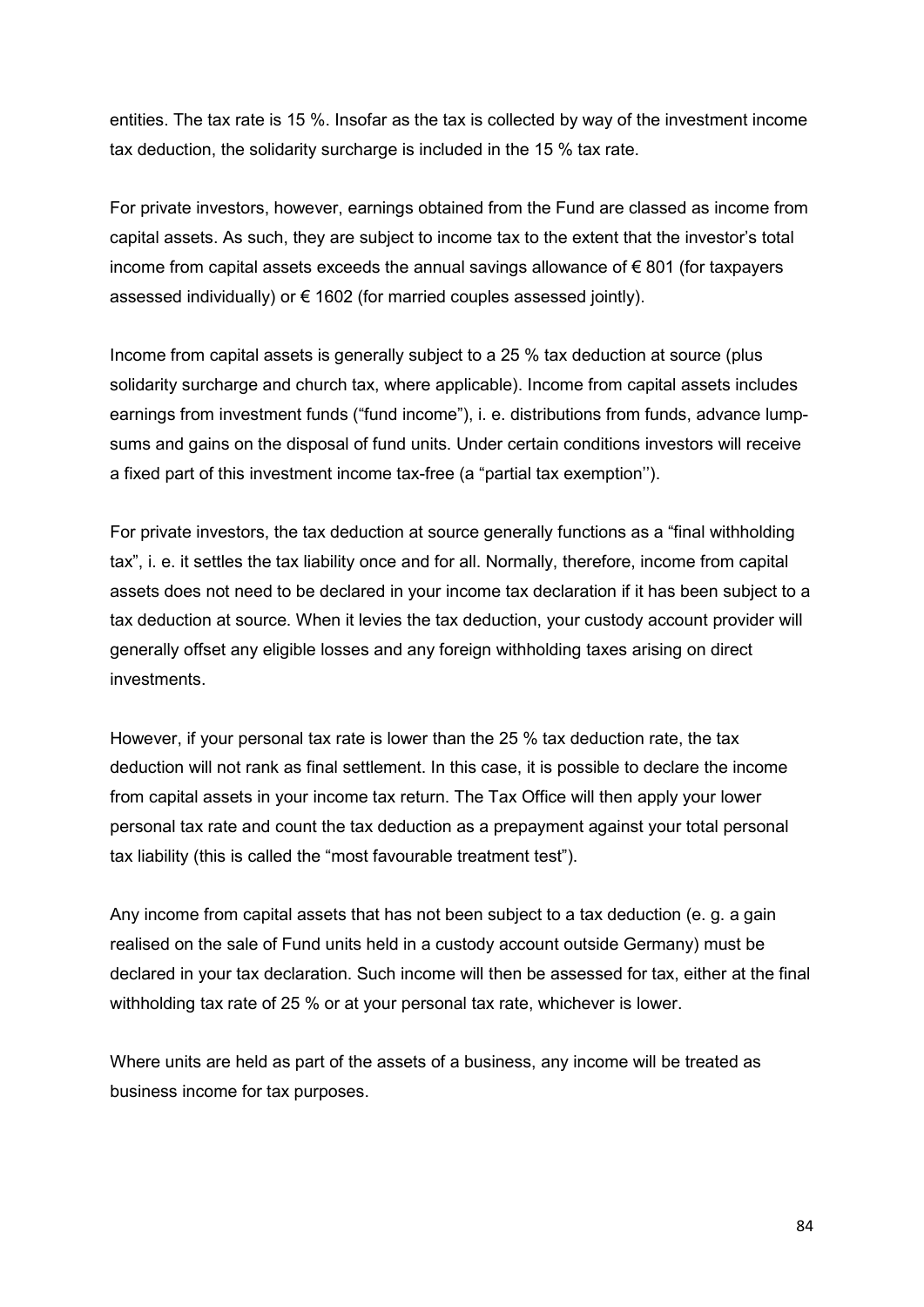## **Units held as personal assets (German taxpayers)**

## *Distributions*

Distributions from the Fund are generally taxable.

However, because the Fund qualifies as an equity fund for tax purposes, 30 % of each distribution is tax-free.

Taxable distributions are generally subject to the 25 % tax deduction (plus solidarity surcharge and church tax, where applicable).

A deduction does not need to be made if the investor is a German taxpayer and has presented an exemption form, to the extent that the taxable part of the income does not exceed  $\epsilon$  801 (for taxpayers assessed individually) or  $\epsilon$  1602 (for taxpayers assessed as married couples).

The same applies if a "non-assessment notice" has been presented for a person who is not expected to be assessed to income tax.

If a German-resident investor holds units in a German custody account, the custody account provider will not deduct tax in its capacity as paying agent if it is presented with one of these forms before the set distribution date, i. e. either an exemption form complying with the official model and covering a sufficiently large amount or a nonassessment notice issued by the Tax Office for a period of up to three years. Where this is the case, the investor will be credited with the full gross amount of the distribution without deductions.

## *Advance lump-sums*

The advance lump-sum is the amount by which the Fund's distributions fall short of its "base income" in a given calendar year. The base income is determined by multiplying the unit redemption price at the start of the calendar year by 70 % of the base interest rate, which is derived from the long-term yield achievable from publicsector bonds. The base income is limited to the amount by which the last redemption price set in the calendar year exceeds the first redemption price, plus any distributions made within the year. In the year in which the units are acquired, the advance lump-sum is reduced by one twelfth for each full month preceding the month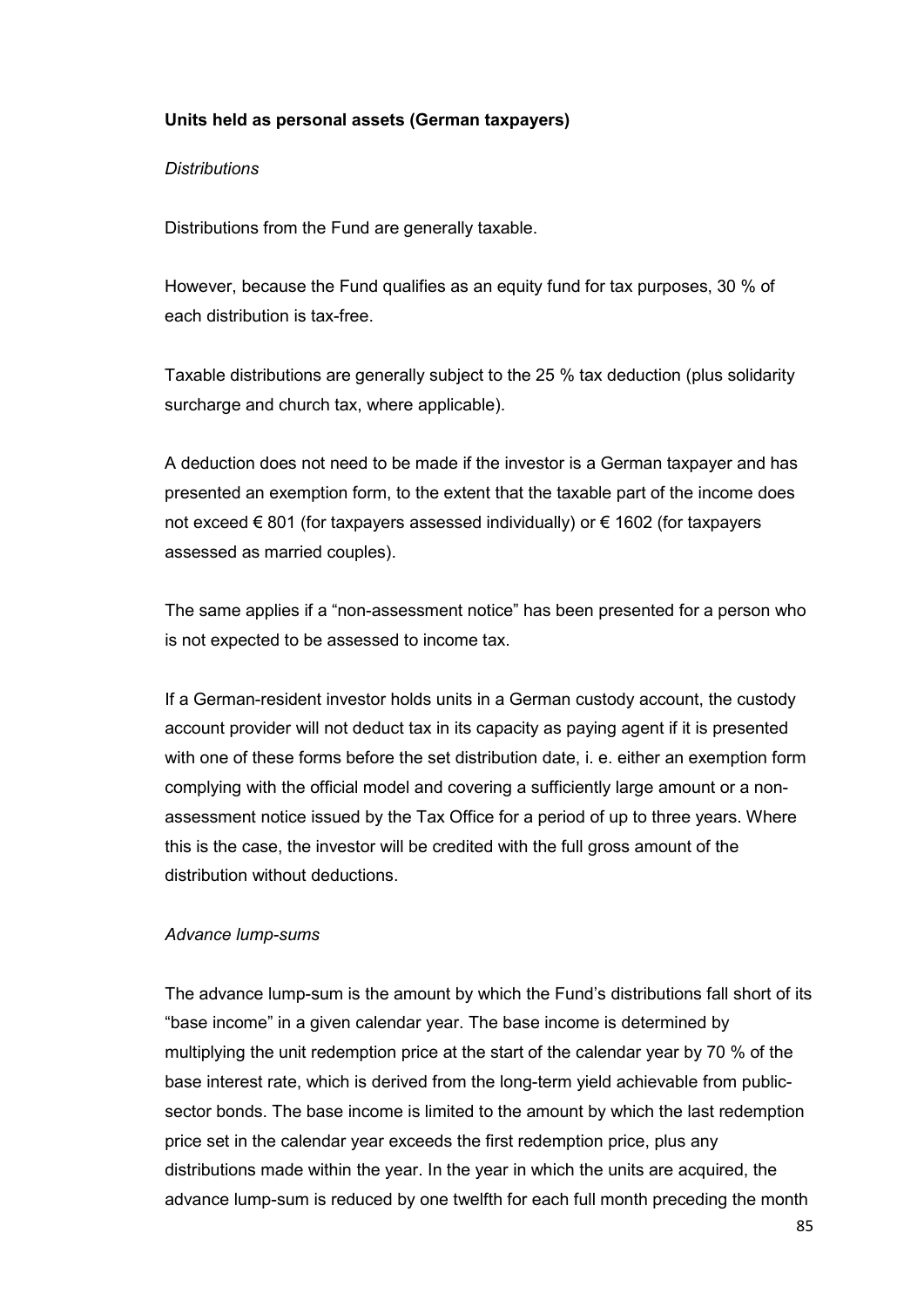of acquisition. Investors are deemed to have received the advance lump-sum on the first working day of the following calendar year.

Advance lump-sums are generally taxable.

However, because the Fund qualifies as an equity fund for tax purposes, 30 % of the advance lump-sum is tax-free.

Taxable advance lump-sums are generally subject to the 25 % tax deduction (plus solidarity surcharge and church tax, where applicable).

A deduction does not need to be made if the investor is a German taxpayer and has presented an exemption form, to the extent that the taxable part of the income does not exceed  $\epsilon$  801 (for taxpayers assessed individually) or  $\epsilon$  1602 (for taxpayers assessed as married couples).

The same applies if a "non-assessment notice" has been presented for a person who is not expected to be assessed to income tax.

If a German-resident investor holds units in a German custody account, the custody account provider will not deduct tax in its capacity as paying agent if it is presented with one of these forms before the notional date of receipt, i. e. either an exemption form complying with the official model and covering a sufficiently large amount or a non-assessment notice issued by the Tax Office for a period of up to three years. Where this is the case, no tax will be deducted. Otherwise, the investor must make the amount of the withholding tax available to his or her custody account provider. To this end, the custody account provider may take the amount of the withholding tax from any bank account at the institution in the investor's name without the investor's consent. Unless the investor objects prior to the notional receipt of the advance lumpsum, the custody account provider may also debit the amount of the tax deduction from a bank account in the investor's name as if there were an agreed overdraft available on this account. If the investor does not comply with his duty to make the amount of the tax deduction available to his/her German custody account provider, the custody account provider is obliged to notify this fact to the Tax Office responsible for the investor. In this case, the investor must declare the advance lump-sums in his or her income tax declaration.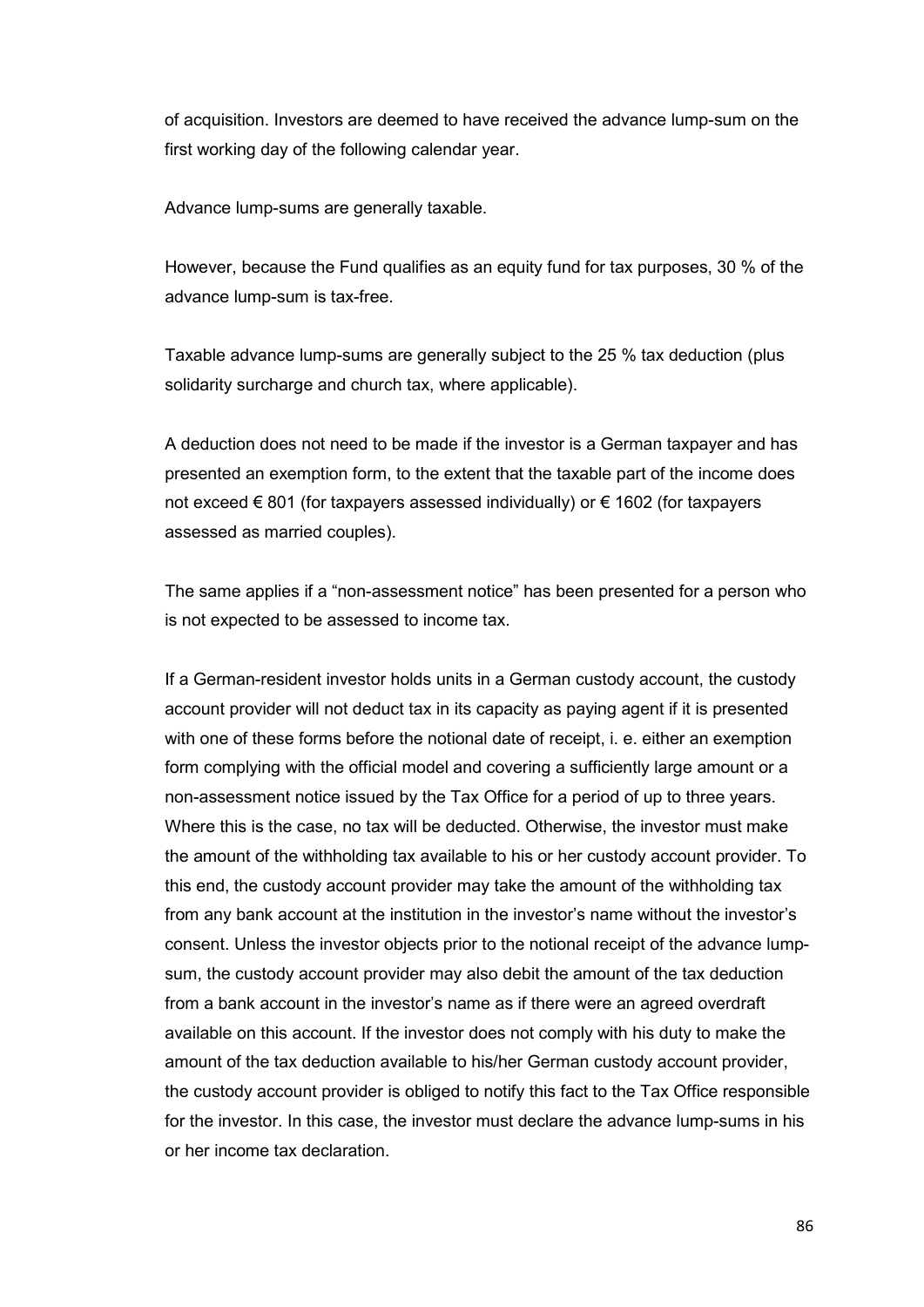### *Capital gains at investor level*

If units in the fund are sold, the capital gain is subject to the 25 percent withholding rate.

However, the fund meets the tax requirements for an equity fund, and therefore 30 percent of the capital gains are tax-free.

If the units are held in a domestic custody account, the custodian will make the tax deduction, taking into account any partial exemptions. The tax deduction of 25 percent (plus solidarity surcharge and, if applicable, church tax) can be avoided by submitting a sufficient exemption order or a non-assessment certificate. If such shares are sold by a private investor at a loss, the loss - reduced, if applicable, due to a partial exemption - can be offset against other positive income from capital assets. If the shares are held in a domestic custody account and the same custodian has generated positive income from capital assets in the same calendar year, the custodian offsets the loss.

When determining the capital gain, the gain must be reduced by the advance lump sums recognized during the holding period.

#### **Units held as business assets (German taxpayers)**

## *Refund of corporation tax levied on the Fund*

The Fund can obtain a refund of corporation tax levied at Fund level for forwarding to an investor, where the investor is (i) a German corporation, association of persons or insolvency estate which, according to its articles of association, deed of foundation or other constitutive document and in its actual course of business, exclusively serves non-profit, charitable or church purposes, (ii) is a foundation under public law that exclusively serves non-profit or charitable purposes or (iii) is a legal entity under public law that exclusively serves church purposes; this shall not apply if the units are held within a commercial business. The same applies to comparable foreign investors whose registered office and management is located in a foreign country that provides administrative and debt enforcement assistance.

The refund is conditional on the investor making an application accordingly and the corporation tax incurred is proportionately attributable to the investor's period of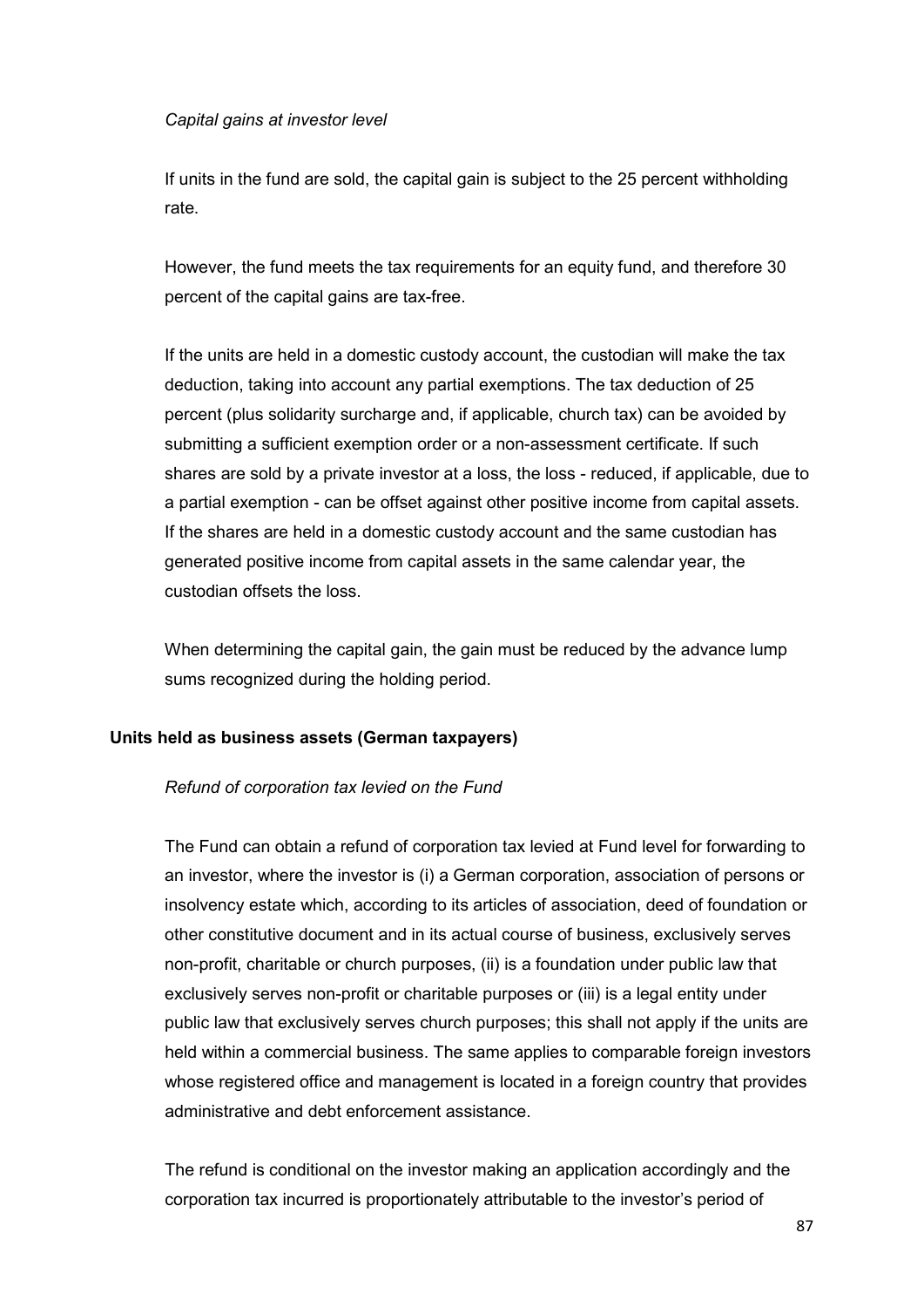holding. The investor must also have been the legal and economic owner of the units for at least three months before the Fund's taxable income was received, without there being any obligation to transfer the units to another person. With respect to corporation tax to which the Fund is liable on German dividends and income from German equity-like participation rights, the refund is also essentially conditional on the German shares or equity-like participation rights being held by the Fund as beneficial owner for an uninterrupted period of 45 days within the time from 45 days before to 45 days after the payment date of the investment income, while being exposed to a minimum value change risk of 70 % without interruption during that 45 day period (so called 45-day rule).

The application shall be accompanied by evidence of tax-exemption and a certificate of the unit holding issued by the custody account provider. The unit holding certificate is a certificate, issued in accordance with an official template that shows the number of units held by the investor throughout the calendar year and the dates and amounts of purchases and sales of units during the calendar year.

The Fund can also obtain a refund of corporation tax levied at Fund level for forwarding to an investor where the Fund units are held in retirement pension plans or basic pension plans that have been certified under the German Certification of Retirement Plans Act. This is subject to the requirement that the provider of the retirement or basic pension plan notifies the Fund within one month after its financial year-end of the timing and amount of the purchase and disposal of units. In addition, the aforementioned 45-day rule must be taken into consideration.

Neither the Fund nor the Company has an obligation to claim a refund of the relevant corporation tax for forwarding to the investor.

Given the highly complex nature of the rules, it is advisable to consult a tax advisor.

#### *Distributions*

Distributions made by the Fund are generally subject to income tax or corporation tax and to trade tax.

However, because the Fund qualifies as an equity fund for tax purposes, 60 % of each distribution is tax-free for income tax purposes and 30 % for trade tax purposes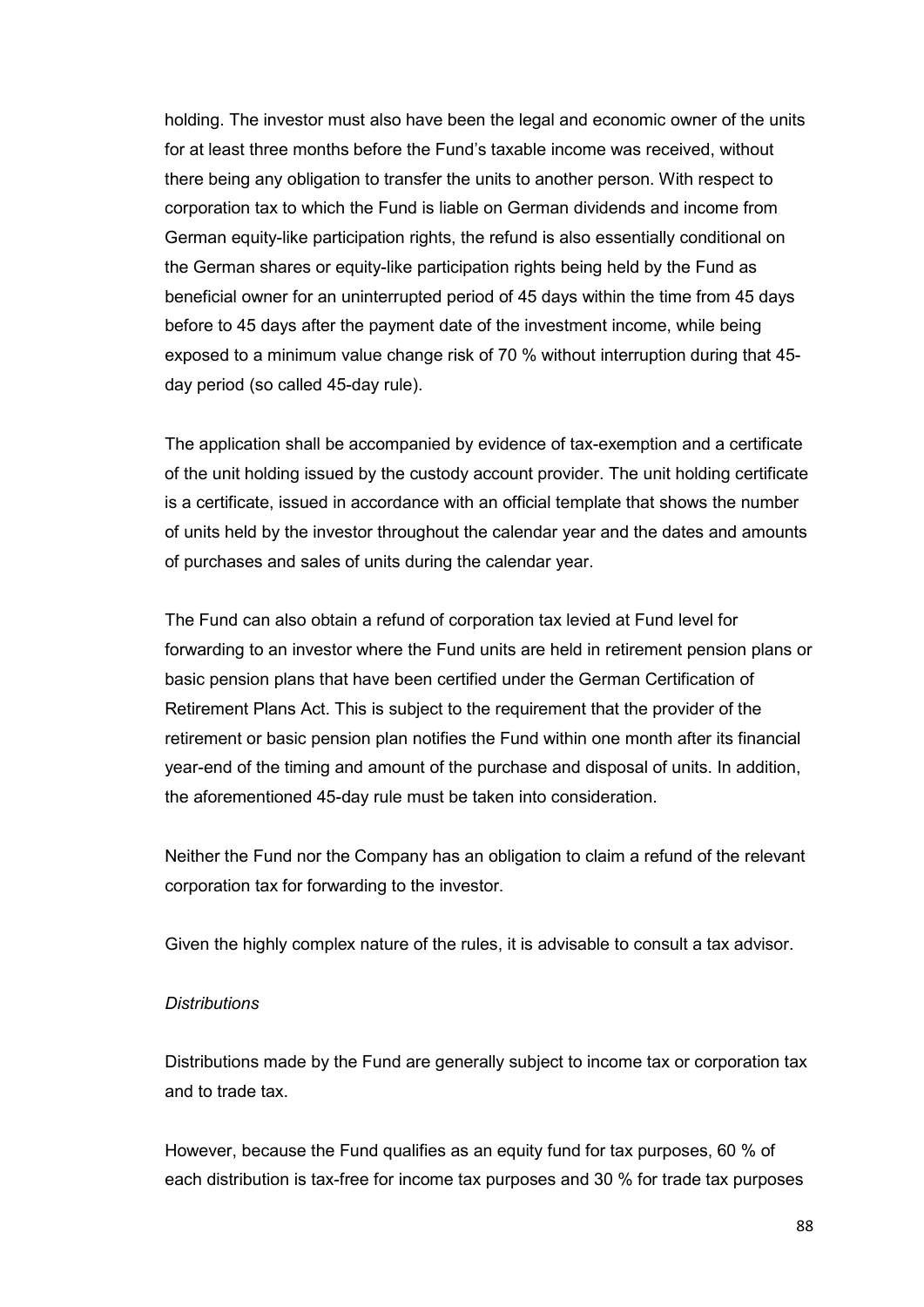if the units are held by natural persons as part of their business assets. For corporate taxpayers, 80 % of each distribution is generally tax-free for corporation tax purposes and 40 % for trade tax purposes. For corporations that are life or health insurance companies or pension funds and for which the shares are attributable to investments or that are credit institutions and for which the shares are attributable to the trading portfolio within the meaning of Section 340e (3) of the German Commercial Code (HGB) or are to be reported as current assets at the time of addition to operating assets, 30 percent of the distributions are tax-exempt for purposes of corporate income tax and 15 percent for purposes of trade tax.

Distributions are generally subject to 25 % tax deduction (plus solidarity surcharge).

Because the Fund qualifies as an equity fund for tax purposes, account is taken of the 30 % partial exemption when the deduction is made.

#### *Advance lump-sums*

The advance lump-sum is the amount by which the Fund's distributions fall short of its "base income" in a given calendar year. The base income is determined by multiplying the unit redemption price at the start of the calendar year by 70 % of the base interest rate, which is derived from the long-term yield achievable from publicsector bonds. The base income is limited to the amount by which the last redemption price set in the calendar year exceeds the first redemption price, plus any distributions made within the year. In the year in which the units are acquired, the advance lump-sum is reduced by one twelfth for each full month preceding the month of acquisition. Investors are deemed to have received the advance lump-sum on the first working day of the following calendar year.

Advance lump-sums are generally subject to income tax or to corporation tax and trade tax.

However, because the Fund qualifies as an equity fund for tax purposes, 60 % of each advance lump-sum is tax-free for income tax purposes and 30 % for trade tax purposes if the units are held by natural persons as part of their business assets. For corporate taxpayers, 80 % of the advance lump-sum is generally tax-free for corporation tax purposes and 40 % for trade tax purposes. For corporations that are life or health insurance undertakings whose units form part of their capital assets, or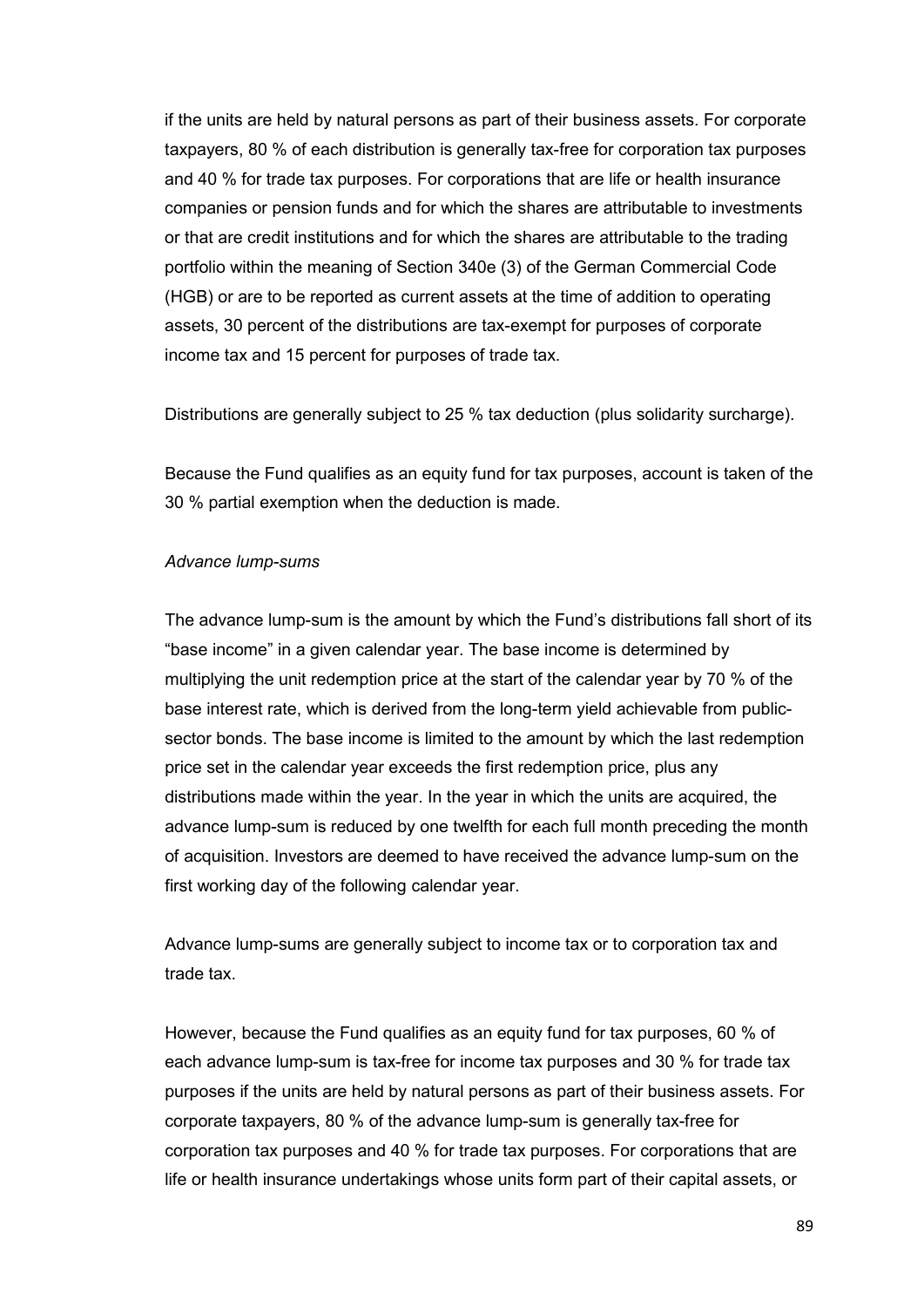are credit institutions whose units form part of their trading book or have been acquired for the purposes of achieving a short-term proprietary trading gain, 30 % of gains on disposal are tax-free for corporation tax purposes and 15 % for trade tax purposes.

Advance lump-sums are generally subject to 25 % tax deduction (plus solidarity surcharge). Because the Fund qualifies as an equity fund for tax purposes, account is taken of the 30 % partial exemption when the deduction is made.

## *Capital gains at investor level*

Gains from the disposal of the shares are generally subject to income or corporation tax and trade tax. In determining the capital gain, the gain is to be reduced by the advance lump-sum payments recognized during the period of ownership.

However, the Fund meets the tax requirements for an equity fund, and therefore 60 percent of the capital gains are tax-free for income tax purposes and 30 percent for trade tax purposes if the shares are held by individuals as business assets. For taxable corporations, generally 80 percent of the capital gains are tax-exempt for corporate income tax purposes and 40 percent for trade tax purposes. For corporations that are life or health insurance companies or pension funds and for which the shares are attributable to investments, or that are credit institutions and for which the shares are attributable to the trading portfolio within the meaning of Section 340e (3) of the German Commercial Code (HGB) or are to be reported as current assets at the time of addition to operating assets, 30 percent of the capital gains are tax-free for purposes of corporate income tax and 15 percent for purposes of trade tax. In the event of a capital loss, the loss is not deductible at the level of the applicable partial exemption at the investor level.

The gain from the notional disposal must be determined separately for shares that are attributable to the business assets of an investor.

The gains from the sale of the shares are generally not subject to any capital gains tax deduction.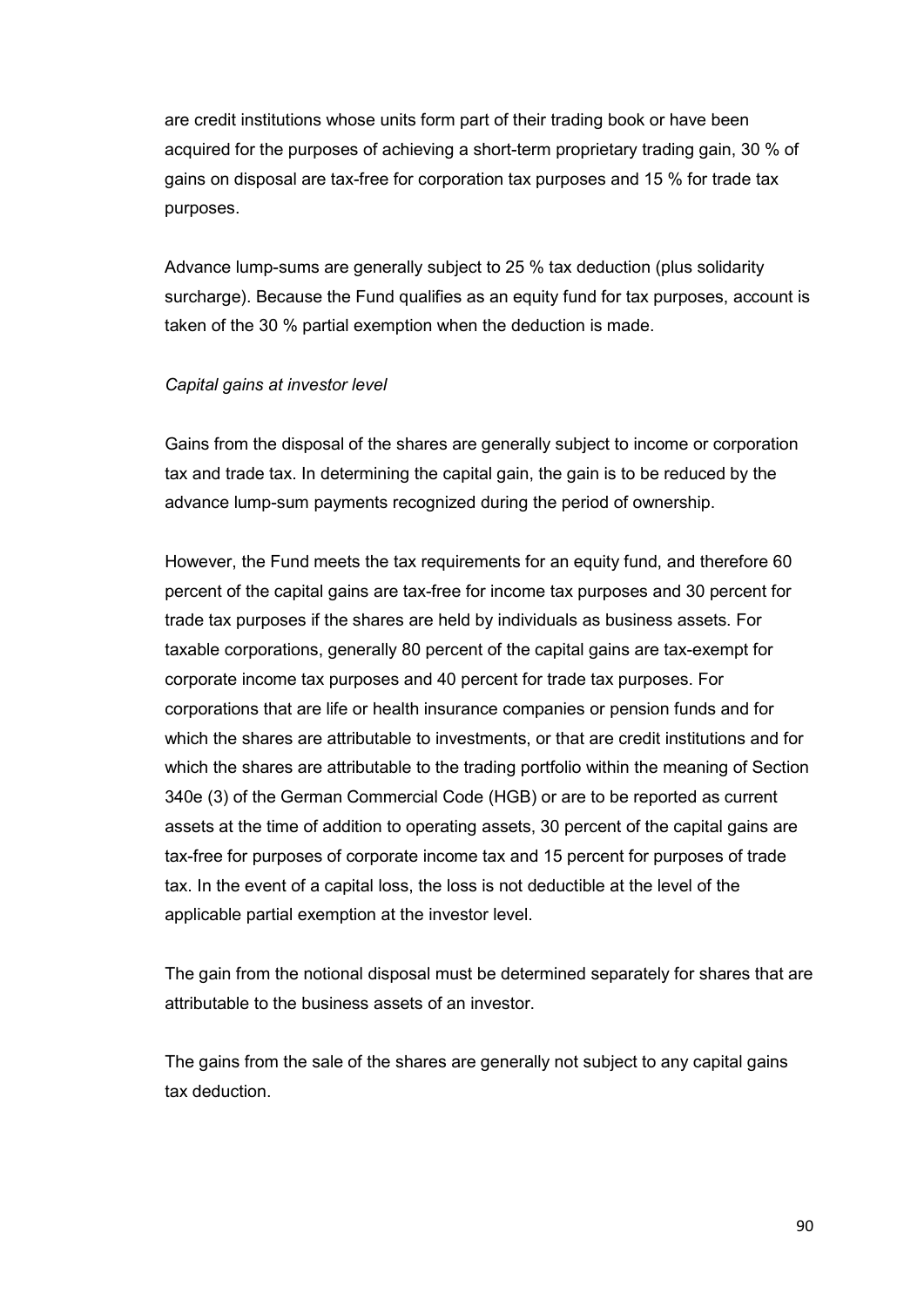### *Negative taxable income*

Negative taxable income cannot be allocated to individual investors.

*Tax on winding-up*

Distributions made in the course of the winding-up of the Fund are only deemed to be income to the extent that they include the growth in value achieved in the course of the calendar year.

### **Summary of tax treatment for common types of business investor**

|                                                                                                                                                  | <b>Distributions</b>                                                                                                                                                                                                                                                                                                                                | Advance lump-sums | Gains on disposal                                     |  |
|--------------------------------------------------------------------------------------------------------------------------------------------------|-----------------------------------------------------------------------------------------------------------------------------------------------------------------------------------------------------------------------------------------------------------------------------------------------------------------------------------------------------|-------------------|-------------------------------------------------------|--|
| <b>German investors</b>                                                                                                                          |                                                                                                                                                                                                                                                                                                                                                     |                   |                                                       |  |
| Sole traders                                                                                                                                     | Investment income withholding tax:<br>25% (account is taken of the 30% partial exemption for equity funds and<br>the 15% partial exemption for mixed-asset funds)                                                                                                                                                                                   |                   | Investment income withholding<br>tax: No tax deducted |  |
|                                                                                                                                                  | Substantive taxation:<br>Income tax and trade tax, taking account of partial exemptions where applicable (equity funds 60% for<br>income tax/30% for trade tax; mixed asset funds 30% for income tax/15% for trade tax)                                                                                                                             |                   |                                                       |  |
| Corporations (standard tax regime)<br>(typically industrial firms; banks,<br>except where units are held as<br>trading assets; general insurers) | Investment income withholding tax:<br>No tax deducted for banks, otherwise 25 % (account is taken of the 30<br>% partial exemption for equity funds and the 15% partial exemption for<br>mixed-asset funds)                                                                                                                                         |                   | Investment income withholding<br>tax: No tax deducted |  |
|                                                                                                                                                  | Substantive taxation:<br>Corporation tax and trade tax, taking account of partial exemptions where applicable (equity funds 80%)<br>for corporation tax/40% for trade tax; mixed asset funds 40% for corporation tax/20% for trade tax)                                                                                                             |                   |                                                       |  |
| Life and health insurance<br>undertakings and pension<br>funds holding fund units as                                                             | Investment income withholding<br>tax: No tax deducted                                                                                                                                                                                                                                                                                               |                   |                                                       |  |
| part of their capital<br>investments                                                                                                             | Substantive taxation:<br>Corporation tax and trade tax, except insofar as tax-allowable provisions for premium rebates have been made in<br>the balance sheet. Where applicable, account is taken of partial exemptions (equity funds: 30% for corporation<br>tax/15% for trade tax; mixed asset funds: 15% for corporation tax/7.5% for trade tax) |                   |                                                       |  |
| Banks holding fund units<br>as trading assets                                                                                                    | Investment income withholding<br>tax: No tax deducted                                                                                                                                                                                                                                                                                               |                   |                                                       |  |
|                                                                                                                                                  | Substantive taxation:<br>Corporation tax and trade tax, taking account of partial exemptions where applicable (equity funds 30%<br>for corporation tax/15% for trade tax; mixed asset funds 15% for corporation tax/7.5% for trade tax)                                                                                                             |                   |                                                       |  |
| Tax-exempt non-profit charitable<br>or church investors (particularly                                                                            | Investment income withholding<br>tax: No tax deducted                                                                                                                                                                                                                                                                                               |                   |                                                       |  |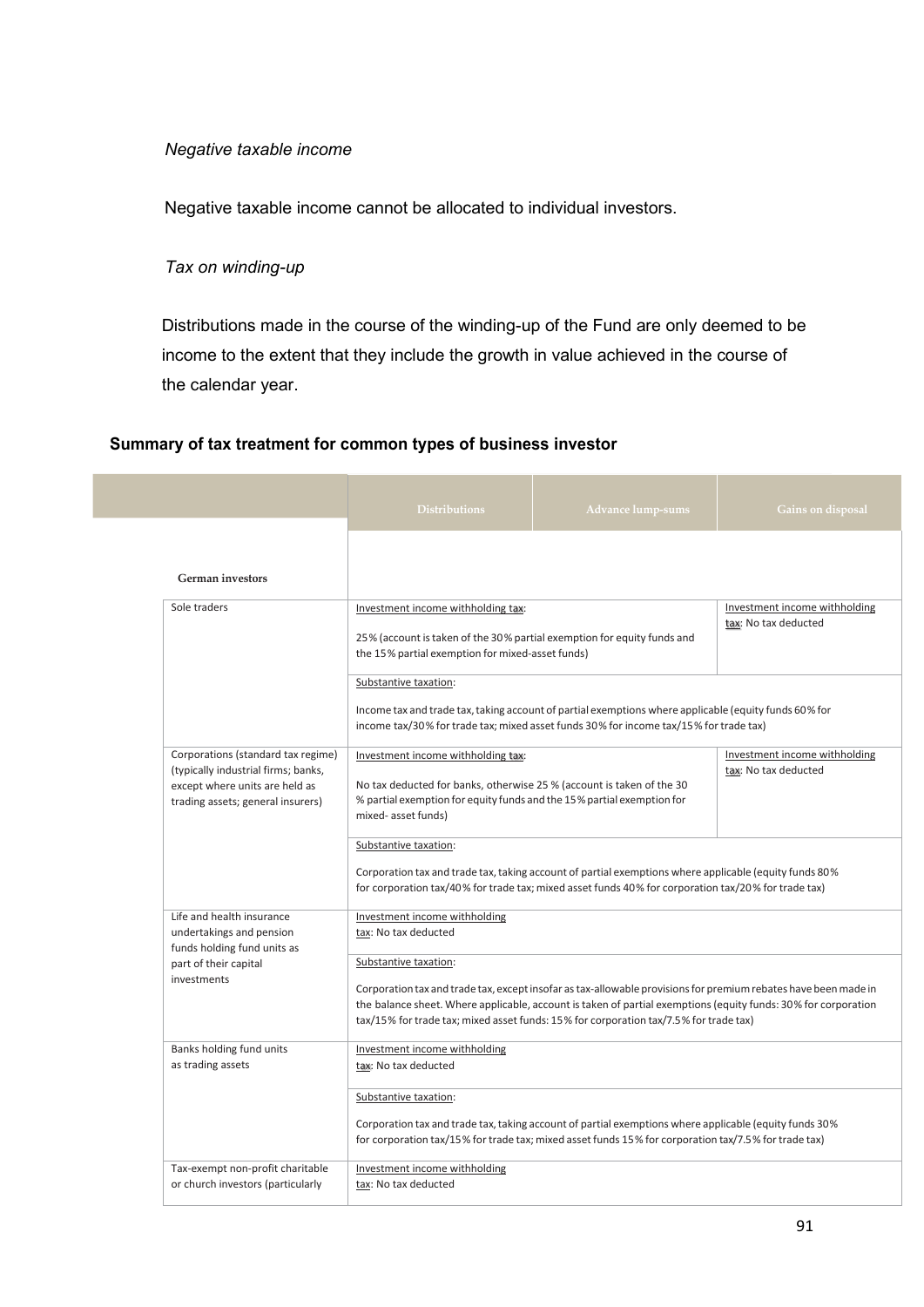| churches, non-profit<br>foundations)                                                                    | Substantive taxation:<br>Tax-exempt – corporation tax levied at Fund level may also be refunded on request |
|---------------------------------------------------------------------------------------------------------|------------------------------------------------------------------------------------------------------------|
| Other tax-exempt investors<br>(particularly pension funds, burial<br>funds and hardship funds, provided | Investment income withholding<br>tax: No tax deducted                                                      |
| that the conditions under the<br>German Corporation Tax Act are<br>met)                                 | Substantive<br>taxation: Tax-free                                                                          |

It is assumed that the units will be held in a German custody account. A solidarity surcharge is levied on top of investment income withholding tax, income tax and corporation tax. Where no investment income withholding tax is deductible, certificates may need to be presented to the custody account provider by the appropriate deadline to ensure that the deduction is not made.

## **Non-resident taxpayers**

If a non-resident taxpayer holds the fund units in a custody account with a domestic custodian, the tax deduction on distributions, advance lump sums and gains from the sale of the units is waived, provided the non-resident taxpayer can prove his or her non-resident status. If the custodian is not aware of the investor's non-resident status or if proof of such status is not provided in good time, the foreign investor is obliged to apply for a refund of the tax withheld in accordance with the German Fiscal Code (Abgabenordnung<sup>4</sup>). The competent tax office is the tax office responsible for the depositary institution.

## **Solidarity Surcharge**

A solidarity surcharge of 5.5 percent must be levied on the tax withheld on distributions, advance lump sums and gains from the sale of units.

## **Church tax**

Insofar as income tax is already levied by a domestic custodian (withholding agent) by way of tax withholding, the church tax payable thereon is regularly levied as a surcharge on the tax withheld in accordance with the church tax rate of the religious community to which the church tax payer belongs. The deductibility of church tax as a special expense is already taken into account as a reduction when the tax is withheld.

\_\_\_\_\_\_\_\_\_\_\_\_\_\_\_\_\_\_\_\_\_

<sup>§ 37</sup> Sektion 2 AO (German Fiscal Code)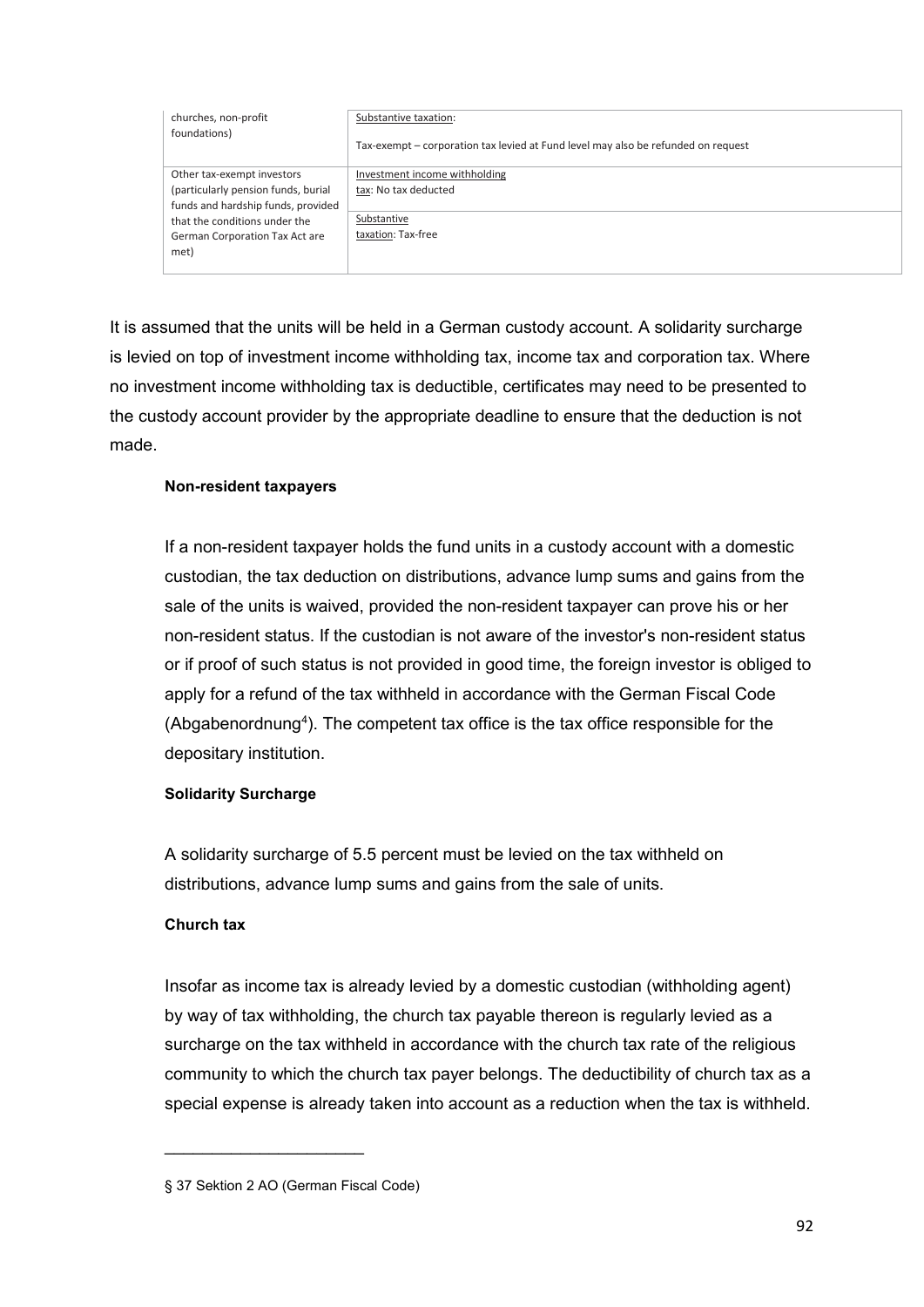#### **Foreign withholding tax**

In some cases, withholding tax is withheld on the fund's foreign income in the countries of origin. This withholding tax cannot be taken into account by investors to reduce tax.

#### **Consequences of the merger of investment funds**

In cases of mergers of a domestic investment fund into another domestic investment fund, where the same partial exemption rate applies, there is no disclosure of hidden reserves either at the level of the investors or at the level of the investment funds involved, i.e. this transaction is tax-neutral. If the investors of the transferring investment fund receive a cash payment<sup>5</sup> provided for in the merger plan, such payment shall be treated as a distribution.

If the applicable partial exemption rate of the transferring investment fund differs from that of the acquiring investment fund, the investment share of the transferring investment fund shall be deemed to have been disposed of and the investment share of the acquiring investment fund shall be deemed to have been acquired. The profit from the fictitious sale is deemed to have accrued only as soon as the investment share of the acquiring investment fund is actually sold.

## **Automatic exchange of information in tax matters**

The importance of the automatic exchange of information to combat cross-border tax fraud and tax evasion has increased significantly at the international level in recent years. To this end, the OECD has published, among other things, a global standard for the automatic exchange of information on financial accounts in tax matters (Common Reporting Standard, hereinafter "CRS"). The CRS was integrated into Directive 2011/16/EU at the end of 2014 with Council Directive 2014/107/EU of 9 December 2014 regarding the obligation to automatically exchange information in the area of taxation. The participating countries (all EU member states and quite a few third countries) now apply the CRS. Germany transposed the CRS into German law with the Financial Account Information Exchange Act of December 21, 2015.

\_\_\_\_\_\_\_\_\_\_\_\_\_\_\_\_\_\_\_\_\_\_\_\_\_\_\_\_\_\_\_\_\_

<sup>5</sup> § 190 Section. 2 No 2 KAGB.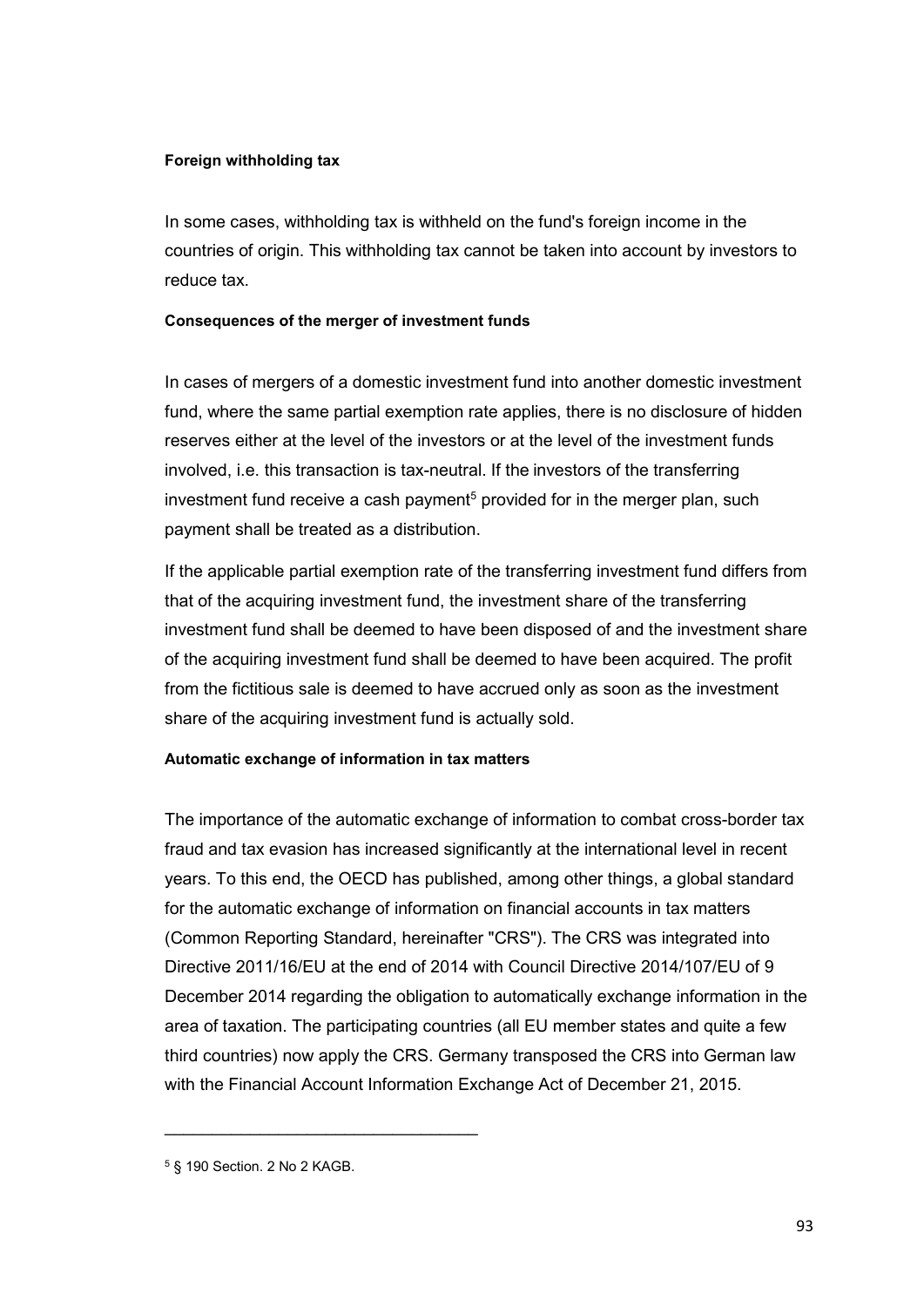With the CRS, reporting financial institutions (essentially credit institutions) are required to obtain certain information about their customers. If the customers (individuals or legal entities) are reportable persons resident in other participating jurisdictions (this does not include, for example, listed corporations or financial institutions), their accounts and custody accounts will be classified as reportable accounts. Reporting financial institutions will then transmit certain information for each reportable account to their home tax authority. The latter will then transmit the information to the customer's home tax authority.

The information to be transmitted is essentially the personal data of the reporting customer (name; address; tax identification number; date and place of birth (for individuals); country of residence) and information on the accounts and securities accounts (e.g., account number; account balance or account value; total gross amount of income such as interest, dividends, or distributions from investment funds); total gross proceeds from the sale or redemption of financial assets (including fund shares)).

Specifically, therefore, the regime affects notifiable investors who hold a bank account and/or custody account at a credit institution which is resident in a participating state. German credit institutions will therefore report information about investors resident in other participating states to the Federal Central Tax Office, which forwards the information to the tax authorities in the investors' respective countries of residence. Credit institutions in other participating states will likewise forward information about investors resident in Germany to their home tax authority, which forwards it to the Federal Central Tax Office. It is also conceivable that credit institutions located in other participating states will report information about investors resident in a third participating state to their home tax authorities, which will then forward the information to the tax authorities in the investors' respective countries of residence.

### **General note**

The tax information is based on the currently known legal situation. They are addressed to persons subject to unlimited income tax liability or unlimited corporate income tax liability in Germany. However, no guarantee can be given that the tax assessment will not change as a result of legislation, court rulings or decrees issued by the tax authorities.

Prospective investors and investors are recommended to inform themselves about laws and regulations applicable to the taxation of fund assets, the purchase, holding,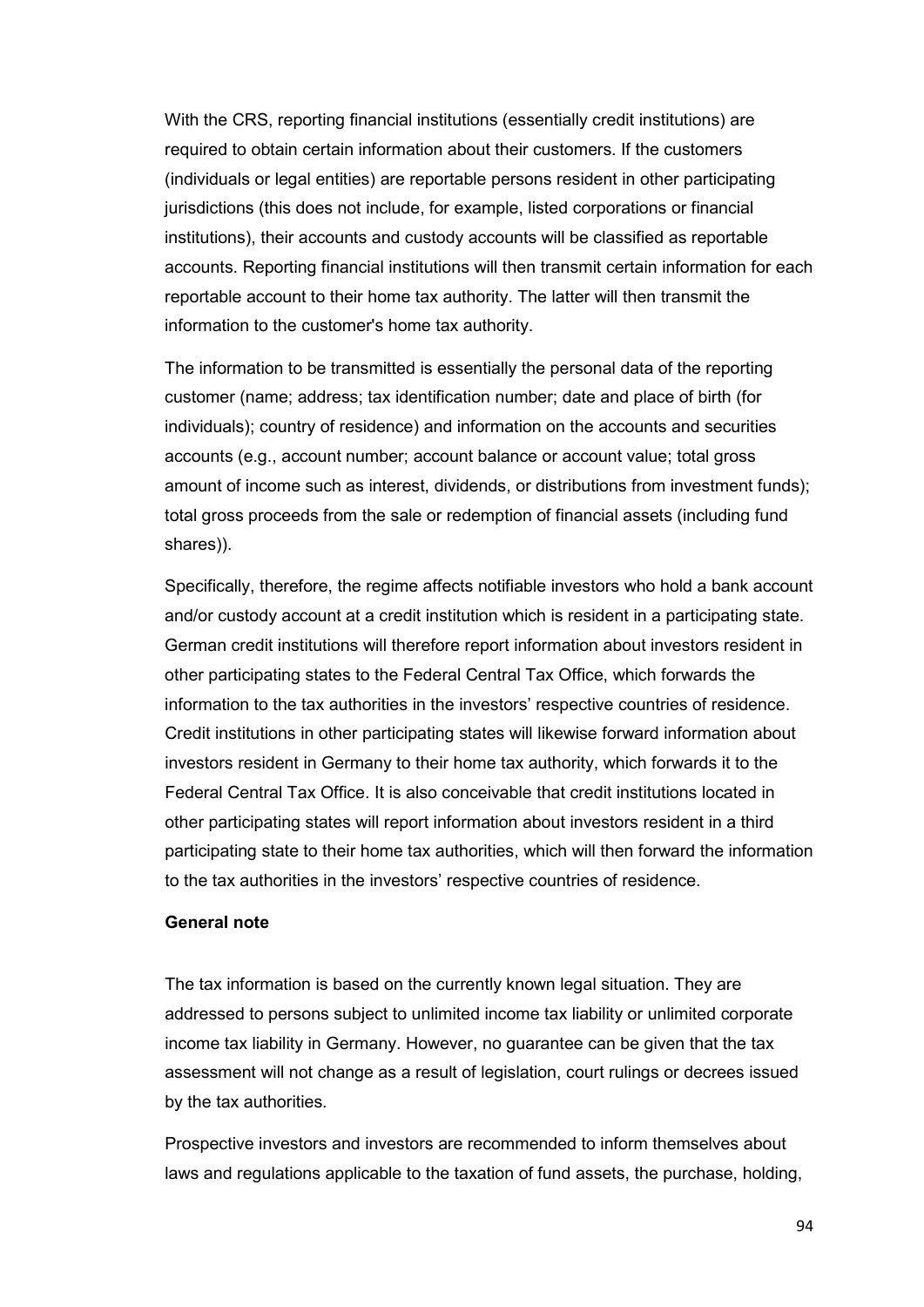redemption or other disposition of units and to seek advice from external third parties, in particular a tax advisor.

## **AUDITORS**

PricewaterhouseCoopers GmbH Wirtschaftsprüfungsgesellschaft, Frankfurt am Main, has been appointed to audit the Fund and the annual report.

The auditor shall audit the annual report of the Fund. The auditor shall summarize the results of the audit in a special report; the full text of the report shall be reproduced in the annual report. In the course of the audit, the auditor shall also determine whether the provisions of the KAGB and the provisions of the investment conditions have been observed in the management of the fund. The auditor shall submit the report on the audit of the fund to BaFin.

## **SERVICE PROVIDER**

Companies that perform functions outsourced by the Company are presented under the heading "Outsourcing". In addition, the Company has engaged the following service providers:

## **Distribution and Initiator**

The initiator of the fund is DJE Kapital AG, Pullacher Straße 24, 82049 Pullach, Germany, which also has exclusive responsibility for distribution.

DJE Kapital AG is an affiliated company of the Company.

## **PAYMENTS TO INVESTORS / DISSEMINATION OF REPORTS AND OTHER INFORMATION**

The appointment of the custodian ensures that investors receive distributions and that units are redeemed. The investor information referred to in this prospectus may be obtained by the means indicated in the section "Basic Principles - Sales Documents and Disclosure of Information". In addition, these documents may also be obtained from the Distributor.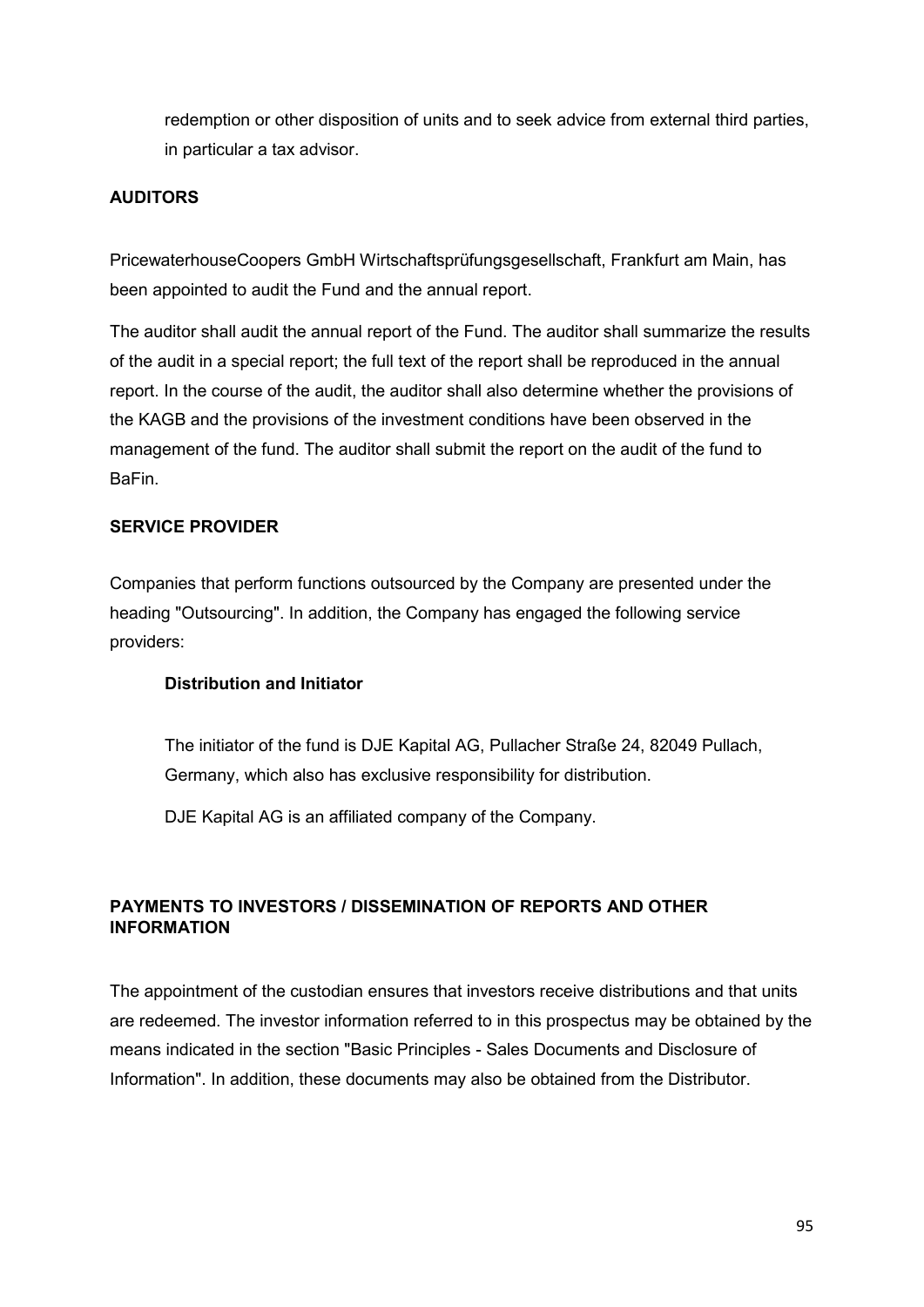## **OTHER INVESTMENT ASSETS MANAGED BY THE COMPANY**

The company also manages the following public investment funds, which are not covered by this sales prospectus:

• **Investment assets according to the UCITS Directive**

o DJE o DJE INVEST o DJE Lux o DJE Premium o RB LuxTopic

## • **Alternative Investment Funds (AIF)**

- o DJE Gold & Stability Fund
- o DJE Strategy II

## **PURCHASER'S RIGHT OF REVOCATION**

Information on the buyer's right of revocation pursuant to Section 305 of the German Investment Code (KAGB) (doorstep selling).

## Notice pursuant to Section 305 of the German Investment Code (Kapitalanlagegesetzbuch)

If the purchaser of units of an open-ended investment fund has been determined by oral negotiations outside the permanent business premises of the person who sold the units or brokered the sale to make a declaration of intent to purchase, he shall only be bound by this declaration if he does not revoke it in text form within a period of two weeks with the Company or a representative within the meaning of Section 319 of the German Investment Code ("KAGB"); this shall also apply if the person who sold the units or brokered the sale has no permanent business premises. In the case of distance selling transactions, section 312g (2) sentence 1 number 8 of the German Civil Code shall apply mutatis mutandis.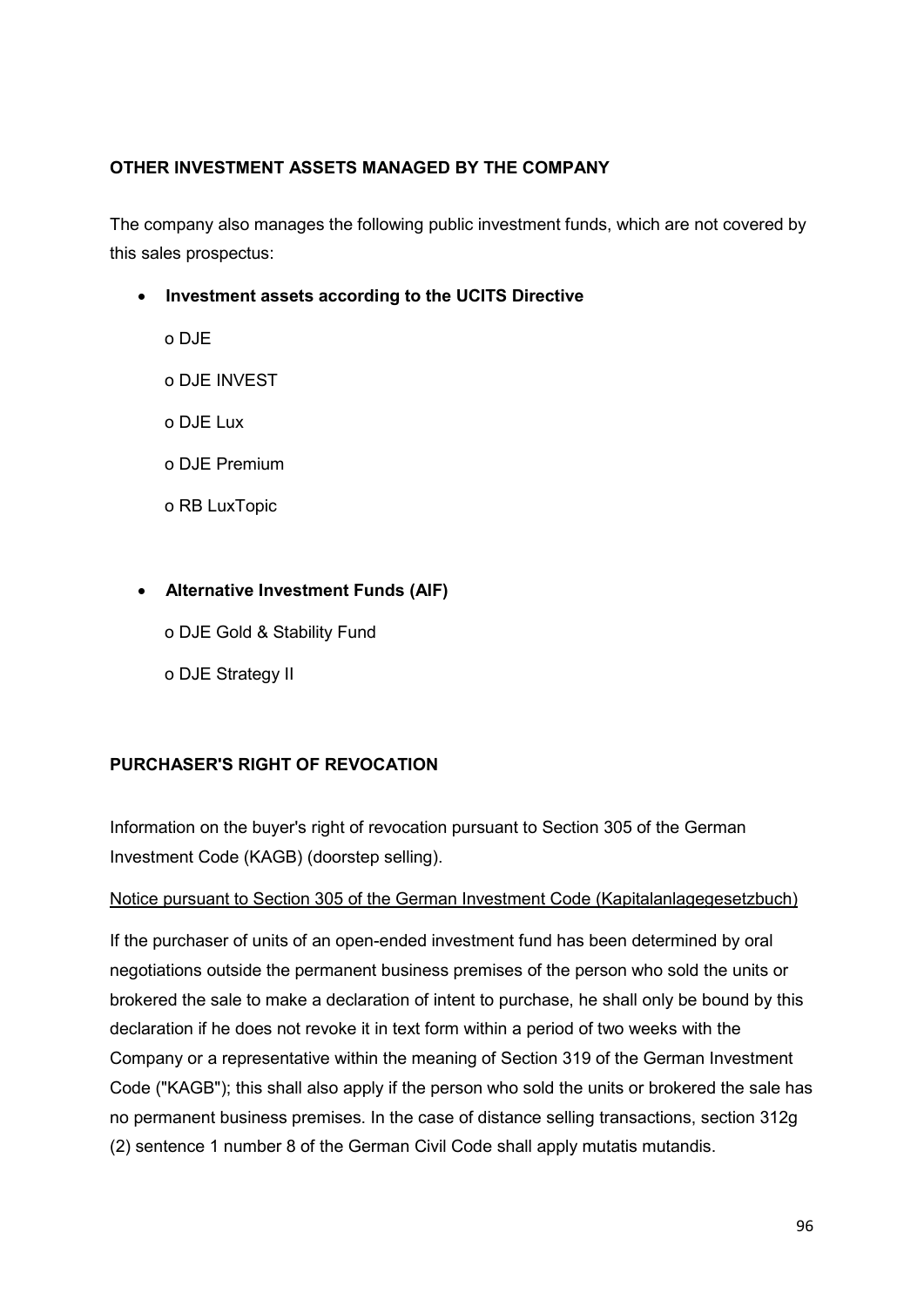Timely dispatch of the notice of revocation shall be sufficient to comply with the time limit. The revocation period shall not commence until the copy of the application for conclusion of the contract has been handed over to the Purchaser or a purchase invoice has been sent and the copy or the purchase invoice contains information on the right of revocation which meets the requirements of Article 246 (3) sentences 2 and 3 of the Introductory Act to the German Civil Code. If the commencement of the period is disputed in accordance with section 305(2) sentence 2 of the KAGB, the burden of proof shall be on the seller.

The right of revocation shall not apply if the seller proves that

- (1) the purchaser is not a consumer within the meaning of Section 13 of the German Civil Code, or
- (2) he has visited the purchaser for the negotiations which led to the sale of the shares on the basis of a prior order pursuant to Section 55 (1) of the Trade, Commerce and Industry Regulation Act.

If the revocation has been made and the purchaser has already made payments, the Company shall be obliged to pay the purchaser, if necessary concurrently with the retransfer of the purchased shares, the costs paid and an amount corresponding to the price of the paid shares on the day following receipt of the notice of revocation.

The right of revocation may not be waived.

The above provisions on the right of revocation relating to the purchase of investment units shall apply mutatis mutandis to the sale of units by the investor.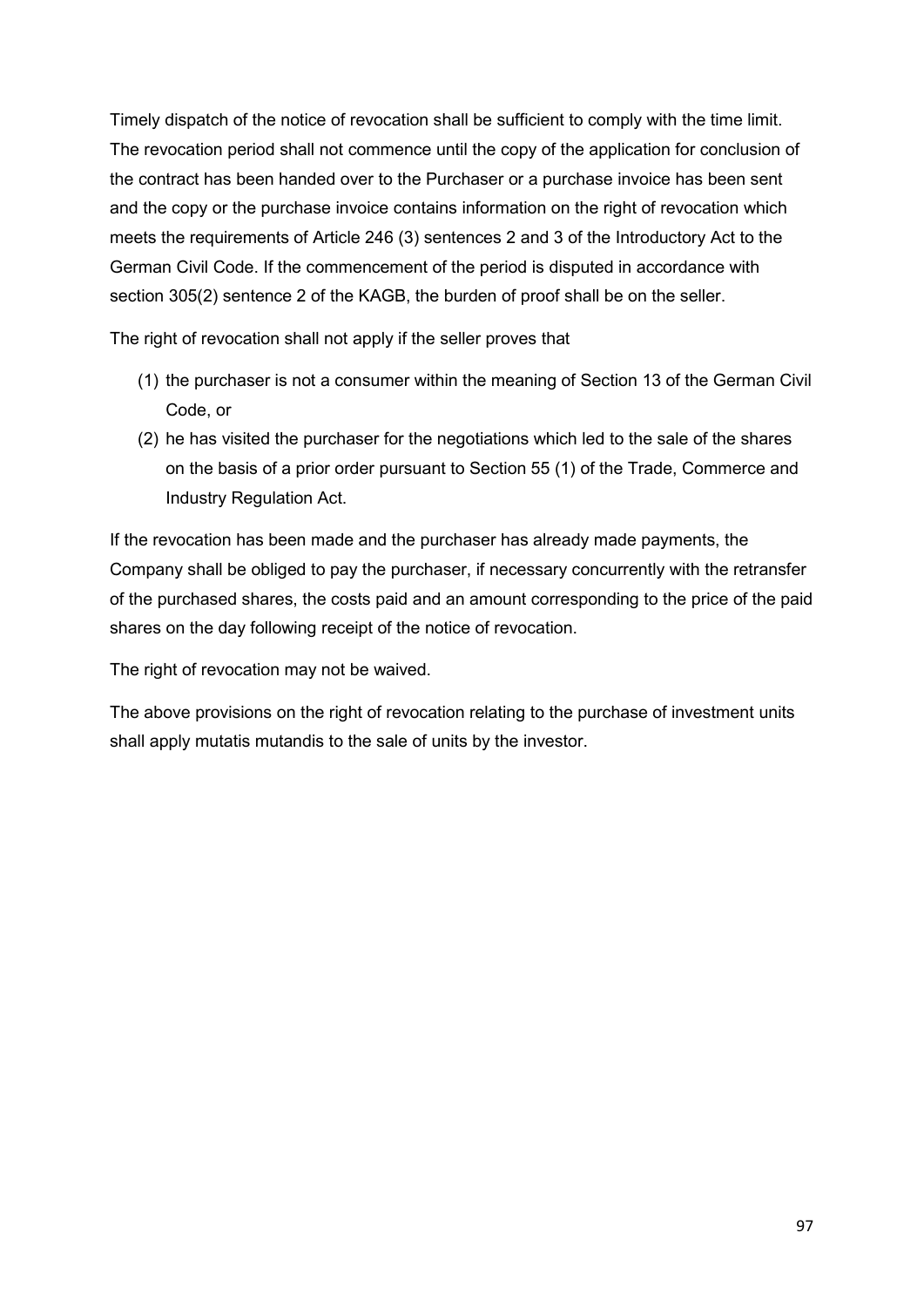## **FUNDS OVERVIEW**

| Security identification number (WKN):                | 847811                                       |
|------------------------------------------------------|----------------------------------------------|
| ISIN:                                                | DE0008478116                                 |
| Date of issue:                                       | August 17, 1987                              |
| Fund currency:                                       | Euro                                         |
| Minimum investment amount:                           | not applicable                               |
| Minimum subsequent investment amount: not applicable |                                              |
| Initial charge:                                      | up to 5%, currently 5%                       |
| Redemption fee:                                      | not applicable                               |
| Management fee:                                      | up to 1.6% p.a., currently 1.55% p.a.        |
| Custodian fee:                                       | up to 0.1% p.a., minimum EUR 9,800 p.a.      |
|                                                      | currently 0.03% p.a., minimum 9,800 EUR p.a. |
| use of earnings:                                     | accumulating                                 |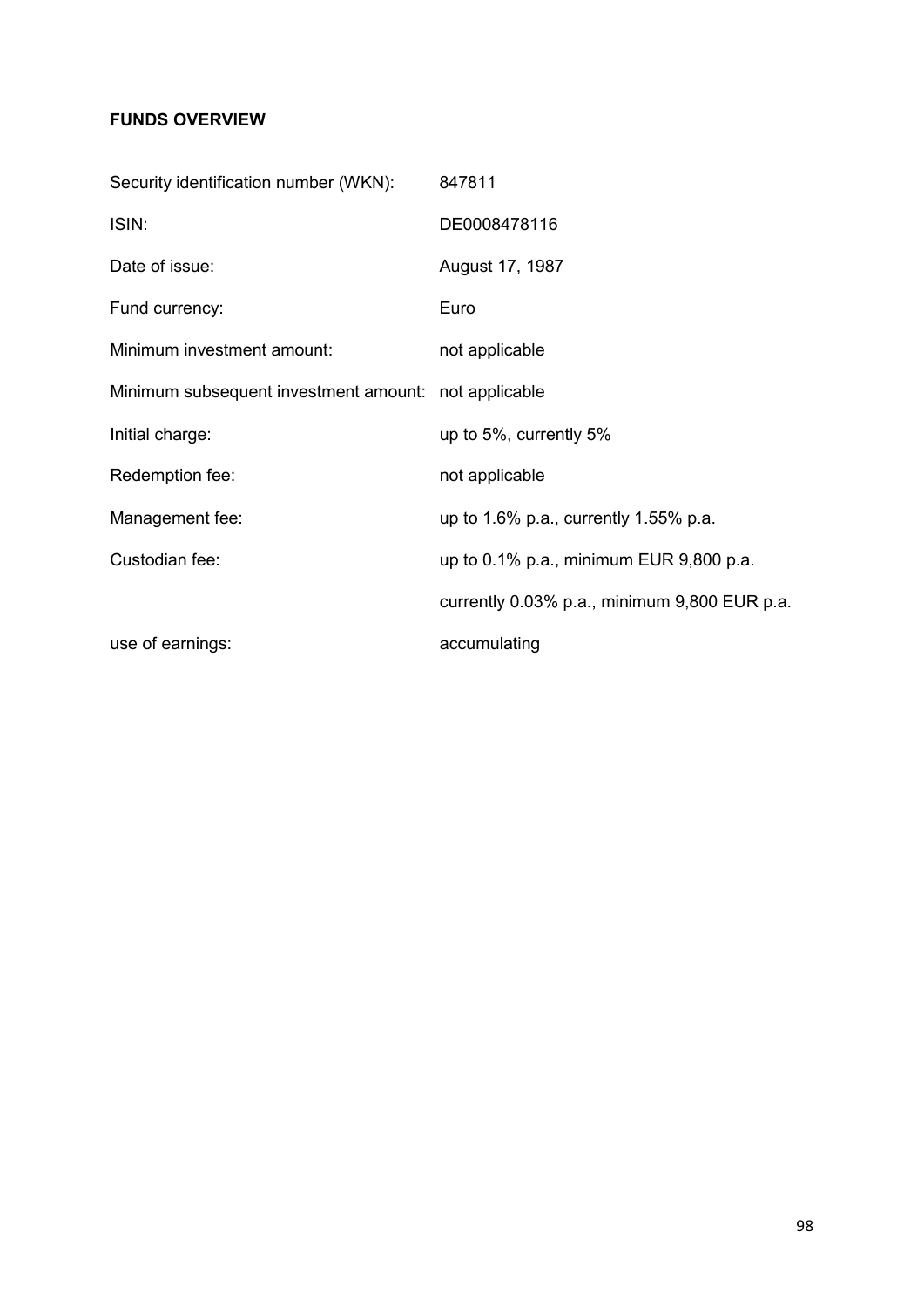#### **TERMS OF INVESTMENT**

#### **General Terms and Conditions of Investment**

regulating the legal relationship between the investors and DJE Investment S.A., 4, rue Thomas Edison, L-1445 Strassen, Grand Duchy of Luxembourg ("Company"), for the investment funds managed by the Company on a cross-border basis in accordance with the UCITS Directive, which apply only in conjunction with the "Special Terms and Conditions of Investment" drawn up for the respective UCITS fund.

#### **§ 1 Fundamentals**

- (1) The Company is an EU UCITS capital management company pursuant to the German Capital Investment Code ("KAGB") and complies with the requirements of Directive 2009/65/EC of the European Parliament and of the Council of July 13, 2009 on the coordination of laws, regulations and administrative provisions relating to undertakings for collective investment in transferable securities. The Company is authorized in Luxembourg and regulated and supervised by the Commission de Surveillance du Secteur Financier (CSSF).
- (2) The Company invests the money deposited with it in its own name for the joint account of the investors in accordance with the principle of risk diversification in the assets permitted under the KAGB separately from its own assets in the form of a UCITS fund. Collective certificates shall be issued in respect of the resulting rights of the investors.
- (3) The business purpose of the UCITS fund shall be limited to the investment of capital in accordance with a defined investment strategy within the framework of collective asset management by means of the funds deposited with it; operational activities and active entrepreneurial management of the assets held shall be excluded.
- (4) The legal relationship between the company and the investor shall be governed by the General Terms and Conditions of Investment ("GTCI") and Special Terms and Conditions of Investment ("STCI") of the UCITS fund and the KAGB.

## **§ 2 Custodian**

(1) The company shall appoint a credit institution as custodian for the UCITS fund; the custodian shall act independently of the company and exclusively in the interest of the investors.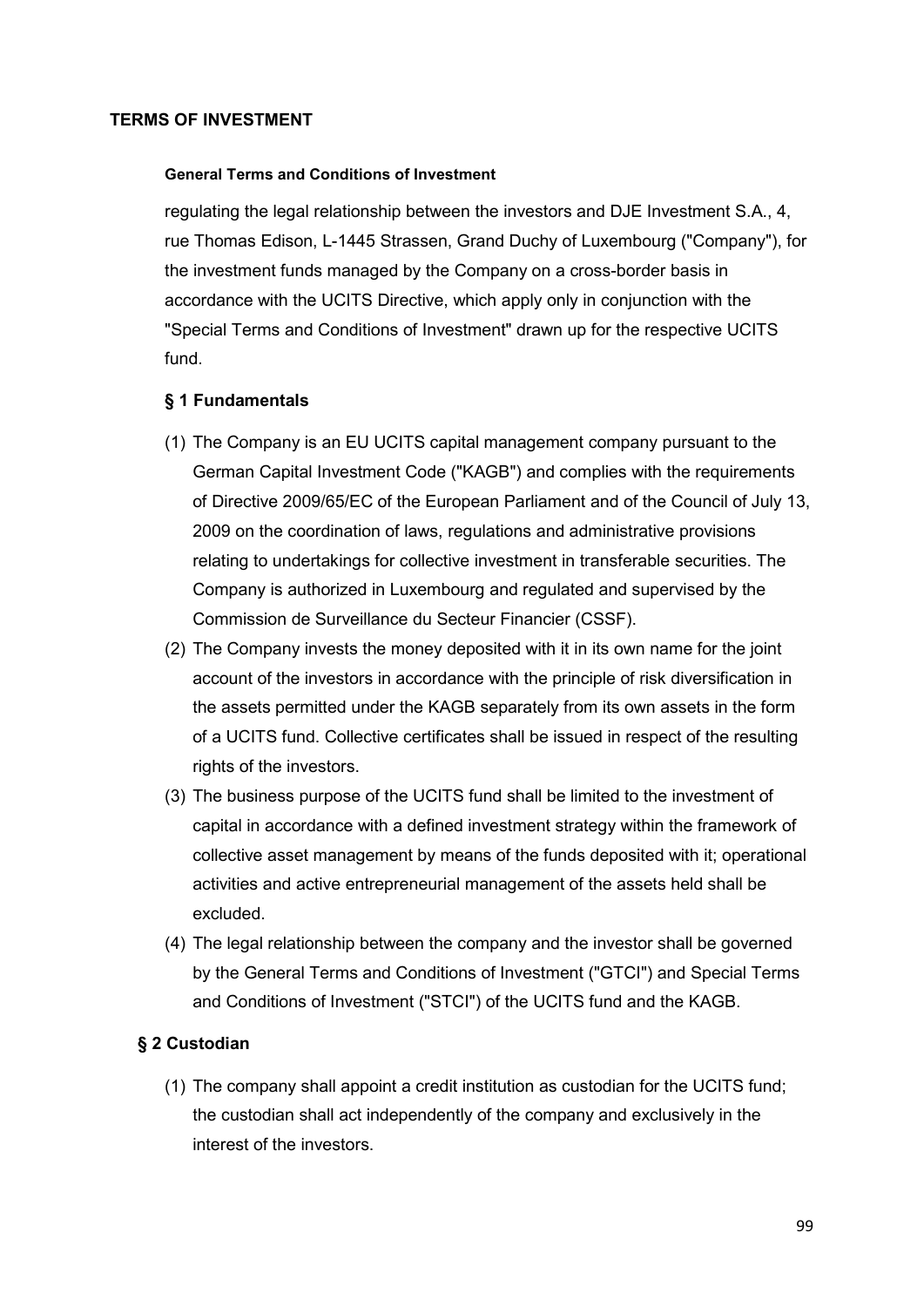- (2) The duties and obligations of the custodian shall be governed by the custodian agreement concluded with the Company, the KAGB and the Terms and Conditions of Investment. 3.
- (3) The custodian may outsource custodial tasks to another company (sub-custodian) in accordance with section 73 of the KAGB. Further details are contained in the sales prospectus. 4.
- (4) The custodian shall be liable vis-à-vis the UCITS fund or vis-à-vis the investors for the loss of a financial instrument held in custody within the meaning of section 72 (1) no. 1 KAGB by the custodian or by a sub-custodian to whom the custody of financial instruments has been delegated pursuant to section 73 (1) KAGB. The custodian shall not be liable if it can prove that the loss was due to external events the consequences of which were unavoidable despite all reasonable countermeasures. Further claims arising from the provisions of civil law on the basis of contracts or tortious acts shall remain unaffected. The custodian shall also be liable vis-à-vis the UCITS fund or the investors for all other losses suffered by the latter as a result of the custodian's negligent or intentional failure to fulfill its obligations under the provisions of the KAGB. The liability of the custodian shall remain unaffected by any delegation of the custodial tasks pursuant to paragraph 3, sentence 1.

## **§ 3 Fund Management**

- (1) The company shall acquire and manage the assets in its own name for the collective account of the investors with due expertise, honesty, care and diligence. In performing its duties, it shall act independently of the custodian and exclusively in the interests of the investors. 2.
- (2) The Company shall be entitled to acquire the assets with the money deposited by the investors, to resell them and to invest the proceeds elsewhere; it shall also be authorized to perform all other legal acts arising from the management of the assets.
- (3) The company may neither grant money loans nor enter into obligations under a surety or guarantee agreement for the joint account of the investors; it may not sell any assets pursuant to sections 193, 194 and 196 KAGB which do not belong to the UCITS fund at the time of the transaction. § Section 197 KAGB shall remain unaffected.

## **§ 4 Investment principles**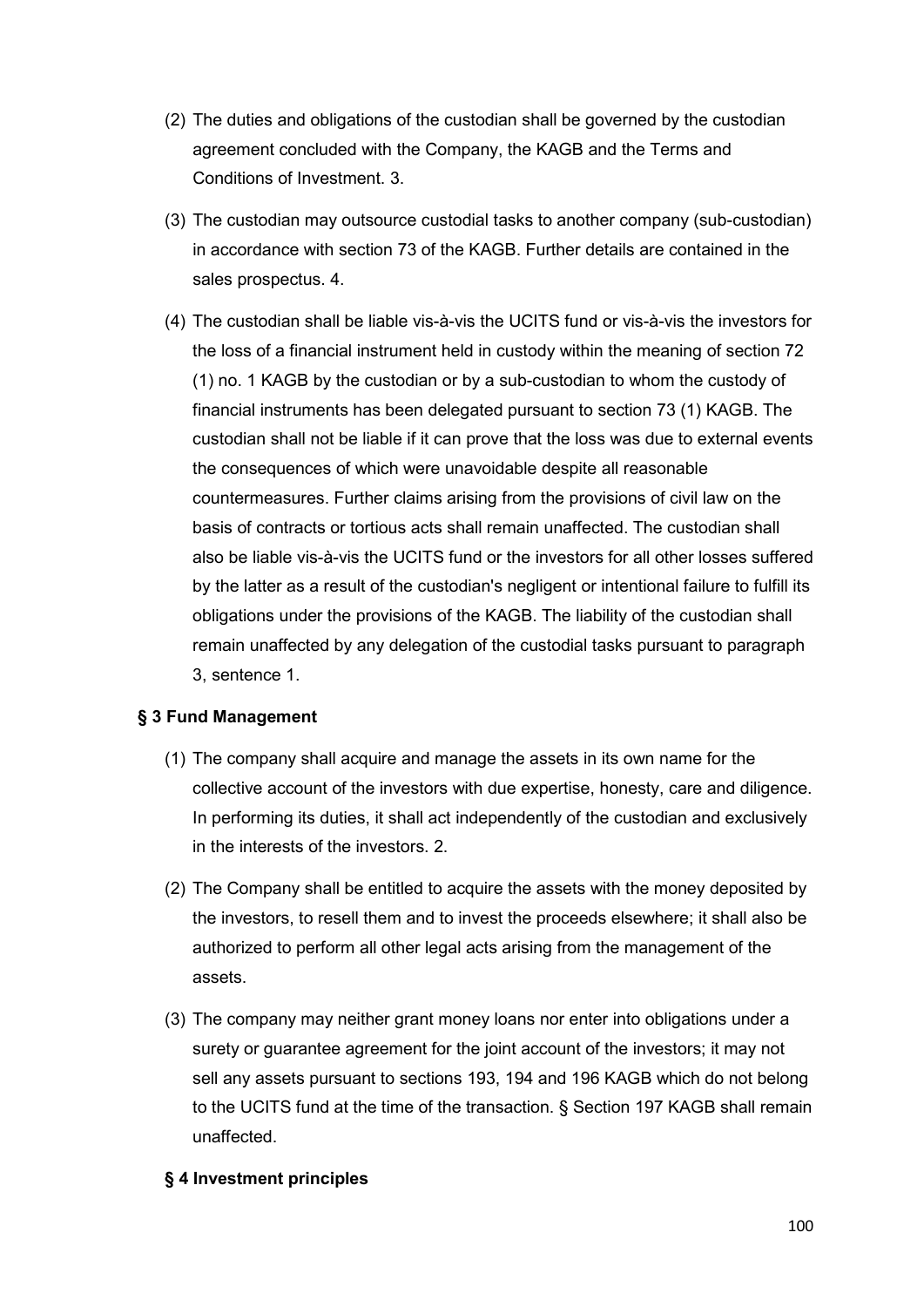The UCITS fund shall be invested directly or indirectly in accordance with the principle of risk diversification. The company shall acquire for the UCITS fund only those assets that are expected to generate income and/or growth. It shall determine in the AoA which assets may be acquired for the UCITS fund.

## **§ 5 Securities**

Unless the AoA provide for further restrictions, the company may, subject to § 198 KAGB, acquire securities for the account of the UCITS fund only if

- a) they are admitted to trading on a stock exchange in a member state of the European Union or in another contracting state to the Agreement on the European Economic Area or are admitted to or included in another organized market in one of these states,
- b) they are exclusively admitted to trading on a stock exchange outside the member states of the European Union or outside the other contracting states to the Agreement on the European Economic Area or are admitted to or included in another organized market in one of these states, provided that the choice of this stock exchange or this organized market has been approved by the Federal Financial Supervisory Authority ("BaFin")6 ,
- c) their admission to trading on a stock exchange in a member state of the European Union or in another state party to the Agreement on the European Economic Area or their admission to or inclusion in an organized market in a member state of the European Union or in another state party to the Agreement on the European Economic Area must be applied for in accordance with the terms of issue, provided that the admission or inclusion of these securities takes place within one year of their issue,
- d) ttheir admission to trading on a stock exchange or their admission to or inclusion in an organized market outside the member states of the European Union or outside the other signatory states to the Agreement on the European Economic Area must be applied for in accordance with the terms of issue, provided that the choice of this stock exchange or this organized market has been approved by BaFin and the admission or inclusion of these securities occurs within one year of their issue,

\_\_\_\_\_\_\_\_\_\_\_\_\_\_\_\_\_\_\_\_\_\_\_\_\_\_\_\_\_\_\_\_\_\_\_\_\_\_\_\_\_\_\_\_\_\_\_

 $^6$ The stock exchange list is published on the BaFin website at www.bafin.de.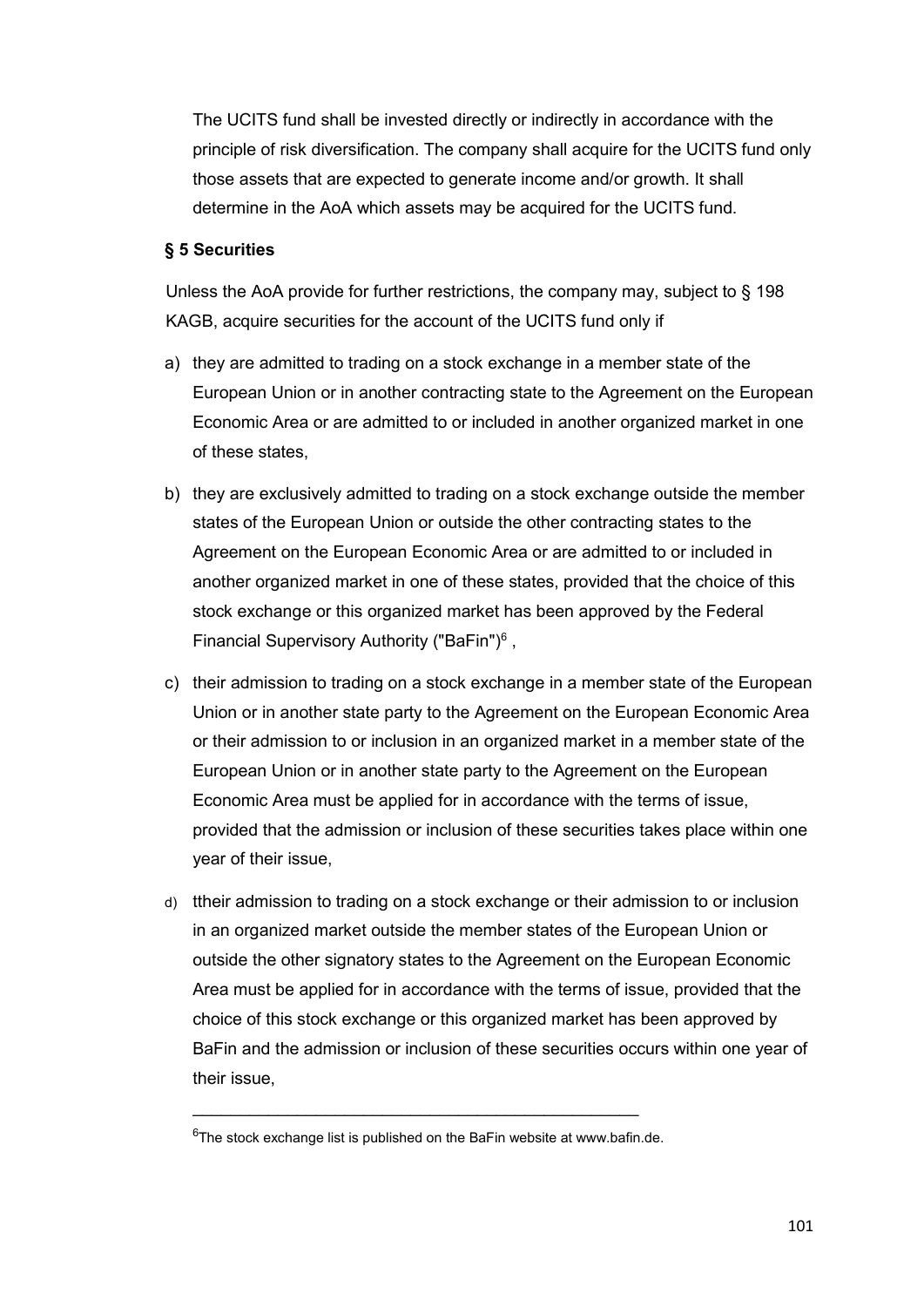- e) they are shares to which the UCITS fund is entitled in the event of a capital increase from company funds.
- f) they are acquired in the exercise of subscription rights belonging to the UCITS fund,
- g) they are shares in closed-end funds which meet the criteria set forth in section 193 (1) sentence 1 no. 7 KAGB,
- h) they are financial instruments that meet the criteria set forth in section 193 (1) sentence 1 no. 8 KAGB.

Securities in accordance with sentence 1 letters a) to d) may only be acquired if the requirements of section 193 (1) sentence 2 KAGB are also met. Subscription rights deriving from securities which are themselves acquirable in accordance with this § 5 may also be acquired.

## **§ 6 Money Market Instruments**

- (1) Provided that the AoA do not provide for any further restrictions, the company may, subject to § 198 KAGB, acquire for the account of the UCITS fund instruments that are normally traded on the money market, as well as interestbearing securities that, at the time of their acquisition for the UCITS fund, have a remaining term to maturity of no more than 397 days, whose interest rate is adjusted regularly, but at least once every 397 days, in line with the market throughout their term to maturity in accordance with the terms of issue, or whose risk profile corresponds to the risk profile of such securities ("money market instruments").
- a) Money market instruments may be acquired for the UCITS fund only if they are admitted to trading on a stock exchange in a member state of the European Union or in another contracting state to the Agreement on the European Economic Area, or are admitted to or included in another organized market there,
- b) are exclusively admitted to trading on a stock exchange outside the member states of the European Union or outside the other signatory states to the Agreement on the European Economic Area or are admitted to or included in another organized market there, provided that the choice of this stock exchange or this organized market is approved by BaFin<sup>7</sup>,

\_\_\_\_\_\_\_\_\_\_\_\_\_\_\_\_\_\_\_\_\_\_\_\_\_\_\_\_\_\_\_\_\_\_\_\_\_\_\_\_\_\_\_

 $\rm ^7$ The stock exchange list is published on the BaFin website at www.bafin.de.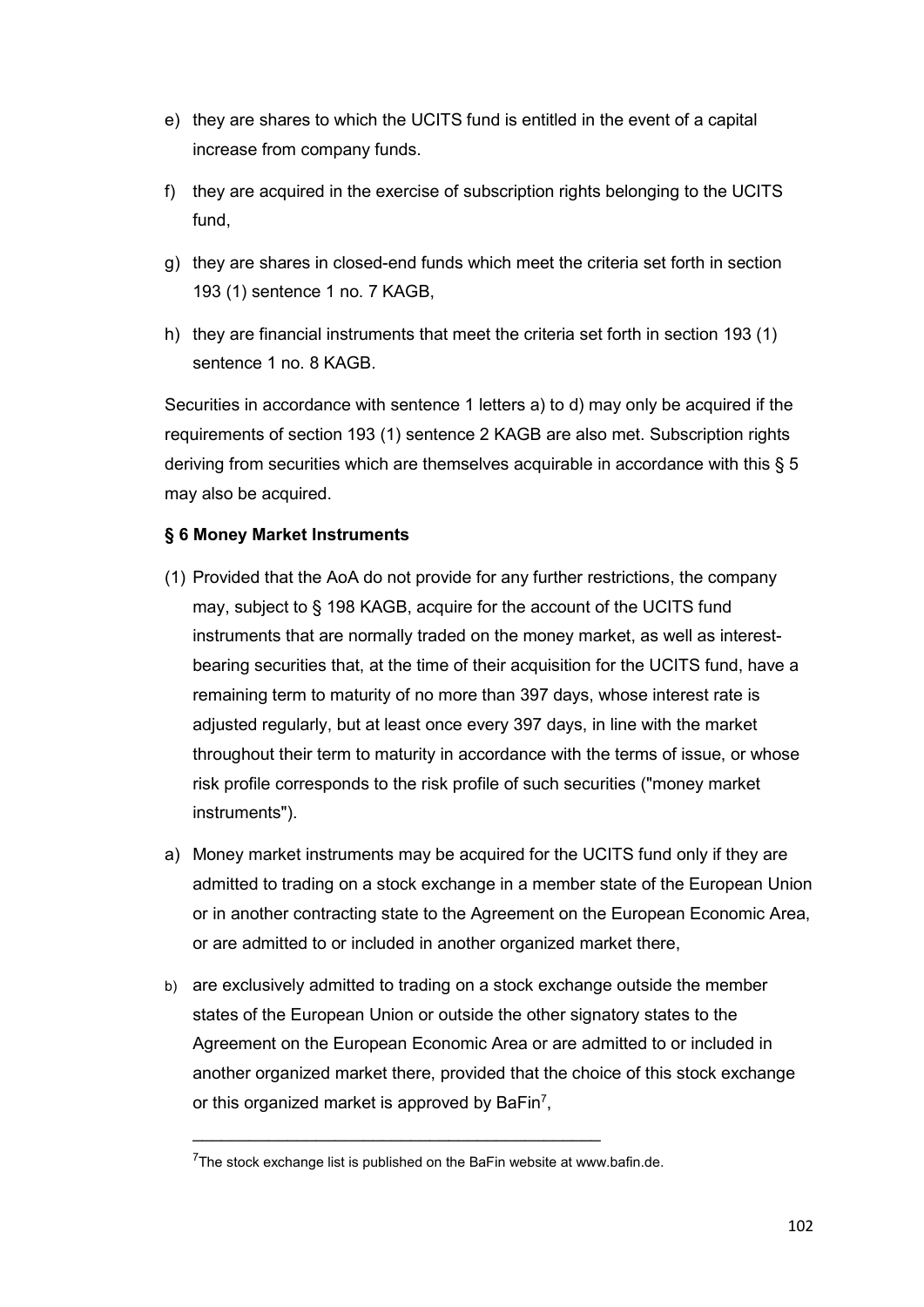- c) issued or guaranteed by the European Union, the German Federal Government, a special fund of the German Federal Government, a German Federal State, another Member State or another central, regional or local authority or the central bank of a Member State of the European Union, the European Central Bank or the European Investment Bank, a non-Member State or, if such Member State is a federal state, by one of the members of such federal state, or by a public international body to which at least one Member State of the European Union belongs,
- d) issued by a company whose securities are traded on the markets referred to in letters a) and b),
- e) issued or guaranteed by a credit institution which is subject to supervision in accordance with the criteria laid down in European Union law or by a credit institution which is subject to and complies with supervisory provisions considered by BaFin to be equivalent to those laid down in European Union law; or
- f) are issued by other issuers and these comply with the requirements of section 194(1) sentence 1 no. 6 of the KAGB.
- (2) Money market instruments within the meaning of paragraph 1 may only be acquired if they meet the respective requirements of section 194 (2) and (3) KAGB.

## **§ 7 Bank deposits**

The company may hold bank deposits for the account of the UCITS fund that have a maximum term of 12 months. The credit balances to be held in blocked accounts may be maintained at a credit institution with its registered office in a member state of the European Union or another state party to the Agreement on the European Economic Area; the credit balances may also be held at a credit institution with its registered office in a third country whose supervisory provisions are equivalent to those of European Union law in the opinion of BaFin. Unless otherwise specified in the AODs, the bank balances may also be denominated in foreign currency.

## **§ 8 Investment units**

(1) Unless otherwise stipulated in the AOWs, the company may acquire units in investment funds pursuant to Directive 2009/65/EC (UCITS) for the account of the UCITS fund. Units in other domestic investment funds and investment stock corporations with variable capital as well as units in open-ended EU AIFs and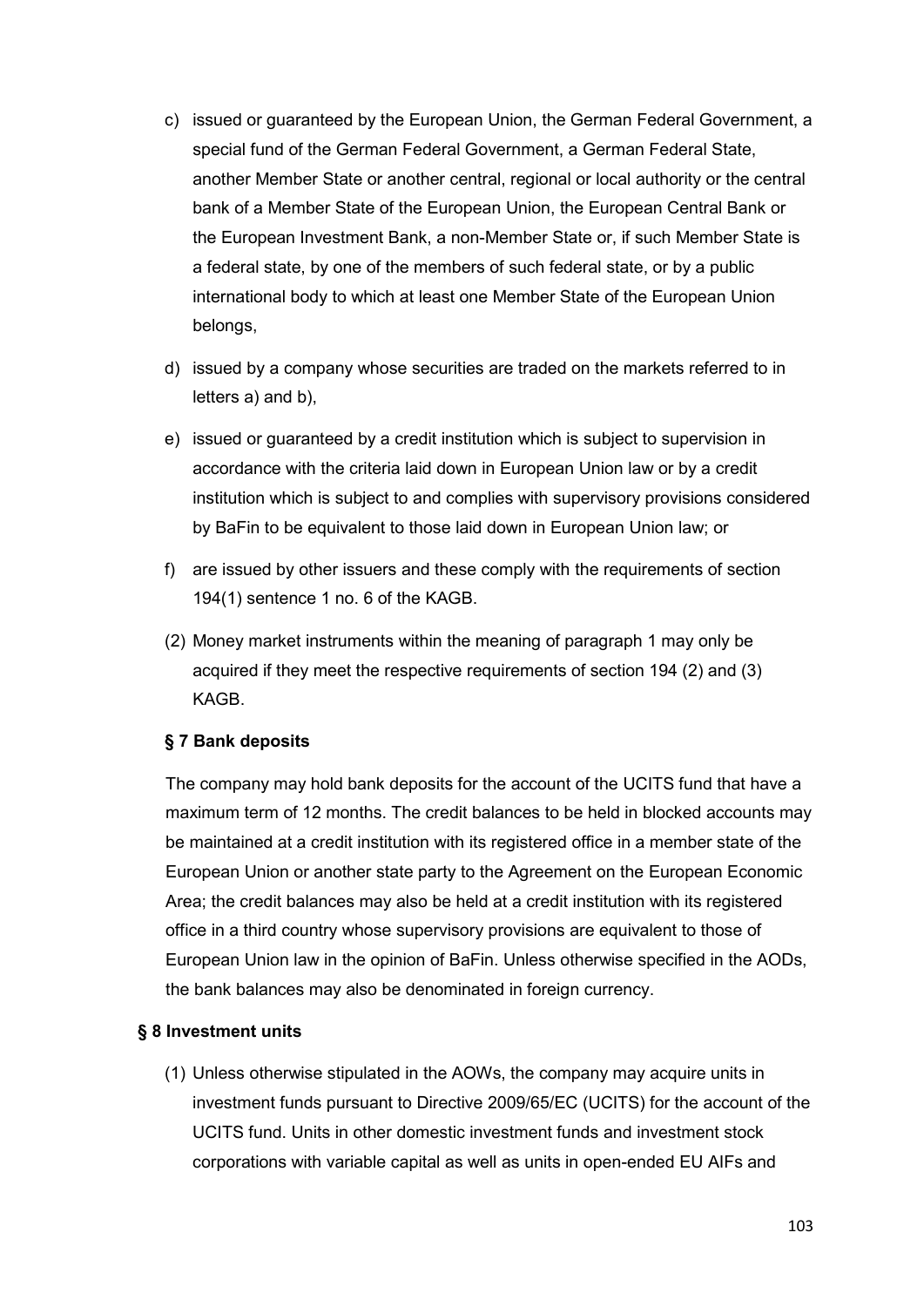foreign open-ended AIFs may be acquired, provided they meet the requirements of section 196 (1) sentence 2 KAGB.

(2) The Company may acquire units in domestic investment funds and investment stock corporations with variable capital, in EU UCITS, in open-ended EU AIFs, and in foreign open-ended AIFs only if, according to the investment conditions or the articles of association of the capital management company, of the investment stock corporation with variable capital, of the EU investment fund, the EU management company, the foreign AIF or the foreign AIF management company, a total of no more than 10 percent of the price of its assets may be invested in units in other domestic investment funds, investment stock corporations with variable capital, open-ended EU investment funds or foreign open-ended AIF.

#### **§ 9 Derivatives**

- (1) Unless otherwise provided for in the AoA, the company may use derivatives pursuant to section 197 (1) sentence 1 KAGB and financial instruments with a derivative component pursuant to section 197 (1) sentence 2 KAGB within the scope of managing the UCITS fund. It may - in accordance with the type and scope of the derivatives and financial instruments with derivative components used - use either the simple or the qualified approach within the meaning of the "Verordnung über Risikomanagement und Risikomessung beim Einsatz von Derivaten, Wertpapier-Darlehen und Pensionsgeschäften in Investmentvermögen nach dem Kapitalanlagegesetzbuch" ("DerivateV") issued pursuant to section 197 (3) of the KAGB to determine the utilization of the market risk limit set pursuant to section 197 (2) of the KAGB for the use of derivatives and financial instruments with derivative components; Further details are set out in the Sales Prospectus
- (2) If the company uses the simple approach, it may regularly use only basic forms of derivatives and financial instruments with derivative components or combinations of these derivatives, financial instruments with derivative components, and underlyings permissible pursuant to § 197 (1) sentence 1 KAGB in the UCITS fund. Complex derivatives with underlying assets permitted pursuant to section 197 (1) sentence 1 KAGB may only be used to a negligible extent. The attributable amount of the UCITS fund for the market risk to be determined in accordance with section 16 DerivateV may at no time exceed the price of the fund.

Basic forms of derivatives are:

a) futures contracts on the underlying assets pursuant to Section 197 (1) KAGB with the exception of investment units pursuant to Section 196 KAGB;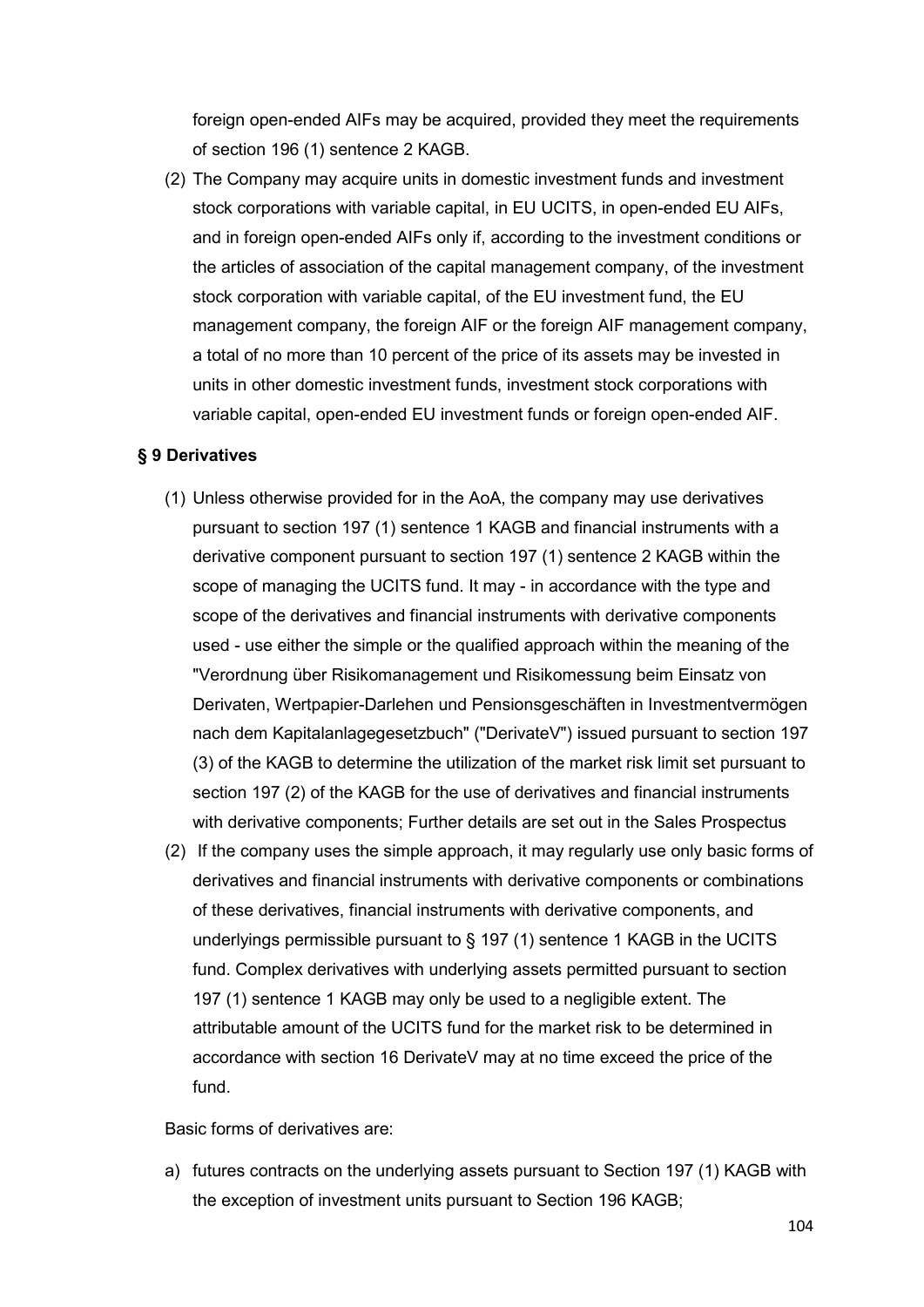- b) options or warrants on the underlying assets pursuant to section 197 (1) KAGB with the exception of investment units pursuant to section 196 KAGB and on futures contracts pursuant to letter a) if they have the following characteristics: ba) exercise is possible either during the entire term or at the end of the term; and
	- bb) the option value at the time of exercise depends linearly on the positive or negative difference between the strike price and the market price of the underlying and becomes zero if the difference has the other sign;
- c) interest rate swaps, currency swaps or cross-currency interest rate swaps;
- d) options on swaps under letter c), provided they have the characteristics described in letters ba) and bb) of letter b) (swaptions);
- e) credit default swaps relating to a single underlying asset (single name credit default swaps).
- (3) Insofar as the company uses the qualified approach, it may subject to an appropriate risk management system - invest in any financial instruments with a derivative component or derivatives derived from an underlying permitted pursuant to section 197 (1) sentence 1 KAGB.

In this context, the potential risk amount for the market risk ("risk amount") to be allocated to the UCITS fund may at no time exceed twice the potential risk amount for the market risk of the associated benchmark asset pursuant to section 9 DerivateV. Alternatively, the risk amount may at no time exceed 20 percent of the price of the UCITS fund. 4.

- (4) under no circumstances may the company deviate in these transactions from the investment principles and limits set forth in the investment conditions and in the sales prospectus.
- (5) The Company shall use derivatives and financial instruments with derivative components for the purpose of hedging, efficient portfolio management and generating additional income if and to the extent that it deems this to be in the interest of the investors.
- (6) When determining the market risk limit for the use of derivatives and financial instruments with derivative components, the Company may switch between the simple and the qualified approach at any time in accordance with section 6 sentence 3 of the DerivateV. The change does not require the approval of BaFin, but the Company must notify BaFin of the change without delay and disclose it in the next half-yearly or annual report.
- (7) When using derivatives and financial instruments with derivative components, the Company shall comply with the DerivateV.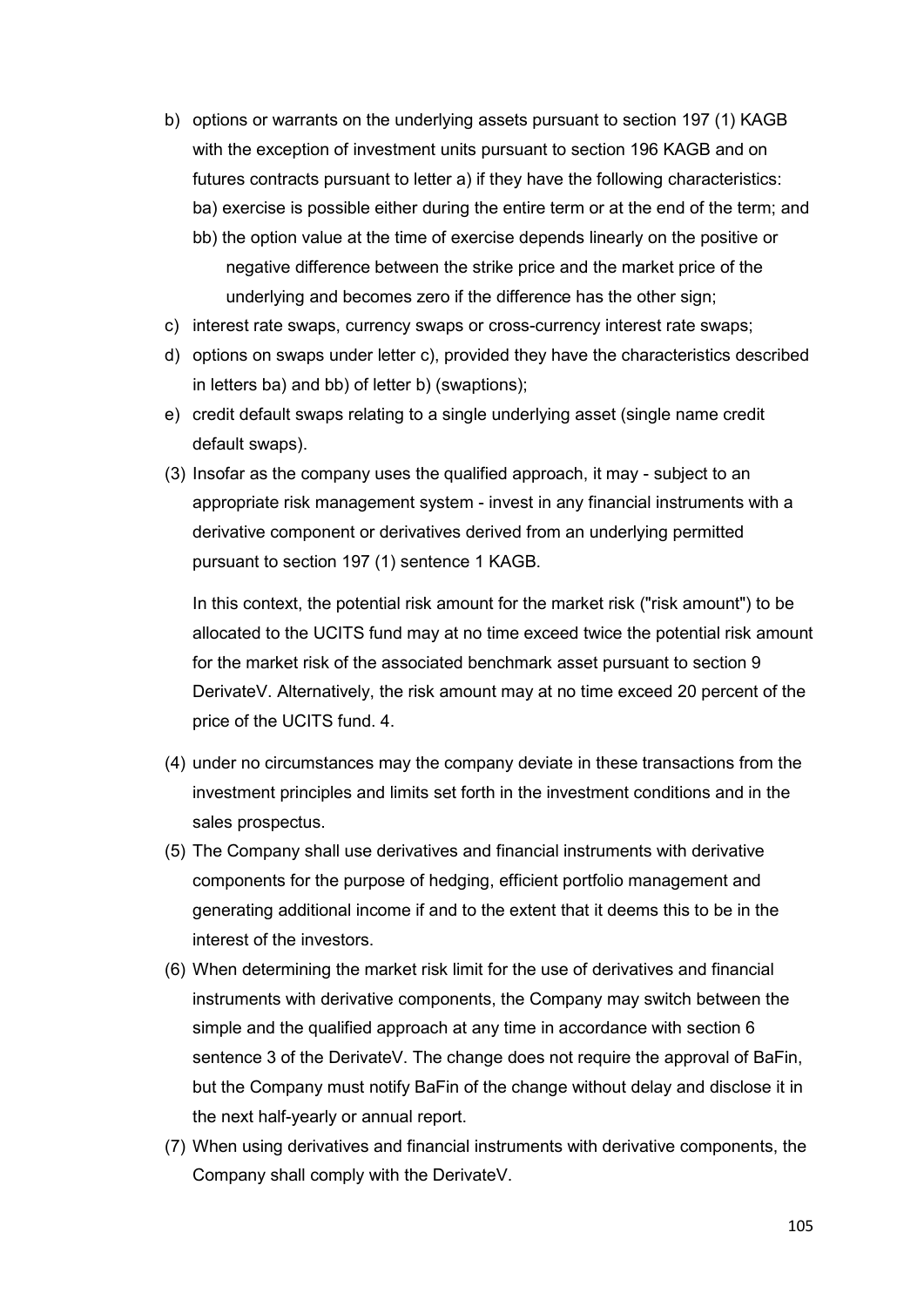#### **§ 10 Other investment instruments**

Unless otherwise provided for in the AoA, the company may invest up to 10 percent of the price of the UCITS fund in other investment instruments pursuant to § 198 KAGB for the account of the UCITS fund.

#### **§ 11 Issuer Limits and Investment Limits**

- (1) In its management activities, the company shall observe the limits and restrictions set forth in the KAGB, the DerivateV, and the investment conditions.
- (2) securities and money market instruments, including securities and money market instruments purchased under repurchase agreements, of the same issuer may be acquired up to 5 percent of the value of the UCITS fund; however, up to 10 percent of the value of the UCITS fund may be invested in such securities and money market instruments if this is provided for in the AoA and the total value of the securities and money market instruments of these issuers does not exceed 40 percent of the value of the UCITS fund. The issuers of securities and money market instruments shall also be taken into account within the limits set forth in sentence 1 if the securities and money market instruments issued by such issuers are acquired indirectly through other securities included in the UCITS which are linked to the performance of such securities and money market instruments.
- (3) the company may invest in bonds, promissory note loans, and money market instruments issued or guaranteed by the German Federal Government, a German Federal State, the European Union, a Member State of the European Union or its local authorities, another State party to the Agreement on the European Economic Area, a third country, or by an international organization to which at least one Member State of the European Union belongs, in each case up to 35 percent of the price of the UCITS fund.
- (4) The company may invest up to 25 percent of the price of the UCITS fund in each case in mortgage bonds and municipal bonds as well as debt securities issued by credit institutions domiciled in a member state of the European Union or in another state party to the Agreement on the European Economic Area, if the credit institutions are subject to special public supervision on the basis of statutory provisions for the protection of the holders of such bonds and the funds raised with the issue of the bonds are invested in accordance with the statutory provisions in assets which, during the entire term of the bonds, sufficiently cover the liabilities arising therefrom and which, in the event of a default of the issuer, are earmarked on a priority basis for the repayments falling due and the payment of interest. If the company invests more than 5 percent of the value of the UCITS fund in bonds of the same issuer pursuant to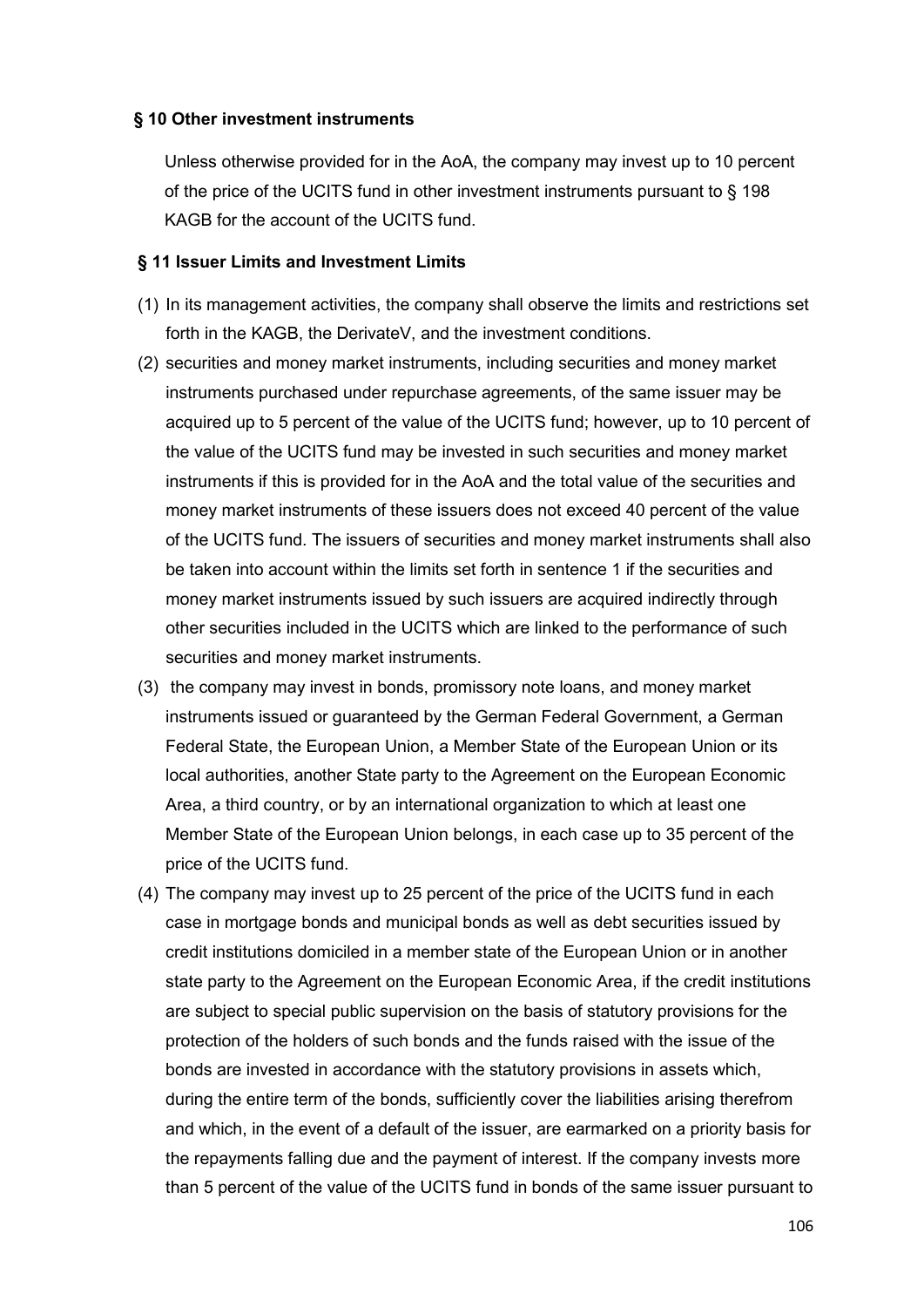sentence 1, the total value of such bonds may not exceed 80 percent of the price of the UCITS fund.

- (5) The limit in paragraph 3 may be exceeded for securities and money market instruments of the same issuer in accordance with section 206 (2) KAGB, provided that the "Special Terms of Investment" provide for this by specifying the issuers concerned. In such cases, the securities and money market instruments held for the account of the UCITS fund must originate from at least 6 different issues, with no more than 30 percent of the price of the UCITS fund being held in any one issue.
- (6) the company may only invest up to 20 percent of the price of the UCITS fund in bank deposits in accordance with § 195 KAGB at the same credit institution.
- (7) the company shall ensure that a combination of:
	- a) securities or money market instruments issued by one and the same institution,
	- b) deposits with this institution, and
	- c) amounts set off against the counterparty risk of transactions entered into with that institution,

does not exceed 20 percent of the price of the UCITS fund. Sentence 1 shall apply to the issuers and guarantors referred to in paragraphs 3 and 4 with the proviso that the company shall ensure that a combination of the assets and attributable amounts referred to in sentence 1 does not exceed 35 percent of the price of the UCITS fund. The respective individual upper limits shall remain unaffected in both cases.

- (8) The bonds, promissory note loans, and money market instruments referred to in paragraphs 3 and 4 shall not be taken into account when applying the 40 percent limits set forth in paragraph 2. The limits specified in paragraphs 2 to 4 and paragraphs 6 to 7 may not be cumulated, notwithstanding the provision in paragraph 7.
- (9) The company may invest in units of a single investment fund pursuant to  $\S$  196 (1) KAGB only up to 20 percent of the price of the UCITS fund. In shares in investment funds pursuant to § 196 (1) sentence 2 KAGB, the company may only invest a total of up to 30 percent of the price of the UCITS fund. The company may not acquire for the account of the UCITS fund more than 25 percent of the issued units of another openended domestic, EU or foreign investment fund invested in assets within the meaning of sections 192 to 198 KAGB in accordance with the principle of risk diversification.

## **§ 12 Merger**

(1) The Company may, in accordance with sections 181 to 191 KAGB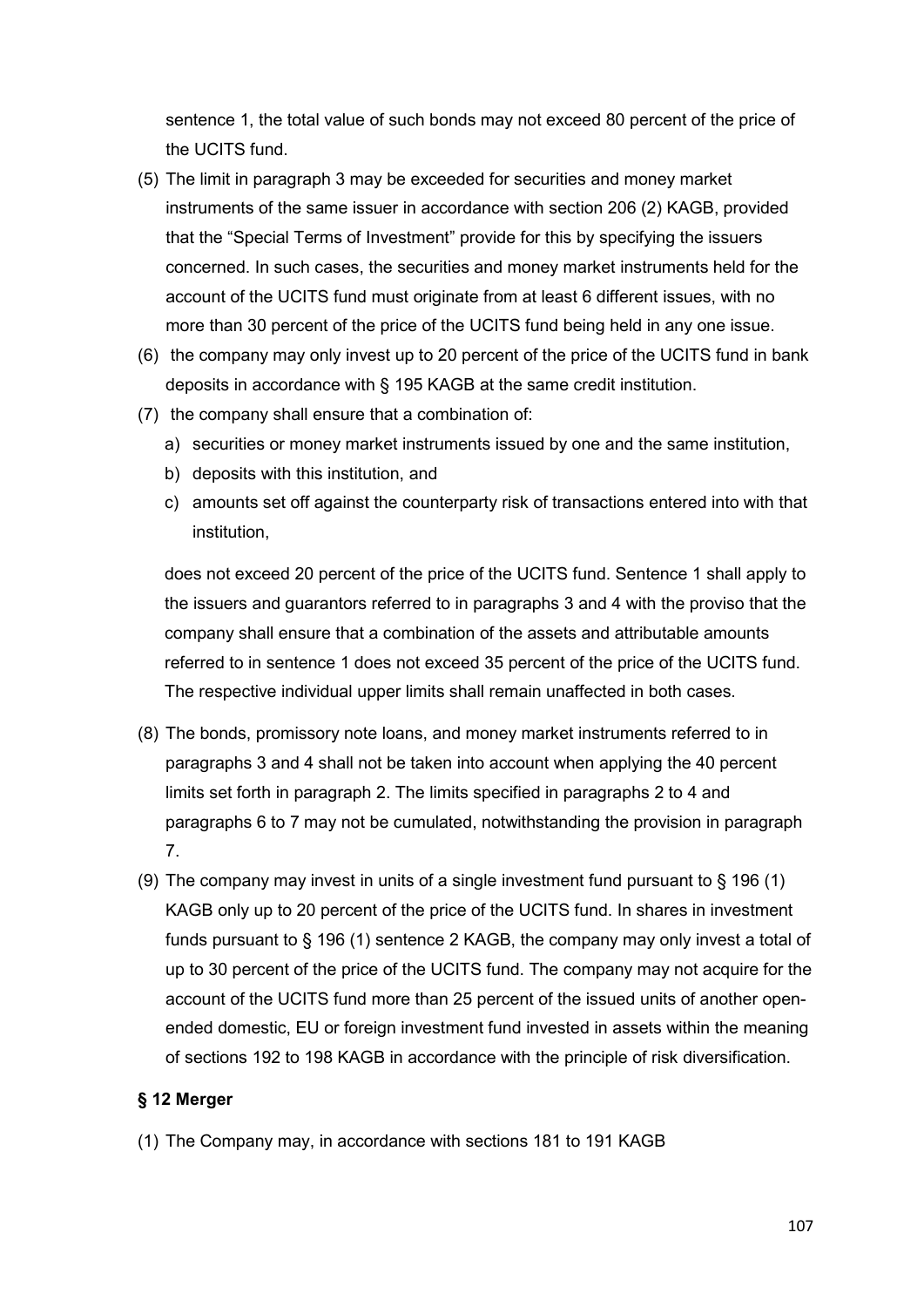- a) transfer all assets and liabilities of this UCITS fund to another existing UCITS fund or to a new UCITS fund established thereby, or to an EU UCITS or a UCITS investment stock corporation with variable capital;
- b) incorporate all assets and liabilities of another open-ended public investment fund into this UCITS fund;
- (2) the merger shall require the approval of the respective competent supervisory authority. The details of the procedure are set forth in §§ 182 to 191 KAGB.
- (3) the UCITS fund may only be merged with a public investment fund which is not a UCITS if the receiving or newly established investment fund continues to be a UCITS. Mergers of an EU UCITS into the UCITS fund may furthermore be carried out in accordance with the requirements of Article 2 (1) (p) (iii) of Directive 2009/65/EC.

## **§ 13 Securities loan**

- (1) The company may grant a securities loan, callable at any time, to a securities borrower for the account of the UCITS fund in return for a market-based fee after transfer of sufficient collateral pursuant to section 200 (2) KAGB. The market value of the securities to be transferred, together with the market value of the securities already transferred as securities loans to the same securities borrower for the account of the UCITS fund, including group companies within the meaning of § 290 of the German Commercial Code ("HGB"), may not exceed 10 percent of the price of the UCITS fund.
- (2) If the collateral for the transferred securities is provided by the securities borrower in credit balances, the credit balances must be maintained in blocked accounts pursuant to section 200 (2) sentence 3 no. 1 KAGB. Alternatively, the Company may make use of the option to invest these credit balances in the currency of the credit balance in the following assets:
	- a) in high quality debt securities issued by the German Federal Government, a German Federal State, the European Union, a member state of the European Union or its local authorities, another state party to the Agreement on the European Economic Area or a third country,
	- b) in money market funds with a short maturity structure in accordance with the guidelines issued by BaFin on the basis of section 4(2) KAGB, or
	- c) by way of a reverse repurchase agreement with a credit institution that guarantees the recall of the accrued credit balance at any time.

The UCITS fund shall be entitled to the income from the investment of the collateral.

(3) The company may also use a system organized by a securities clearing and deposit bank for the brokerage and settlement of securities loans which deviates from the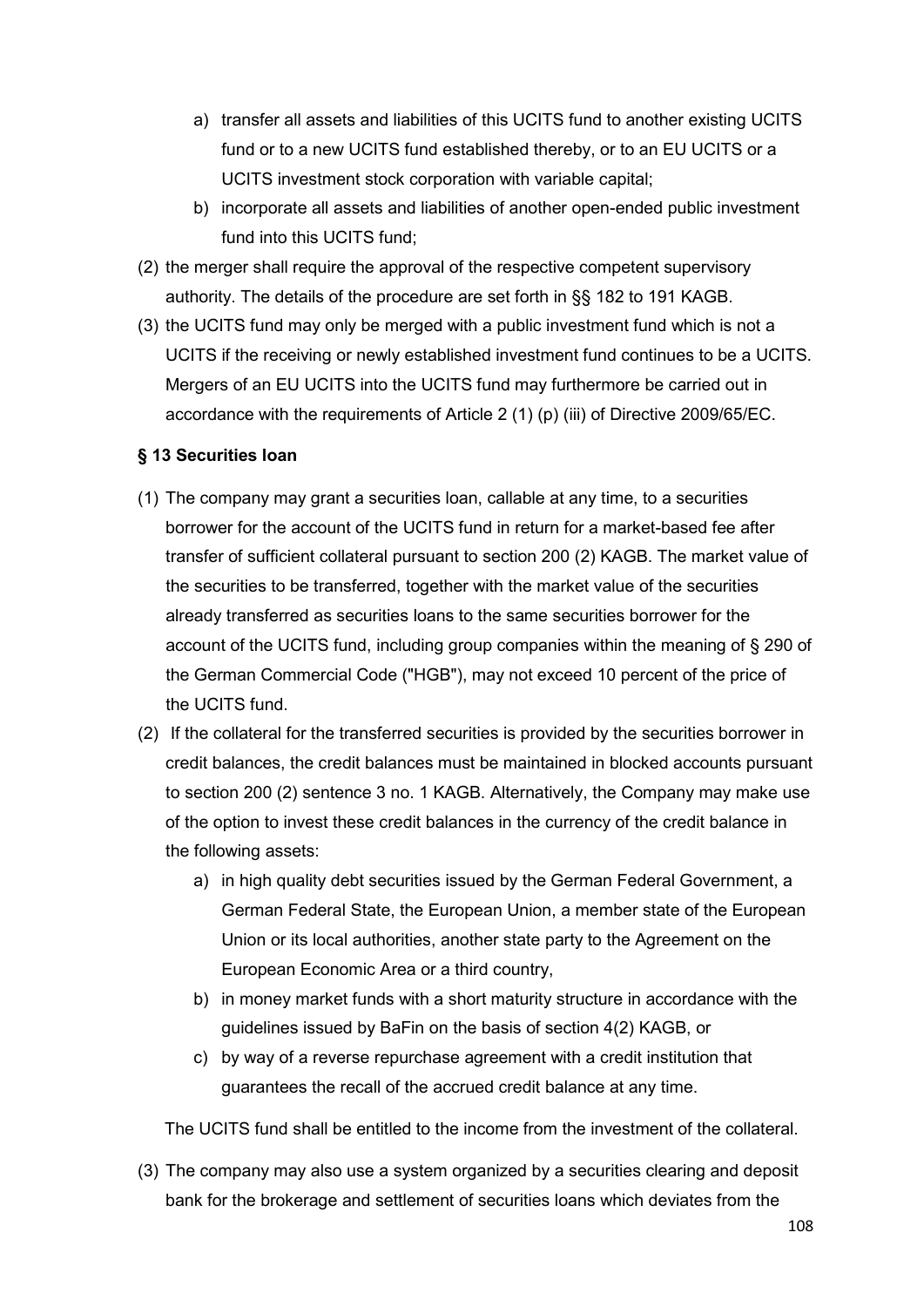requirements pursuant to section 200 (1) sentence 3 KAGB, provided that the right of termination at any time pursuant to subsection (1) is not deviated from.

(4) Unless otherwise provided for in the AoA, the company may also grant securities loans in respect of money market instruments and investment units, provided that these assets can be acquired by the UCITS fund. The provisions of paragraphs 1 to 3 shall apply mutatis mutandis.

#### **§ 14 Repurchase agreements**

- (1) The company may enter into securities repurchase agreements within the meaning of § 340b (2) of the German Commercial Code (HGB) with credit institutions or financial services institutions on the basis of standardized master agreements for the account of the UCITS fund that can be terminated at any time in return for payment.
- (2) The repurchase agreements must relate to securities which may be acquired in accordance with the investment conditions for the UCITS fund.
- (3) The repurchase agreements may have a maximum term of 12 months.
- (4) Unless otherwise provided in the "Special Terms and Conditions of Investment", the company may also enter into repurchase agreements with respect to money market instruments and investment units, provided that these assets may be acquired for the UCITS fund. The provisions of paragraphs 1 to 3 shall apply mutatis mutandis.

## **§ 15 Borrowing**

The company may take out short-term loans for the joint account of the investors up to an amount of 10 percent of the price of the UCITS fund if the terms of the borrowing are in line with market conditions and the custodian consents to the borrowing.

## **§ 16 Units**

The units of the fund shall be bearer units and shall be securitized in unit certificates or issued as electronic unit certificates.

- (1) Securitized unit certificates shall be evidenced by a global certificate; the issue of individual certificates is excluded. With the acquisition of a unit in the investment fund, the investor acquires a co-ownership share in the global certificate. This share is transferable unless otherwise stipulated in the "Special Terms of Investment".
- (2) The units may have different features, in particular with regard to the appropriation of income, the front-end load, the redemption fee, the currency of the unit value, the management fee, the minimum investment amount, or a combination of these features (unit classes). The details are set out in the "Special Terms of Investment".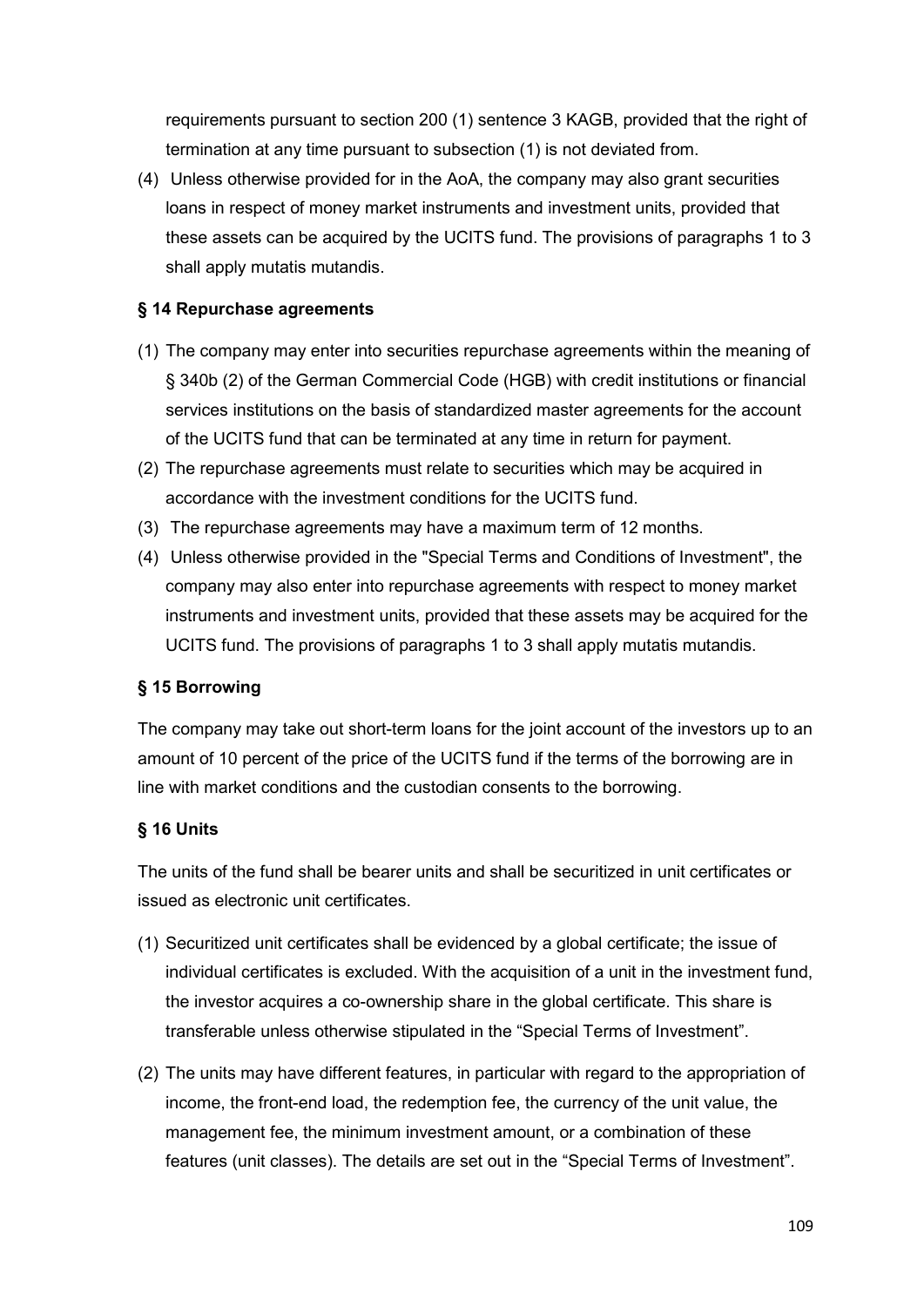(3) The right to individual securitization is excluded. Insofar as effective units were issued for the UCITS fund in the past and these units are not in collective custody with one of the bodies specified in section 97 (1) sentence 2 KAGB as of the end of December 31, 2016, these effective units shall become invalid as of the end of December 31, 2016. The investors' units shall instead be securitized in a global certificate and credited to a separate custodian account. Upon submission of an invalid effective unit to the custodian, the submitter may request that a corresponding unit be credited to a securities account to be designated by him and held on his behalf. Effective units held in collective custody at one of the entities specified in section 97 (1) sentence 2 KAGB as of the end of December 31, 2016 may be transferred to a collective certificate at any time.

#### **§ 17 Issue and Redemption of Shares, Limitation and Suspension of Redemption**

- (1) The number of units issued is in principle not limited. The Company reserves the right to temporarily or completely suspend the issuance of units.
- (2) Units may be purchased from the Company, the custodian or through third parties. The Special Terms and Conditions of Investment may provide that units may only be acquired and held by certain investors.
- (3) The investors may request the Company to redeem the units. The Special Terms and Conditions of Investment may provide for redemption deadlines. The company shall be obligated to redeem the units at the respectively applicable redemption price for the account of the UCITS fund. The redemption agent shall be the custodian.
- (4) If nothing contrary is specified in the Special Terms of Investment, the Company reserves the right, however, to restrict the redemption of units for up to 15 working days if the investors' redemption requests reach a threshold value above which the redemption requests can no longer be executed in the interest of all investors due to the liquidity situation of the assets of the investment fund. The threshold value is specified in the Special Terms and Conditions of Investment. It describes the redemption request as a percentage of the net asset value of the investment fund.

In this case, the Company will only comply with the redemption request per investor on a pro rata basis; otherwise, the redemption obligation will not apply. This means that each redemption order will only be executed on a pro rata basis. The unexecuted portion of the order (residual order) will also not be executed by the Company at a later date, but will lapse (pro rata approach with lapse of the residual order).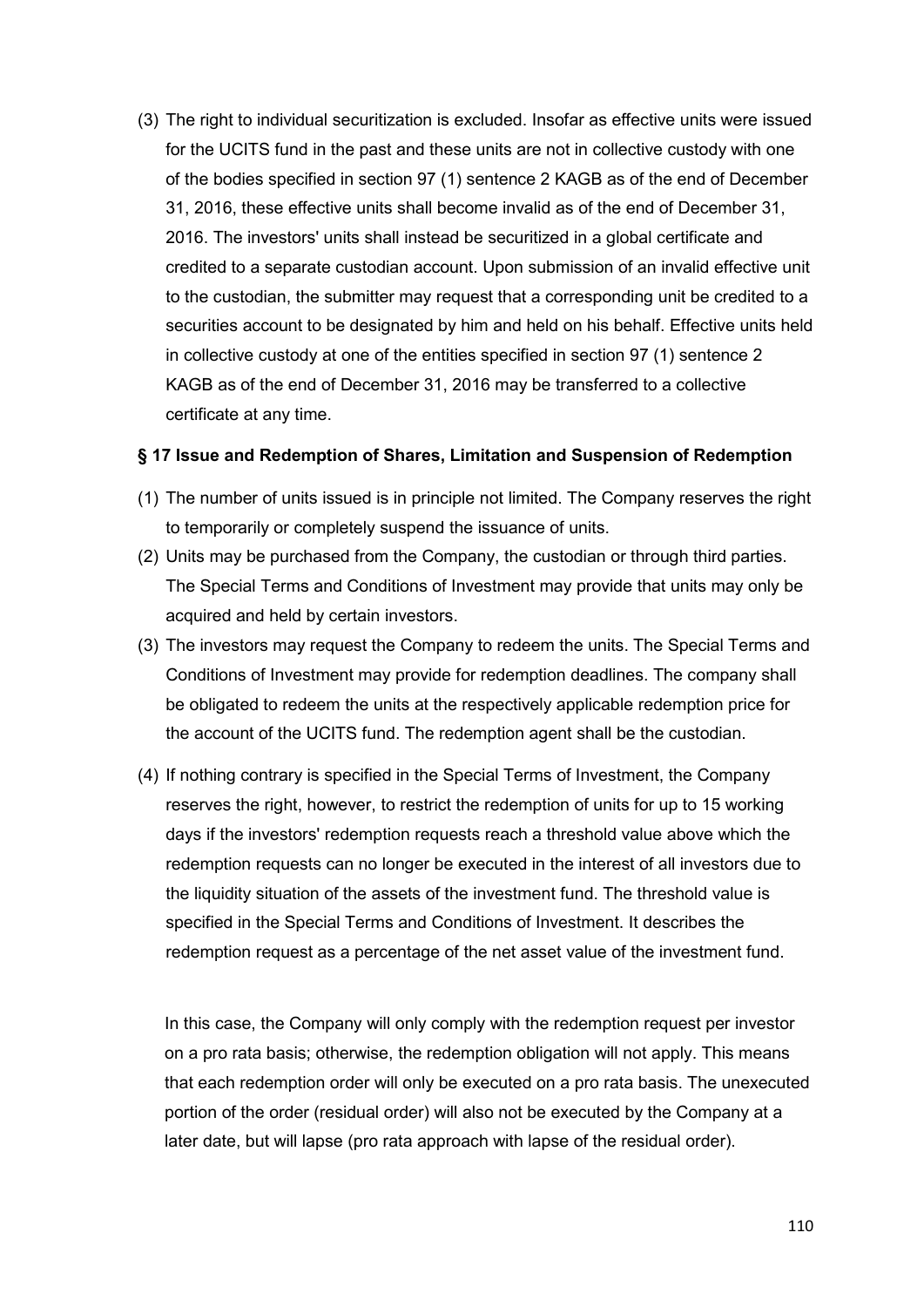Further details on the procedure of the redemption restriction can be found in the sales prospectus. The Company must publish the restriction on the redemption of units and its cancellation on its website without delay.

- (5) The Company also reserves the right to suspend the redemption of units in accordance with section 98(2) of the KAGB in the event of extraordinary circumstances that make a suspension appear necessary, taking into account the interests of the investors.
- (6) The Company shall notify investors of the suspension pursuant to paragraph 4 and the resumption of redemption by publication in the Bundesanzeiger (Federal Gazette) and also in a financial or daily newspaper with sufficient circulation or in the electronic information media specified in the Sales Prospectus. Investors shall be informed of the suspension and resumption of the redemption of units by means of a durable data medium without undue delay after the announcement in the Bundesanzeiger.

### **§ 18 Issue and redemption prices**

(1)Unless otherwise provided for in the special investment conditions, the market values of the assets belonging to the UCITS fund less the loans taken out and other liabilities (net asset value) shall be determined and divided by the number of units in circulation ("unit value") in order to calculate the issue and redemption price of the units. If different unit classes are introduced for the UCITS fund pursuant to § 16 (2), the unit value as well as the issue and redemption price shall be determined separately for each unit class.

The assets shall be valued in accordance with sections 168 and 169 of the KAGB and the Kapitalanlage-Rechnungslegungs- und -Bewertungsverordnung (KARBV - German Investment Accounting and Valuation Ordinance).

- (2) The issue price corresponds to the unit value in the UCITS fund, plus, if applicable, an issue premium to be determined in the special investment conditions pursuant to section 165 (2) no. 8 KAGB. The redemption price shall correspond to the unit value of the UCITS fund, less, if applicable, a redemption discount pursuant to section 165 (2) no. 8 KAGB to be determined in the special investment conditions.
- (3) The settlement date for unit calls and redemption orders shall be no later than the value determination date following receipt of the unit call or redemption order, unless otherwise provided in the special investment conditions.
- (4) The issue and redemption prices shall be determined on each exchange trading day. Unless otherwise specified in the Special Terms and Conditions of Investment, the Company and the custodian may refrain from calculating the price on public holidays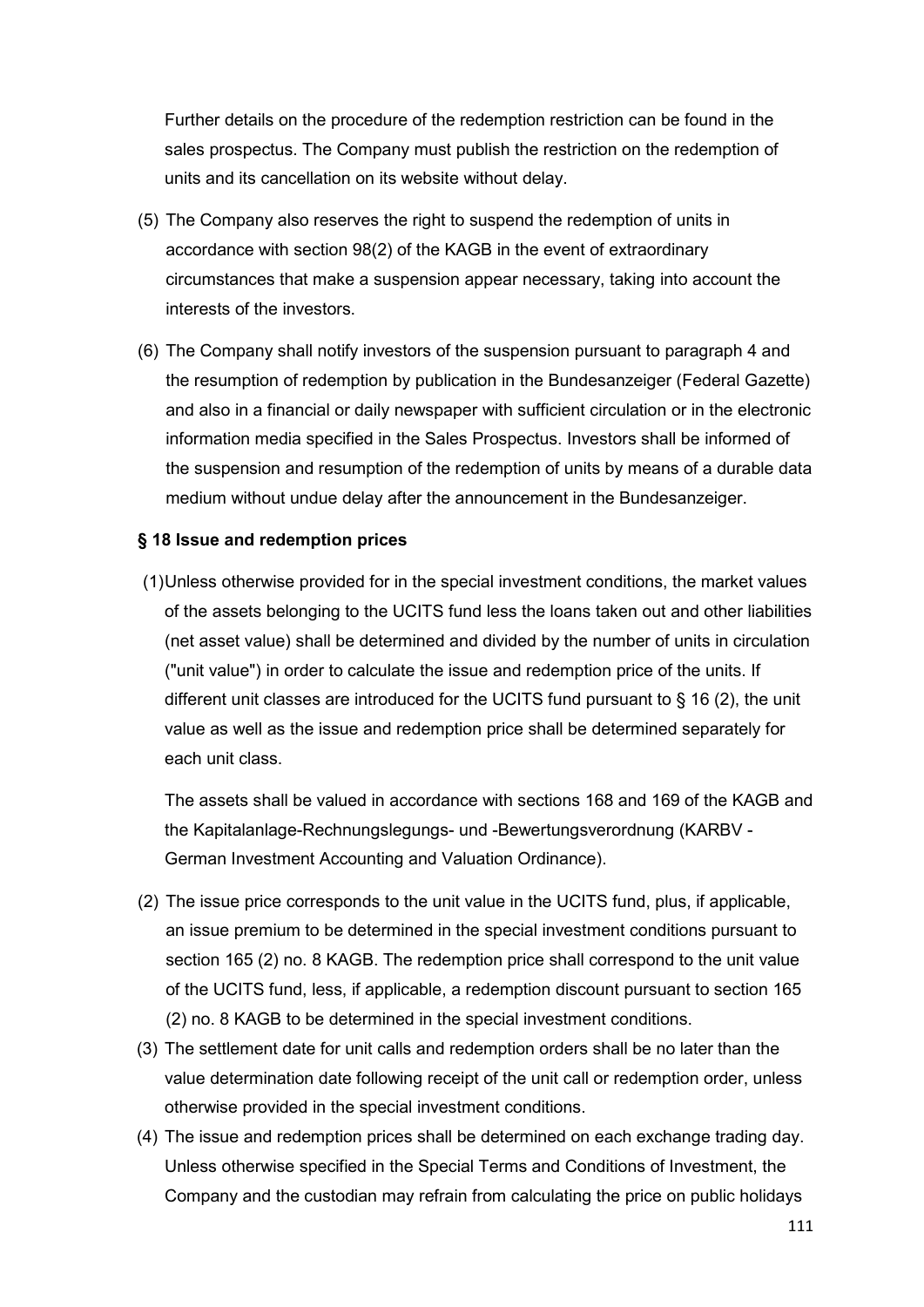that are stock exchange days as well as on December 24 and 31 of each year; further details are set out in the Sales Prospectus.

## **§ 19 Charges**

The special investment conditions shall specify the expenses and the remunerations due to the company, the custodian, and third parties which may be charged to the UCITS fund. For remunerations within the meaning of sentence 1, the special investment conditions shall also specify the method, amount, and calculation on the basis of which they are to be paid.

### **§ 20 Accounting**

- (1) no later than 4 months after the end of the financial year of the UCITS fund, the company shall publish an annual report including the statement of income and expenditure pursuant to section 101 (1), (2) and (4) KAGB.
- (2) no later than 2 months after the middle of the financial year, the company shall publish a semi-annual report pursuant to section 103 KAGB.
- (3) If the right to manage the UCITS fund is transferred to another capital management company during the fiscal year or if the UCITS fund is merged with another UCITS fund, a UCITS investment stock corporation with variable capital, or an EU UCITS during the fiscal year, the company shall prepare an interim report as of the transfer date that complies with the requirements for an annual report pursuant to paragraph 1
- (4) If the UCITS fund is liquidated, the custodian shall prepare a liquidation report annually as well as on the day on which the liquidation is completed, which shall comply with the requirements for an annual report pursuant to paragraph 1.
- (5) The reports may be obtained from the company and the custodian and other offices to be indicated in the sales prospectus and in the key investor information; they shall also be published in the Federal Gazette.

#### **§ 21 Termination and liquidation of the UCITS fund**

- (1) The company may terminate the management of the UCITS fund by giving at least 6 months' notice in the Federal Gazette and, in addition, in the annual report or semiannual report. The investors shall be informed without delay of a termination announced pursuant to sentence 1 by means of a durable data medium.
- (2) When the termination takes effect, the right of the company to manage the UCITS fund shall expire. In this case, the UCITS fund or the right of disposal over the UCITS fund shall pass to the custodian, which shall wind it up and distribute it to the investors. For the period of the liquidation, the custodian shall be entitled to remuneration for its liquidation activities and to reimbursement of its expenses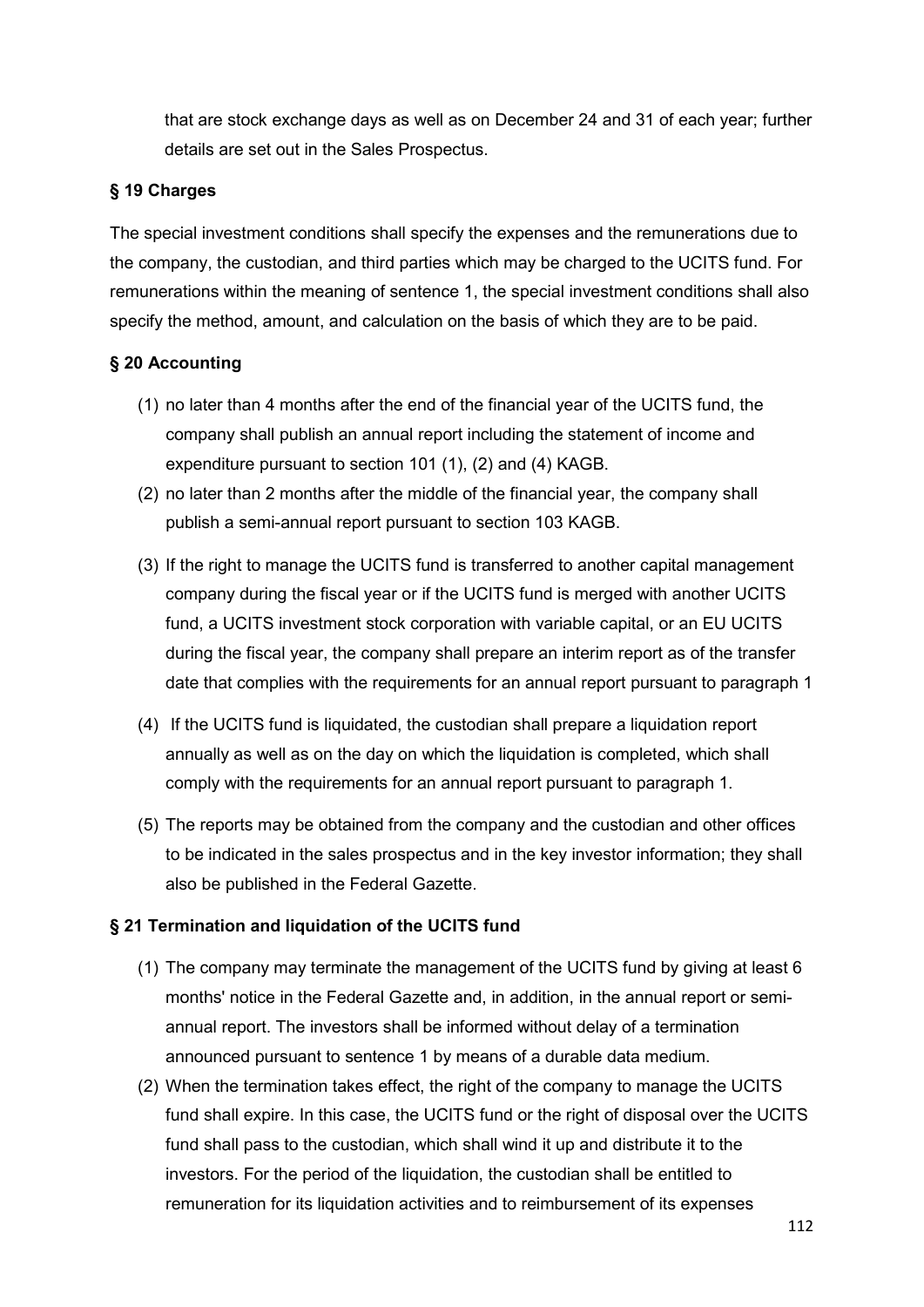required for the liquidation. With the approval of BaFin, the custodian may refrain from liquidation and distribution and transfer the management of the UCITS fund to another capital management company in accordance with the previous investment conditions.

(3) The company shall prepare a liquidation report as of the day on which its management right expires in accordance with section 99 KAGB, which shall comply with the requirements for an annual report pursuant to section 20 (1).

#### **§ 22 Change of the capital management company and the custodian**

- (1) The company may transfer the right of management and disposal of the UCITS fund to another capital management company. The transfer shall require the prior approval of BaFin.
- (2) The approved transfer shall be announced in the Federal Gazette and, in addition, in the annual report or semi-annual report as well as in the electronic information media designated in the sales prospectus. The transfer shall become effective at the earliest 3 months after its announcement in the Federal Gazette.
- (3) The company may change the custodian for the UCITS fund. The change shall require the approval of BaFin.

#### **§ 23 Amendments to the Terms and Conditions of Investment**

- (1) The Company may amend the Terms and Conditions of Investment.
- (2) Amendments to the Terms and Conditions of Investment shall require the prior approval of BaFin.
- (3) All planned amendments shall be published in the Federal Gazette (Bundesanzeiger) and also in a financial or daily newspaper with sufficient circulation or in the electronic information media specified in the Sales Prospectus. In a publication pursuant to sentence 1, reference shall be made to the envisaged amendments and their entry into force. In the case of investor-detrimental changes in costs within the meaning of section 162 (2) no. 11 KAGB or investor-detrimental changes with respect to material investor rights, as well as in the case of changes in the investment principles of the UCITS fund within the meaning of section 163 (3) KAGB, the essential contents of the envisaged changes in the investment conditions and their background shall be communicated to the investors simultaneously with the announcement pursuant to sentence 1 in an understandable manner by means of a durable data carrier. In the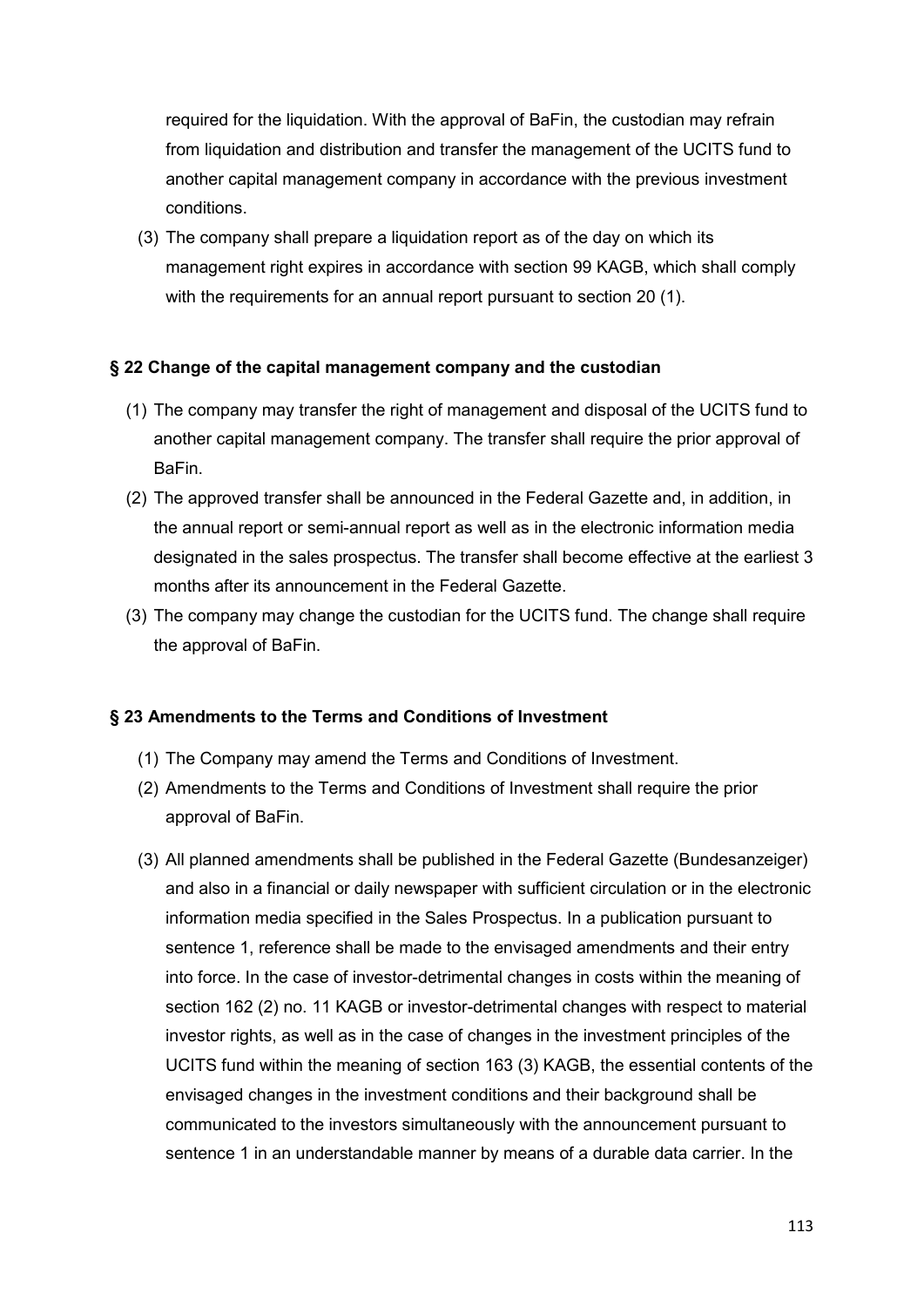case of changes to the previous investment principles, investors shall additionally be informed of their rights under section 163(3) of the KAGB. 4.

(4) The amendments shall enter into force at the earliest on the day after they are published in the Federal Gazette, but in the case of amendments to the costs and the investment principles not before the expiry of four weeks after the corresponding publication.

## **§ 24 Place of performance**

The place of performance shall be the registered office of the Company.

## **§ 25 Dispute settlement procedure**

The Company has undertaken to participate in dispute resolution proceedings before a consumer arbitration board<sup>8</sup>. In the event of disputes, consumers may call upon the ombudsman's office for investment funds of the BVI Bundesverband Investment und Asset Management e.V. (Federal Association of Investment and Asset Management) as the competent consumer arbitration board. The Company participates in dispute resolution proceedings before this arbitration board<sup>9</sup>.

The contact details are: Office of the Ombudsman of BVI Bundesverband Investment und Asset Management e.V., Unter den Linden 42, 10117 Berlin, www.ombudsstelleinvestmentfonds.de.

The European Commission has set up a European online dispute resolution platform at www.ec.europa.eu/consumers/odr. 10Consumers can use this for the out-of-court settlement of disputes arising from online purchase contracts or online service contracts. The company's e-mail address is: [info@dje.lu.](mailto:info@dje.lu)

\_\_\_\_\_\_\_\_\_\_\_\_\_\_\_\_\_\_\_\_\_\_\_\_\_\_\_\_\_\_\_\_\_\_\_\_\_\_\_\_\_\_

<sup>8 §36</sup> section 1 No. 1 VSBG

<sup>9 §36</sup> section 1 No. 1 VSBG

<sup>10</sup> Article 14 Regulation (EU) 524/2013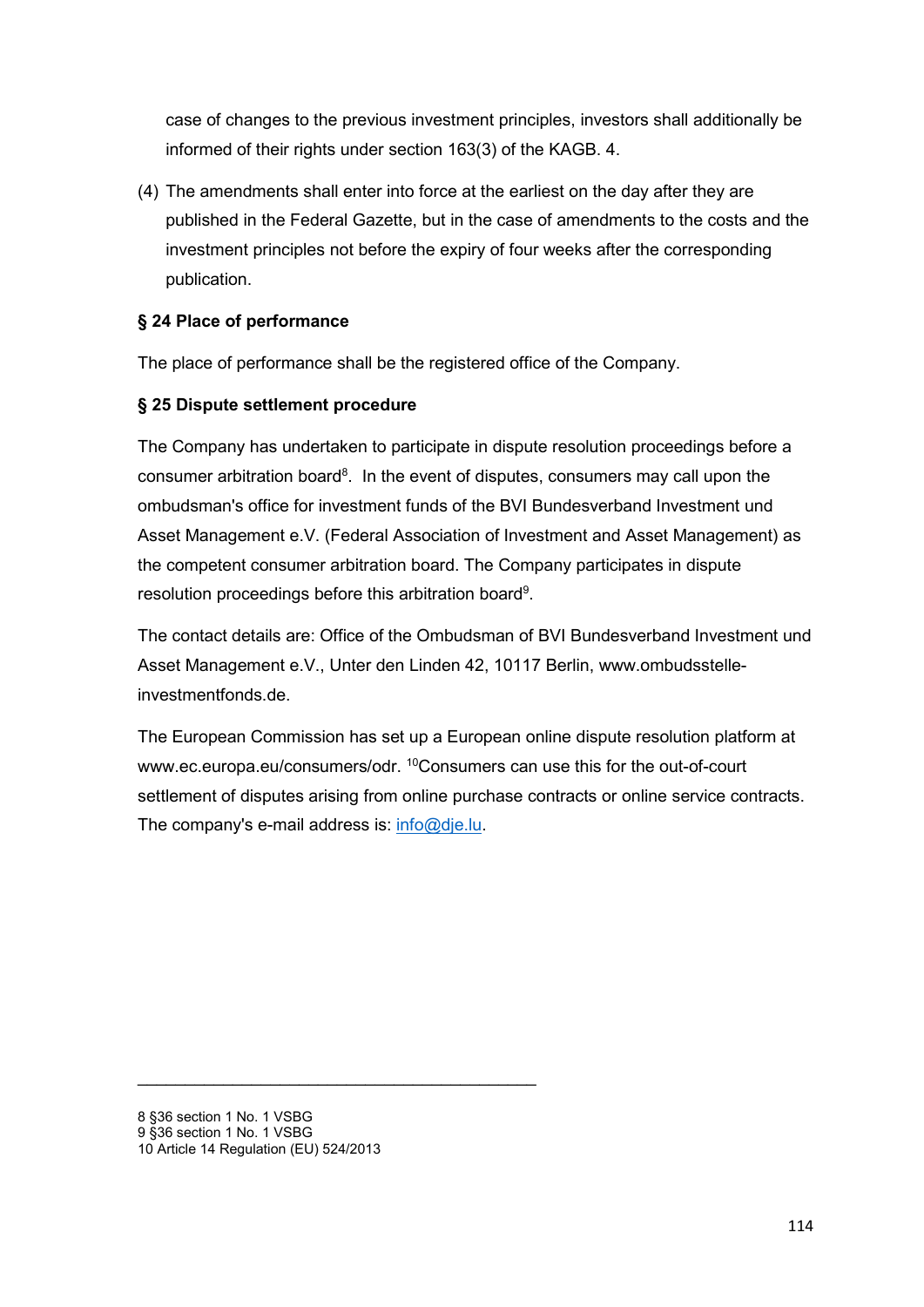## **Special Terms and Conditions of Investment**

governing the legal relationship between, the investors and DJE Investment S.A., 4, rue Thomas Edison, L-1445 Strassen, Grand Duchy of Luxembourg ("Company"), for the investment fund managed by the Company on a cross-border basis pursuant to the UCITS **Directive** 

## **FMM-Fonds,**

which apply only in conjunction with the "General Terms and Conditions of Investment" drawn up by the Company for this UCITS fund.

## **INVESTMENT PRINCIPLES AND INVESTMENT LIMITS**

#### **§ 1 Assets**

The company may acquire the following assets for the UCITS fund:

- (1) securities pursuant to § 5 of the General Terms and Conditions of Investment,
- (2) money market instruments pursuant to § 6 of the General Terms and Conditions of Investment,
- (3) bank deposits in accordance with § 7 of the General Terms and Conditions of Investment,
- (4) investment units in accordance with § 8 of the General Terms and Conditions of Investment,
- (5) derivatives in accordance with § 9 of the General Terms and Conditions of Investment,
- (6) other investment instruments in accordance with § 10 of the General Terms and Conditions of Investment.

#### **§ 1a Securities lending and repurchase agreements**

Securities lending and repurchase agreements pursuant to §§ 13 and 14 of the General Terms and Conditions of Investment shall not be entered into.

## **§ 2 Investment Limits**

(1) At least 60 percent of the price of the UCITS fund must be invested in securities in the form of shares in accordance with § 5 of the General Terms and Conditions of Investment.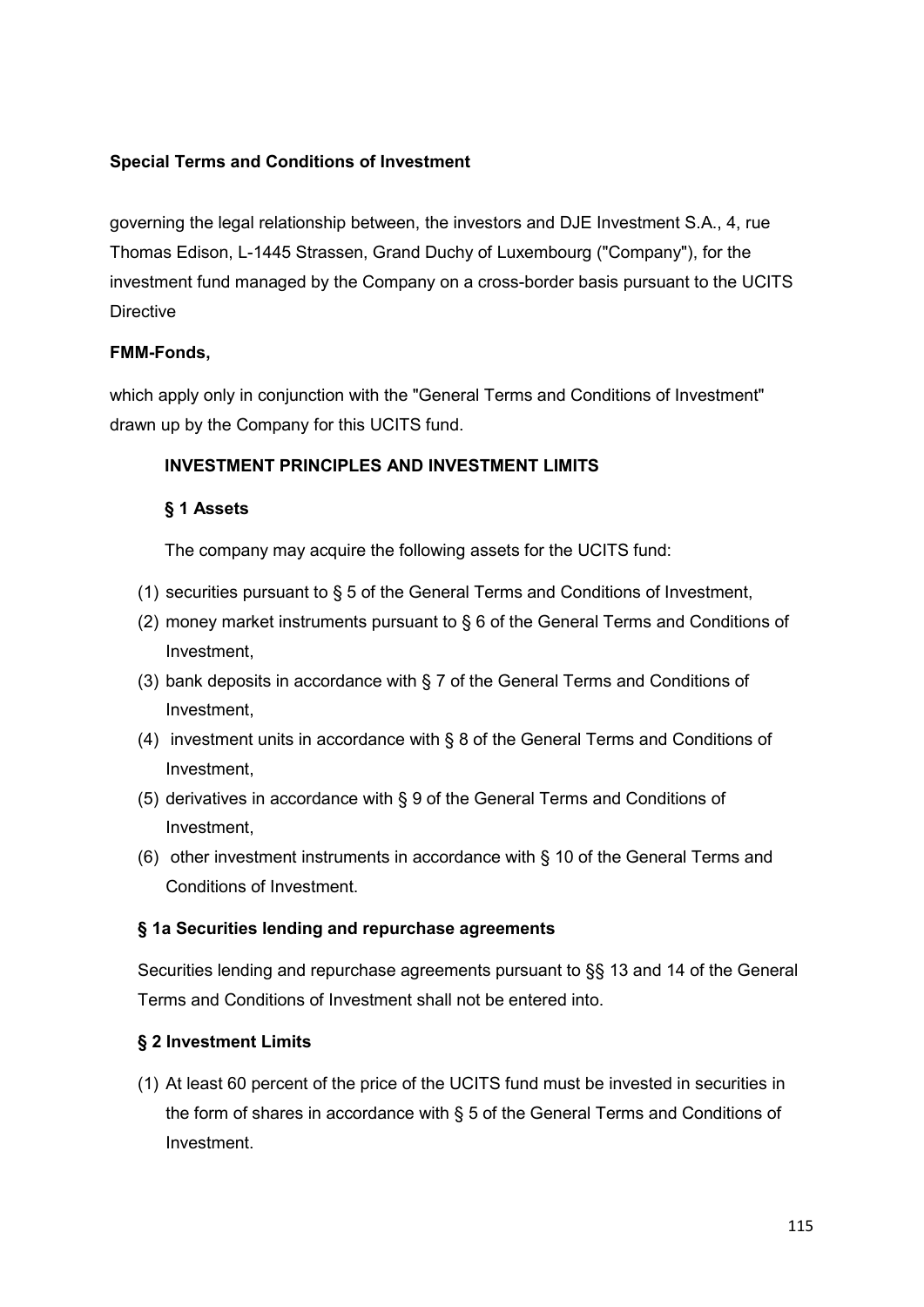- (2) The company may invest a total of up to 40 percent of the price of the UCITS fund in money market instruments in accordance with § 6 of the general investment conditions.
- (3) securities and money market instruments of the same issuer may be acquired in excess of 5 percent up to 10 percent of the value of the UCITS fund, provided that the total value of the securities and money market instruments of these issuers does not exceed 40 percent of the price of the UCITS fund.
- (4) the company may invest a total of up to 40 percent of the price of the UCITS fund in bank deposits in accordance with § 7 sentence 1 of the general investment conditions.
- (5) the company may use derivatives within the scope of managing the UCITS fund. The company shall use derivatives for the purpose of hedging, efficient portfolio management, and the generation of additional income if and to the extent it deems this to be in the interest of the investors.
- (6) the company may invest a total of up to 10 percent of the price of the UCITS fund in investment units in accordance with § 8 of the general investment conditions. With respect to the investment units that may be acquired pursuant to sentence 1 in accordance with § 8 of the general investment conditions for the fund, no emphasis shall be placed with respect to the permissible types of investment units that may be acquired. Within the permissible maximum limit of 10 percent of the price of the UCITS fund, there shall be no further restriction with respect to the amount of acquisition for the various types of permissible investment units that may be acquired.
- (7) Subject to the investment limits set forth in paragraphs (1) through (6) above, it shall also apply that more than 50 percent of the assets (the amount of the assets shall be determined by the price of the assets of the UCITS fund without taking into account liabilities) of the UCITS fund shall be invested in such equity investments within the meaning of section 2(8) of the Investment Tax Act as may be acquired under these investment conditions for the UCITS fund (equity funds). The actual equity investment ratios of target investment funds may be taken into account.

#### **UNIT CLASSES**

#### **§ 3 Unit classes**

(1) Unit classes within the meaning of § 16 (2) of the "General Terms and Conditions of Investment" may be formed for the UCITS fund which differ with respect to the application of income, the issue premium, the currency of the unit value including the use of currency hedging transactions, the management fee, the depositary fee, the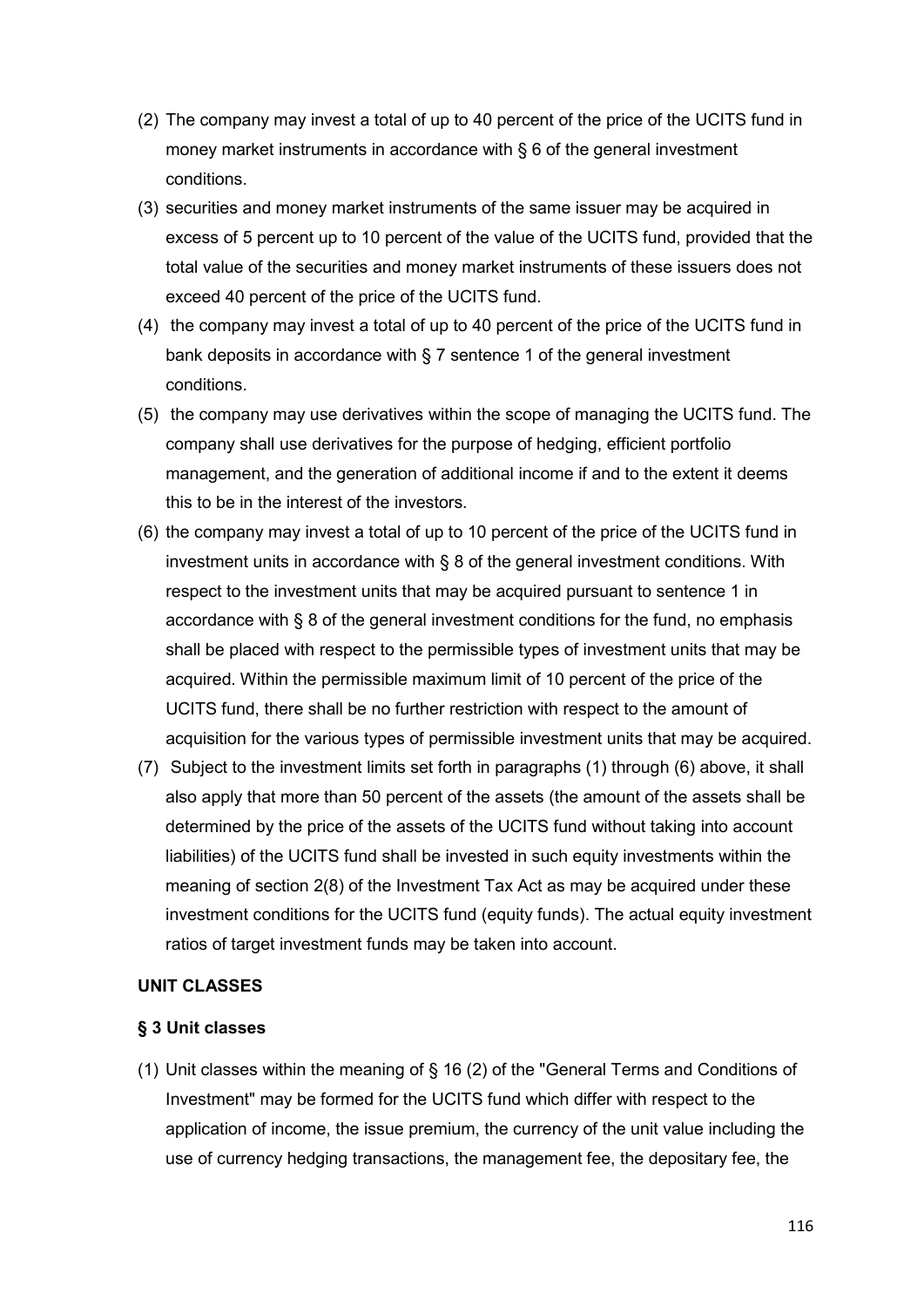minimum investment amount, or a combination of these features. The formation of unit classes is permitted at any time and is at the discretion of the Company.

- (2) The existing unit classes are listed individually both in the sales prospectus and in the annual and semi-annual reports. The features of the unit classes (appropriation of income, front-end load, currency of the unit value, management fee, custodian fee, minimum investment amount or a combination of these features) are described in detail in the sales prospectus and in the annual and semi-annual reports.
- (3) The conclusion of currency hedging transactions exclusively for the benefit of a single currency unit class is permitted. For currency unit classes with currency hedging in favor of the currency of this unit class (reference currency), the company may also, irrespective of § 9 of the "General Terms and Conditions of Investment", use derivatives within the meaning of § 197 (1) KAGB on exchange rates or currencies with the objective of avoiding unit value losses due to exchange rate losses of assets of the UCITS fund not denominated in the reference currency of the unit class.
- (4) the unit value shall be calculated separately for each unit class by allocating exclusively to that unit class the costs of launching new unit classes, the appropriation of income (including any taxes to be paid out of the fund assets), the management fee, the depositary fee, and the results from currency hedging transactions attributable to a specific unit class, including income equalization where applicable.

## **UNITS, ISSUE PRICE, REDEMPTION PRICE,**

### **REDEMPTION OF UNITS AND COSTS**

#### **§ 4 Units**

The investors shall participate in the respective assets of the UCITS fund in the amount of their units as co-owners according to fractional shares. Unit certificates for which the name of the custodian is Berliner Handels- und Frankfurter Bank shall remain valid. § 16 (4) of the General Terms and Conditions of Investment shall remain unaffected.

#### **§ 5 Issue and redemption price**

- 1. The issue premium for each unit class shall be up to 5 percent of the unit value. The Company shall be free to charge a lower front-end load for one or more unit classes or to refrain from charging a front-end load.
- 2. No redemption fee shall be charged.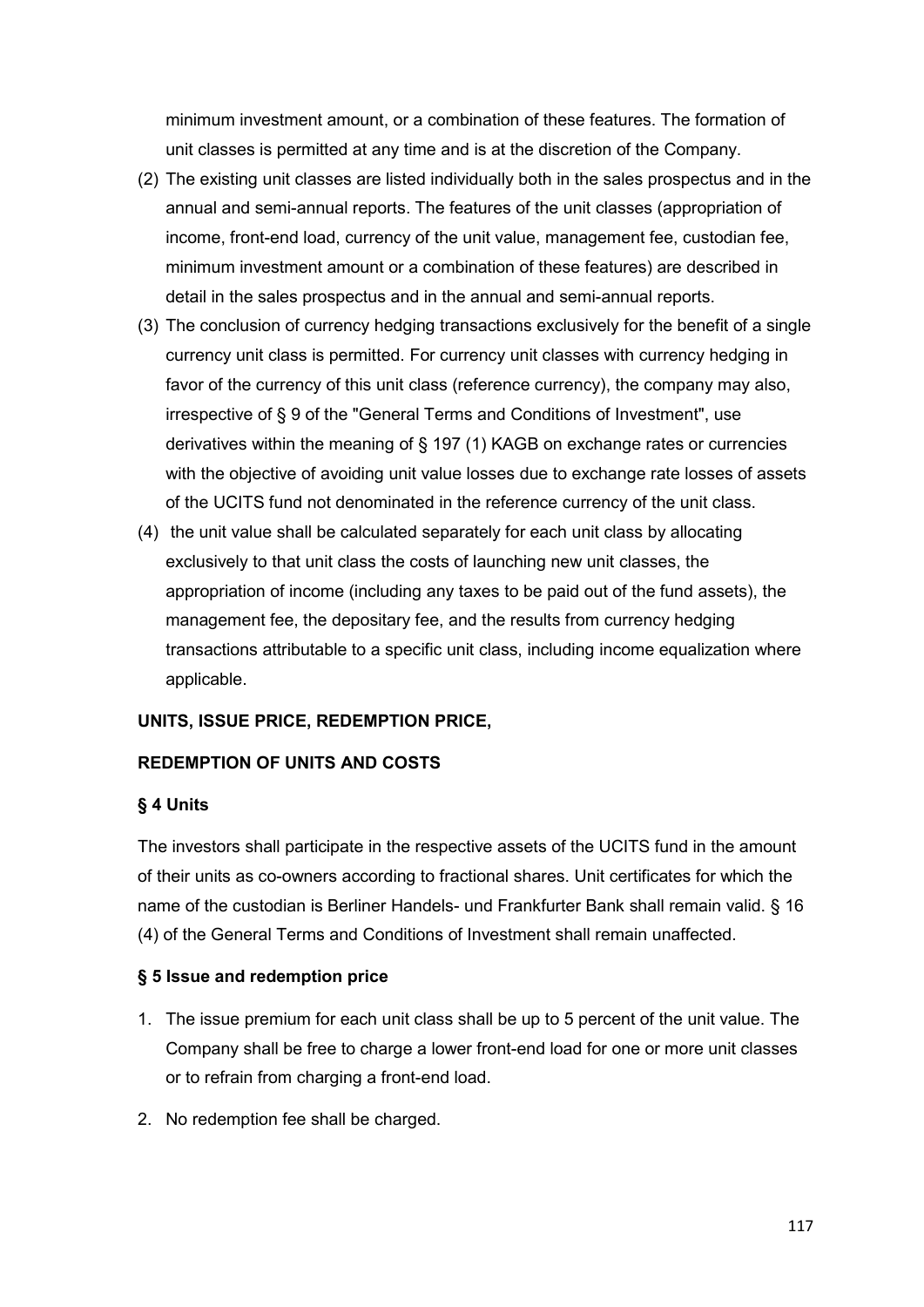3. Notwithstanding § 18(3) of the General Terms and Conditions of Investment, the settlement date for unit calls and redemption orders shall be no later than the next but one valuation date following receipt of the unit call or redemption order.

## **§ 6 Costs**

1. Remuneration payable to the Company:

For the management of the UCITS fund, the company shall receive an annual remuneration of up to 1.6 percent of the average net asset value of the UCITS fund, which is calculated and paid out on the last day of the month on the basis of the prices determined on each trading day in the respective month. It shall be entitled to charge pro rata advances on this amount on a monthly basis. The management fee may be withdrawn from the UCITS fund at any time. The company shall be free to charge a lower management fee for one or more unit classes. The company shall disclose the management fee charged in each case in the sales prospectus and in the annual and semiannual reports.

2. remuneration payable to third parties:

The company shall pay to the central administration agent an annual remuneration of up to 0.028 percent of the average net asset value of the UCITS fund, calculated from the prices determined on each trading day in the respective month at the end of the month. The remuneration of the central administration agent shall be covered by the management fee from no. 1.

3. Custodian

For its activities, the custodian shall receive from the UCITS fund an annual fee of up to 0.1 percent of the average net asset value of the UCITS fund calculated from the prices determined on each trading day in the respective month at the end of the month, at least EUR 9,800 p.a. The custodian shall be entitled to charge pro rata advances thereon on a monthly basis. The depositary fee may be withdrawn from the UCITS fund at any time. The custodian shall be free to charge a lower fee for one or more unit classes. The company shall indicate in the sales prospectus and in the annual and semi-annual reports the depositary remuneration charged in each case.

4. maximum permissible annual amount pursuant to paragraphs 1, 2 and 3 The amount withdrawn annually from the UCITS fund as remuneration pursuant to paragraphs 1, 2, and 3 above may amount in total to up to 2.1 percent of the average value of the UCITS fund on the basis of the average net asset value of the UCITS fund calculated from the prices determined on each trading day in the respective month at the end of the month.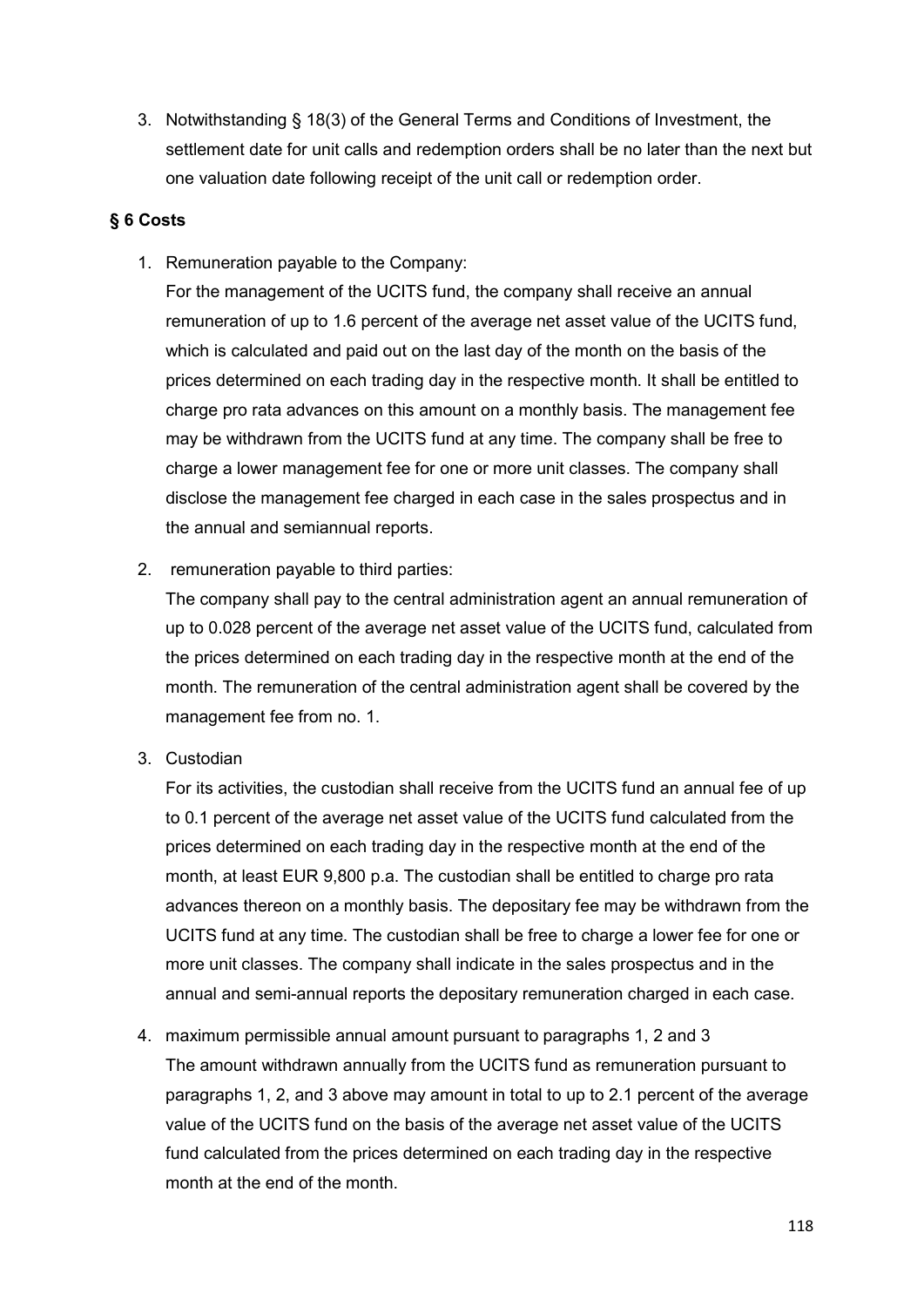### 5. expenses

In addition to the aforementioned remunerations, the following expenses shall be borne by the UCITS fund:

- a) customary bank custody and account fees, including, if applicable, customary bank costs for the safekeeping of foreign assets abroad;
- b) costs of printing and mailing the legally required sales documents intended for the investors (annual and semiannual reports, sales prospectuses, key investor information);
- c) costs of publishing the annual and semi-annual reports, the issue and redemption prices and, if applicable, the distributions or reinvestments and the liquidation report;
- d) Costs of preparing and using a permanent data carrier, except in the case of information on mergers of investment assets and except in the case of information on measures in connection with investment limit violations or calculation errors in unit value determination;
- e) costs for the audit of the UCITS fund by the auditor of the UCITS fund;
- f) costs for the publication of the taxation bases and the certification that the tax information was determined in accordance with the rules of German tax law.
- g) costs for the assertion and enforcement of legal claims by the company for the account of the UCITS fund and the defense against claims asserted against the company at the expense of the UCITS fund;
- h) fees and costs charged by government agencies in relation to the UCITS fund;
- i) costs for legal and tax advice with respect to the UCITS fund;
- j) costs as well as any fees that may be incurred with the acquisition and/or the use or naming of a benchmark or financial indices;
- k) costs for the appointment of proxies;
- l) costs for the analysis of the investment performance of the UCITS fund by third parties;
- m) taxes incurred in connection with the remuneration payable to the company, the custodian, and third parties, in connection with the aforementioned expenses, and in connection with management and custody;
	- 6. transaction costs

In addition to the aforementioned remuneration and expenses, the costs incurred in connection with the acquisition and sale of assets shall be charged to the UCITS fund.

7. acquisition of investment units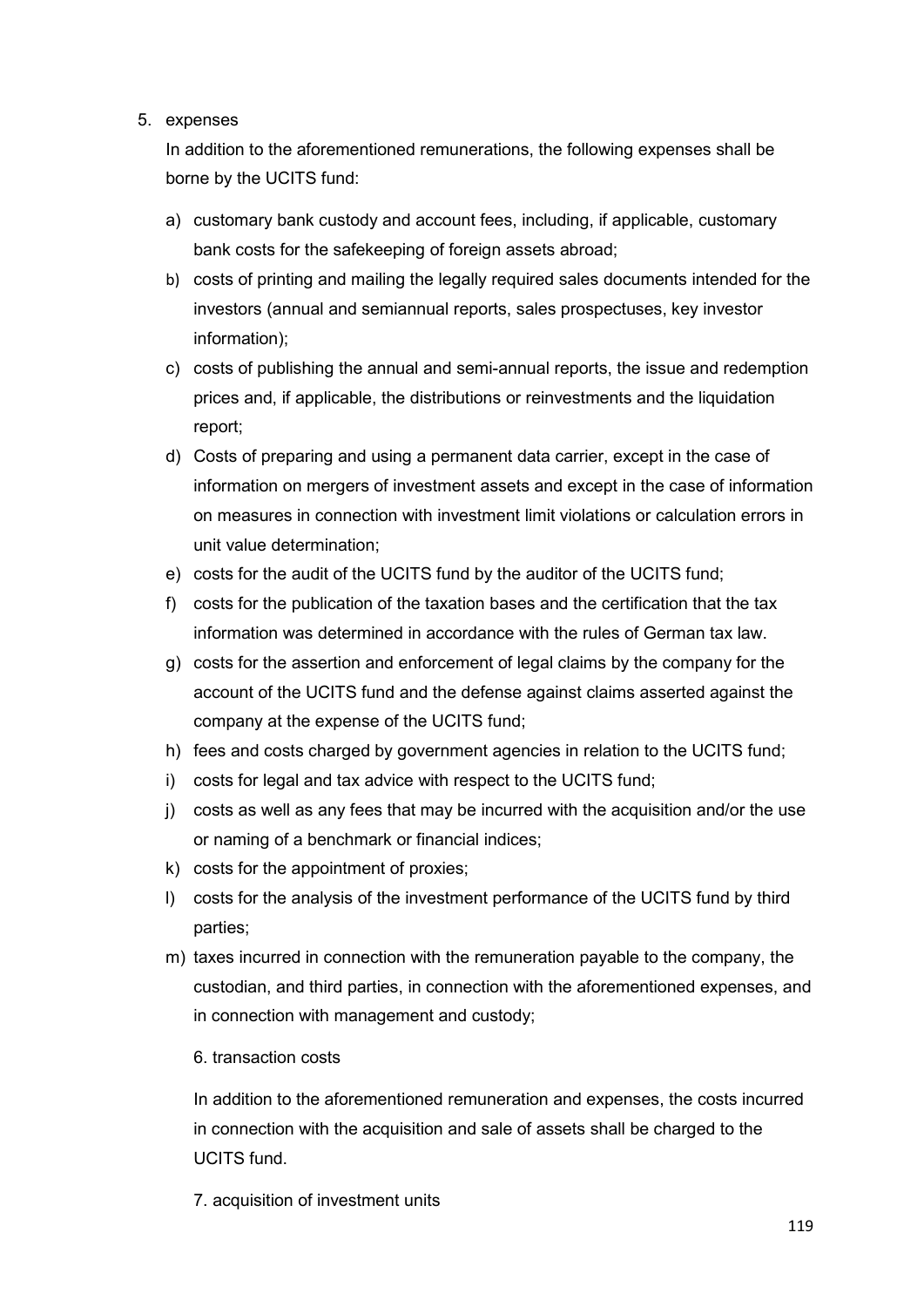The company shall disclose in the annual report and in the semi-annual report the amount of the issue premiums and redemption discounts charged to the UCITS fund in the reporting period for the acquisition and redemption of units within the meaning of § 196 KAGB. When acquiring units which are directly or indirectly managed by the company itself or by another company with which the company is affiliated through a substantial direct or indirect holding, the company or the other company may not charge issue premiums and redemption discounts for the acquisition and redemption. The company shall disclose in the annual report and in the semiannual report the remuneration charged to the UCITS fund by the company itself, by another (capital) management company, or by another company with which the company is affiliated through a substantial direct or indirect participation as management remuneration for the units held in the UCITS fund.

#### **APPROPRIATION OF INCOME AND FISCAL YEAR**

#### **§ 7 Appropriation of income**

#### **Distribution**

- (1) For the distributing unit classes, the company shall in principle distribute the pro rata interest, dividends, and other income accrued during the fiscal year for the account of the UCITS fund and not used to cover costs - taking into account the related income equalization. Realized capital gains - taking into account the related income equalization - may also be used for distribution on a pro rata basis.
- (2) Distributable pro rata income pursuant to paragraph 1 may be carried forward for distribution in subsequent fiscal years to the extent that the sum of the income carried forward does not exceed 15 percent of the respective price of the UCITS fund at the end of the fiscal year. Income from short financial years may be carried forward in full.
- (3) In the interest of preserving the substance of the fund, pro rata income may be partially, and in special cases also fully, earmarked for reinvestment in the UCITS fund.
- (4) Distributions shall be made annually within four months after the close of the fiscal year. Interim distributions are permissible.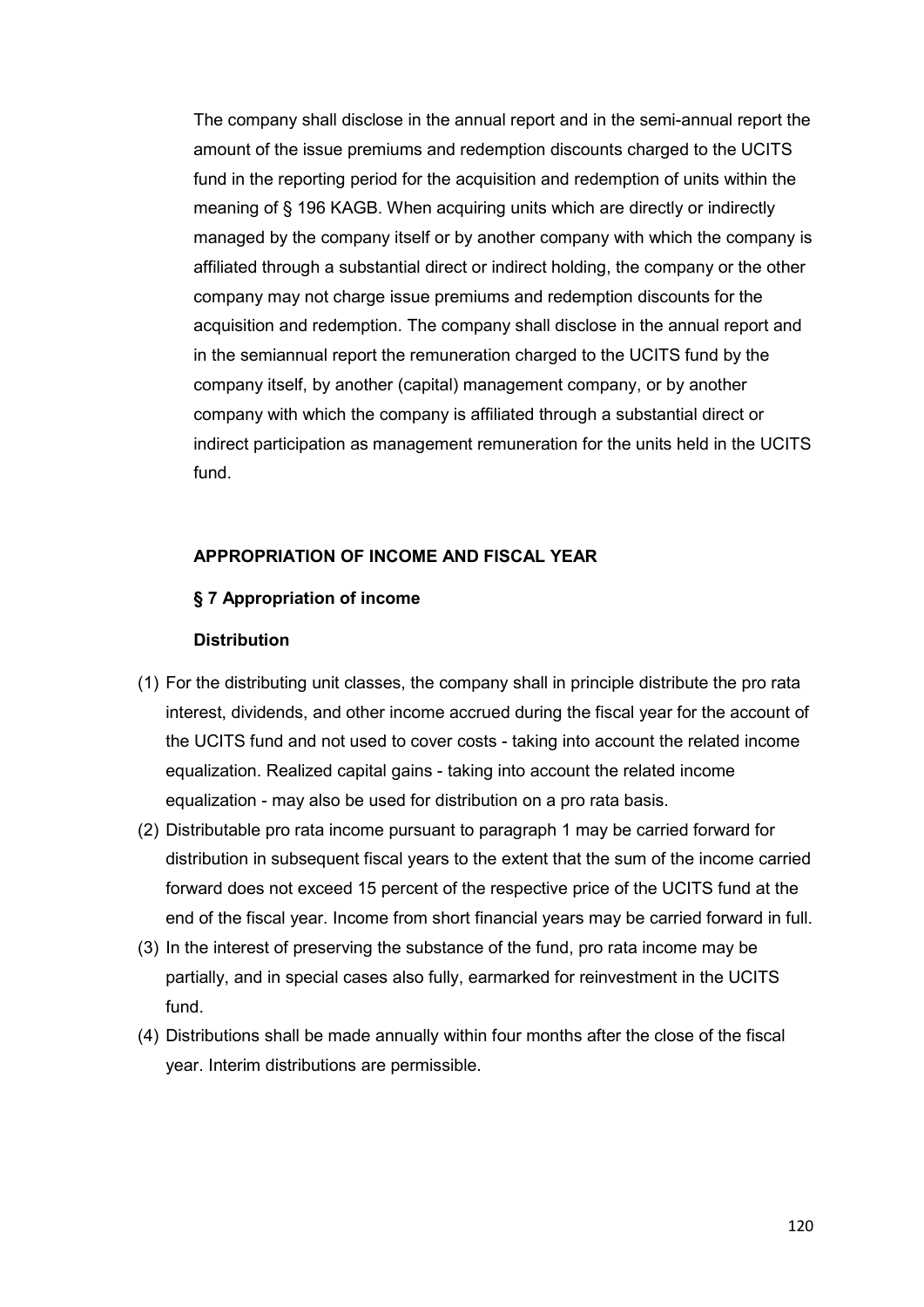## **Accumulation**

For the accumulating unit classes, the company shall reinvest in the UCITS fund on a pro rata basis the interest, dividends, and other income accrued during the fiscal year for the account of the UCITS fund and not used to cover costs - taking into account the related income equalization - as well as the realized capital gains of the accumulating unit classes.

## **§ 8 Fiscal year**

The fiscal year of the UCITS fund shall begin on January 1 and end on December 31.

# **§ 9 Redemption period and redemption restriction**

The company shall not make use of the possibility pursuant to  $\S$  17 (4) general terms of investment to limit the redemption of units.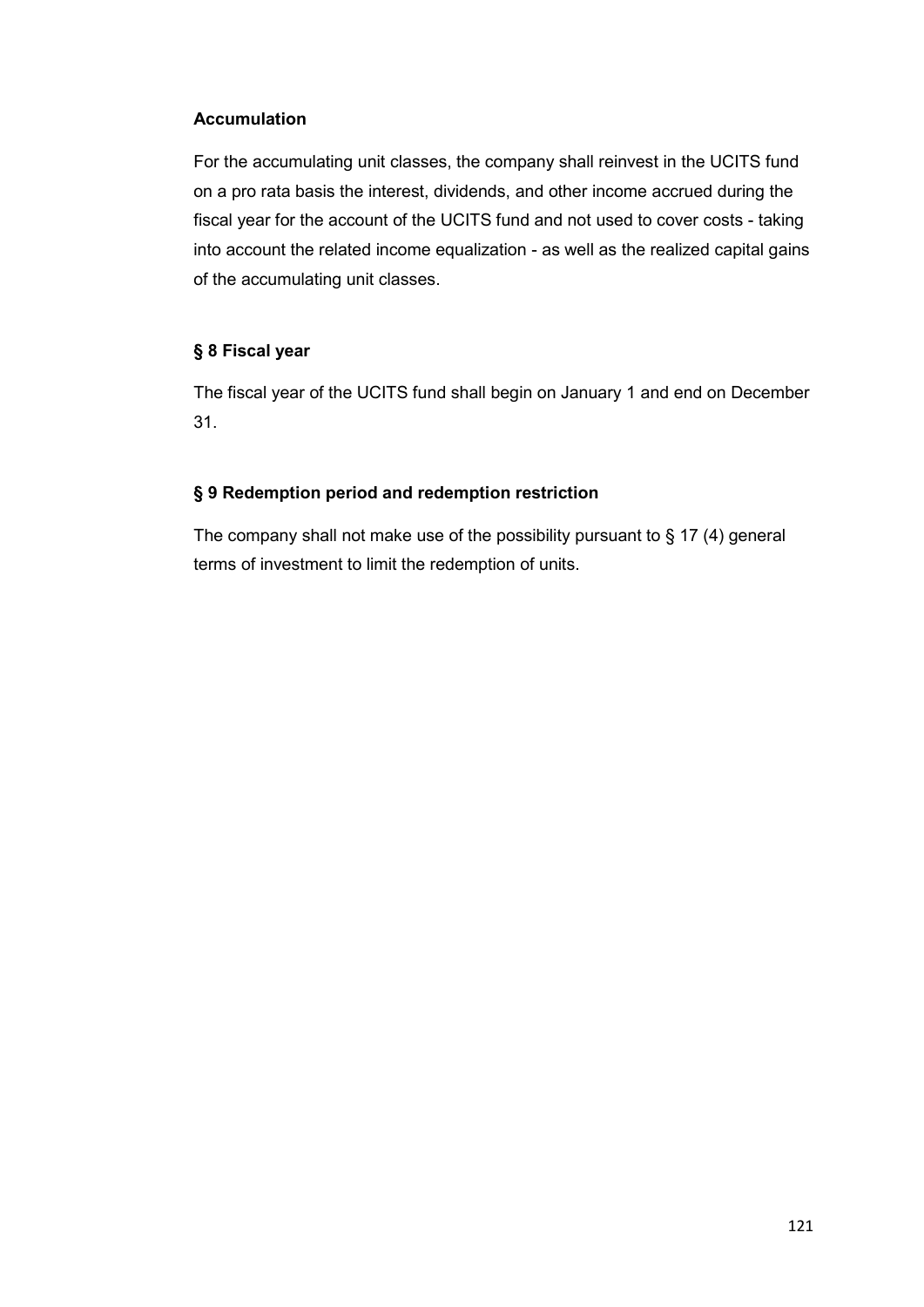### **INFORMATION FOR INVESTORS IN AUSTRIA**

This Annex contains additional information for Austrian investors concerning the FMM-Fund (the "Fund"). The Appendix forms part of the Prospectus and should be read in conjunction with the Prospectus and the Terms and Conditions of the Fund dated

January 3, 2022 (the "Prospectus"). Unless otherwise indicated, all defined terms in this Appendix have the same meaning as in the Prospectus.

The Company intends to publicly distribute units of the Fund in Austria, has notified the Financial Market Authority thereof and has been entitled to do so since the notification procedure was completed:

Contact and Information Agent in Austria

Contact and Information Agent in Austria in accordance with the provisions under EU Directive 2019/1160 Art. 92:

Erste Bank der oesterreichischen Sparkassen AG

Am Belvedere 1,

A-1100 Vienna

E-mail: foreignfunds0540@erstebank.at

ERSTE BANK DER OESTERREICHISCHEN SPARKASSEN AG, Am Belvedere 1, 1100 Vienna, (the "Austrian Contact and Information Agent") has been appointed by the Company as its Contact and Information Agent in Austria.

Applications for redemption of Shares may be submitted to the Austrian Contact and Information Agent and payments to Shareholders and redemption of Shares may be made through the Austrian Contact and Information Agent.

The Prospectus, the "Key Investor Information Document", the Terms and Conditions of Investment, the latest annual report and, if subsequently published, the semi-annual report may be obtained from the Austrian Contact and Information Agent at the above address.

Issue and redemption prices of the units or unit values of the Fund are published on the Company's website (www.dje.lu) and are also available from the Austrian Contact and Information Agent and from the Company DJE Investment S.A. at the business address 4, rue Thomas Edison, L-1445 Strassen, Grand Duchy of Luxembourg.